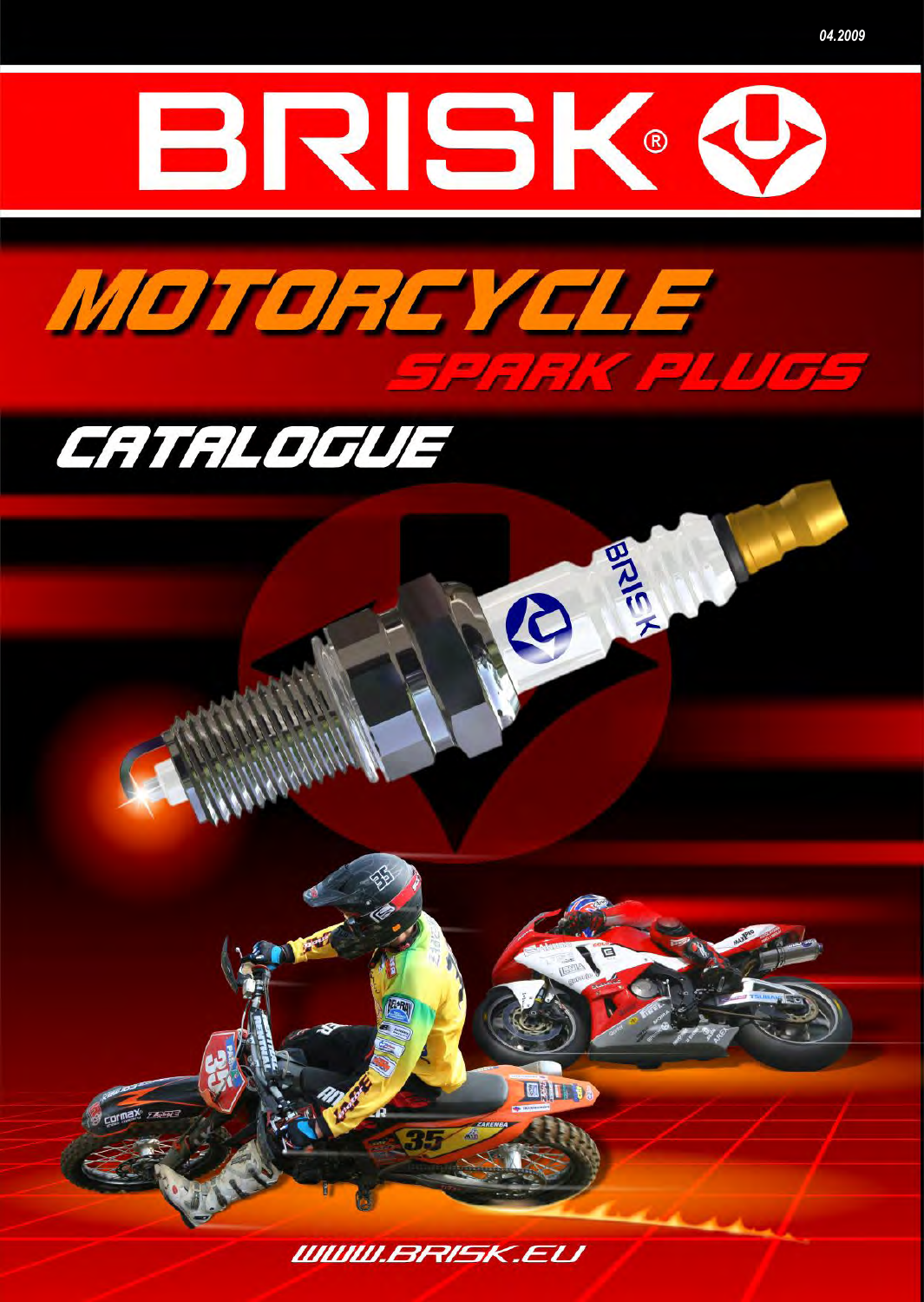

| г |
|---|
|   |
| ø |
|   |

| <b>ACCOSSATO</b>                  |             |      |                    |      |            |
|-----------------------------------|-------------|------|--------------------|------|------------|
| <b>Enduro Unitrac</b>             | 03.74-50    |      | L15C               |      | 0,7        |
| CR 80 Cross / Enduro              |             | 80   | L11SL              | 1531 | 0,5        |
| <b>AJP</b>                        |             |      |                    |      |            |
| Enduro 125                        | $2003 -$    | 125  | <b>BR12S</b>       | 1522 | 0,8        |
| Super-Moto 125                    | $2003 -$    | 125  | <b>BR12S</b>       | 1522 | 0,8        |
| Enduro 200                        | $2003 -$    | 200  | <b>BR12S</b>       | 1522 | 0,8        |
| Super-Moto 200                    | $2003 -$    | 200  | <b>BR12S</b>       | 1522 | 0,8        |
| P 250 Cross                       | $2004 -$    | 250  | AR12YS             | 1518 | 0,6        |
| <b>ALFER</b>                      |             |      |                    |      |            |
| GR 30, TX 30                      |             | 50   | <b>NR14C</b>       |      | 0,6        |
| <b>MC 80</b>                      |             | 80   | L <sub>11</sub> SL | 1531 | 0,5        |
| <b>GR 125 ISDE</b>                |             | 125  | LR12SL             | 1537 | 0,5        |
| <b>MC 125</b>                     |             | 125  | L <sub>11</sub> SL | 1531 | 0,5        |
| <b>VRE 125 (4Takt)</b>            |             | 125  | <b>AR10S</b>       | 1517 | 0,7        |
| VRE 125 no limit (4Takt)          |             | 125  | <b>AR10S</b>       | 1517 | 0,7        |
| EGR 250 Agua / Aire               |             | 250  | <b>L14C</b>        |      | 0,5        |
| MC 250                            |             | 250  | L <sub>11</sub> SL | 1531 | 0,5        |
| VR 250 (2Takt)                    |             | 250  | LR14C              |      | 0,8        |
| VR 250 no limit Supermoto (2Takt) |             | 250  | LR14C              |      | 0,8        |
| <b>AR-1</b>                       |             | 300  | <b>L14C</b>        |      | 0,5        |
| GR 300 Agua                       |             | 300  | <b>L14C</b>        |      | 0,5        |
| TX-300                            |             | 300  | <b>L14C</b>        |      | 0,5        |
| <b>MC 500</b>                     |             | 490  | L <sub>11</sub> SL | 1531 | 0,5        |
| <b>AMERICAN IRON HORSE</b>        |             |      |                    |      |            |
| <b>Bandit ST</b>                  | 1999 - 2002 | 1573 | <b>LR17YC-1</b>    |      | 1,0        |
| Classic SX                        | 1999 - 2002 | 1573 | <b>LR17YC-1</b>    |      | 1,0        |
| Legend SC                         | 1999 - 2002 | 1573 | <b>LR17YC-1</b>    |      | 1,0        |
| Outlaw SY                         | 1999 - 2002 | 1573 | <b>LR17YC-1</b>    |      | 1,0        |
| Slammer SZ                        | 1999 - 2002 | 1573 | <b>LR17YC-1</b>    |      | 1,0        |
| Stalker SR                        | 1999 - 2002 | 1573 | <b>LR17YC-1</b>    |      | 1,0        |
| Thunder SW                        | 1999 - 2002 | 1573 | <b>LR17YC-1</b>    |      | 1,0        |
| <b>Bandit ST</b>                  | 1999 - 2003 | 1753 | <b>LR17YC-1</b>    |      | 1,0        |
| Classic SX                        | 1999 - 2003 | 1753 | <b>LR17YC-1</b>    |      | 1,0        |
| Legend SC                         | 1999 - 2003 | 1753 | <b>LR17YC-1</b>    |      | 1,0        |
| Outlaw SY                         | 1999 - 2003 | 1753 | <b>LR17YC-1</b>    |      | 1,0        |
| Slammer SZ                        | 1999 - 2003 | 1753 | <b>LR17YC-1</b>    |      | 1,0        |
| Stalker SR                        | 1999 - 2003 | 1753 | <b>LR17YC-1</b>    |      | 1,0        |
| Thunder SW                        | 1999 - 2003 | 1753 | <b>LR17YC-1</b>    |      | 1,0        |
| Legend SC                         | $2004 -$    | 1819 | BR14YC             | 1526 | 1,0        |
| <b>LSC</b>                        | $2004 -$    | 1819 | BR14YC             | 1526 | 1,0        |
| Outlaw SY                         | $2004 -$    | 1819 | BR14YC             | 1526 | 1,0        |
| Slammer SZ                        | $2004 -$    | 1819 | BR14YC             | 1526 | 1,0        |
| Stalker SR                        | $2004 -$    | 1819 | BR14YC             | 1526 | 1,0        |
| Tejas SJ                          | $2004 -$    | 1819 | BR14YC             | 1526 | 1,0        |
| <b>Texas Chopper SX</b>           | 2004 -      | 1819 | BR14YC             | 1526 | 1,0        |
| <b>Bandit ST</b>                  | 1999 - 2003 | 1852 | <b>LR17YC-1</b>    |      | 1,0        |
| Classic SX                        | 1999 - 2003 | 1852 | LR17YC-1           |      | 1,0        |
| Legend SC                         | 1999 - 2003 | 1852 | <b>LR17YC-1</b>    |      | 1,0        |
| Outlaw SY                         | 1999 - 2003 | 1852 | <b>LR17YC-1</b>    |      |            |
| Slammer SZ                        | 1999 - 2003 | 1852 | <b>LR17YC-1</b>    |      | 1,0<br>1,0 |
| Stalker SR                        | 1999 - 2003 | 1852 | <b>LR17YC-1</b>    |      | 1,0        |
| Thunder SW                        | 1999 - 2003 | 1852 | <b>LR17YC-1</b>    |      |            |
| Legend SC                         |             |      |                    |      | 1,0        |
|                                   | $2004 -$    | 1918 | BR14YC             | 1526 | 1,0        |
| Outlaw SY                         | 2004 -      | 1918 | BR14YC             | 1526 | 1,0        |

Slammer SZ 2004 - 1918 BR14YC 1526 1,0 Stalker SR 2004 - 1918 BR14YC 1526 1,0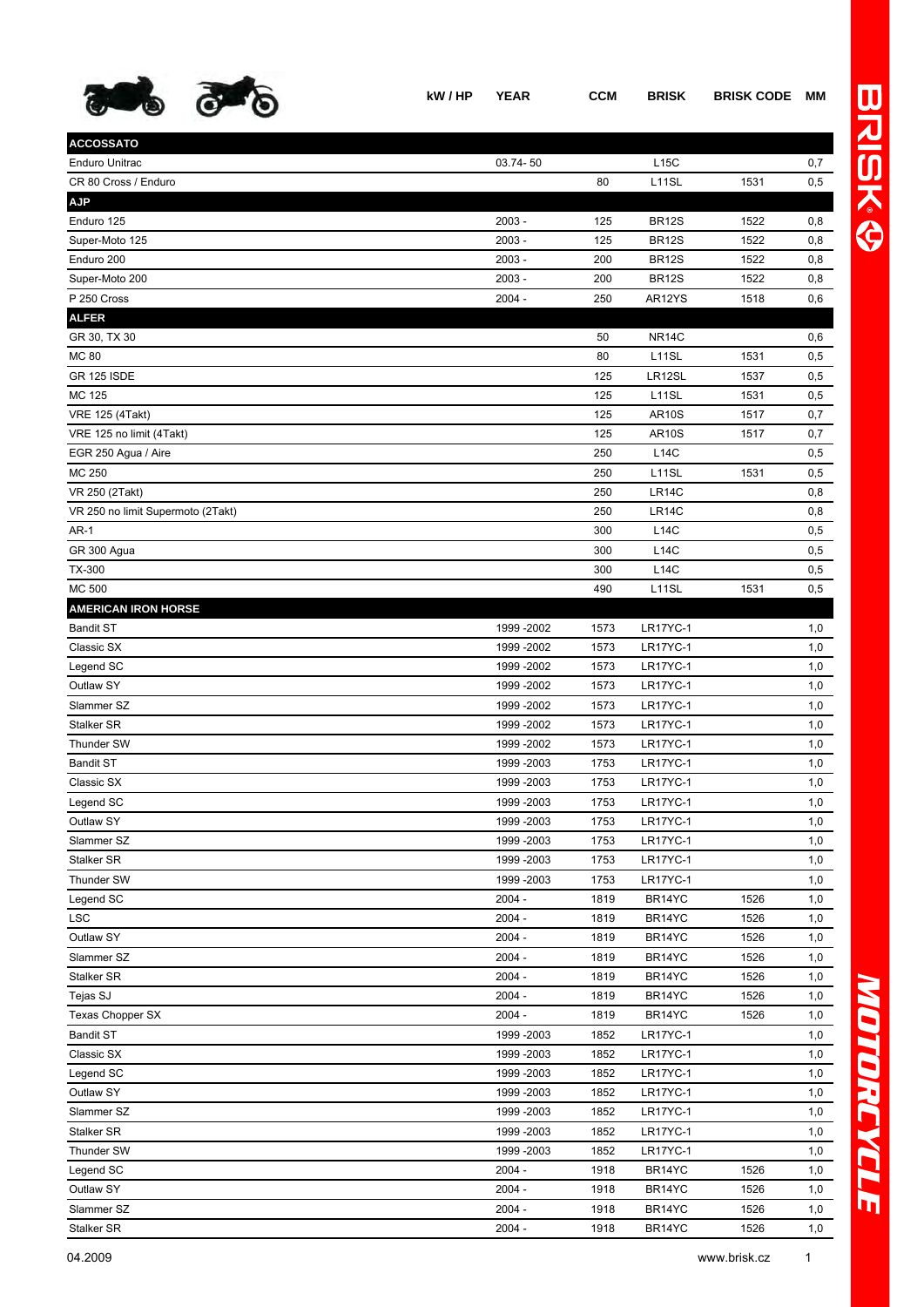

| <b>AMERICAN IRON HORSE</b> |      |                        |      |                                          |              |     |
|----------------------------|------|------------------------|------|------------------------------------------|--------------|-----|
| Tejas SJ                   |      | $2004 -$               | 1918 | BR14YC                                   | 1526         | 1,0 |
| <b>Texas Chopper SX</b>    |      | $2004 -$               | 1918 | BR14YC                                   | 1526         | 1,0 |
| Legend SC                  |      | 2003 - 2004            | 2033 | BR14YC                                   | 1526         | 1,0 |
| Outlaw SY                  |      | 2003 - 2004            | 2033 | BR14YC                                   | 1526         | 1,0 |
| Ranger T SG                |      | 2003 -                 | 2033 | BR14YC                                   | 1526         | 1,0 |
| Slammer SZ                 |      | 2003 - 2004            | 2033 | BR14YC                                   | 1526         | 1,0 |
| Stalker SR                 |      | 2003 - 2004            | 2033 | BR14YC                                   | 1526         | 1,0 |
| Tejas SJ                   |      | 2003 - 2004            | 2033 | BR14YC                                   | 1526         | 1,0 |
| Texas Chopper SX           |      | 2003 - 2004            | 2033 | BR14YC                                   | 1526         | 1,0 |
| <b>APRILIA</b>             |      |                        |      |                                          |              |     |
| AF150                      |      | 01.86-50               |      | <b>LR12C</b>                             | 1536         | 0,5 |
| Classic 50 (GI)            |      | 1999 -                 | 50   | LR14C                                    |              | 0,8 |
| ET 50 AE, -Fire            |      | $01.87 - 50$           |      | LR12C                                    | 1536         | 0,5 |
| GL 50                      |      | 02.93-50               |      | LR12C                                    | 1536         | 0,5 |
| LX 50                      |      | 02.93-50               |      | LR12C                                    | 1536         | 0,5 |
| MX 50 (RX50)               |      | $2003 -$               | 50   | LR12C                                    | 1536         | 0,6 |
| <b>RC 50</b>               |      | 01.79-12.82            | 50   | L15C                                     |              | 0,6 |
| Red Rose 50                |      | 06.87-                 | 50   | LR12C                                    | 1536         | 0,5 |
| RS 50 (PG)                 |      | $01.97 - 50$           |      | LR14C                                    |              | 0,8 |
| RS 50 Extrema / Replica    |      | 01.93-                 | 50   | <b>L14C</b>                              |              | 0,5 |
| <b>RX 50</b>               |      | 09.90-50               |      | LR12C                                    | 1536         | 0,5 |
| Tuareg 50                  |      | $01.87 - 50$           |      | LR12C                                    | 1536         | 0,5 |
| AF 1 Futura                |      | 06.90-                 | 125  | L <sub>10</sub> SL                       | 1529         | 0,5 |
| AF 1 Sport                 |      | 06.90-125              |      | L <sub>10</sub> SL                       | 1529         | 0,5 |
| AFI 125 Replica 89         |      | 03.87-                 | 125  | L <sub>10</sub> SL                       | 1529         | 0,6 |
| AFI 125, RR, Sintesi       |      | 06.88-                 | 125  | L <sub>10</sub> SL                       | 1529         | 0,5 |
| AS 125 R                   |      | $01.91 -$              | 125  | LR12C                                    | 1536         | 0,5 |
| Classic 125                |      | 1997 - 1998            | 125  | LR10SL                                   | 1533         | 0,6 |
| Classic 125 (MF)           |      | 1999 -                 | 125  | LR14C                                    |              | 0,8 |
| <b>ETX 125</b>             |      | 01.84-1998             | 125  | LR12C                                    | 1536         | 0,5 |
| ETX 125 (PH)               |      | 1999 -                 | 125  | LR14C                                    |              | 0,8 |
| Europa 125                 |      | 06.90-125              |      | L10SL                                    | 1529         | 0,5 |
| MX 125 Supermotard         |      | 2004 -                 | 125  | LR14C                                    |              | 0,8 |
| Pegaso 125                 |      | 01.92-                 | 125  | L <sub>10</sub> SL                       | 1529         | 0,5 |
| Red Rose 125               |      | 01.88-1996             | 125  | L10SL                                    | 1529         | 0,5 |
| Red Rose 125               |      | 01.97-125              |      | LR <sub>14</sub> C                       |              | 0,8 |
| RS 125 (MP)                | 18kW | 1996 -                 | 125  | LR10SL                                   | 1533         | 0,5 |
| RS 125 (MP)                | 22kW | 1996 -                 | 125  | LR10SL                                   | 1533         | 0,5 |
| RS 125 (MP) (80km/h)       | 11kW | 1996 -                 | 125  | LR14C                                    |              | 0,8 |
| RS 125 Extrema / Replica   | 20kW | $-1993$                | 125  | LR10SL                                   | 1533         | 0,5 |
| RS 125 Extrema / Replica   | 23kW | $-1993$                | 125  | LR10SL                                   | 1533         | 0,5 |
| RX 125                     |      | 01.90-                 | 125  | L <sub>10</sub> SL                       | 1529         | 0,5 |
| ST 125                     |      | 01.82-125              |      | L11SL                                    | 1531         | 0,5 |
| <b>STX 125</b>             |      | 01.82-125              |      | L <sub>11</sub> SL                       | 1531         | 0,5 |
| Tuareg                     |      | 01.86-                 | 125  | LR12C                                    | 1536         | 0,5 |
| <b>Tuareg Rallye</b>       |      | 06.89-                 | 125  | L10SL                                    | 1529         | 0,5 |
| Tuareg Wind 125            |      | 07.88-                 | 125  | LR12C                                    | 1536         | 0,6 |
| 250 GP (I)                 |      |                        | 250  | L <sub>10</sub> SL                       | 1529         | 0,5 |
| RS 250 (LD)                |      | 1995 -                 | 250  | <b>LR10S</b>                             | 1532         | 0,5 |
| <b>RX 250</b>              |      |                        |      |                                          |              |     |
|                            |      | 01.85-04.86            | 250  | L <sub>10</sub> SL<br>L <sub>10</sub> SL | 1529<br>1529 | 0,5 |
| <b>Tuareg Rally</b>        |      | 01.85-250<br>01.89-276 |      | L17YC                                    |              | 0,5 |
| Climber                    |      |                        |      |                                          |              | 0,7 |
| <b>TX 300</b>              |      | $-1984$                | 276  | L17YC                                    |              | 0,7 |
| TX 311 M                   |      | $-1984$                | 276  | L17YC                                    |              | 0,7 |
| <b>TXR 312 M</b>           |      | $-1986$                | 276  | L17YC                                    |              | 0,5 |

TL 320 -1986 320 L17YC 0,5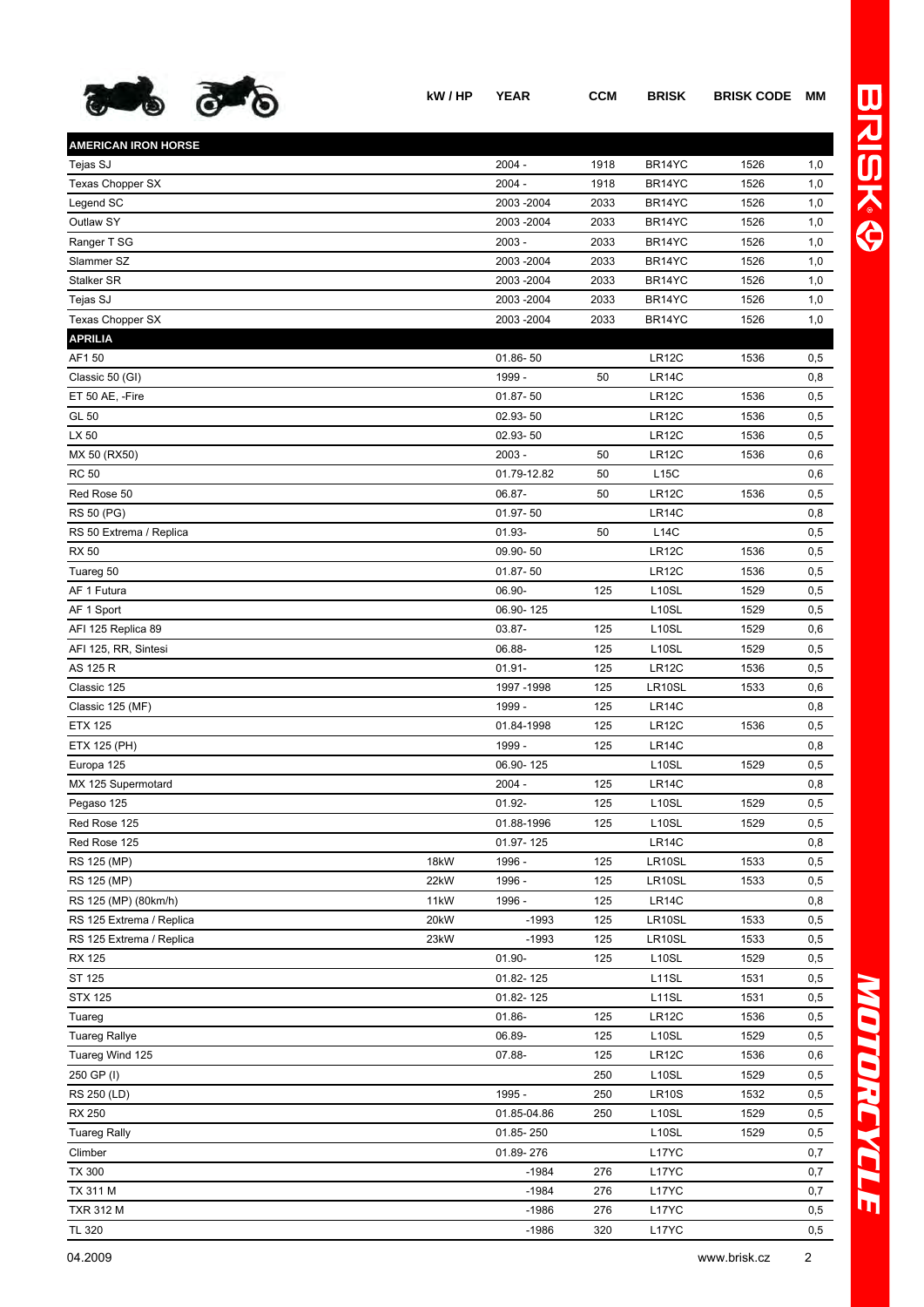

**APRILIA**

| Tuareg 350                         | 01.87-1991  | 349  | <b>B12C</b>        | 1547 | 0,5 |
|------------------------------------|-------------|------|--------------------|------|-----|
| Wind                               | 01.87-349   |      | <b>B12C</b>        | 1547 | 0,5 |
| Tuareg 600 Wind                    | 01.88-1993  | 562  | <b>B12C</b>        | 1547 | 0,6 |
| Pegaso 600                         | 03.90-1994  | 600  | <b>B12C</b>        | 1547 | 0,6 |
| Moto 6.5 (MH)                      | 1995 -      | 650  | <b>B12C</b>        | 1547 | 0,6 |
| Pegaso 650 (GA)                    | 04.92-1995  | 650  | <b>BR12S</b>       | 1522 | 0,7 |
| Pegaso 650 (ML)                    | 1997 - 2000 | 650  | <b>BR12S</b>       | 1522 | 0,7 |
| Pegaso 650 (ML) Kat.               | 1997 - 2000 | 650  | <b>BR12S</b>       | 1522 | 0,7 |
| Pegaso 650 (MX)                    | 1996 -2000  | 650  | <b>BR12S</b>       | 1522 | 0,7 |
| Pegaso 650 i.e. (RW)               | 2001-2003   | 650  | <b>BR12S</b>       | 1522 | 0,7 |
| Pegaso Cube 650                    | 1997 -      | 650  | <b>BR12S</b>       | 1522 | 0,7 |
| Pegaso Strada 650                  | $2005 -$    | 650  | AR14YS             | 1519 | 0,6 |
| SL 1000 Falco                      | 1999 -      | 998  | <b>BR10YS-9</b>    | 1521 | 0,7 |
| ETV CapoNord (PS)                  | $2001 -$    | 1000 | <b>BR10YS-9</b>    | 1521 | 0,7 |
| RST Futura (PW)                    | $2001 -$    | 1000 | <b>BR10YS-9</b>    | 1521 | 0,7 |
| <b>RSV 1000 R</b>                  | $2004 -$    | 1000 | <b>BR10YS-9</b>    | 1521 | 0,7 |
| RSV 1000 R Factory                 | $2003 -$    | 1000 | <b>BR10YS-9</b>    | 1521 | 0,7 |
| RSV 1000 (MEA; ME; ME0010)         | 1998 -      | 1000 | <b>BR10YS-9</b>    | 1521 | 0,7 |
| RSV 1000 01 (RP)                   | $2001 -$    | 1000 | <b>BR10YS-9</b>    | 1521 | 0,7 |
| <b>RSV 1000 R</b>                  | 1998 - 2003 | 1000 | <b>BR10YS-9</b>    | 1521 | 0,7 |
| <b>RSV 1000 SP (MED)</b>           | 1999 -      | 1000 | AR08GS             | 1515 | 1,1 |
| SL 1000 (PA)                       | 1999 -      | 1000 | <b>BR10YS-9</b>    | 1521 | 0,7 |
| <b>Tuono 1000 R</b>                | $2006 -$    | 1000 | <b>BR10YS-9</b>    | 1521 | 0,7 |
| Tuono Fighter 1000                 | 2003 -      | 1000 | <b>BR10YS-9</b>    | 1521 | 0,7 |
| Tuono Fighter R 1000               | $2003 -$    | 1000 | <b>BR10YS-9</b>    | 1521 | 0,7 |
| ARM                                |             |      |                    |      |     |
| 125 Cross                          |             | 125  | L <sub>10</sub> SL | 1529 | 0,5 |
| 125 Velocidad Enduro               |             | 125  | L <sub>10SL</sub>  | 1529 | 0,5 |
| 250 Velocidad Enduro / Cross       |             | 250  | L <sub>11</sub> SL | 1531 | 0,5 |
| 365 Enduro                         |             | 350  | L <sub>11</sub> SL | 1531 | 0,5 |
| <b>AT MOTO</b>                     |             |      |                    |      |     |
| S 3800 (Velo Solex)                |             | 50   | <b>N15C</b>        |      | 0,6 |
| ATK                                |             |      |                    |      |     |
| 50 Mini Cross                      | 1999 - 2001 | 50   | <b>N14C</b>        |      | 0,5 |
| 90 MX                              | 1999 - 2003 | 90   | <b>N14C</b>        |      | 0,5 |
| 125                                | 1999 - 2003 | 125  | L <sub>10</sub> SL | 1529 | 0,5 |
| 125 Enduro                         | $2003 -$    | 125  | <b>B12C</b>        | 1547 | 0,7 |
| 250                                | 1988 - 2003 | 250  | L14C               |      | 0,5 |
| 260                                | 1995 - 2002 | 260  | <b>L14C</b>        |      | 0,5 |
| 350 Cross Country                  | 1991 - 2002 | 350  | <b>B12C</b>        | 1547 | 0,7 |
| 350 Cross 4Ventil / 4 Stroke SOHC  | 1991 -      | 350  | <b>B12C</b>        | 1547 | 0,5 |
| 350 Enduro 4Ventil / 4 Stroke SOHC | 1991-2000   | 350  | <b>B12C</b>        | 1547 | 0,5 |
| 350 Enduro                         | 1991-2002   | 350  | <b>B12C</b>        | 1547 | 0,7 |
| 406                                | 1988-1999   | 400  | <b>L14C</b>        |      | 0,5 |
| 450                                | $2003 -$    | 450  | <b>L14C</b>        |      | 0,5 |
| 500 DT<br>4Ventil / 4 Stroke SOHC  | 1999 -      | 490  | <b>B12C</b>        | 1547 | 0,5 |
| Supermoto                          | $2001 -$    | 500  | <b>B12C</b>        | 1547 | 0,7 |
| Supermoto 4Ventil / 4 Stroke SOHC  | 2001-2002   | 500  | <b>B12C</b>        | 1547 | 0,5 |
| 500 Enduro                         | 1998 - 2003 | 500  | <b>B12C</b>        | 1547 | 0,7 |
| 500 Dirt Track                     | 1999 - 2003 | 500  | <b>B12C</b>        | 1547 | 0,7 |
| 604                                | 1988 - 1992 | 560  | <b>B12C</b>        | 1547 | 0,7 |
| 4Ventil / 4 Stroke SOHC<br>604     | 1993 -      | 560  | <b>B12C</b>        | 1547 | 0,5 |
| 600 Dirt Track                     | 1998 - 2003 | 600  | <b>B12C</b>        | 1547 | 0,7 |
|                                    |             |      |                    |      |     |

605 Cross 4Ventil / 4 Stroke SOHC 1993 - 600 B12C 1547 0,5 605 Cross Country 1993 -2000 600 B12C 1547 0,7

EXT 350 01.85- 349 B12C 1547 0,5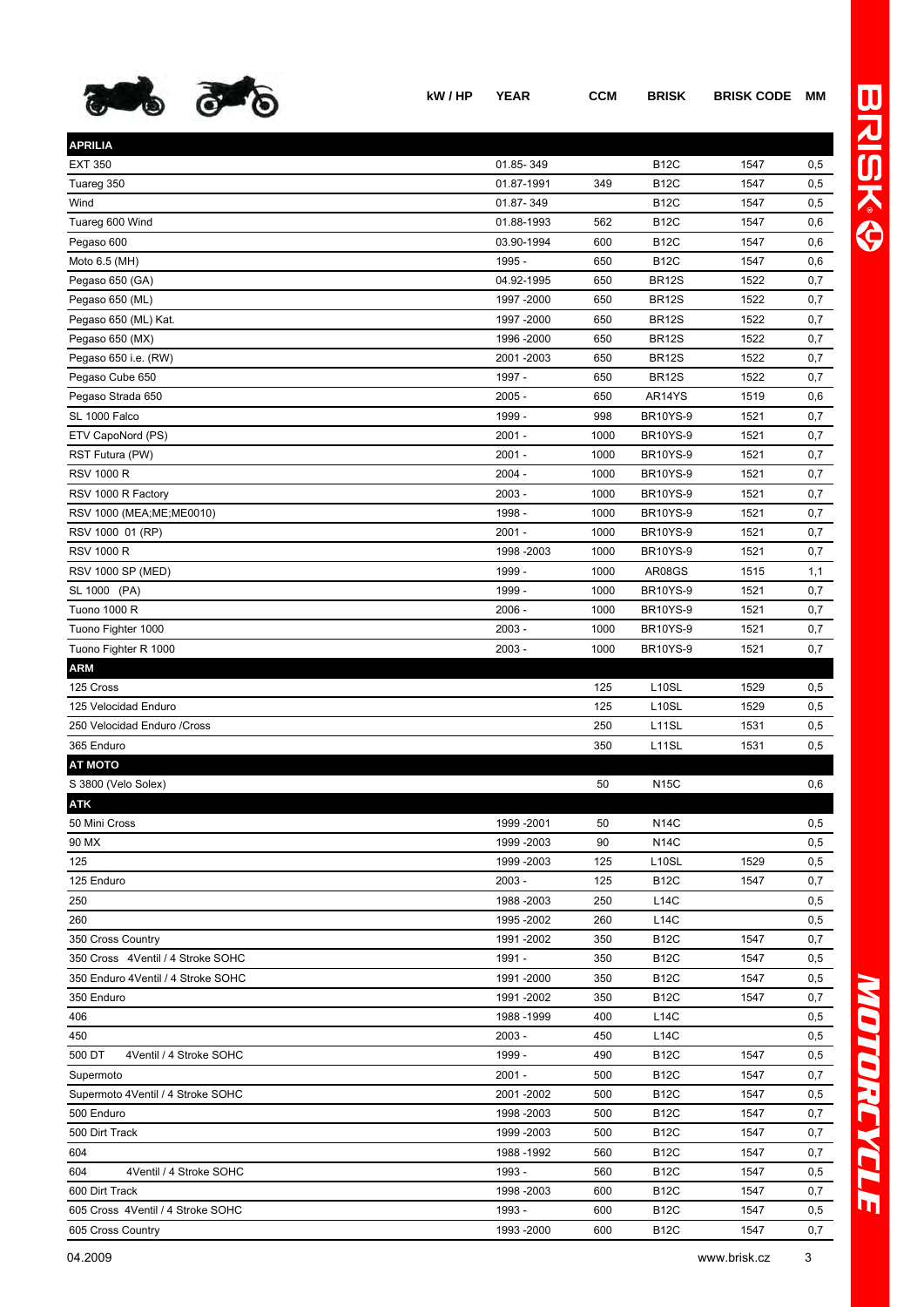

| <b>ATK</b>                         |             |      |                    |      |     |
|------------------------------------|-------------|------|--------------------|------|-----|
| 605 Enduro                         | 1993 - 2003 | 600  | <b>B12C</b>        | 1547 | 0,7 |
| Supermoto                          | $2001 -$    | 600  | <b>B12C</b>        | 1547 | 0,5 |
| 605 DT<br>4Ventil / 4 Stroke SOHC  | 1998 -      | 600  | <b>B12C</b>        | 1547 | 0,5 |
| 605 Enduro 4Ventil / 4 Stroke SOHC | 1993 - 2000 | 600  | <b>B12C</b>        | 1547 | 0,5 |
| Supermoto                          | 2001-2002   | 600  | <b>B12C</b>        | 1547 | 0,5 |
| Supermoto                          | $2003 -$    | 600  | <b>AR10S</b>       | 1517 | 0,8 |
| <b>AVIAN</b>                       |             |      |                    |      |     |
| RM 125 (Tau Motor)                 |             | 125  | L <sub>10</sub> SL | 1529 | 0,5 |
| RM 250 (Tau Motor)                 |             | 250  | LR12SL             | 1537 | 0,5 |
| AWO                                |             |      |                    |      |     |
| 425 T                              | 1956 -      | 425  | <b>N14C</b>        |      | 0,5 |
| <b>B.S.A</b>                       |             |      |                    |      |     |
| Tracker                            |             | 125  | <b>L14C</b>        |      | 0,5 |
| Bantam 175, Bushman                |             | 175  | <b>L14C</b>        |      | 0,5 |
| Bantam D10, 14, 14/4, 14/5         |             | 175  | <b>L14C</b>        |      | 0,5 |
| Tracker                            |             | 175  | <b>L14C</b>        |      | 0,5 |
| B25 R / SS Gold Star               |             | 250  | L14C               |      | 0,5 |
| B25 Starfire, B25T Victor          |             | 250  | L14C               |      | 0,5 |
| <b>B40 SS90</b>                    |             | 350  | <b>L14C</b>        |      | 0,5 |
| A50W, B50MX, Victor MC             |             | 500  | <b>L14C</b>        |      | 0,5 |
| B50SS, Gold Star, B50T Vict.       |             | 500  | L14C               |      | 0,5 |
| A75 Rocket 3                       |             | 750  | <b>L14C</b>        |      | 0,6 |
| <b>BATAVUS</b>                     |             |      |                    |      |     |
| G50, Mosquito, M40, TS49           |             | 50   | <b>N15C</b>        |      | 0,5 |
| Go-Go2, -V, -S                     |             | 50   | <b>N15C</b>        |      | 0,5 |
| <b>TS 49 S</b>                     |             | 50   | N14C               |      | 0,5 |
| <b>BELGARDA</b>                    |             |      |                    |      |     |
|                                    |             |      |                    |      |     |
| DT / TDR / TZR (Yamaha)            |             | 125  | LR12C              | 1536 | 0,5 |
| TZR 125 R S / P (Yamaha)           |             | 125  | L <sub>10</sub> SL | 1529 | 0,5 |
| <b>BENELLI</b>                     |             |      |                    |      |     |
| G2, Elle, Pedali                   | 01.83-06.89 | 50   | <b>N15C</b>        |      | 0,5 |
| Gentleman, Magnum 5V               |             | 50   | <b>L17C</b>        |      | 0,5 |
| Laser                              | 01.84-06.89 | 50   | <b>N15C</b>        |      | 0,5 |
| Magnum 3V                          |             | 50   | <b>L14C</b>        |      | 0,5 |
| S 50                               | 04.81-06.89 | 50   | <b>N15C</b>        |      | 0,5 |
| Spring 50                          |             | 50   | <b>L14C</b>        |      | 0,5 |
| 125                                |             | 125  | <b>N15C</b>        |      | 0,5 |
| 125-2C Twin                        |             | 125  | <b>L14C</b>        |      | 0,5 |
| Jarno                              |             | 125  | L14C               |      | 0,5 |
| Scooter S-125                      |             | 125  | <b>N14C</b>        |      | 0,5 |
| 304                                | 09.82-230   |      | <b>N14C</b>        |      | 0,6 |
| 250                                |             | 250  | L15C               |      | 0,5 |
| 254                                | 01.80-07.82 | 250  | <b>N14C</b>        |      | 0,6 |
| 250 Quattro                        | 10.77-06.80 | 250  | <b>N14C</b>        |      | 0,6 |
| 2C, 2CE, Sport Speciale            |             | 250  | L14C               |      | 0,5 |
| 500 LS, Quattro, 504 / Sport       |             | 500  | <b>B12C</b>        | 1547 | 0,5 |
| 654 / Sport / 4C                   |             | 650  | <b>B12C</b>        | 1547 | 0,5 |
| Tornado 650 / S / SV               |             | 650  | L14C               |      | 0,5 |
| 750 Sei                            |             | 750  | <b>B12C</b>        | 1547 | 0,5 |
| 900 Sei VT / NT                    |             | 900  | <b>B12C</b>        | 1547 | 0,5 |
| Tornado RS / LE                    | $2005 -$    | 900  | AR14YS             | 1519 | 0,6 |
| Tornado TRE                        | $2005 -$    | 900  | AR14YS             | 1519 | 0,6 |
| Toronado 900                       | $2000 -$    | 900  | <b>AR10S</b>       | 1517 | 0,7 |
| <b>TNT 1130</b>                    | $2005 -$    | 1130 | <b>AR10S</b>       | 1517 | 0,7 |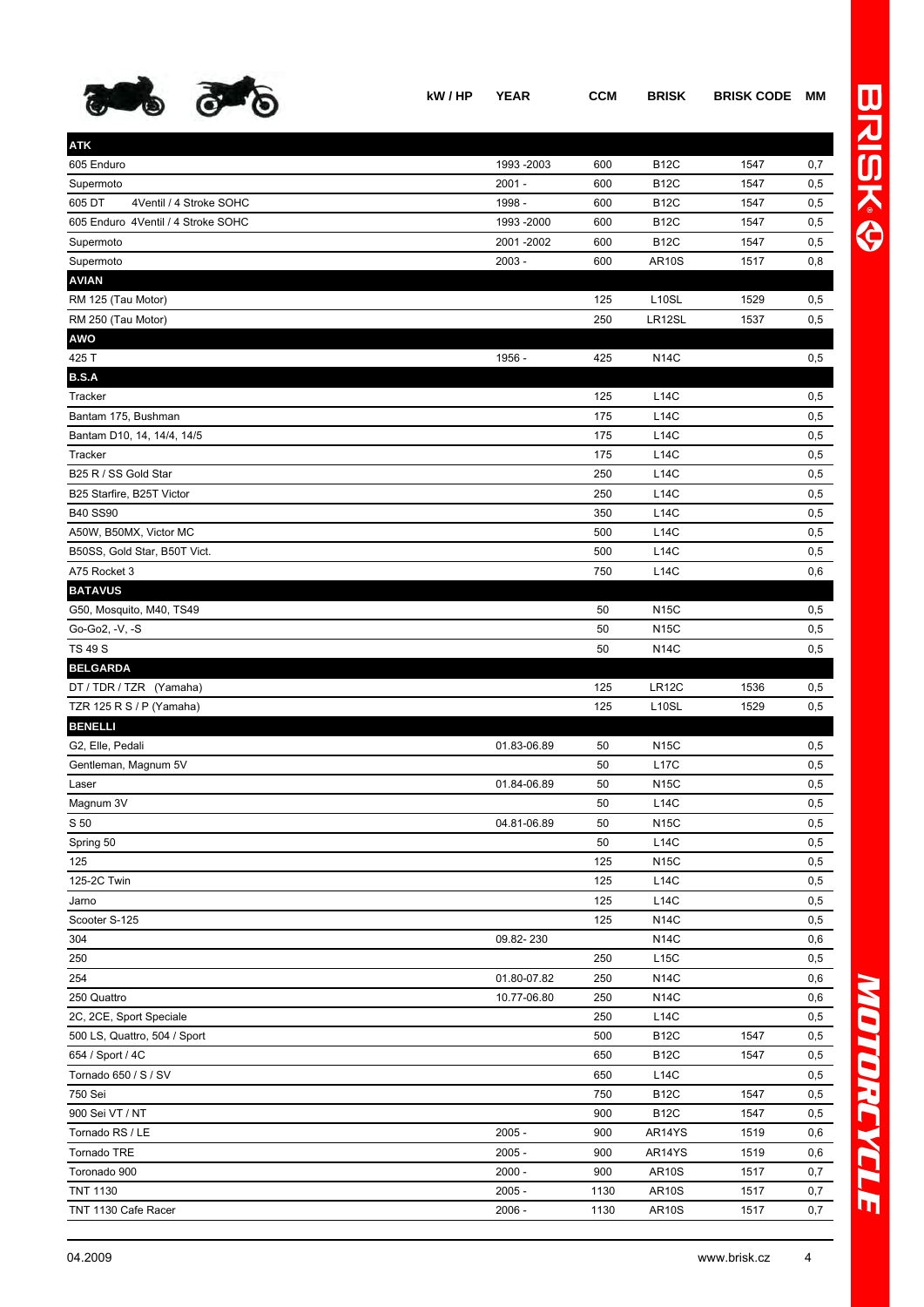

| <b>BENETTI</b>           |          |      |                    |      |                |
|--------------------------|----------|------|--------------------|------|----------------|
| Stilo / Al               |          | 50   | <b>N15C</b>        |      | 0,5            |
| <b>BETA</b>              |          |      |                    |      |                |
| <b>ALP 50</b>            | 1993 -   | 50   | L14C               |      | 0,5            |
| Bad                      |          | 50   | LR12C              | 1536 | 0,5            |
| <b>KR-50</b>             |          | 50   | <b>L15C</b>        |      | 0,5            |
| Minicross 10/10          | $2000 -$ | 50   | <b>N14C</b>        |      | 0,5            |
| Minicross 12/15          | $2000 -$ | 50   | <b>N14C</b>        |      | 0,5            |
| Mini Trail               | $2000 -$ | 50   | <b>N14C</b>        |      | 0,5            |
| MX 50                    | 1993 -   | 50   | LR12C              | 1536 | 0,5            |
| <b>REV 50</b>            | $2004 -$ | 50   | LR12C              | 1536 | 0,5            |
| RK 6-50                  |          | 50   | <b>L14C</b>        |      | 0,5            |
| <b>RR</b> Enduro         |          | 50   | L <sub>10</sub> SL | 1529 | 0,5            |
| Super Trail              |          | 50   | L14C               |      | 0,5            |
| Supermoto 50             |          | 50   | L10SL              | 1529 | 0,5            |
| Tempo / Crono            |          | 50   | NR14C              |      | 0,5            |
| Tempo 50                 |          | 50   | NR14C              |      | 0,5            |
| Tempo Crono              |          | 50   | NR <sub>14</sub> C |      | 0,5            |
| <b>TR-50</b>             |          | 50   | L15C               |      | $\mathtt{0,5}$ |
| Zero 50                  |          | 50   | LR12C              | 1536 | 0,5            |
| <b>REV 80</b>            | $2004 -$ | 80   | LR12C              | 1536 | 0,5            |
| Dougie Lampkin Replica   |          | 124  | L14C               |      | 0,5            |
| Alp 4Takt                | $2000 -$ | 125  | <b>BR12S</b>       | 1522 | 0,7            |
| REV <sub>3</sub>         | $2000 -$ | 125  | L14C               |      | 0,5            |
| Techno 125               |          | 125  | L14YC              |      | 0,6            |
| <b>TR-34</b>             |          | 125  | <b>L14C</b>        |      | 0,5            |
| Zero 125                 |          | 125  | L14C               |      | 0,5            |
| Alp                      |          | 200  | <b>BR12S</b>       | 1522 | 0,7            |
| Alp 4Takt                | $2000 -$ | 200  | <b>BR12S</b>       | 1522 | 0,7            |
| REV <sub>3</sub>         |          | 200  | L14YC              |      | 0,5            |
| TR-33                    |          | 240  | L15C               |      | 0,5            |
| Dougie Lampkin Replica   |          | 247  | L14YC              |      | 0,5            |
| Alp 250                  |          | 250  | <b>L14C</b>        |      | 0,5            |
| REV <sub>3</sub>         | $2000 -$ | 250  | L14C               |      | 0,5            |
| Super Trail 250          |          | 250  | L14C               |      | 0,5            |
| Techno                   |          | 250  | D14YC              |      | 0,5            |
| Alp                      |          | 260  | L14C               |      | 0,5            |
| Super Trail              |          | 260  | L14C               |      | 0,5            |
| <b>Synt 260</b>          |          | 260  | L14C               |      | 0,5            |
| TR-34 / Campionato       |          | 260  | L14C               |      | 0,5            |
| Zero                     |          | 260  | L14C               |      | 0,5            |
| Alp 4.0<br>4 Stroke      | $2003 -$ | 350  | <b>AR10S</b>       | 1517 | 0,7            |
| Euro 350                 |          | 350  | <b>AR10S</b>       | 1517 | 0,7            |
| Jonathan 350             |          | 350  | <b>AR10S</b>       | 1517 | 0,7            |
| Motard 4.0<br>4 Stroke   | $2003 -$ | 350  | <b>AR10S</b>       | 1517 | 0,7            |
| <b>BIG DOG</b>           |          |      |                    |      |                |
| all models               |          | 1310 | <b>LR17YC-1</b>    |      | 1,1            |
| 88 cu in                 |          | 1440 | <b>LR17YC-1</b>    |      | 1,1            |
| all models               |          | 1507 | <b>LR17YC-1</b>    |      | 1,1            |
| S & S Engine 107 cu in   |          | 1750 | <b>LR17YC-1</b>    |      | 1,1            |
| Total Performance Eng.   |          | 1750 | BR14YC             | 1526 | 0,8            |
| S & S Engine 117 cu in   |          | 1918 | BR14YC             | 1526 | 0,8            |
| <b>BIMOTA</b>            |          |      |                    |      |                |
| YB-9 Bellaria            |          | 600  | <b>AR10S</b>       | 1517 | 0,7            |
| YB-9 SR                  | 1995 -   | 600  | <b>AR10S</b>       | 1517 | 0,7            |
| BB 1 Supermono / Biposto | 1995 -   | 650  | <b>B12C</b>        | 1547 | 0,7            |
| DB-1/S                   |          | 750  | N <sub>14</sub> YC |      | 0,5            |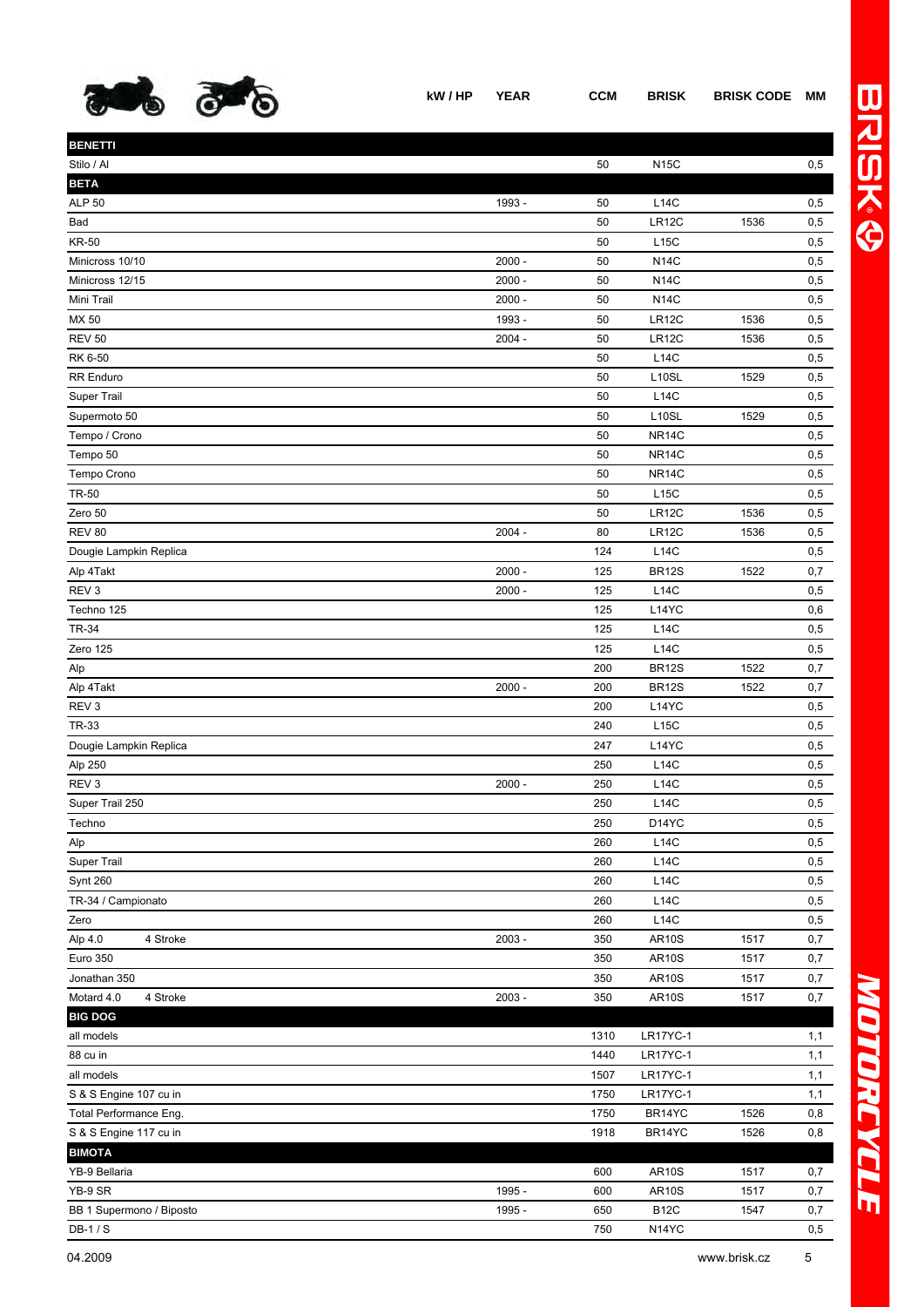

| <b>BIMOTA</b>               |      |              |      |                    |      |     |
|-----------------------------|------|--------------|------|--------------------|------|-----|
| SB <sub>7</sub>             |      |              | 750  | <b>AR10S</b>       | 1517 | 0,7 |
| $YB-4$                      |      |              | 750  | <b>BR12S</b>       | 1522 | 0,7 |
| Tesi 1                      |      | 1992 -       | 851  | <b>BR10S</b>       | 1520 | 0,6 |
| DB-2                        |      | 1992 -       | 900  | BR12YC             | 1523 | 0,9 |
| DB-2 SR                     |      |              | 900  | BR12YC             | 1523 | 0,9 |
| DB-3 Mantra                 |      | 1995 -       | 904  | BR12YC             | 1523 | 0,9 |
| SB <sub>8</sub> R           |      | 1999 -       | 1000 | <b>AR10S</b>       | 1517 | 0,7 |
| YB-6                        |      |              | 1000 | <b>BR12S</b>       | 1522 | 0,7 |
| YB-8 EXUP                   |      | 1995 -       | 1000 | <b>BR12S</b>       | 1522 | 0,7 |
| <b>YB 11</b>                |      | 1996 -       | 1002 | <b>BR12S</b>       | 1522 | 0,7 |
| SB <sub>6</sub>             |      |              | 1100 | <b>AR10S</b>       | 1517 | 0,7 |
| SB <sub>6</sub> R           |      | 1997 -       | 1100 | <b>AR10S</b>       | 1517 | 0,7 |
| SB-5 / S                    |      |              | 1150 | <b>BR10YS-9</b>    | 1521 | 0,9 |
| $YB-5$                      |      |              | 1200 | BR12YC             | 1523 | 0,9 |
| <b>BLATA</b>                |      |              |      |                    |      |     |
| Elite 13                    |      |              | 40   | LR12C              | 1536 | 0,5 |
| Elite 13 / 13 W             |      |              | 40   | LR12C              | 1536 | 0,8 |
| Elite 13 R                  |      |              | 40   | L <sub>11</sub> SL | 1531 | 0,5 |
| Elite 13 W                  |      |              | 40   | LR12C              | 1536 | 0,5 |
| Elite 13 W R                |      |              | 40   | L11SL              | 1531 | 0,5 |
| Elite 13 W R S              |      |              | 40   | L11SL              | 1531 | 0,5 |
| Elite 13 S / 13 WR / 13 WRS |      |              | 40   | L <sub>11</sub> SL | 1531 | 0,5 |
| <b>BMW</b>                  |      |              |      |                    |      |     |
| R 20 (220/1)                |      | 1937-1938    | 192  | <b>N15C</b>        |      | 0,7 |
| R 23 (223/1)                |      | 1938 - 1940  | 192  | <b>N15C</b>        |      | 0,7 |
| R 24                        |      | 1948 - 1950  | 250  | <b>N14C</b>        |      | 0,6 |
| R 25                        |      | 1950 - 1951  | 250  | <b>N14C</b>        |      | 0,6 |
| R 25/2                      |      | 1951 - 1953  | 250  | <b>N14C</b>        |      | 0,6 |
| R 25/3                      |      | 1953 - 1956  | 250  | <b>N14C</b>        |      | 0,6 |
| R 26                        |      | 1956 - 1960  | 250  | <b>N14C</b>        |      | 0,6 |
| R 27                        |      | 1960 - 1967  | 250  | <b>N14C</b>        |      | 0,6 |
| R 51/2                      |      | 1950 - 1951  | 250  | <b>N14C</b>        |      | 0,6 |
| R 51/3                      |      | 1951 - 1954  | 250  | <b>N14C</b>        |      | 0,6 |
| R 3 (203/1)                 |      |              | 305  | <b>N15C</b>        |      | 0,7 |
| R 45                        | 20kW | 06.78-07.85  | 475  | L15YC              |      | 0,6 |
| R 45                        | 26kW | 06.78-06.83  | 475  | L14YC              |      | 0,6 |
| R 5 (254)                   |      | 1936 - 1937  | 494  | <b>N14C</b>        |      | 0,7 |
| R 50                        |      | 1955 - 1969  | 500  | <b>N14C</b>        |      | 0,6 |
| R 50/5                      |      |              | 500  | L14YC              |      | 0,6 |
| <b>R50S</b>                 |      | 1960 - 1962  | 500  | <b>N14C</b>        |      | 0,6 |
| R 52                        |      | 1928 - 1929  | 500  | <b>N15C</b>        |      | 0,6 |
| R 6 (261)                   |      |              | 600  | <b>N15C</b>        |      | 0,7 |
| R 60                        |      | 1956 - 1969  | 600  | <b>N14C</b>        |      | 0,6 |
| R 60/5, /6, /7              |      | $-06.78$     | 600  | L14YC              |      | 0,6 |
| R 67                        |      | 1951 -       | 600  | <b>N14C</b>        |      | 0,6 |
| R 67/2                      |      | 1952 - 1954  | 600  | <b>N14C</b>        |      | 0,6 |
| R 68                        |      | 1952 - 1954  | 600  | <b>N14C</b>        |      | 0,6 |
| R 69                        |      | 1955 - 1960  | 600  | <b>N14C</b>        |      | 0,6 |
| R 69S                       |      | 1960 - 1969  | 600  | <b>N14C</b>        |      | 0,6 |
| F 650                       | 25kW | 1993 - 1999  | 650  | <b>B12C</b>        | 1547 | 0,7 |
| F 650                       | 35kW | 1993 - 1999  | 650  | <b>B12C</b>        | 1547 | 0,7 |
| F 650 CS                    |      | 2002 - 08.03 | 650  | <b>BR12S</b>       | 1522 | 0,6 |
| F 650 GS                    | 25kW | 2000 - 08.03 | 650  | <b>B12C</b>        | 1547 | 0,6 |
| F 650 GS                    | 37kW | 2000 - 08.03 | 650  | <b>B12C</b>        | 1547 | 0,6 |
| F 650 ST                    | 35kW | 1997 - 1999  | 650  | <b>B12C</b>        | 1547 | 0,6 |
| F 650 Twin Spark (BMS-C II) |      | 09.04-       | 650  | <b>BR12S</b>       | 1522 | 0,6 |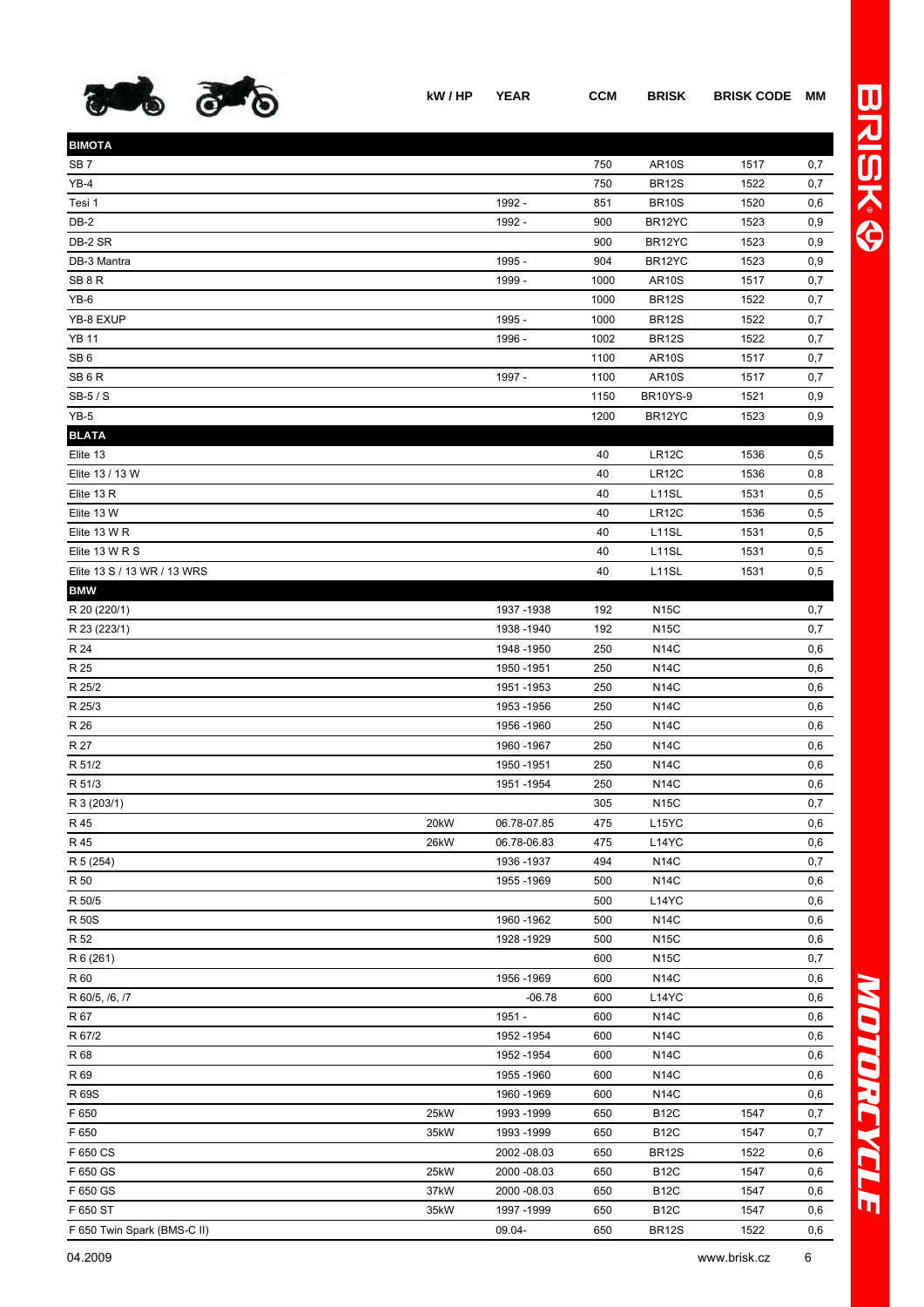

| <b>BMW</b>                      |         |             |      |                    |      |                          |
|---------------------------------|---------|-------------|------|--------------------|------|--------------------------|
| R 65                            |         | 06.78-650   |      | L14YC              |      | 0,6                      |
| R 16 Serie 1-5                  |         | 1929 - 1935 | 736  | <b>N15C</b>        |      | 0,7                      |
| R 17 (M60)                      |         | 1935 - 1937 | 736  | <b>R+L15C</b>      |      | 0,7                      |
| R 11 Serie 1-5                  |         | 1929 - 1934 | 745  | <b>N15C</b>        |      | 0,7                      |
| R 12 2-Vergaser (M56S6&212)     |         | 1935 - 1942 | 745  | <b>N15C</b>        |      | 0,7                      |
| K 75                            |         | 06.85-1996  | 750  | <b>B14C</b>        | 1548 | 0,6                      |
| <b>K75 RT</b>                   |         | $-1996$     | 750  | <b>B14C</b>        | 1548 | 0,6                      |
| K75S                            |         | $-1996$     | 750  | <b>B14C</b>        | 1548 | 0,6                      |
| R 71 (271/1)                    |         | 1938 - 1941 | 750  | <b>N15C</b>        |      | 0,6                      |
| R 75/5, / 6, / 7                |         |             | 750  | L <sub>15</sub> YC |      | 0,6                      |
| F 800 GS                        |         | $2006 -$    | 800  | BR12YC             | 1523 | 0,9                      |
| F 800 S                         |         | $2006 -$    | 800  | BR12YC             | 1523 | 0,9                      |
| F 800 ST                        |         | $2006 -$    | 800  | BR12YC             | 1523 | 0,9                      |
| R 80                            |         | 08.82-1995  | 800  | L15YC              |      | 0,7                      |
| R 80 / 7N / 7S                  |         | 09.77-08.80 | 800  | L <sub>15</sub> YC |      | 0,7                      |
| <b>R 80 GS</b>                  |         | 08.82-1994  | 800  | L <sub>15</sub> YC |      | 0,7                      |
| R 80 R                          |         |             | 800  | L <sub>15</sub> YC |      | 0,7                      |
| <b>R 80 RT</b>                  |         | 08.82-1995  | 800  | L15YC              |      | 0,7                      |
| <b>R 80 ST</b>                  |         | 08.82-1995  | 800  | L <sub>15</sub> YC |      | 0,7                      |
| R 850 GS                        |         | 1998 -      | 850  | DR14TC             |      | $\sim$                   |
| R 850 R                         | 52kW    | 10.94-      | 850  | DR14TC             |      |                          |
| R 850 RT                        |         | 1999 -      | 850  | DR14TC             |      |                          |
| R 90/6                          |         |             | 900  | L <sub>15</sub> YC |      | 0,6                      |
| R 90/S                          |         |             | 900  | L14YC              |      | 0,6                      |
| K 1                             | 72-74kW | 05.89-1993  | 1000 | <b>BR14S</b>       | 1525 | 0,6                      |
| K 100 LT / RT                   | 65kW    | 09.83-11.91 | 1000 | <b>B14C</b>        | 1548 | 0,5                      |
| K 100 RS                        | 65kW    | 09.83-12.89 | 1000 | <b>B14C</b>        | 1548 | 0,6                      |
| K 100 RS                        | 72-74kW | 01.90-1993  | 1000 | <b>B14C</b>        | 1548 | 0,6                      |
| K 100 RS 4V                     |         |             | 1000 | <b>BR14S</b>       | 1525 | 0,6                      |
| R 100                           |         |             | 1000 | L14YC              |      | 0,6                      |
| R 100 GS                        |         | 09.86-1000  |      | L <sub>15</sub> YC |      | 0,6                      |
| R 100 R                         |         | 1994 -      | 1000 | L <sub>15</sub> YC |      | 0,6                      |
| R 100 RS                        |         | 09.86-1000  |      | L <sub>15</sub> YC |      | 0,6                      |
| R 100 /7                        |         |             | 1000 | L <sub>15</sub> YC |      | 0,6                      |
| R 100 / CS / RT                 |         |             | 1000 | L14YC              |      | 0,6                      |
| R 100 / RS                      |         | $-08.86$    | 1000 | L14YC              |      | 0,6                      |
| R 100 / S / T                   |         | 09.76-08.80 | 1000 | L14YC              |      | 0,6                      |
| K 1100 LT                       | 72-74kW | 01.92-1998  | 1100 | <b>BR14S</b>       | 1525 | 0,6                      |
| K 1100 RS                       | 72-74kW | 01.92-1996  | 1100 | <b>BR14S</b>       | 1525 | 0,6                      |
| R 1100 GS                       | 59kW    | 08.93-1999  | 1100 | DR14TC             |      | $\sim$                   |
| R 1100 R                        | 59kW    | 10.94-2001  | 1100 | DR14TC             |      | $\overline{\phantom{a}}$ |
| R 1100 RS                       | 66kW    | 11.92-2001  | 1100 | DR14TC             |      | $\blacksquare$           |
| R 1100 RT                       | 66kW    | 09.95-2001  | 1100 | DR14TC             |      | $\overline{\phantom{a}}$ |
| R 1100 S                        | 72kW    | 1998 - 2003 | 1100 | DR14TC             |      | ۰                        |
| R 1100 S Boxer Cup              |         | 2002 - 2003 | 1100 | DR14TC             |      | ٠                        |
| R 1100 S<br>Twin Spark-1        |         | $01.03 -$   | 1100 | DR14TC             |      | $\sim$                   |
| R 1100 S<br>Twin Spark-2        |         | $01.03 -$   | 1100 | BR12YPY            | 1524 | ٠                        |
| R 1150<br>Twin Spark-1          |         | $01.03 -$   | 1150 | DR14TC             |      | $\overline{\phantom{a}}$ |
| R 1150<br>Twin Spark-2          |         | 01.03-      | 1150 | BR12YPY            | 1524 | $\overline{\phantom{a}}$ |
| R 1150 GS                       |         | 1999 - 2003 | 1150 | DR14TC             |      | $\overline{a}$           |
| R 1150 GS Adventure             |         | 2002 - 2005 | 1150 | DR14TC             |      | ٠                        |
| R 1150 R                        |         | 2001-2003   | 1150 | DR14TC             |      | $\overline{\phantom{a}}$ |
| R 1150 RS                       |         | $2001 -$    | 1150 | DR14TC             |      | $\blacksquare$           |
| R 1150 RT                       |         | 2001-2003   | 1150 | DR14TC             |      | $\blacksquare$           |
| HP <sub>2</sub><br>Twin Spark-1 | 77kW    | $2005 -$    | 1200 | DR14TC             |      | $\blacksquare$           |
| HP <sub>2</sub><br>Twin Spark-2 | 77kW    | $2005 -$    | 1200 | BR12YPY            | 1524 | $\sim$                   |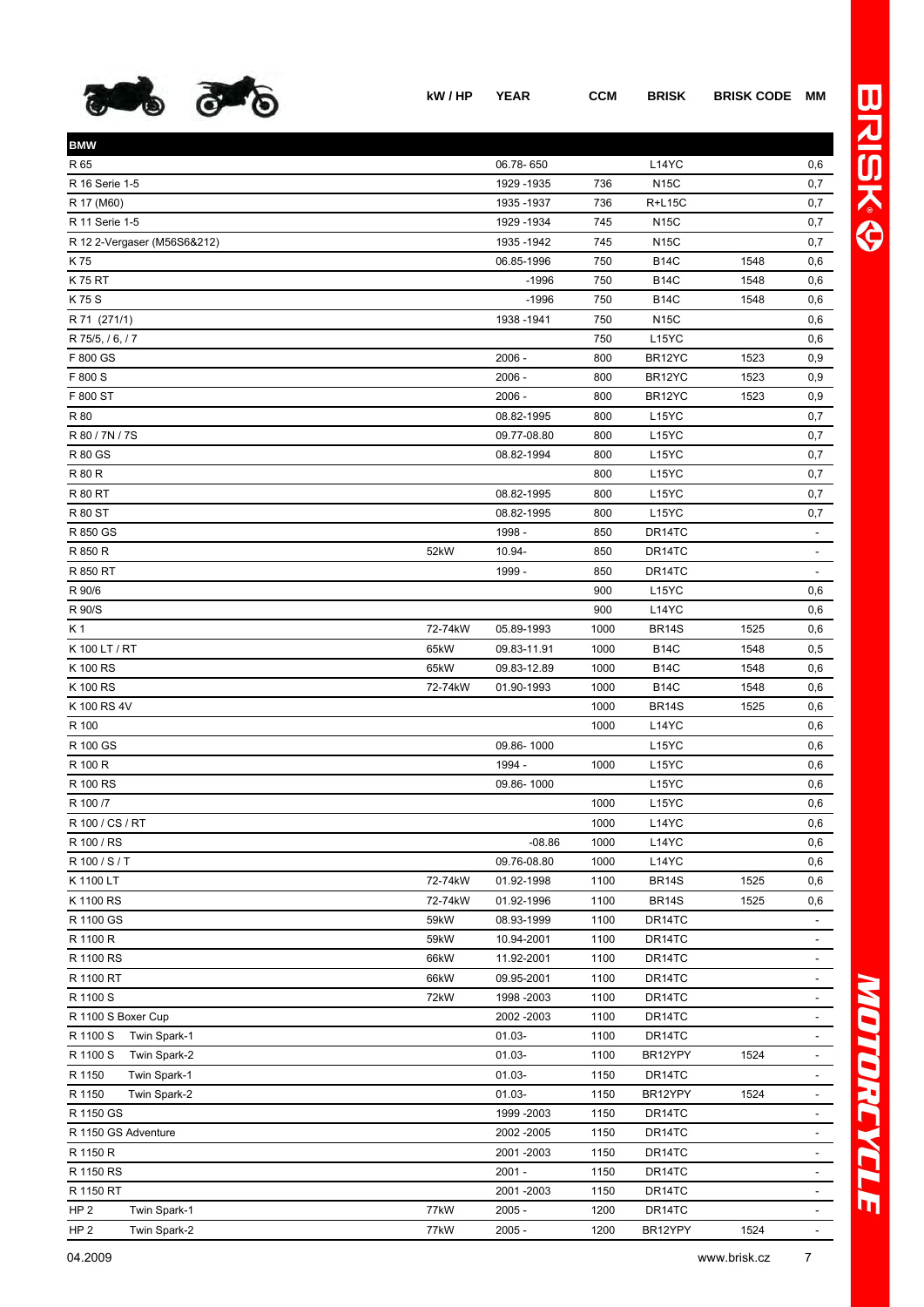

| <b>BMW</b>                                                    |      |             |      |                     |      |                          |
|---------------------------------------------------------------|------|-------------|------|---------------------|------|--------------------------|
| K 1200 GT                                                     |      | 2003 - 2005 | 1200 | BR14YC              | 1526 | 0,8                      |
| K 1200 GT                                                     |      | $2006 -$    | 1200 | <b>BR10S</b>        | 1520 | $\overline{\phantom{a}}$ |
| K 1200 LT                                                     | 72kW | 1997 -      | 1200 | BR14YC              | 1526 | 0,8                      |
| K 1200 LT                                                     | 85kW | $2004 -$    | 1200 | BR <sub>14</sub> YC | 1526 | 0,8                      |
| K 1200 LT                                                     |      | 1998 -      | 1200 | BR <sub>14</sub> YC | 1526 | $\ddot{\phantom{a}}$     |
| K 1200 R                                                      |      | $2005 -$    | 1200 | <b>BR10S</b>        | 1520 |                          |
| K 1200 RS                                                     | 72kW | 1997 -      | 1200 | BR <sub>14</sub> YC | 1526 | 0,8                      |
| K 1200 RS                                                     | 96kW | 1997 -      | 1200 | BR14YC              | 1526 | 0,8                      |
| K 1200 S                                                      |      | $10.04 -$   | 1200 | <b>BR10S</b>        | 1520 | $\overline{\phantom{a}}$ |
| R 1200 C                                                      |      |             | 1200 | DR14TC              |      | -                        |
| R 1200 CL                                                     |      | $2003 -$    | 1200 | DR14TC              |      | $\overline{\phantom{a}}$ |
| R 1200 R<br><b>Twin Spark</b>                                 |      | $2007 -$    | 1200 | BR12YPY             | 1524 | $\overline{\phantom{a}}$ |
| R 1200 S<br><b>Twin Spark</b>                                 |      | $2006 -$    | 1200 | BR12YPY             | 1524 | $\overline{\phantom{a}}$ |
| R 1200 GS Twin Spark                                          |      | $2004 -$    | 1200 | BR12YPY             | 1524 | $\overline{\phantom{a}}$ |
| R 1200 RT Twin Spark                                          |      | $2005 -$    | 1200 | BR12YPY             | 1524 | $\overline{\phantom{a}}$ |
| R 1200 ST Twin Spark                                          |      | $2005 -$    | 1200 | BR12YPY             | 1524 |                          |
| <b>BOOM TRIKE</b>                                             |      |             |      |                     |      |                          |
| Classic Trike Chopper VW (Einspritzer ohne Leistungssteigeru  |      |             | 1600 | L <sub>17</sub> YC  |      | 0,8                      |
| Classic Trike Chopper VW (Vergaser mit Leistungssteigerung)   |      |             | 1600 | <b>N14C</b>         |      | 0,6                      |
| Classic Trike Chopper VW (Vergaser ohne Leistungssteigerung)  |      |             | 1600 | <b>N15C</b>         |      | 0,6                      |
| Classic Trike Family VW (Einspritzer ohne Leistungssteigerun) |      |             | 1600 | L17YC               |      | 0,8                      |
| Classic Trike Family VW (Vergaser mit Leistungssteigerung)    |      |             | 1600 | <b>N14C</b>         |      | 0,6                      |
| Classic Trike Family VW (Vergaser ohne Leistungssteigerung)   |      |             | 1600 | <b>N15C</b>         |      | 0,6                      |
| Classic Trike Low Rider VW (Einspritzer ohne Leistungssteige) |      |             | 1600 | L17YC               |      | 0,8                      |
| Classic Trike Low Rider VW (Vergaser mit Leistungssteigerung) |      |             | 1600 | <b>N14C</b>         |      | 0,6                      |
| Classic Trike Low Rider VW (Vergaser ohne Leistungssteigerun) |      |             | 1600 | <b>N15C</b>         |      | 0,6                      |
| Fighter Automatik FORD Motor                                  |      |             | 1600 | RR15YPP-1           |      | 1,3                      |
| Fighter Automatik FORD Motor                                  |      |             | 2000 | RR15YPP-1           |      | 1,3                      |
| <b>BOSS</b>                                                   |      |             |      |                     |      |                          |
| <b>HOSS</b>                                                   |      |             | 8226 | LR17YC              |      | 0,7                      |
| <b>BSA</b>                                                    |      |             |      |                     |      |                          |
| $A-7$                                                         |      | 1947 - 1962 | 500  | <b>N14C</b>         |      | 0,7                      |
| <b>BSM</b>                                                    |      |             |      |                     |      |                          |
| City                                                          |      | 1999 - 2001 | 50   | NR <sub>14</sub> YC |      | 0,6                      |
| Off Road                                                      |      | 1999 - 2001 | 50   | NR14YC              |      | 0,6                      |
| Thunderbike                                                   |      | 1999 -      | 50   | NR14YC              |      | 0,6                      |
| Winner                                                        |      | 1999 -      | 50   | NR14YC              |      | 0,6                      |
| Thunderbike 2                                                 |      | 1999 -      | 100  | NR14YC              |      | 0,6                      |
| 125                                                           |      | 1999 -      | 125  | <b>BR12S</b>        | 1522 | 0,7                      |
| Thunderbike 4                                                 |      | 1999 -      | 125  | NAR14YS             | 1541 | 0,7                      |
| <b>BUELL</b>                                                  |      |             |      |                     |      |                          |
| RR 1000                                                       |      | 1987 - 1988 | 1000 | BR14YC              | 1526 | 1,0                      |
| XB9R                                                          |      | $2001 -$    | 1000 | <b>BR10YS-9</b>     | 1521 | 0,9                      |
| XB9S                                                          |      | $2003 -$    | 1000 | <b>BR10YS-9</b>     | 1521 | 0,9                      |
| XB9S                                                          |      | $2005 -$    | 1000 | <b>BR10YS-9</b>     | 1521 | 0,9                      |
| XB9SX                                                         |      | $2005 -$    | 1000 | <b>BR10YS-9</b>     | 1521 | 0,9                      |
| M <sub>2</sub> Cyclone                                        |      | 1997-1998   | 1200 | BR14YC              | 1526 | 1,0                      |
| RSS 1200 / RS / RR                                            |      | 1989 - 1994 | 1200 | BR14YC              | 1526 | 1,0                      |
| S1 Lightning                                                  |      | 1996 - 1997 | 1200 | BR14YC              | 1526 | 1,0                      |
| S1 White Lightning                                            |      | 1998 -      | 1200 | BR14YC              | 1526 | 1,0                      |
| S2 Thunderbolt                                                |      | 1995 - 1996 | 1200 | BR14YC              | 1526 | 1,0                      |
| S3 Thunderbolt                                                |      | 1997 -      | 1200 | BR14YC              | 1526 | 1,0                      |
| X1 Lightning                                                  |      | 1999 -      | 1200 | BR14YC              | 1526 | 1,0                      |
| <b>XB 12 S</b>                                                |      | $2004 -$    | 1200 | <b>BR10YS-9</b>     | 1521 | 0,9                      |
| <b>XB 12 SS</b>                                               |      | 2006 -      | 1200 | <b>BR10YS-9</b>     | 1521 | 0,9                      |
|                                                               |      |             |      |                     |      |                          |

XB 12 X 2006 - 1200 BR10YS-9 1521 0,9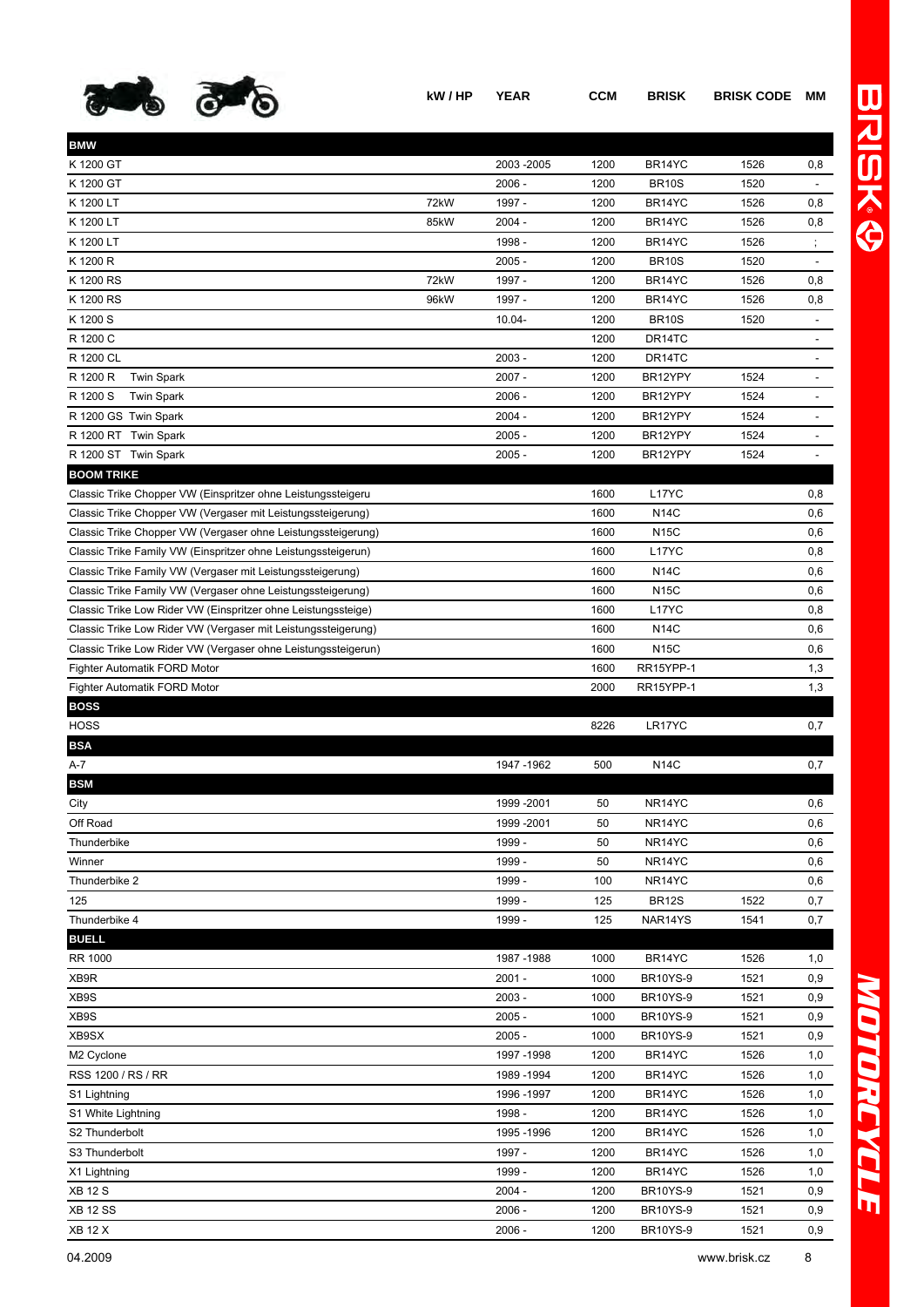

| <b>BULTACO</b>            |          |     |              |      |       |
|---------------------------|----------|-----|--------------|------|-------|
| 49/GT                     |          | 50  | <b>N17C</b>  |      | 0,5   |
| Astro                     | 1998 -   | 50  | LR12C        | 1536 | 0,5   |
| Chispa                    |          | 50  | <b>N17C</b>  |      | 0,5   |
| Lobito                    | 1998 -   | 50  | <b>LR12C</b> | 1536 | 0,5   |
| Tiron                     |          | 50  | <b>N17C</b>  |      | 0,5   |
| <b>Brinco</b>             |          | 75  | <b>N14C</b>  |      | 0,5   |
| Frontera                  |          | 75  | <b>N14C</b>  |      | 0,5   |
| Junior GT2                |          | 75  | <b>N14C</b>  |      | 0,5   |
| Lobito                    |          | 75  | <b>N15C</b>  |      | 0,5   |
| Sherpa T                  |          | 75  | <b>N15C</b>  |      | 0,5   |
| Streaker                  |          | 75  | <b>N15C</b>  |      | 0,5   |
| Junior                    |          | 100 | <b>N15C</b>  |      | 0,5   |
| Lobito                    |          | 100 | <b>N15C</b>  |      | 0,5   |
| Lobito K                  |          | 100 | <b>N14C</b>  |      | 0,5   |
| Sherpa S                  |          | 100 | <b>N14C</b>  |      | $0,5$ |
| Tiron                     |          | 100 | <b>N15C</b>  |      | 0,5   |
| Alpina                    |          | 125 | L17YC        |      | 0,5   |
| Frontera                  |          | 125 | <b>N15C</b>  |      | 0,5   |
| Junior                    |          | 125 | <b>N15C</b>  |      | 0,5   |
| Lobito MK3 / MK6          |          | 125 | L17YC        |      | 0,5   |
| Lobito MK7                |          | 125 | <b>N15C</b>  |      | 0,5   |
| Mercurio                  |          | 125 | <b>N15C</b>  |      | 0,5   |
| Pursang MK5               |          | 125 | L10SL        | 1529 | 0,5   |
| Pursang MK6               |          | 125 | L11SL        | 1531 | 0,5   |
| Sherco                    | $2000 -$ | 125 | LR17YC       |      | 0,6   |
| Sherpa <sub>S</sub>       |          | 125 | L11SL        | 1531 | 0,5   |
| Sherpa T                  |          | 125 | <b>N15C</b>  |      | 0,5   |
| Streaker                  |          | 125 | <b>N15C</b>  |      | 0,5   |
| Tralla                    |          | 125 | <b>N15C</b>  |      | 0,5   |
| Campera                   |          | 150 | <b>N15C</b>  |      | 0,5   |
| Mercurio / GT / 150       |          | 150 | <b>N15C</b>  |      | 0,5   |
| Tralla                    |          | 150 | <b>N15C</b>  |      | 0,5   |
| Alpina                    |          | 175 | L17YC        |      | 0,5   |
| Campera MK2               |          | 175 | L17C         |      | 0,5   |
| Lobito MK6                |          | 175 | L17YC        |      | 0,5   |
| Lobito MK7                |          | 175 | <b>L17C</b>  |      | 0,5   |
| Mercurio                  |          | 175 | <b>N15C</b>  |      | 0,5   |
| Mercurio GT               |          | 175 | L17YC        |      | 0,5   |
| Pursang MK5               |          | 175 | L11SL        | 1531 | 0,5   |
| Sherpa MK3                |          | 175 | L11SL        | 1531 | 0,5   |
| El Tigre                  |          | 200 | L14C         |      | 0,5   |
| Go Kart                   |          | 200 | L11SL        | 1531 | 0,5   |
| Mercurio                  |          | 200 | L14C         |      | 0,5   |
| Metise                    |          | 200 | L14C         |      | 0,5   |
| Pursang MK5               |          | 200 | L11SL        | 1531 | 0,5   |
| Senior                    |          | 200 | L14C         |      | 0,5   |
| Sherco                    | $2000 -$ | 200 | LR17YC       |      | 0,6   |
| Sherpa MK3                |          | 200 | L11SL        | 1531 | 0,5   |
| Sherpa S                  |          | 200 | L14C         |      | 0,5   |
| Alpina                    |          | 250 | L17YC        |      | 0,5   |
| Astro                     |          | 250 | L11SL        | 1531 | 0,5   |
| Frontera                  |          | 250 | L14C         |      | 0,5   |
| Matador 250 / SD          |          | 250 | L17YC        |      | 0,5   |
| Matador MK2 / MK3         |          | 250 | L14C         |      | 0,5   |
| Matador MK4               |          | 250 | L15YC        |      | 0,5   |
| Metralla GT / MK2 / MK250 |          | 250 | L14C         |      | 0,5   |

## *MOTORCYCLE* MOTORCYCLE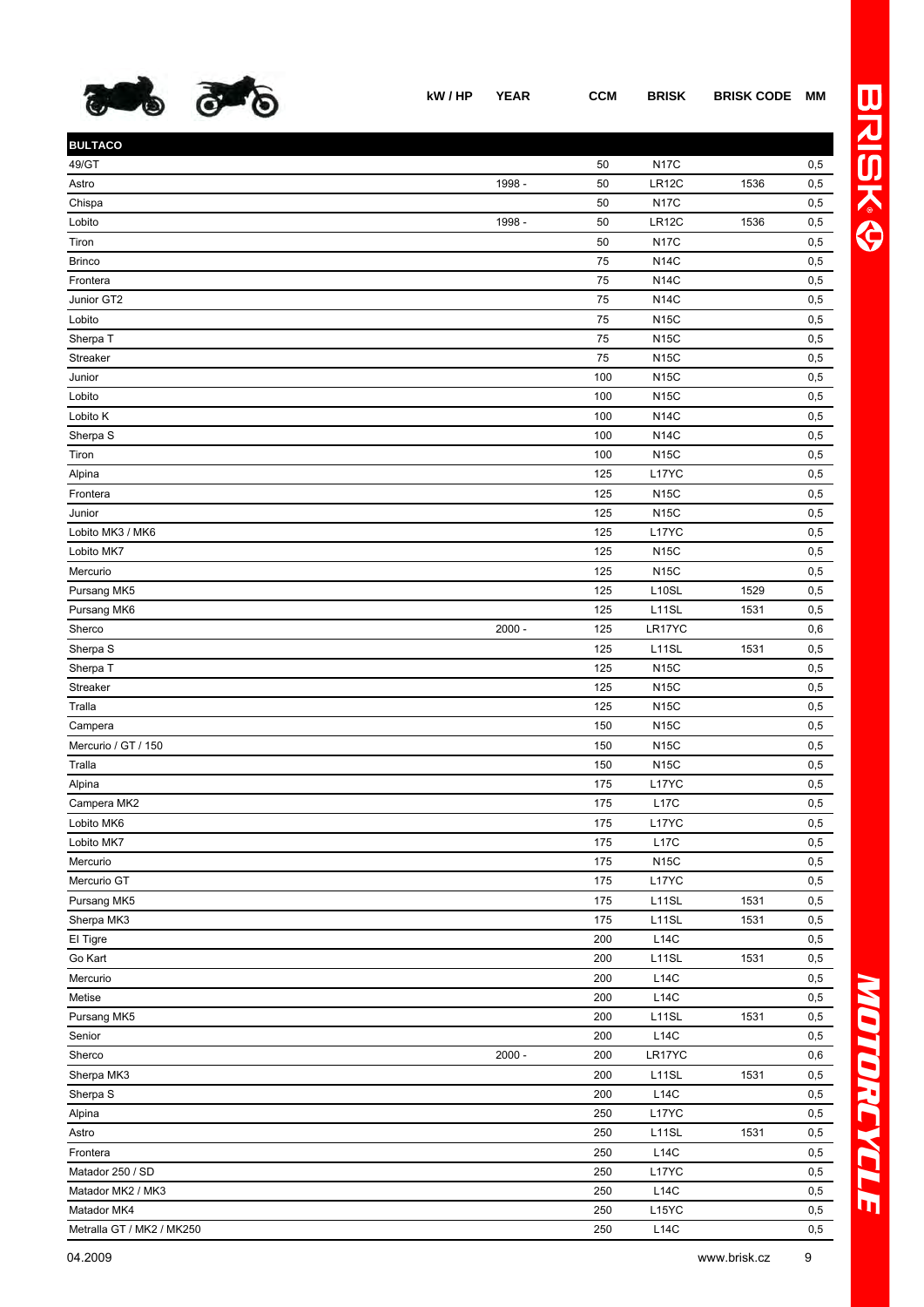

Sherco 2000 - 290 LR17YC 0,6 Alpina 350 L17YC 0,5 Matador MK9 / MK10 0.5 Pursang MK5 / MK6 lado admis 0,5

RL, SS, SX 125 L14C 0,5 Roadster 1998 - 125 LR12C 1536 0,6

**BULTACO**

| kW/HP YEAR | CCM | BRISK | <b>BRISK CODE MM</b> |  |
|------------|-----|-------|----------------------|--|
|            |     |       |                      |  |

| $\bullet$                    | kW/HP | <b>YEAR</b> | <b>CCM</b> | <b>BRISK</b>       | <b>BRISK CODE</b> | ΜМ  | $\sf U$                |
|------------------------------|-------|-------------|------------|--------------------|-------------------|-----|------------------------|
|                              |       |             |            |                    |                   |     | $\frac{\lambda}{\tau}$ |
| <b>BULTACO</b>               |       |             |            |                    |                   |     |                        |
| Metralla GTS                 |       |             | 250        | L <sub>17</sub> YC |                   | 0,5 |                        |
| Pursang MK4 / MK5 lado admis |       |             | 250        | L14C               |                   | 0,5 |                        |
| Pursang MK4 / MK5 lado escap |       |             | 250        | L <sub>11</sub> SL | 1531              | 0,5 | $\circ$                |
| Pursang MK6 / MK7 lado admis |       |             | 250        | L14C               |                   | 0,5 |                        |
| Pursang MK6 / MK7 lado escap |       |             | 250        | L <sub>11</sub> SL | 1531              | 0,5 |                        |
| Sherco                       |       | 1999 -      | 250        | LR17YC             |                   | 0,6 |                        |
| Sherpa S                     |       |             | 250        | L <sub>11</sub> SL | 1531              | 0,5 |                        |
| Sherpa T                     |       |             | 250        | L <sub>17</sub> YC |                   | 0,5 |                        |

| Pursang MK5 / MK6 lado escap |             | 350 | L11SL              | 1531 | 0,5 |
|------------------------------|-------------|-----|--------------------|------|-----|
| Sherpa T                     |             | 350 | L17YC              |      | 0,5 |
| Astro lado admision          |             | 360 | <b>L14C</b>        |      | 0,5 |
| Astro lado escape            |             | 360 | L11SL              | 1531 | 0,5 |
| El Bandito MK2 lado admis.   |             | 360 | L14C               |      | 0,5 |
| El Bandito MK2 lado escape   |             | 360 | L11SL              | 1531 | 0,5 |
| Frontera                     |             | 360 | L14C               |      | 0,5 |
| Pursang lado admision        |             | 360 | L14C               |      | 0,5 |
| Pursang lado escape          |             | 360 | L <sub>11</sub> SL | 1531 | 0,5 |
| Frontera MK11                |             | 370 | L14C               |      | 0,5 |
| Pursang lado admision        |             | 370 | <b>L14C</b>        |      | 0,5 |
| Pursang lado escape          |             | 370 | L11SL              | 1531 | 0,5 |
| Pursang MK15                 |             | 450 | L14C               |      | 0,5 |
| <b>CAGIVA</b>                |             |     |                    |      |     |
| City                         | 1998 -      | 50  | <b>NR14C</b>       |      | 0,5 |
| Cocis                        |             | 50  | <b>L14C</b>        |      | 0,5 |
| K3                           |             | 50  | L14C               |      | 0,5 |
| Prima                        |             | 50  | L14C               |      | 0,5 |
| Supercity                    |             | 50  | L14C               |      | 0,5 |
| W4                           |             | 50  | <b>L14C</b>        |      | 0,5 |
| Cocis                        |             | 75  | L14C               |      | 0,5 |
| 125 Elefant 2                |             | 125 | L11SL              | 1531 | 0,5 |
| Aletta Electra, Oro          | 1984 -      | 125 | LR <sub>12</sub> C | 1536 | 0,5 |
| Aletta Oro 125 / S1          | 07.85-12.85 | 125 | L <sub>11</sub> SL | 1531 | 0,5 |
| Aletta Oro 125 / S2          | 01.86-      | 125 | <b>LR12C</b>       | 1536 | 0,6 |
| Aletta Rossa / Dakar         |             | 125 | L11SL              | 1531 | 0,5 |
| Aletta, Low Rider            | $01.82 -$   | 125 | L14C               |      | 0,5 |
| Blues, C10, Cruiser          | 10.87-      | 125 | LR12C              | 1536 | 0,5 |
| Elefant 3                    | $01.87 -$   | 125 | <b>LR12C</b>       | 1536 | 0,5 |
| Freccia C10 (D)              |             | 125 | LR12C              | 1536 | 0,6 |
| Freccia C12 (D)              | 06.87-      | 125 | LR12C              | 1536 | 0,6 |
| Freccia C9 (D)               | 06.87-125   |     | LR12C              | 1536 | 0,6 |
| K7                           |             | 125 | L11SL              | 1531 | 0,5 |
| Mito                         | 1995 - 1998 | 125 | L11SL              | 1531 | 0,5 |
| Mito                         | 1999 -      | 125 | LR11SL             | 1535 | 0,5 |
| Mito $1(D)$                  |             | 125 | L11SL              | 1531 | 0,5 |
| Mito $2(D)$                  |             | 125 | L11SL              | 1531 | 0,5 |
| Mito EV 125                  |             | 125 | LR10SL             | 1533 | 0,6 |
| Mito Racing (D)              |             | 125 | L <sub>11</sub> SL | 1531 | 0,5 |
| N 90                         | 03.90-125   |     | <b>LR12C</b>       | 1536 | 0,5 |
| Passing (Roller)             | 1994 -      | 125 | N <sub>15</sub> YC |      | 0,6 |
| Planet                       | 1999 - 2003 | 125 | LR11SL             | 1535 | 0,5 |

## *MOTORCYCLE*

| 04.2009 |  |
|---------|--|
|         |  |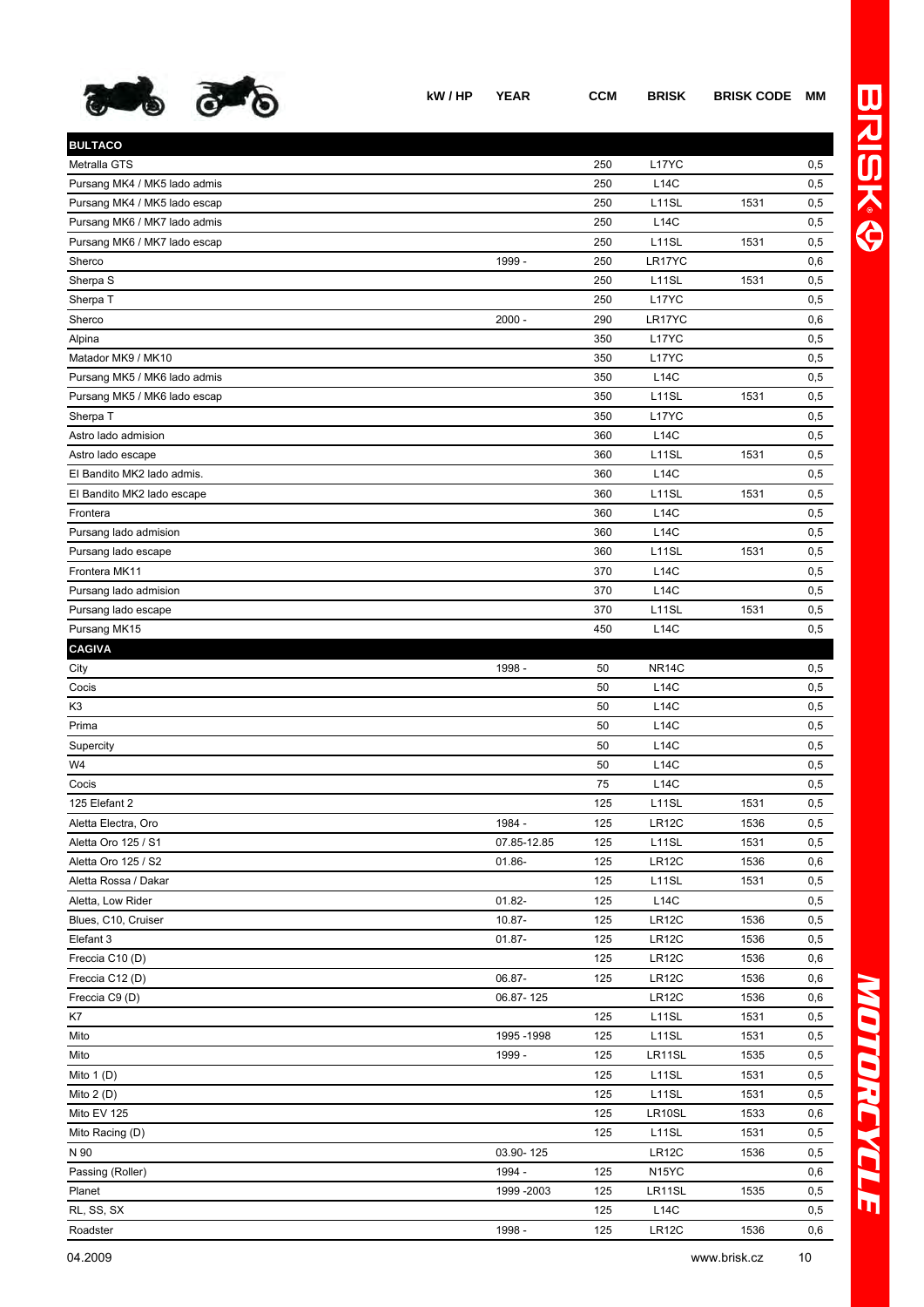

**CAGIVA**

| Tamanaco 125          |      | 01.88-125   |      | LR <sub>12</sub> C             | 1536 | 0,6  |
|-----------------------|------|-------------|------|--------------------------------|------|------|
| W 8                   |      | 1998 -      | 125  | <b>LR12C</b>                   | 1536 | 0,6  |
| W 8                   | 11kW | 1996 -      | 125  | LR <sub>12</sub> C             | 1536 | 0,5  |
| W 8 (D)               |      | 1991 -      | 125  | L <sub>11</sub> SL             | 1531 | 0,5  |
| WMX 125/84            |      |             | 125  | L <sub>11</sub> SL             | 1531 | 0,5  |
| WMX 125/85            |      |             | 125  | L <sub>10</sub> SL             | 1529 | 0,5  |
| WMX 125/88            |      |             | 125  | L <sub>10</sub> SL             | 1529 | 0,5  |
| WR 125                |      | $2002 -$    | 125  | LR11SL                         | 1535 | 0,5  |
| <b>WRE 125</b>        |      | $2002 -$    | 125  | LR11SL                         | 1535 | 0,5  |
| All                   |      |             | 175  | <b>L14C</b>                    |      | 0,5  |
| All                   |      |             | 200  | LR12C                          | 1536 | 0,5  |
| MX, MXR, RR, RX, WMX  |      |             | 250  | LR <sub>12</sub> C             | 1536 | 0,5  |
| NC, RL, SS, SST       |      | 01.83-250   |      | <b>L14C</b>                    |      | 0,5  |
| RX 250 Rally          |      | 01.79-11.83 | 250  | L <sub>11</sub> SL             | 1531 | 0,5  |
| SX,SXT                |      | 01.83-12.84 | 250  | L14C                           |      | 0,5  |
| Ala Blu 350           |      |             | 350  | L14C                           |      | 0,5  |
| Ala Rossa 350/4T      |      | 01.83-      | 350  | L14C                           |      | 0,5  |
| Ala Verde 350         |      |             | 350  | L14C                           |      | 0,5  |
| Alazzurra 350 (D)     |      | 01.84-      | 350  | N <sub>14</sub> YC             |      | 0,5  |
| Elefant 350 (D)       |      |             | 350  | N <sub>14</sub> YC             |      | 0,5  |
| Lucky 350             |      |             | 350  | BR12YC                         | 1523 | 0, 9 |
| <b>SST 350</b>        |      |             | 350  | L14C                           |      | 0,5  |
| SX 350                |      | 11.81-12.82 | 350  | L14C                           |      | 0,5  |
| T4 350 E, R (D)       |      | 10.86-350   |      | BR12YC                         | 1523 | 0,9  |
| Trial 350             |      | 01.82-350   |      | L17YC                          |      | 0,6  |
| W12                   |      | 1994 -      | 350  | BR <sub>12</sub> YC            | 1523 | 0,9  |
| T4 500 E, R (D)       |      | 01.87-450   |      | BR <sub>12</sub> YC            | 1523 | 0,9  |
| Canyon 500            |      | 1998 -      | 500  | LR12YC                         |      | 0,7  |
| <b>MXR 500</b>        |      |             | 500  | L <sub>11</sub> SL             | 1531 | 0,5  |
| Canyon 600            |      | 1996 - 1997 | 600  | DR14YPP                        |      | 0,7  |
| Canyon 600            |      | 1998 -      | 600  | D <sub>14</sub> YC             |      | 0,8  |
| River <sub>600</sub>  |      | 1995 -      | 600  | DR14YPP                        |      | 0,7  |
| <b>Super City</b>     |      | 1995 -      | 600  | DR14YPP                        |      | 0,7  |
| W16                   |      | 1994 -      | 600  | DR14YPP                        |      | 0,7  |
| Alazzurra 650 (D)     |      | 01.84-      | 650  | N <sub>14</sub> Y <sub>C</sub> |      | 0,6  |
| Elefant 650 (D)       |      | 01.85-12.88 | 650  | N <sub>14</sub> YC             |      | 0,6  |
| Raptor                |      | $2000 -$    | 650  | AR12YS                         | 1518 | 0,7  |
| V-Raptor              |      | $2000 -$    | 650  | AR12YS                         | 1518 | 0,7  |
| Elefant 750           |      | 1994 -      | 750  | BR <sub>12</sub> YC            | 1523 | 0,9  |
| Elefant 750 Lucky (D) |      | $02.87 -$   | 750  | BR12YC                         | 1523 | 0,9  |
| Elefant 900 AC (D)    |      | 1993 -      | 900  | <b>BR10YS-9</b>                | 1521 | 0,9  |
| Elefant 900 ie/GT (D) |      | 1992 -      | 900  | <b>BR10YS-9</b>                | 1521 | 0,9  |
| Grand Canyon 900      |      | 1998 -      | 900  | BR12YC                         | 1523 | 0,9  |
| Navigator             |      | 1999 -      | 1000 | AR12YS                         | 1518 | 0,7  |
| Raptor                |      | 1999 -      | 1000 | AR12YS                         | 1518 | 0,7  |
| V-Raptor              |      | 03.00-      | 1000 | AR12YS                         | 1518 | 0,7  |
| X-Tra Raptor 1000     |      | $2003 -$    | 1000 | AR12YS                         | 1518 | 0,7  |
| <b>CANNONDALE</b>     |      |             |      |                                |      |      |
| EX 400                |      | $2001 -$    | 432  | <b>AR10S</b>                   | 1517 | 0,7  |

MX 400 2000 - 432 AR10S 1517 0,7 XC 400 2001 - 432 AR10S 1517 0,7

RX 125 Rally 01.81-12.81 125 L11SL 1531 0,5 RX,WRX,WSXT 01.82-12.83 125 L11SL 1531 0,5 ST,SXT 01.82-12.82 125 LR12C 1536 0,5 Supercity 1999 - 125 LR11SL 1535 0,5 Supercity (D) 125 L11SL 1531 0,5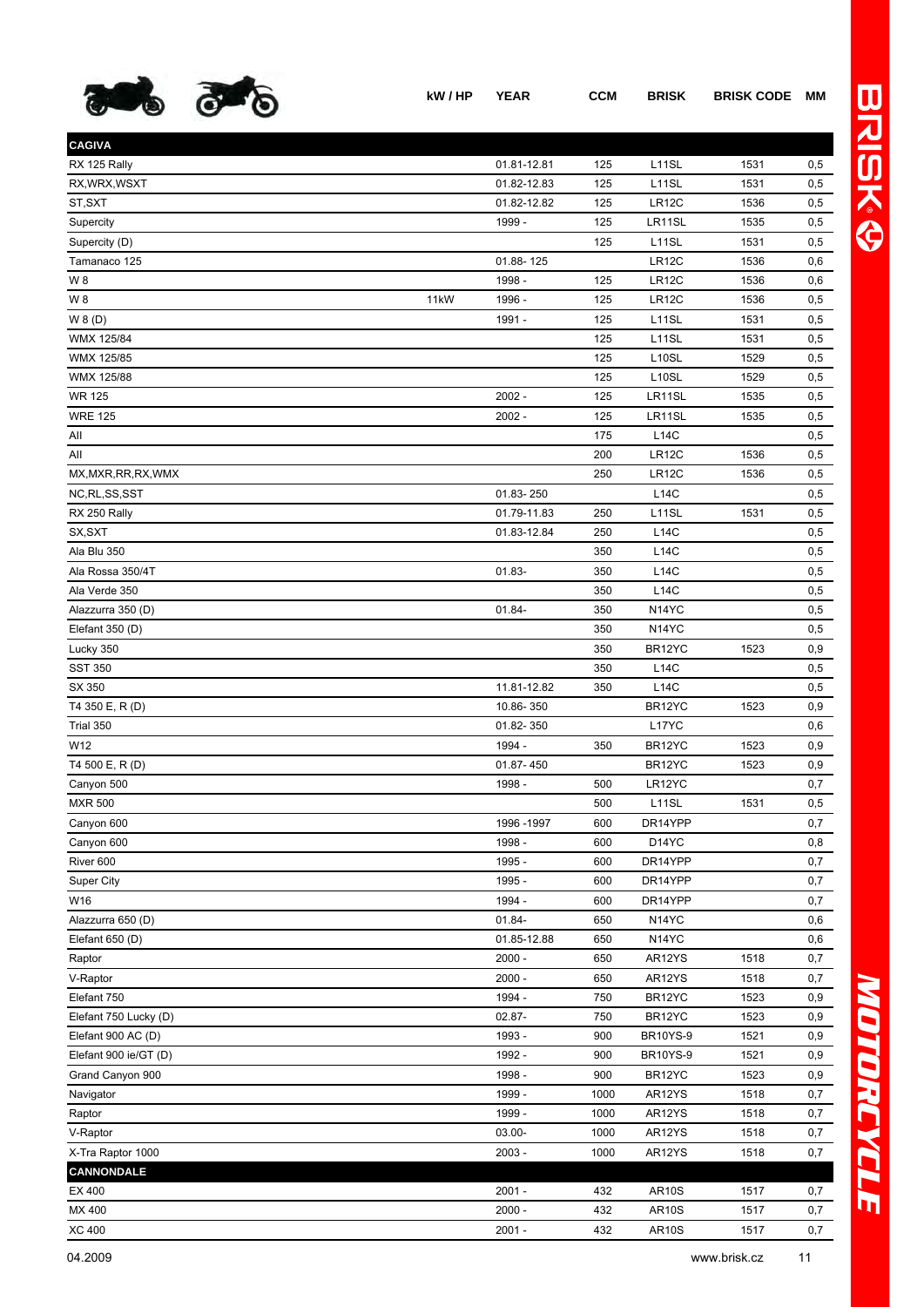

| kW/HP YEAR | <b>CCM</b> | <b>BRISK</b> | <b>BRISK CODE MM</b> |  |
|------------|------------|--------------|----------------------|--|
|            |            |              |                      |  |

| <b>CARABELA</b>                    |        |     |                    |      |         |
|------------------------------------|--------|-----|--------------------|------|---------|
| Carrera                            |        | 50  | N <sub>17</sub> YC |      | 0,5     |
| Super SP / De Luxe                 |        | 50  | N17YC              |      | 0,5     |
| Ciclo Motor Ciao                   |        | 60  | <b>N15C</b>        |      | 0,5     |
| Merida, Mototic, Motopony          |        | 60  | <b>N15C</b>        |      | 0,5     |
| Coyote Enduro                      |        | 100 | L15C               |      | 0,5     |
| Coyote MX                          |        | 100 | L14C               |      | 0,6     |
| Enduro, MX                         |        | 100 | <b>N15C</b>        |      | 0,5     |
| Marquesa Enduro                    |        | 100 | <b>L14C</b>        |      | 0,6     |
| Marquesa Mini Enduro               |        | 100 | L15C               |      | 0,5     |
| Marquesa Mini MX                   |        | 100 | L14C               |      | 0,6     |
| Marquesa MX                        |        | 100 | L14C               |      | 0,6     |
| Mini Moto                          |        | 100 | L15C               |      | 0,5     |
| Motorcarro 100                     |        | 100 | L15C               |      | 0,5     |
| Panthera                           |        | 100 | <b>N15C</b>        |      | 0,5     |
| Panthera 100, Sprint 100, TS-3 100 |        | 100 | L15C               |      | $0,\!5$ |
| Rally Enduro                       |        | 100 | L15C               |      | 0,5     |
| <b>Torero Flat Track</b>           |        | 100 | <b>L14C</b>        |      | 0,6     |
| Coyote Enduro                      |        | 125 | L15C               |      | 0,5     |
| Coyote MX                          |        | 125 | <b>L14C</b>        |      | 0,6     |
| De Luxe                            |        | 125 | L15C               |      | 0,5     |
| Marquesa MX 111                    |        | 125 | L14C               |      | 0,6     |
| Marquesa MXV                       |        | 125 | L14C               |      | 0,6     |
| Mini Enduro                        |        | 125 | L15C               |      | 0,5     |
| <b>Rally Enduro</b>                |        | 125 | L15C               |      | 0,5     |
|                                    |        |     |                    |      |         |
| <b>Torero Flat Track</b>           |        | 125 | <b>L14C</b>        |      | 0,6     |
| Marquesa Enduro                    |        | 175 | <b>L14C</b>        |      | 0,6     |
| Marquesa MK-II                     |        | 175 | L14C               |      | 0,6     |
| Rally Enduro                       |        | 175 | L15C               |      | 0,5     |
| Strada                             |        | 175 | L15C               |      | 0,5     |
| <b>Torero Flat Track</b>           |        | 175 | L14C               |      | 0,6     |
| Enduro                             |        | 200 | L15C               |      | 0,5     |
| Moto Cross                         |        | 200 | L14C               |      | 0,6     |
| Motocarro Ariete                   |        | 200 | L15C               |      | 0,5     |
| Super Turismo                      |        | 200 | L15C               |      | 0,5     |
| Centauro Enduro                    |        | 250 | L14C               |      | 0,6     |
| Centauro MX-II, MX-III, MX-IV      |        | 250 | <b>L14C</b>        |      | 0,6     |
| <b>Torero Flat Track</b>           |        | 250 | L14C               |      | 0,6     |
| Centauro MX-III                    |        | 360 | L14C               |      | 0,6     |
| Enduro                             |        | 400 | L15C               |      | 0,5     |
| МX                                 |        | 400 | L14C               |      | 0,6     |
| Centauro MX-II                     |        | 450 | L14C               |      | 0,6     |
| Enduro                             |        | 450 | L15C               |      | 0,5     |
| <b>Torero Flat Track</b>           |        | 450 | <b>L14C</b>        |      | 0,6     |
| <b>CARREFOUR</b>                   |        |     |                    |      |         |
| Web / Gap                          |        | 50  | <b>N14C</b>        |      | 0,5     |
| PFM                                |        | 125 | <b>BR12S</b>       | 1522 | 0,7     |
| <b>CASAL</b>                       |        |     |                    |      |         |
| M 105 Six Speed (RZ, Mag.)         | 1992 - | 50  | <b>N14C</b>        |      | 0,6     |
| M 109 Four Speed                   | 1991 - | 50  | <b>N14C</b>        |      | 0,6     |
| M 140 Automatic                    | 1982 - | 50  | N14C               |      | 0,6     |
| M 147 Two Speed                    | 1991 - | 50  | <b>N14C</b>        |      | 0,6     |
| M 233 Six Speed                    | 1990 - | 50  | <b>L14C</b>        |      | 0,6     |
| Super Boss K 168-8                 | 1991 - | 50  | <b>N14C</b>        |      | 0,6     |
| Super Boss RE                      | 10.99- | 50  | <b>N14C</b>        |      | 0,5     |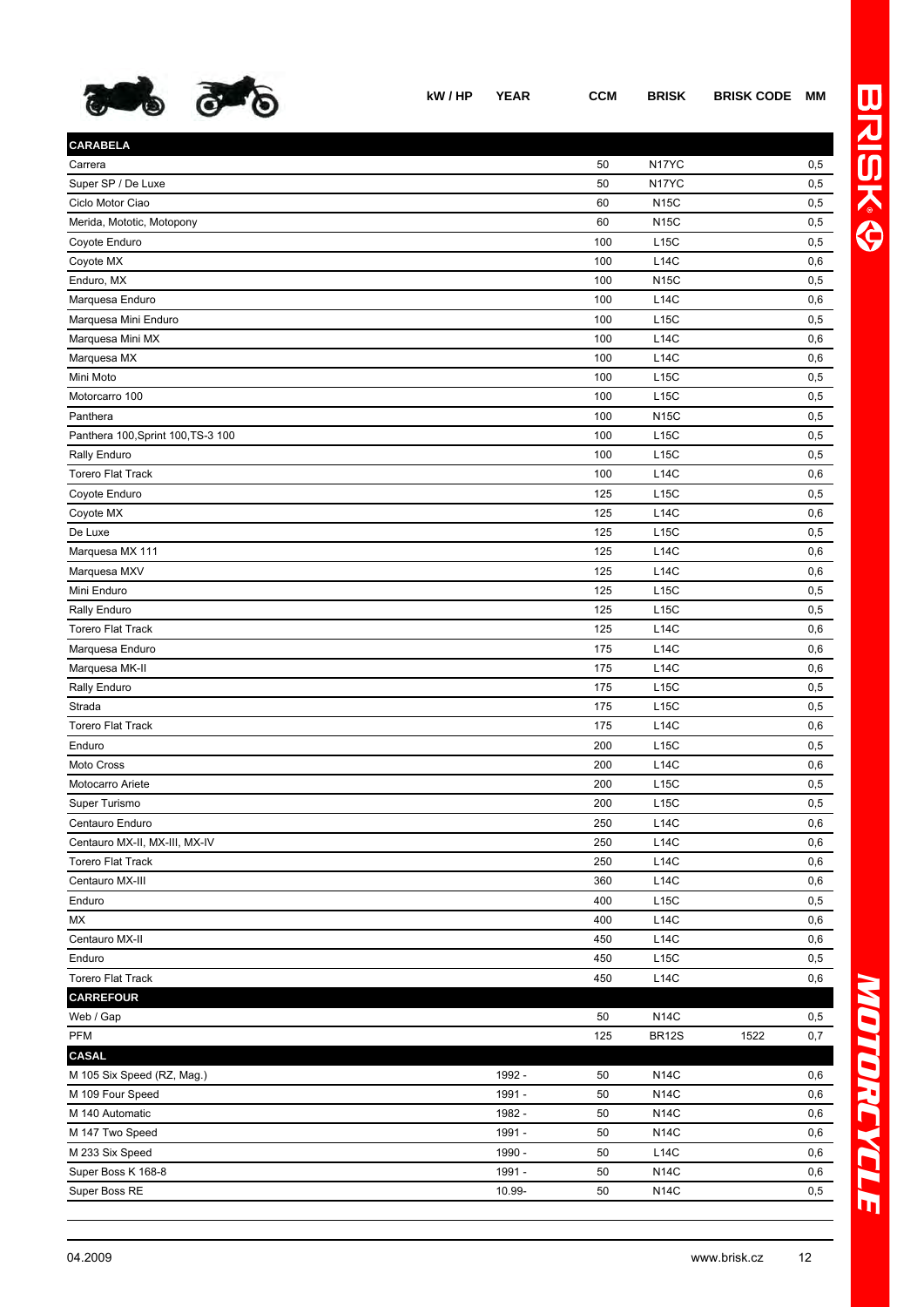

| <b>CCM</b>               |             |            |                    |      |     |
|--------------------------|-------------|------------|--------------------|------|-----|
| CMX 125 L / C            | 1983 - 1985 | 125        | L <sub>11</sub> SL | 1531 | 0,5 |
| Moto X Hiro              | 1979 - 1980 | 125        | L <sub>10</sub> SL | 1529 | 0,5 |
| 240 CMT Trails           |             | 240        | L17YC              |      | 0,7 |
| 250 CMT Trails           |             | 250        | L17YC              |      | 0,7 |
| 250 CMX                  | 1982 -      | 250        | <b>L14C</b>        |      | 0,5 |
| 250 CMX I / C            | 1983 - 1985 | 250        | L <sub>11</sub> SL | 1531 | 0,5 |
| 250 Moto Hiro            | 1979 - 1981 | 250        | L11SL              | 1531 | 0,5 |
| 310 CMT Trails           |             | 310        | L17YC              |      | 0,7 |
| 320 CMT Trails           |             | 320        | L17YC              |      | 0,7 |
| 350 CMT Trails           |             | 350        | L17YC              |      | 0,7 |
| 350 Trails               | 1978 -      | 350        | L15C               |      | 0,7 |
| CM 36 Road Racer         | 1978 -      | 350        | L <sub>11</sub> SL | 1531 | 0,5 |
| <b>CMX</b>               | 1982 -      | 450        | LR12SL             | 1537 | 0,5 |
| 490 CMX                  |             | 490        | L <sub>11</sub> SL | 1531 | 0,5 |
| 500 MTT                  |             | 500        | <b>BR12S</b>       | 1522 | 0,7 |
| <b>CMX 500</b>           | 1982 -      | 500        | LR12SL             | 1537 | 0,5 |
| Moto X<br>2Ventil        | 1972 - 1979 | 500        | L <sub>11</sub> SL | 1531 | 0,5 |
| Moto X<br>4Ventil        | 1979 - 1981 | 500        | <b>AR10S</b>       | 1517 | 0,5 |
| 560 CCM 2Takt            |             | 560        | <b>BR12S</b>       | 1522 | 0,7 |
| 560 CCM 4Takt            |             | 560        | <b>BR12S</b>       | 1522 | 0,7 |
| 604 R / RS / R30         |             | 600        | <b>BR12S</b>       | 1522 | 0,7 |
| 604 Roadster RS          | $2001 -$    | 600        | <b>BR12S</b>       | 1522 | 0,7 |
| 604 Supermoto dual Sport | $2001 -$    | 600        | <b>BR12S</b>       | 1522 | 0,7 |
| 604 Trail dual Sport     | $2001 -$    | 600        | <b>BR12S</b>       | 1522 | 0,7 |
| 640 RS                   |             | 640        | <b>BR12S</b>       | 1522 | 0,7 |
| 644                      | $2002 -$    | 650        | <b>AR08S</b>       | 1516 | 0,7 |
| R30 Supermoto            | $2002 -$    | 650        | <b>AR10S</b>       | 1517 | 0,7 |
| <b>CLIPIC</b>            |             |            |                    |      |     |
| Trial                    | $2000 -$    | 50         | <b>N14C</b>        |      | 0,5 |
| Trial E                  | $2000 -$    | 50         | L <sub>10</sub> SL | 1529 | 0,5 |
| Trial R                  | $2000 -$    | 80         | LR12C              | 1536 | 0,5 |
| <b>COSSACK</b>           |             |            |                    |      |     |
| Jupiter 350              |             | 350        | <b>NR15C</b>       |      | 0,5 |
| Planeta 350              |             | 350        | <b>NR15C</b>       |      | 0,5 |
| Dnepr 650                |             | 650        | <b>NR15C</b>       |      | 0,5 |
| Ural 650, Ural MT10      |             | 650        | <b>N15C</b>        |      | 0,5 |
| <b>CPI</b>               |             |            |                    |      |     |
| Supercross 50            | $2003 -$    | 50         | LR14C              |      | 0,8 |
| Supermoto 50             | $2003 -$    | 50         | LR14C              |      | 0,8 |
| <b>CRAZY-VEHICLE</b>     |             |            |                    |      |     |
| Crazy Buggy              | $2003 -$    | 125        | NAR14YS            | 1541 | 0,7 |
|                          |             |            |                    |      |     |
| ${\tt CZ}$               |             |            |                    |      |     |
| 488                      |             | 125<br>175 | <b>N15C</b>        |      | 0,6 |
| 487                      |             |            | <b>N15C</b>        |      | 0,6 |
| 485                      |             | 250        | <b>N15C</b>        |      | 0,6 |
| 472                      |             | 350        | <b>N15C</b>        |      | 0,6 |
| <b>DAELIM</b>            |             |            |                    |      |     |
| 125 Daystar              | $01.00 -$   | 125        | AR12YS             | 1518 | 0,9 |
| Altino 125 ES            | $2002 -$    | 125        | AR12YS             | 1518 | 0,9 |
| <b>Evolution VS</b>      | $2002 -$    | 125        | AR12YS             | 1518 | 0,9 |
| VC 125 Advance           | 1995 -      | 125        | AR12YS             | 1518 | 0,9 |
| VJ 125 Roadwin           | 2003-2004   | 125        | AR12YS             | 1518 | 0,9 |
| <b>VL 125</b>            | $2000 -$    | 125        | AR12YS             | 1518 | 0,9 |
| VL 125 Daystar           | $2002 -$    | 125        | AR12YS             | 1518 | 0,9 |
| VL 125 L Daystar         | $2002 -$    | 125        | AR12YS             | 1518 | 0,9 |

VS 125 EVO 1999 - 125 AR12YS 1518 0,9

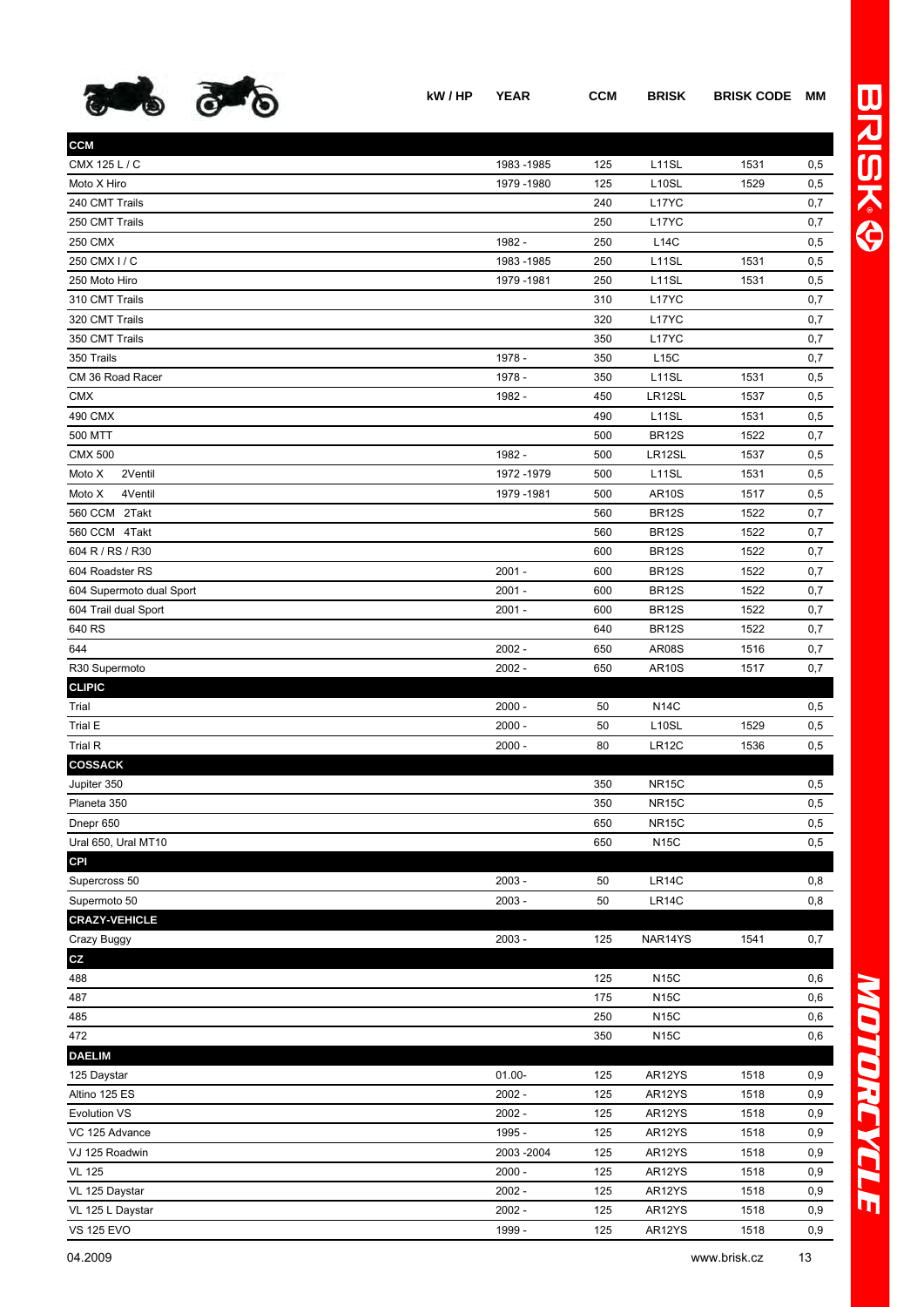

| <b>DAELIM</b>               |             |     |                    |      |            |
|-----------------------------|-------------|-----|--------------------|------|------------|
| <b>VS 125</b>               | 1997 - 1998 | 125 | AR12YS             | 1518 | 0,9        |
| <b>VT 125 EVO</b>           | $2000 -$    | 125 | AR12YS             | 1518 | 0,9        |
| VT 125 Evolution            | 03.98-      | 125 | AR12YS             | 1518 | 0,9        |
| <b>DERBI</b>                |             |     |                    |      |            |
| Antorcha, Coppa, Diablo     | $-1991$     | 50  | <b>N14C</b>        |      | 0,6        |
| Aventura                    | 1995 -      | 50  | <b>N14C</b>        |      | 0,6        |
| Dirt Boy 10/10              | $2003 -$    | 50  | <b>AR10S</b>       | 1517 | 0,7        |
| Dirt Kid 10/12              | $2003 -$    | 50  | <b>AR10S</b>       | 1517 | 0,7        |
| FDS, GTS, RD-2              | $-1991$     | 50  | <b>N14C</b>        |      | 0,6        |
| Fenix, FDS Super, Start DS  | 1992 -      | 50  | <b>N14C</b>        |      | 0,6        |
| Furax                       | 1995 -      | 50  | <b>N14C</b>        |      | 0,6        |
| <b>GPR 50 R</b>             | $2002 -$    | 50  | <b>L14C</b>        |      | 0,5        |
| GPR Nude 50                 |             | 50  | <b>L14C</b>        |      | 0,5        |
| <b>GPR Racing</b>           | $2002 -$    | 50  | <b>L14C</b>        |      | 0,5        |
| <b>GPR Replica</b>          | $2003 -$    | 50  | <b>L14C</b>        |      | 0,5        |
| Hunter (D+A)                | 1995 -      | 50  | N <sub>14</sub> YC |      | 0,6        |
| Hunter (Spain)              | 1995 -      | 50  | <b>N14C</b>        |      | 0,6        |
| Naked                       | $2004 -$    | 50  | L14C               |      | 0,5        |
| Olimpica, Savanah, Start    | $-1991$     | 50  | <b>N14C</b>        |      | 0,6        |
| R DRD                       | $2002 -$    | 50  | L14C               |      | 0,5        |
| R Racer                     | $2002 -$    | 50  | L14C               |      | 0,5        |
| R X-treme                   | $2002 -$    | 50  | <b>L14C</b>        |      | 0,5        |
| RD-2 Country                | 1992 -      | 50  | <b>N14C</b>        |      | 0,6        |
| Senda (Wasserkühlung)       |             | 50  | L14C               |      | 0,6        |
| Sendra-R                    | 1995 -      | 50  | LR12C              | 1536 | 0,6        |
| <b>SM Black Edition</b>     | $2002 -$    | 50  | L14C               |      | 0,5        |
| <b>SM Racer</b>             | $2002 -$    | 50  | LR12C              | 1536 | 0,6        |
| SM X-treme                  | $2002 -$    | 50  | LR12C              | 1536 | 0,6        |
| <b>SM DRD</b>               |             | 50  | LR12C              | 1536 | 0,6        |
| Sport, Variant, Yumbo       | $-1991$     | 50  | <b>N14C</b>        |      | 0,6        |
| Urban                       | 1995 -      | 50  | <b>N14C</b>        |      | 0,6        |
| Vamos                       |             | 50  | <b>NR14C</b>       |      | 0,6        |
| Variant AIR                 | 05.03-      | 50  | <b>N14C</b>        |      | 0,5        |
| Variant Box / Sport R / Top | 1992 -      | 50  | <b>N14C</b>        |      | 0,6        |
| X Race 50                   |             | 50  | <b>L14C</b>        |      | 0,5        |
| X Race R 50                 |             | 50  | L14C               |      | 0,5        |
| X Treme 50                  |             | 50  | L14C               |      | 0,5        |
| 1001, Extra Sport Coppa     |             | 75  | L14C               |      | 0,5        |
| <b>CR 74</b>                |             | 75  | L10SL              | 1529 | 0,5        |
| Europa RD15, Scoot 74       |             | 75  | L14C               |      | 0,5        |
| GPR-75, Sport-75            |             | 75  | L10SL              | 1529 | 0,5        |
| Gran Prix 74                |             | 75  | <b>N15C</b>        |      | 0,5        |
| Vivo-75                     |             | 75  | N <sub>17</sub> YC |      | 0,6        |
| BI <sub>3</sub>             | 1995 -      | 80  | L14C               |      | 0,6        |
| CRS, RC                     |             | 125 | L10SL              | 1529 | 0,5        |
| Enduro, RS125TT, Karmathan  |             | 125 | L11SL              | 1531 | 0,5        |
| Nude GPR                    | $10.04 -$   | 125 | LR14C              |      |            |
| Racing GPR                  | $10.04 -$   | 125 | LR14C              |      | 0,6        |
| Sendra R 125                | $2002 -$    | 125 | BR12YC             | 1523 | 0,6<br>0,9 |
|                             |             |     |                    |      |            |
| Sendra SM 125               | $2002 -$    | 125 | BR12YC             | 1523 | 0,9        |
| Sport Coppa, TTS9           |             | 125 | LR12C              | 1536 | 0,5        |
| 2002, Gran Prix, 6V         |             | 200 | LR12C              | 1536 | 0,5        |
| CRX, RC, Enduro             |             | 250 | L <sub>10</sub> SL | 1529 | 0,5        |
| Turismo 250                 |             | 250 | LR12C              | 1536 | 0,5        |
| Mulhacen                    | $2005 -$    | 660 | AR14YS             | 1519 | 0,6        |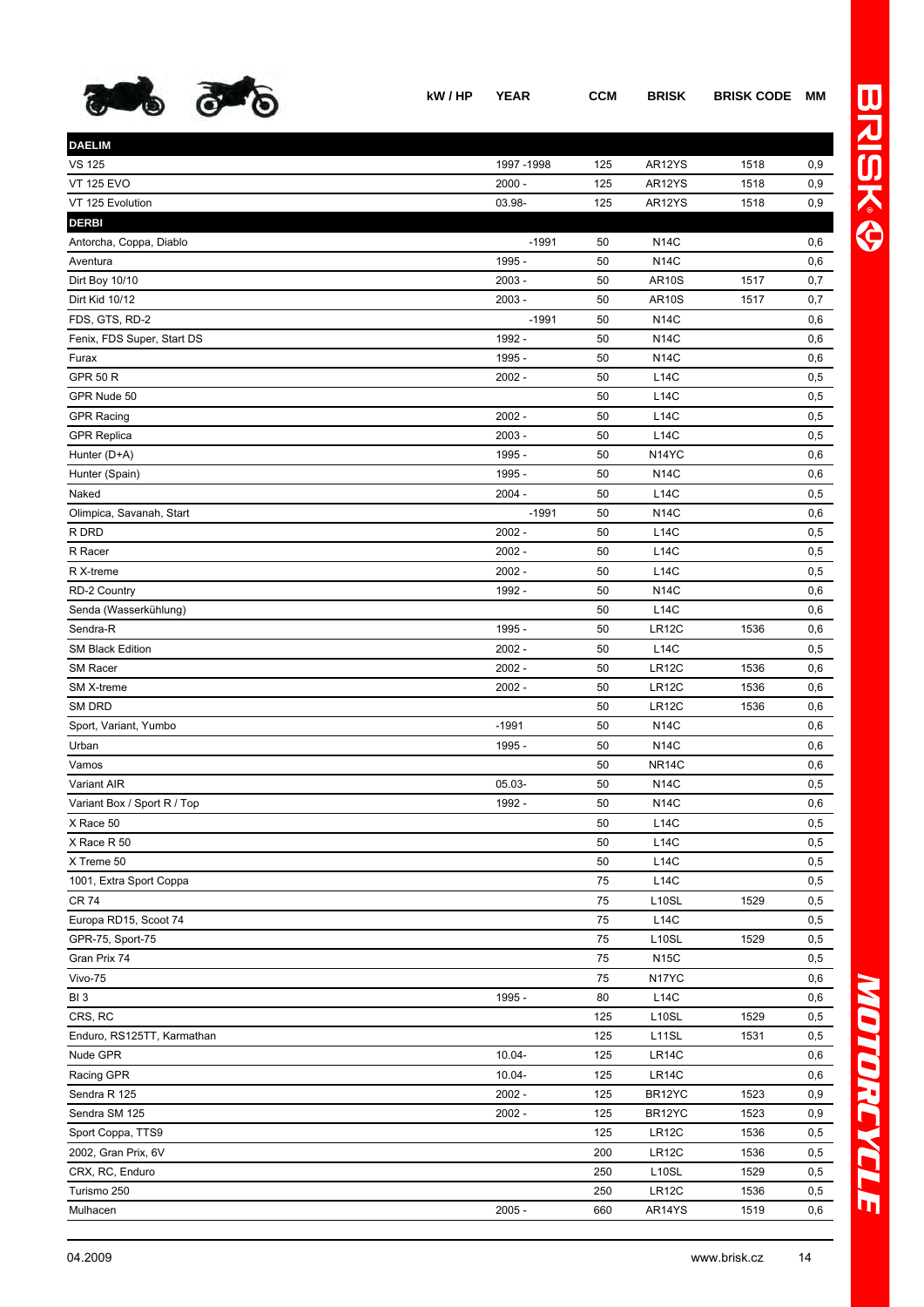

| <b>DKW</b>                |      |             |     |                    |      |     |
|---------------------------|------|-------------|-----|--------------------|------|-----|
| RT 175                    |      | 1959 -      | 175 | <b>N14C</b>        |      | 0,5 |
| RT 250                    |      | 1959 -      | 175 | <b>N14C</b>        |      | 0,5 |
| RT 200 H                  |      | 1952 -      | 200 | <b>N15C</b>        |      | 0,6 |
| <b>DNEPR</b>              |      |             |     |                    |      |     |
| Dnepr 300                 |      | 1997 -      | 649 | N17YC              |      | 0,6 |
| 11 J Gespann              | 28kW |             | 650 | N <sub>15</sub> YC |      | 0,6 |
| 16 J Gespann              | 28kW |             | 650 | N <sub>15</sub> YC |      | 0,6 |
| KM 3-8.157                |      |             | 650 | L15YC              |      | 0,7 |
| KM 3-8.157-022            |      |             | 650 | L <sub>15</sub> YC |      | 0,7 |
| MT 11                     | 20kW |             | 650 | N <sub>15</sub> YC |      | 0,6 |
| MT 16                     | 20kW |             | 650 | N <sub>15</sub> YC |      | 0,6 |
| <b>DONGHAI</b>            |      |             |     |                    |      |     |
| 750 Boxer                 |      |             | 750 | L <sub>15</sub> YC |      | 0,8 |
| <b>DUCATI</b>             |      |             |     |                    |      |     |
| 100 Sport                 |      | 1958 - 1960 | 100 | <b>N14C</b>        |      | 0,6 |
| 125 Scrambler             |      | 1971 -      | 125 | <b>N14C</b>        |      | 0,5 |
| 125 Sport                 |      | 1958 - 1965 | 125 | <b>N14C</b>        |      | 0,6 |
| 125 TS                    |      | 1959 - 1965 | 125 | <b>N15C</b>        |      | 0,5 |
| 160 Monza                 |      |             | 160 | <b>N14C</b>        |      | 0,6 |
| 175 Sport                 |      | 1958 - 1961 | 175 | <b>N14C</b>        |      | 0,6 |
| 175 TS                    |      | 1958 - 1960 | 175 | <b>N15C</b>        |      | 0,5 |
| 200 Elite                 |      | 1959 - 1965 | 200 | <b>N14C</b>        |      | 0,6 |
| 250 Mach 1                |      | 1964 - 1966 | 250 | <b>N14C</b>        |      | 0,6 |
| 250 Monza                 |      | 1968 -      | 250 | <b>N14C</b>        |      | 0,6 |
| 250 SCR                   |      | 1968-1974   | 250 | <b>N14C</b>        |      | 0,6 |
| 250 SCR-MC                |      | 1962 - 1967 | 250 | <b>N14C</b>        |      | 0,6 |
| 350 Desmo                 |      | 1970 - 1976 | 350 | <b>N15C</b>        |      | 0,5 |
| 350 F3                    |      | 1986 - 1987 | 350 | <b>N15C</b>        |      | 0,5 |
| 350 F3 Desmo              |      |             | 350 | N <sub>14</sub> YC |      | 0,5 |
| 350 Forza                 |      |             | 350 | <b>N15C</b>        |      | 0,5 |
| 350 GTL                   |      | 1979 -      | 350 | <b>N15C</b>        |      | 0,5 |
| 350 Indiana               |      | 1986 -      | 350 | <b>NR14C</b>       |      | 0,5 |
| 350 Junior                |      | 1992 -      | 350 | N <sub>14</sub> YC |      | 0,6 |
| 350 MK III                |      | 1970 - 1976 | 350 | <b>N15C</b>        |      | 0,5 |
| 350 MK III D              |      |             | 350 | <b>N15C</b>        |      | 0,5 |
| 350 Sebring               |      | 1965 - 1968 | 350 | <b>N14C</b>        |      | 0,6 |
| 350 Sport                 |      | 1992 -      | 350 | L17YC              |      | 0,7 |
| 350 Sport Desmo           |      |             | 350 | <b>NR14C</b>       |      | 0,5 |
| 350 Vento                 |      | 1980 -      | 350 | <b>N15C</b>        |      | 0,5 |
| <b>XL 350</b>             |      |             | 350 | NR14YC             |      | 0,6 |
| 400 Supersport Junior (D) |      | 1991 -      | 400 | NR14YC             |      | 0,6 |
| Monster 400               |      | $2003 -$    | 400 | BR12YC             | 1523 | 0,9 |
| 450 / Scrambler (D)       |      | 1970 - 1976 | 450 | <b>N15C</b>        |      | 0,5 |
| 450 Desmo Sport           |      | 1971-1974   | 450 | NR <sub>14</sub> C |      | 0,5 |
| 450 Mark 3D               |      | 1969 - 1971 | 450 | NR14C              |      | 0,5 |
| 450 R/T                   |      | 1971-1972   | 450 | NR <sub>14</sub> C |      | 0,5 |
| 450 SCR                   |      | 1969 - 1974 | 450 | <b>N14C</b>        |      | 0,6 |
| 450 T/S                   |      | 1971-1973   | 450 | NR <sub>14</sub> C |      | 0,5 |
| 500 GTL                   |      | 1974 - 1979 | 500 | <b>N14C</b>        |      | 0,5 |
| 500 Pantah (D)            |      | 1980 -      | 500 | <b>N14C</b>        |      | 0,5 |
| 500 SL Pantah (D)         |      |             | 500 | NR14YC             |      | 0,6 |
| 500 Sport Desmo           |      | 1979 - 1983 | 500 | <b>N15C</b>        |      | 0,5 |
| 500 Sport Twin            |      | 1978 -      | 500 | <b>N14C</b>        |      | 0,5 |
| 600 Monster               |      | 1994 - 1996 | 600 | BR12YC             | 1523 | 0,9 |
| 600 Pantah SL/TL (D)      |      | 1981 -      | 600 | NR14YC             |      | 0,6 |
| 600 SS                    |      | 1994 -      | 600 | BR12YC             | 1523 | 0,9 |

*MOTORCYCLE* MOTORCYCLE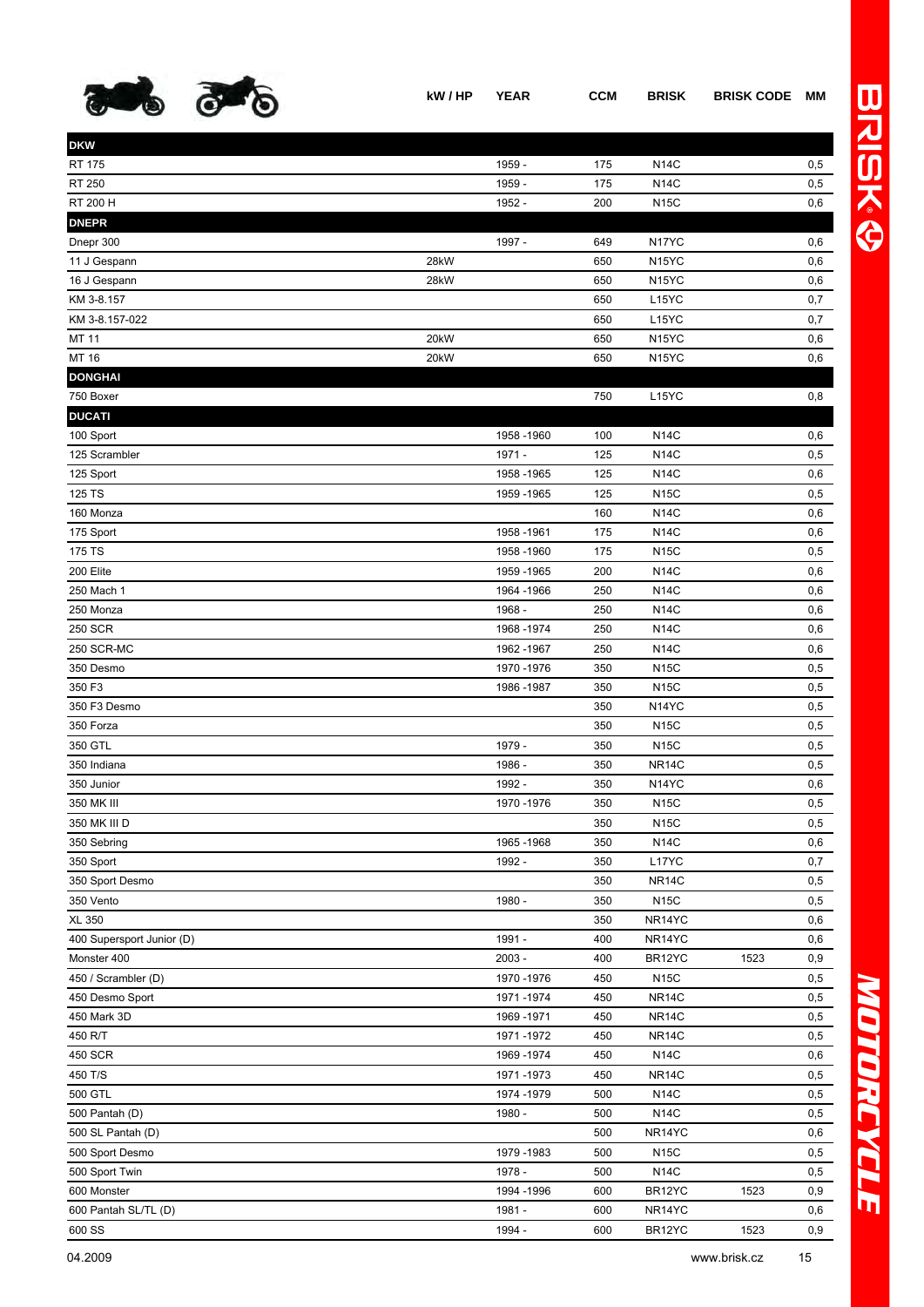

| <b>DUCATI</b>                  |      |             |     |                     |      |     |
|--------------------------------|------|-------------|-----|---------------------|------|-----|
| M 600 Monster (all models)     |      | 1997 -      | 600 | BR12YC              | 1523 | 0,9 |
| 620 Sport                      |      | $2003 -$    | 620 | BR12YC              | 1523 | 0,9 |
| 620 S i.e.                     |      | $2002 -$    | 620 | BR <sub>12</sub> YC | 1523 | 0,9 |
| 620 i.e.                       |      | $2002 -$    | 620 | BR <sub>12</sub> YC | 1523 | 0,9 |
| 620 i.e. Dark                  |      | $2002 -$    | 620 | BR12YC              | 1523 | 0,9 |
| M 620 i.e.                     |      | $2001 -$    | 620 | BR <sub>12</sub> YC | 1523 | 0,9 |
| M 620 S i.e.                   |      | $2001 -$    | 620 | BR <sub>12</sub> YC | 1523 | 0,9 |
| Multistrada                    |      | $2005 -$    | 620 | BR <sub>12</sub> YC | 1523 | 0,9 |
| 650 Indiana                    |      | 1987 -      | 650 | N <sub>14</sub> YC  |      | 0,6 |
| 748 / SP / SPS                 |      | 1995 -      | 748 | <b>BR10YS-9</b>     | 1521 | 0,6 |
| 748 / Biposto                  |      | 1999 -      | 748 | <b>BR10YS-9</b>     | 1521 | 0,6 |
| 748 R                          |      |             | 748 | <b>BR10S</b>        | 1520 | 0,6 |
| 748 S                          |      |             | 748 | <b>BR10YS-9</b>     | 1521 | 0,6 |
| 749 S                          | 76kW | $2003 -$    | 748 |                     |      |     |
| 749 R                          |      | $2004 -$    | 750 |                     |      |     |
| 750 F1 / LS (D)                |      | 1985 -      | 750 | BR <sub>12</sub> YC | 1523 | 0,9 |
| 750 F1 Desmo                   |      | 1988 -      | 750 | BR <sub>12</sub> YC | 1523 | 0,9 |
| 750 GT                         |      | 1974 - 1976 | 750 | NR14YC              |      | 0,6 |
| 750 Indiana (D)                |      | 1987 -      | 750 | NR <sub>14</sub> YC |      | 0,6 |
| 750 Monster                    |      | 1996 - 1997 | 750 | BR <sub>12</sub> YC | 1523 | 0,9 |
| 750 Paso (D)                   |      | 1986 -      | 750 | BR <sub>12</sub> YC | 1523 | 0,9 |
| 750 Sport (D)                  |      | 1988 - 1990 | 750 | NR <sub>14</sub> YC |      | 0,6 |
| 750 SS                         |      | 1991 -      | 750 | <b>BR10YS-9</b>     | 1521 | 0,6 |
| 750 SS i.e                     |      | 1999 -      | 750 | BR <sub>12</sub> YC | 1523 | 0,9 |
| 750 SS Königswelle             |      | 1972 - 1983 | 750 | NR <sub>14</sub> YC |      | 0,6 |
| M 750 Monster<br>(all models)  |      | 1997 -      | 750 | BR <sub>12</sub> YC | 1523 | 0,6 |
| SS 750 HF I.E.                 |      |             | 750 | <b>BR10YS-9</b>     | 1521 | 0,6 |
| SS 750 I.E.                    |      |             | 750 | <b>BR10YS-9</b>     | 1521 | 0,6 |
| 800 Sport                      |      | $2003 -$    | 800 | BR <sub>12</sub> YC | 1523 | 0,9 |
| 800 Super Sport                |      | $2003 -$    | 800 | BR12YC              | 1523 | 0,9 |
| Monster 800 i.e.               |      | $2003 -$    | 800 | BR <sub>12</sub> YC | 1523 | 0,9 |
| Monster S2R                    |      | $2005 -$    | 803 | BR <sub>12</sub> YC | 1523 | 0,9 |
| 851 S1 (D)                     |      | 1988        | 851 | <b>BR10S</b>        | 1520 | 0,6 |
| 851 S3 (D)                     |      | 1989 - 1992 | 851 | <b>BR10S</b>        | 1520 | 0,6 |
| 860 Desmo SS (D)               |      |             | 860 | <b>N15C</b>         |      | 0,5 |
| 860 GT, GTS, S(D)              |      | 1975 -      | 860 | <b>N15C</b>         |      | 0,5 |
| 851 S.P., II, III, IV          |      |             | 888 | <b>BR10S</b>        | 1520 | 0,6 |
| 888 SP5                        |      | 1993 -      | 888 | <b>BR10S</b>        | 1520 | 0,5 |
| 888 Strada                     |      | 1993 -      | 888 | <b>BR10YS-9</b>     | 1521 | 0,6 |
| 900 S, SS, GTS, SD, S2, HR (D) |      | 1980 -      | 900 | N <sub>14</sub> YC  |      |     |
| 900 SS / SL                    |      | 1991-1998   | 900 | BR12YC              | 1523 | 0,6 |
|                                |      |             |     |                     |      | 0,9 |
| 900 Super Sport (D)            |      | 1988 - 1990 | 900 | BR12YC              | 1523 | 0,9 |
| 900 SS Final Edition           |      | 1999 - 2003 | 900 | BR <sub>12</sub> YC | 1523 | 0,9 |
| 907 I.E.                       |      | 1991 -      | 900 | BR <sub>12</sub> YC | 1523 | 0,9 |
| Darmah 900 (D)                 |      |             | 900 | <b>N15C</b>         |      | 0,6 |
| M 900 I.E.                     |      | 1999 -      | 900 | BR <sub>12</sub> YC | 1523 | 0,9 |
| M 900 Monsters (all models)    |      | 1997 -      | 900 | BR <sub>12</sub> YC | 1523 | 0,9 |
| MH 900 Evoluzione              | 55kW | $2000 -$    | 900 | BR <sub>12</sub> YC | 1523 | 0,9 |
| Monster 900 Spezial            | 57kW | $2000 -$    | 900 | BR <sub>12</sub> YC | 1523 | 0,9 |
| Paso 906                       |      | 1988 - 1990 | 900 | BR <sub>12</sub> YC | 1523 | 0,9 |
| Super Sport 900                |      | 1991-1992   | 900 | BR <sub>12</sub> YC | 1523 | 0,9 |
| 900 SS I.E.                    |      | 1998 -      | 904 | BR <sub>12</sub> YC | 1523 | 0,9 |
| 916 (non SP model)             |      | 1994 -      | 916 |                     |      |     |
| S 4                            |      | $2001 -$    | 916 |                     |      |     |
| ST 4                           |      | 1998 -      | 916 |                     |      |     |

ST 4 S 916 BR10YS-9 1521 0,6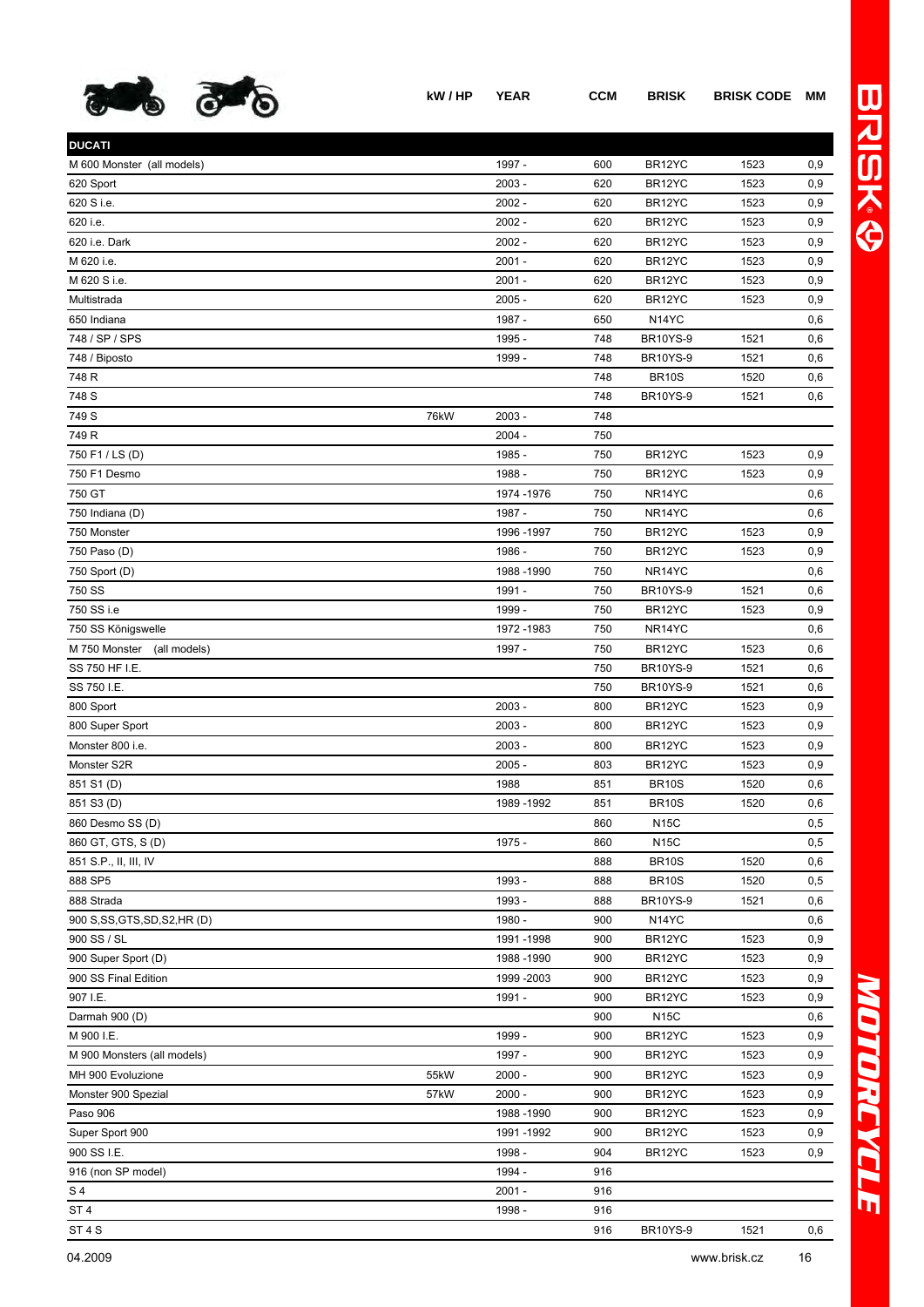

**DUCATI**

| ı |
|---|
|   |
| ۵ |
|   |

| ľ |
|---|
| I |
|   |
|   |
|   |
|   |
|   |
|   |
|   |
|   |
|   |
|   |

| ST 2                                    |                    | 1997 -   | 944  | BR <sub>12</sub> YC | 1523 | 0,9  |
|-----------------------------------------|--------------------|----------|------|---------------------|------|------|
| Mille (D)                               |                    |          | 972  | N <sub>14</sub> YC  |      | 0,6  |
| 916 SP / SPS                            |                    | 1998 -   | 996  | <b>BR10S</b>        | 1520 | 0,5  |
| 996 Biposto                             |                    | 1999 -   | 996  | <b>BR10YS-9</b>     | 1521 | 0,6  |
| 996 SP / SPS                            |                    | 1998 -   | 996  | <b>BR10S</b>        | 1520 | 0,5  |
| S 4 R Monster                           |                    | $2004 -$ | 996  | <b>BR10YS-9</b>     | 1521 | 0,6  |
| 998                                     |                    | $2001 -$ | 997  |                     |      |      |
| 996 R (H2)                              | 99kW               |          | 998  |                     |      |      |
| 998 (H2)                                |                    | $2002 -$ | 998  |                     |      |      |
| 998 R (H2)                              |                    | $2002 -$ | 998  |                     |      |      |
| 998 S (H2)                              |                    | $2002 -$ | 998  |                     |      |      |
| 999                                     |                    | $2005 -$ | 998  | <b>BR10YS-9</b>     | 1521 | 0,6  |
| 999 S                                   | 100 <sub>k</sub> W | $2003 -$ | 998  |                     |      |      |
| 999 R                                   |                    | 09.02-   | 998  |                     |      |      |
| 1000 DS                                 |                    | $2003 -$ | 1000 | BR12YC              | 1523 | 0,9  |
| 1000 S2, HR (D)                         |                    | 1985 -   | 1000 | NR14YC              |      | 0,6  |
| 1000 Super Sport                        |                    | 2003 -   | 1000 | BR <sub>12</sub> YC | 1523 | 0,9  |
| Classic Sport 1000                      |                    | $2006 -$ | 1000 | BR <sub>12</sub> YC | 1523 | 0,9  |
| Monster 1000 i.e.                       |                    | $2003 -$ | 1000 | BR <sub>12</sub> YC | 1523 | 0,9  |
| Multistrada 1000 / S / DS               |                    | $2005 -$ | 1000 | BR <sub>12</sub> YC | 1523 | 0,9  |
| Multistrada 1000                        |                    | $2002 -$ | 1000 | BR12YC              | 1523 | 0, 9 |
| ST 3                                    |                    | $2004 -$ | 1000 | <b>AR10S</b>        | 1517 | 0,6  |
| Paul Smart 1000                         |                    | $2006 -$ | 1000 | BR12YC              | 1523 | 0,9  |
| S 2 R 1000 Monster                      |                    | $2006 -$ | 1000 | BR <sub>12</sub> YC | 1523 | 0,9  |
| <b>DUCSON</b>                           |                    |          |      |                     |      |      |
| Automatic 49                            |                    |          | 50   | <b>N15C</b>         |      | 0,5  |
| S21TT, S30TT, XL50 Mercury              |                    |          | 50   | <b>N15C</b>         |      | 0,5  |
| S9,S15,S16,S20TT                        |                    |          | 50   | <b>N15C</b>         |      | 0,5  |
| EATV                                    |                    |          |      |                     |      |      |
| Evolution 510                           |                    |          | 510  | BR <sub>12</sub> YC | 1523 | 0,6  |
| Explorer 625                            |                    |          | 625  | BR <sub>12</sub> YC | 1523 | 0,9  |
| Extreme 950                             |                    |          | 950  | AR12YS              | 1518 | 0,7  |
| Energie 992                             |                    |          | 1000 | BR12YC              | 1523 | 0,6  |
| <b>ENFIELD</b>                          |                    |          |      |                     |      |      |
| Bonny                                   |                    |          | 50   | <b>N15C</b>         |      | 0,5  |
| Sunny                                   |                    |          | 50   | <b>N15C</b>         |      | 0,5  |
| KB 100                                  |                    |          | 100  | <b>L14C</b>         |      | 0,5  |
| <b>Bullet Strada</b><br>12,7mm          |                    |          | 350  | <b>NR15C</b>        |      | 0,6  |
| <b>Bullet Strada</b><br>19mm            |                    |          | 350  | LR15C               |      | 0,6  |
| De Luxe, Super Star<br>12,7mm           |                    |          | 350  | <b>NR15C</b>        |      | 0,6  |
| De Luxe, Super Star<br>19 <sub>mm</sub> |                    |          | 350  | LR15C               |      | 0,6  |
| India                                   |                    |          | 350  | <b>N14C</b>         |      | 0,5  |
| India                                   |                    |          | 500  | <b>L14C</b>         |      | 0,5  |
| <b>ERING</b>                            |                    |          |      |                     |      |      |
| AT 50 pt 2                              |                    |          | 50   | <b>N15C</b>         |      | 0,6  |
| RT 50                                   |                    |          | 50   | <b>N15C</b>         |      | 0,6  |
| <b>FANTIC</b>                           |                    |          |      |                     |      |      |
| Issimo Convert / Kick                   |                    |          | 50   | <b>N17C</b>         |      | 0,5  |
| Junior, Tender To                       |                    |          | 50   | <b>N17C</b>         |      | 0,5  |
| Trial 50                                |                    |          | 50   | <b>N14C</b>         |      | 0,5  |
| Caballero 80                            |                    |          | 75   | <b>N14C</b>         |      | 0,5  |
| Trial 75                                |                    |          | 75   | <b>N14C</b>         |      | 0,5  |
| Caballero                               |                    |          | 80   | LR12SL              | 1537 | 0,5  |
| Enduro                                  |                    |          | 80   | LR12SL              | 1537 | 0,5  |
|                                         |                    |          |      |                     |      |      |

RSX 80 80 LR12SL 1537 0,5 Caballero 125 L11SL 1531 0,5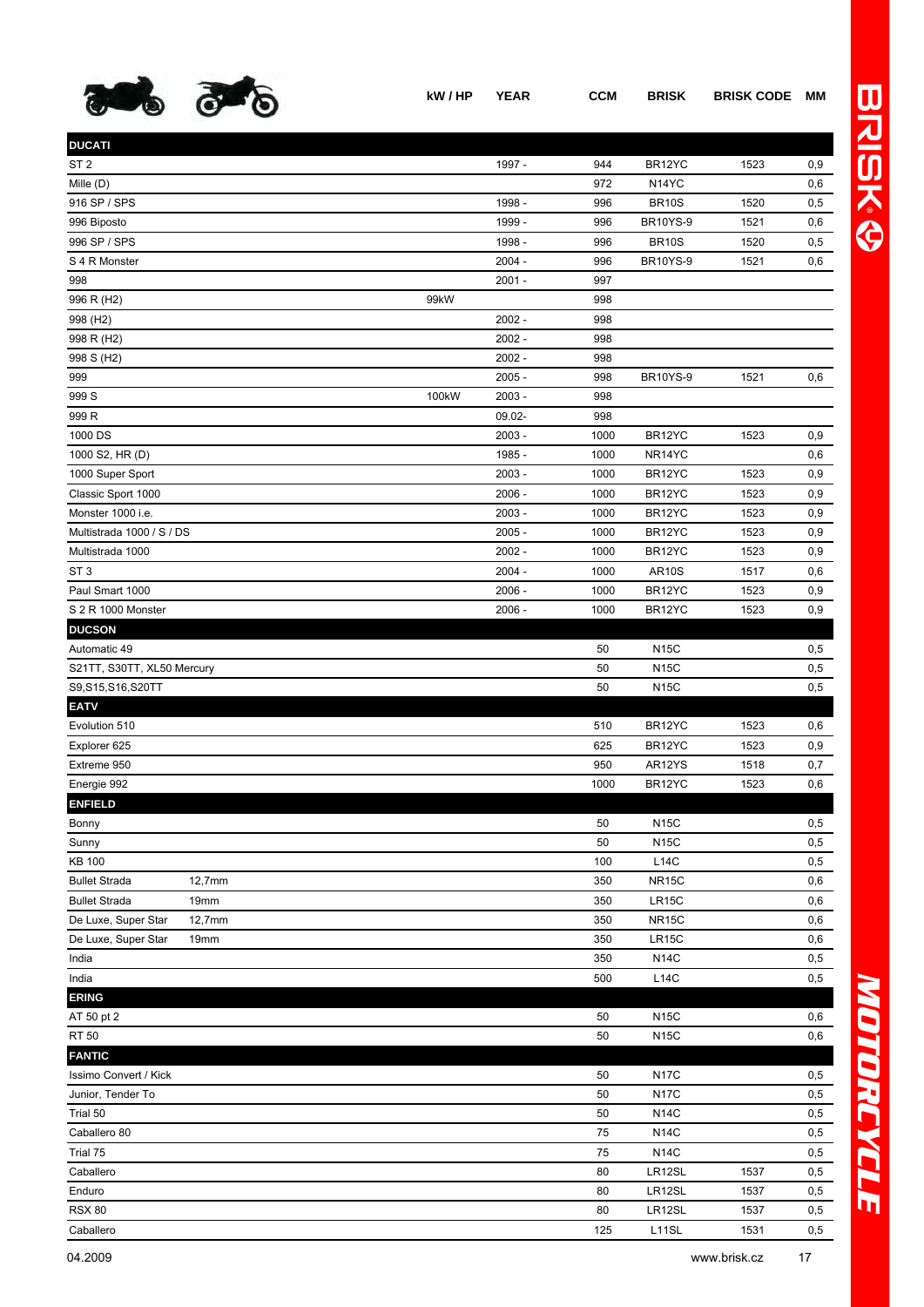

| <b>FANTIC</b>                         |             |      |                    |      |     |
|---------------------------------------|-------------|------|--------------------|------|-----|
| Cross                                 |             | 125  | L11SL              | 1531 | 0,5 |
| Professional                          |             | 125  | <b>N15C</b>        |      | 0,5 |
| <b>RSX 125</b>                        |             | 125  | L11SL              | 1531 | 0,5 |
| Trial / Competicion                   |             | 125  | <b>N14C</b>        |      | 0,5 |
| Trial 125                             |             | 125  | <b>N15C</b>        |      | 0,5 |
| Trial 200                             |             | 160  | N <sub>14</sub> YC |      | 0,5 |
| <b>TX 160</b>                         |             | 160  | LR12SL             | 1537 | 0,5 |
| Enduro                                |             | 175  | LR12SL             | 1537 | 0,5 |
| Trial 200                             |             | 200  | <b>N15C</b>        |      | 0,5 |
| Trial 240                             |             | 240  | <b>N15C</b>        |      | 0,5 |
| Section                               | 1995 - 1997 | 250  | D14YC              |      | 0,5 |
| Trial 301 / 305 / 307                 |             | 250  | L14C               |      | 0,5 |
| Trial 301 Competicion                 |             | 250  | L17YC              |      | 0,5 |
| <b>Trial Coach</b>                    |             | 250  | L14C               |      | 0,5 |
| Trial K-Roo                           |             | 250  | L14C               |      | 0,5 |
| <b>TX 250</b>                         |             | 250  | LR12SL             | 1537 | 0,5 |
| <b>TX 260</b>                         |             | 260  | LR12SL             | 1537 | 0,5 |
| Professional                          |             | 300  | LR12SL             | 1537 | 0,5 |
| <b>TX 330</b>                         |             | 330  | LR12SL             | 1537 | 0,5 |
| FITE (LEM)                            |             |      |                    |      |     |
| Cross CR-2, Safari BX                 |             | 50   | <b>N14C</b>        |      | 0,6 |
| Cross CR-3, Small, Safari BX          |             | 50   | <b>N15C</b>        |      | 0,6 |
| Champion H-Y, Sandy 4M                |             | 50   | <b>N14C</b>        |      | 0,6 |
| G.A.C. Mobyle                         |             |      |                    |      |     |
| 87 / 89 / 188 / 188E / 188TC          | $-1987$     | 50   | <b>N15C</b>        |      | 0,5 |
| AV49R / 51 / 69 / 70 / 70E / 72 / 83R |             | 50   | <b>N15C</b>        |      | 0,5 |
| AV87, AV90, D55                       | 1988 -      | 50   | <b>N14C</b>        |      | 0,5 |
| Cady / E14, Campera                   | $-1987$     | 50   | <b>N15C</b>        |      | 0,5 |
| Canpera, Coma First                   | 1988 -      | 50   | <b>N14C</b>        |      | 0,5 |
| D55 / E / 77 / Cross, SP50            | $-1987$     | 50   | <b>N15C</b>        |      | 0,5 |
| D55NTT, SP95R, Cady                   | 1988 -      | 50   | <b>N14C</b>        |      | 0,5 |
| Hawar, Chopper, Cross NTT             |             | 50   | <b>N14C</b>        |      | 0,5 |
| Kanowey, Onix                         | 1988 -      | 50   | <b>N14C</b>        |      | 0,5 |
| Liberty, Moby Cross                   |             | 50   | <b>N15C</b>        |      | 0,5 |
| MTR Top Racin, Winner                 |             | 50   | L14C               |      | 0,5 |
| Onix 2 / City / Coma, Rural           |             | 50   | <b>N14C</b>        |      | 0,5 |
| Onix, Stylo GT                        | $-1987$     | 50   | <b>N15C</b>        |      | 0,5 |
| SP90 / 90R / 94 / 95R / 96            | $-1987$     | 50   | <b>N15C</b>        |      | 0,5 |
| Transport, University                 | $-1987$     | 50   | <b>N15C</b>        |      | 0,5 |
| Transporter, Zarpa NTT                | 1988 -      | 50   | <b>N14C</b>        |      | 0,5 |
| $G + G$                               |             |      |                    |      |     |
| Cruso                                 | 2003 -      | 1200 | DR14TC             |      |     |
| Cruso S                               | $2003 -$    | 1200 | DR14TC             |      |     |
| <b>GARELLI</b>                        |             |      |                    |      |     |
| Bonanza                               |             | 25   | <b>N15C</b>        |      | 0,6 |
| Bimatic, ES, Gary Uno                 |             | 50   | <b>N15C</b>        |      | 0,5 |
| Formuno, Noi Matic, TL, 2V            |             | 50   | <b>N15C</b>        |      | 0,5 |
| Noi Bimatic, TL, ES, Team Mat         |             | 50   | <b>N15C</b>        |      | 0,5 |
| Sahel 80                              |             | 75   | LR12C              | 1536 | 0,5 |
| GTA 125 / ES                          |             | 125  | L10SL              | 1529 | 0,5 |
| Tiger 125 XLE                         |             | 125  | L10SL              | 1529 | 0,5 |
| 323 Trail                             |             | 320  | L17YC              |      | 0,5 |
| <b>GAS GAS</b>                        |             |      |                    |      |     |
| Contact, Enducross                    |             | 50   | <b>N14C</b>        |      | 0,6 |
|                                       |             |      |                    |      |     |

EC BOY 50 2000 - 50 N14C 2000 - 50 N14C 0,5 EC Rookie 50 2000 - 50 LR12C 1536 0,6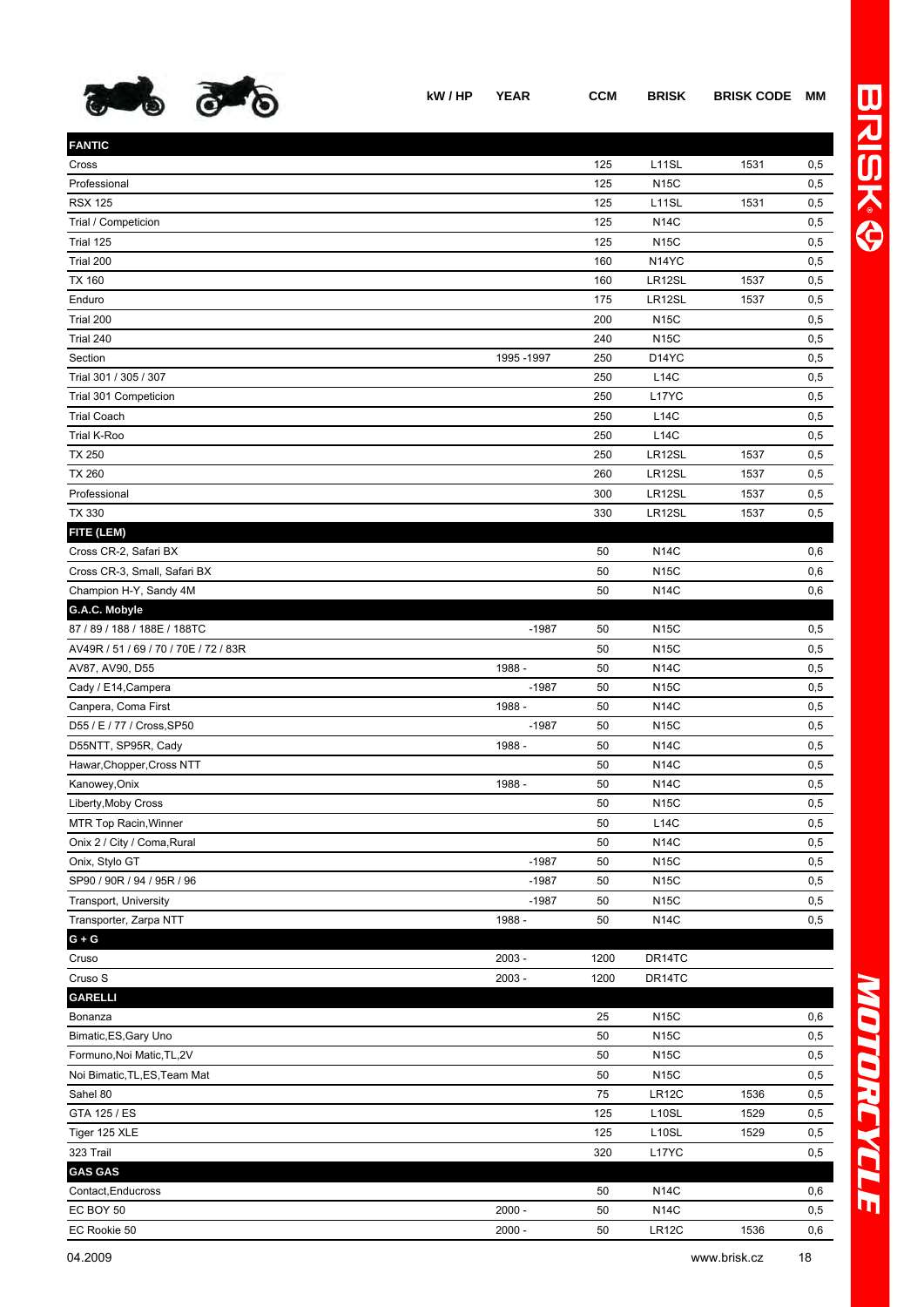

| <b>GAS GAS</b>            |             |     |                    |      |     |
|---------------------------|-------------|-----|--------------------|------|-----|
| Enducross BOY             |             | 50  | LR17YC             |      | 0,6 |
| <b>TXT BOY</b>            |             | 50  | LR17YC             |      | 0,6 |
| TXT BOY 50 (aluhead)      | $2004 -$    | 50  |                    |      |     |
| 125 Enduro                | $2002 -$    | 125 | LR12SL             | 1537 | 0,6 |
| Contact T 12              | 1994 -      | 125 | L17YC              |      | 0,5 |
| Cross TT 125              |             | 125 | L <sub>10</sub> SL | 1529 | 0,5 |
| <b>EC 125</b>             | 1997 -      | 125 | L <sub>11</sub> SL | 1531 | 0,6 |
| Enducross TT 125          |             | 125 | L10SL              | 1529 | 0,5 |
| Pampera 125               |             | 125 | LR15YC             |      | 0,8 |
| Trial 125                 |             | 125 | L17YC              |      | 0,5 |
| <b>TT 125</b>             |             | 125 | LR12SL             | 1537 | 0,6 |
| <b>TXT 125</b>            | 1999 -      | 125 | LR17YC             |      | 0,6 |
| Contact T 16              | 1994 -      | 143 | L17YC              |      | 0,5 |
| 200 Enduro                | $2002 -$    | 200 | LR12SL             | 1537 | 0,6 |
| <b>EC 200</b>             | 1999 -      | 200 | L10SL              | 1529 | 0,6 |
| Pampera 200               |             | 200 | LR15YC             |      | 0,8 |
| <b>TT 200</b>             |             | 200 | LR12SL             | 1537 | 0,6 |
| <b>TXT 200</b>            | 1999 -      | 200 | LR17YC             |      | 0,6 |
| Contact JT 25             | 1994 -      | 238 | L17YC              |      | 0,5 |
| <b>TXT 249</b>            | 1999 -      | 249 | LR17YC             |      | 0,6 |
| 250 MC                    | $2004 -$    | 250 | LR12SL             | 1537 | 0,6 |
| 250 Enduro                | $2002 -$    | 250 | LR12SL             | 1537 | 0,6 |
| Cross 250                 |             | 250 | LR12SL             | 1537 | 0,6 |
| Delta 25 GT               |             | 250 | L17YC              |      | 0,5 |
| EC 250                    | 1997 -      | 250 | LR12SL             | 1537 | 0,5 |
| Enducross 250             |             | 250 | L10SL              | 1529 | 0,5 |
| Pampera 250               |             | 250 | LR15YC             |      | 0,8 |
| Piri-A 6 Magnum           |             | 250 | L17YC              |      | 0,5 |
| Trial $250$ (water + air) |             | 250 | L17YC              |      | 0,5 |
| <b>TT 250</b>             |             | 250 | LR12SL             | 1537 | 0,6 |
| <b>TXT 250</b>            |             | 250 | LR17YC             |      | 0,6 |
| <b>TXT 280</b>            | $2000 -$    | 272 | L17YC              |      | 0,5 |
| <b>TXT 280</b>            |             | 280 | LR17YC             |      | 0,6 |
| 300 Enduro                | $2002 -$    | 300 | LR12SL             | 1537 | 0,6 |
| EC 300                    | 1999 -      | 300 | L <sub>10</sub> SL | 1529 | 0,6 |
| <b>TT 300</b>             |             | 300 | LR12SL             | 1537 | 0,6 |
| Pampera 320               |             | 320 | LR15YC             |      | 0,8 |
| <b>TXT 321</b>            | 1999 -      | 321 | LR17YC             |      | 0,6 |
| Delta 32 GT               |             | 330 | L17YC              |      | 0,5 |
| Trial 327                 |             | 330 | L17YC              |      | 0,5 |
| Trial Halley PXC 325      |             | 330 | LR12C              | 1536 | 0,5 |
| <b>FSE 400</b>            | $2002 -$    | 400 | AR12YS             | 1518 | 0,7 |
| Normada 500               |             | 500 | <b>B12C</b>        | 1547 | 0,5 |
| <b>GILERA</b>             |             |     |                    |      |     |
| 50 TS                     | 01.79-12.82 | 50  | L14C               |      | 0,5 |
| CB14V                     |             | 50  | L15C               |      | 0,5 |
| CBA, SS, SSV              |             | 50  | <b>N15C</b>        |      | 0,5 |
| <b>DNA 50</b>             | $2001 -$    | 50  | LR12C              | 1536 | 0,6 |
| Eaglet                    |             | 50  | LR12C              | 1536 | 0,5 |
| EC <sub>1</sub>           | 1992 -      | 50  | <b>N17C</b>        |      | 0,5 |
| ECO                       | $01.79 -$   | 50  | <b>N15C</b>        |      | 0,5 |
| GR <sub>2</sub>           | 01.77-12.82 | 50  | L15C               |      | 0,5 |
| GR 2 (Export)             |             | 50  | L14C               |      | 0,5 |
| Grande                    |             | 50  | <b>N15C</b>        |      | 0,5 |
| <b>GSA</b>                | 03.82-50    |     | <b>N15C</b>        |      | 0,5 |
| <b>GSM</b>                | $2001 -$    | 50  | LR12C              | 1536 | 0,6 |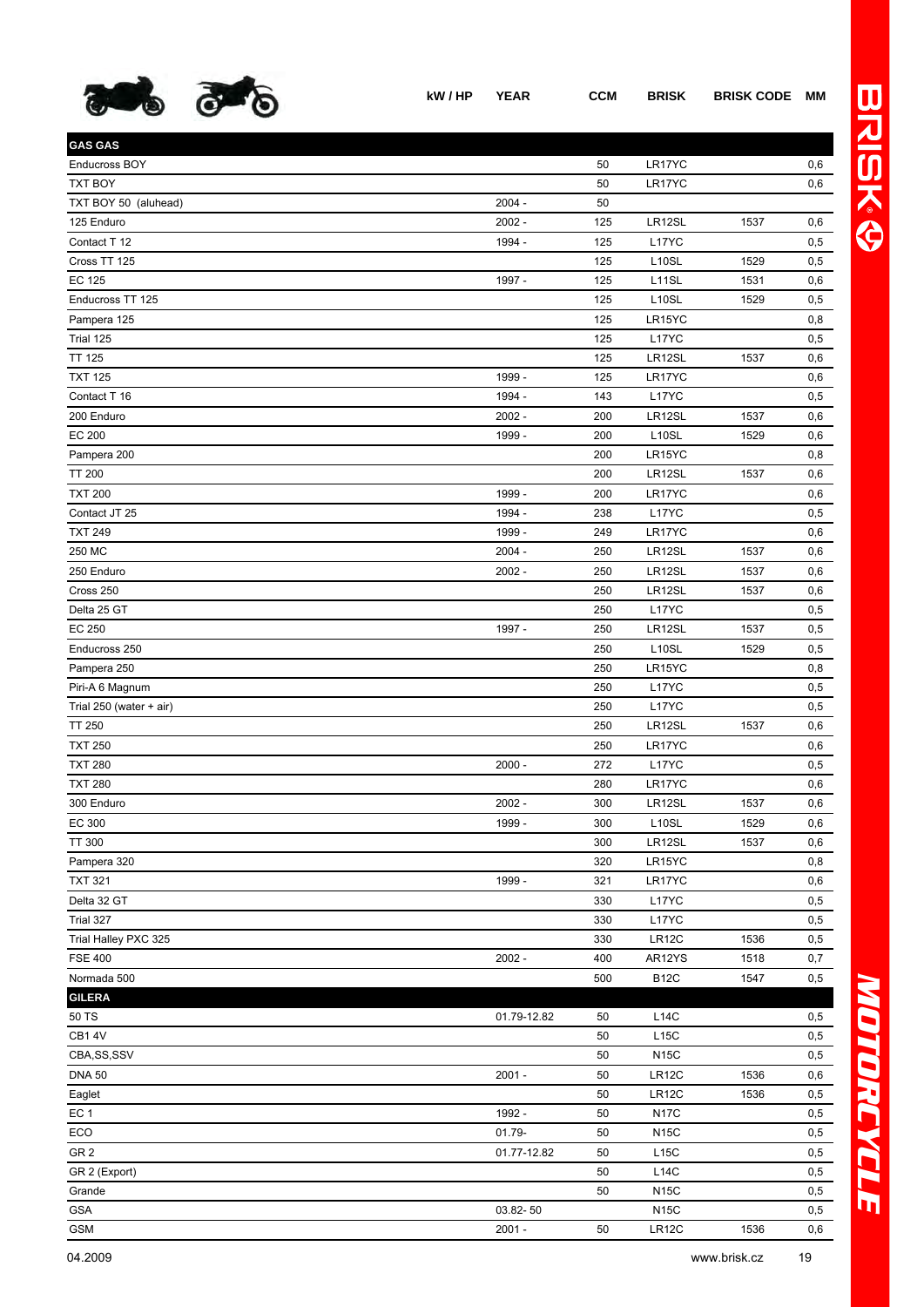

| <b>GILERA</b>         |             |     |                    |      |     |
|-----------------------|-------------|-----|--------------------|------|-----|
| <b>RS</b>             | 01.75-07.80 | 50  | L15C               |      | 0,5 |
| Storm                 | 1994 -      | 50  | LR12C              | 1536 | 0,5 |
| Super RE, RL          |             | 50  | L15C               |      | 0,5 |
| Touring               | 01.73-12.81 | 50  | <b>L14C</b>        |      | 0,5 |
| Trend 50              |             | 50  | <b>N17C</b>        |      | 0,6 |
| Trial                 |             | 50  | <b>L14C</b>        |      | 0,5 |
| TS                    | 01.79-12.82 | 50  | L15C               |      | 0,6 |
| 80 TG 2, 3            | 03.82-12.82 | 80  | LR12C              | 1536 | 0,5 |
| Jubilee               |             | 90  | <b>L14C</b>        |      | 0,5 |
| Giubileo 4T,SS        |             | 98  | <b>L14C</b>        |      | 0,5 |
| 125 5V Regolarita     |             | 125 | L <sub>10</sub> SL | 1529 | 0,5 |
| 125 Arcore, Export    | 01.72-06.80 | 125 | L14C               |      | 0,5 |
| 125 C1                |             | 125 | L <sub>10</sub> SL | 1529 | 0,5 |
| 125 C3                |             | 125 | L10SL              | 1529 | 0,5 |
| 125 Cross Competition |             | 125 | L10SL              | 1529 | 0,5 |
| 125 E1                |             | 125 | L <sub>10</sub> SL | 1529 | 0,5 |
| 125 Endurance         |             | 125 | LR12C              | 1536 | 0,5 |
| 125 Enduro            |             | 125 | L <sub>10</sub> SL | 1529 | 0,5 |
| 125 ER                | 12.87-03.88 | 125 | LR12C              | 1536 | 0,5 |
| 125 GR1               | 01.76-03.81 | 125 | L14C               |      | 0,5 |
| 125 Hawk              | 11.85-12.86 | 125 | LR12C              | 1536 | 0,5 |
| 125 RTT Nebraska      | 02.86-03.88 | 125 | LR12C              | 1536 | 0,5 |
| 125 SV Regolarita     |             | 125 | L <sub>11</sub> SL | 1531 | 0,5 |
| 125 TG1               | 01.76-12.81 | 125 | <b>L14C</b>        |      | 0,5 |
| 125 TG2               | 12.81-12.83 | 125 | <b>L14C</b>        |      | 0,5 |
| 125 TG3               | 12.81-12.83 | 125 | <b>L14C</b>        |      | 0,5 |
| Arizona               |             | 125 | L <sub>11</sub> SL | 1531 | 0,5 |
| Coguar                |             | 125 | BR12YC             | 1523 | 0,9 |
| <b>DNA 125</b>        | $2001 -$    | 125 | <b>AR10S</b>       | 1517 | 0,6 |
| E1 Competition        |             | 125 | L <sub>10</sub> SL | 1529 | 0,5 |
| Fast Bike 125         | 02.87-12.88 | 125 | LR12C              | 1536 | 0,5 |
| <b>HX 125</b>         |             | 125 | L <sub>10</sub> SL | 1529 | 0,5 |
| <b>KK125</b>          | 09.86-12.87 | 125 | LR12C              | 1536 | 0,5 |
| KZ 125                | 03.86-12.89 | 125 | LR12C              | 1536 | 0,5 |
| R <sub>1</sub> S      | 09.89-125   |     | L11SL              | 1531 | 0,5 |
| RC 125 Rally          |             | 125 | LR12C              | 1536 | 0,5 |
| <b>RTX</b>            | 02.86-12.86 | 125 | L11SL              | 1531 | 0,5 |
| <b>RV 125</b>         | 05.84-12.86 | 125 | L11SL              | 1531 | 0,5 |
| <b>RX 125</b>         | 01.84-06.85 | 125 | L11SL              | 1531 | 0,5 |
| Top Rally RC          | 09.90-125   |     | L10SL              | 1529 | 0,5 |
| XR <sub>2</sub>       | 01.89-125   |     | L11SL              | 1531 | 0,5 |
| <b>XRI 125</b>        |             | 125 | L11SL              | 1531 | 0,5 |
| 150 Arcore, Export    | 01.72-06.80 | 150 | L14C               |      | 0,5 |
| <b>DNA 180</b>        | $2001 -$    | 180 | <b>AR10S</b>       | 1517 | 0,6 |
| 200 T4                | 09.82-06.84 | 200 | L14C               |      | 0,5 |
| Arizona               | 11.85-12.86 | 200 | L11SL              | 1531 | 0,5 |
| RTX                   | 02.86-12.86 | 200 | L <sub>11</sub> SL | 1531 | 0,5 |
| <b>RV 200 LC</b>      | 01.85-12.86 | 200 | L11SL              | 1531 | 0,5 |
| <b>RX 200 LC</b>      | 01.85-12.86 | 200 | L11SL              | 1531 | 0,5 |
| 250 Arizona Rally     | 11.85-12.86 | 250 | LR12C              | 1536 | 0,5 |
| 250 C3                |             | 250 | L <sub>10</sub> SL | 1529 | 0,5 |
| 250 KK, KZ            |             | 250 | LR12C              | 1536 | 0,5 |
| <b>250 NGR</b>        | 05.85-12.86 | 250 | LR12C              | 1536 | 0,5 |
| HX 250                |             | 250 | L10SL              | 1529 | 0,5 |
| <b>NX 250 LC</b>      |             | 250 | L10SL              | 1529 | 0,5 |
|                       |             |     |                    |      |     |

RV 250 NGR 250 LR12C 1536 0,5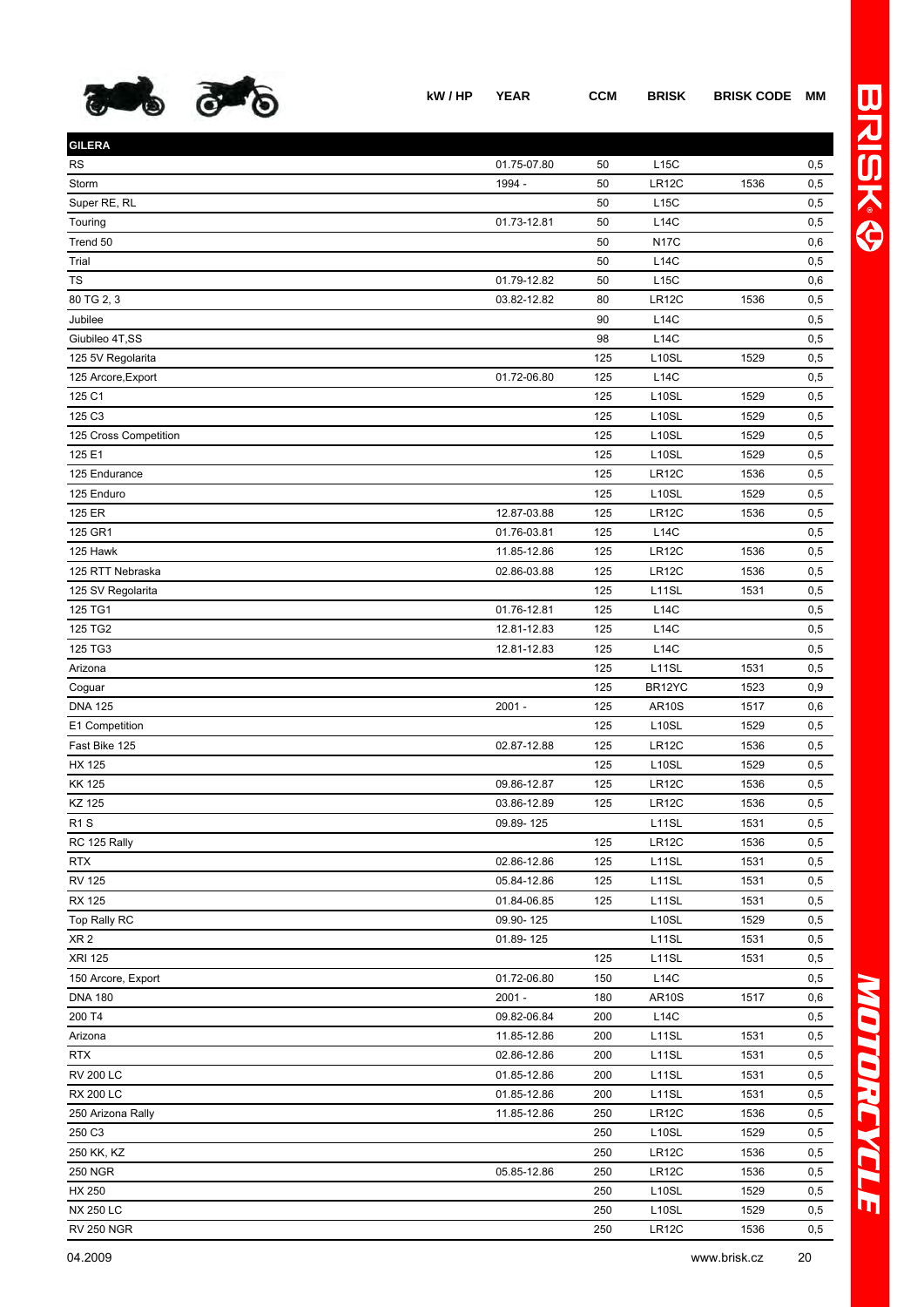

**GILERA**

| Dakota 500                     | 04.87-500   |      | <b>BR10YS-9</b>     | 1521 | 0,9  |
|--------------------------------|-------------|------|---------------------|------|------|
| Saturo 500                     | 04.88-1992  | 500  | <b>BR10YS-9</b>     | 1521 | 0,9  |
| <b>XRT 600</b>                 | 05.88-1992  | 550  | <b>BR10YS-9</b>     | 1521 | 0,9  |
| 600 FB (Nordcape)              | 1992 -      | 600  | <b>B12C</b>         | 1547 | 0,5  |
| Nordwest 600                   |             | 600  | <b>BR10YS-9</b>     | 1521 | 0,7  |
| <b>RC 600</b>                  | $-1992$     | 600  | <b>B12C</b>         | 1547 | 0,5  |
| <b>RC 600 C</b>                | 1992 -      | 600  | <b>B12C</b>         | 1547 | 0,5  |
| <b>GIMSON</b>                  |             |      |                     |      |      |
| Cantigo TT, Cross, Jumper      |             | 50   | <b>N17C</b>         |      | 0,5  |
| Elite Sport / Super / E2 / E87 |             | 50   | <b>N17C</b>         |      | 0,5  |
| Nevada / AL, Maxi Automatico   |             | 50   | <b>N17C</b>         |      | 0,5  |
| Polaris, Shipper Trial         |             | 50   | <b>N17C</b>         |      | 0,5  |
| Variomatic, LSA, LSA-RA        |             | 50   | <b>N17C</b>         |      | 0,5  |
| <b>HARLEY-DAVIDSON</b>         |             |      |                     |      |      |
| M 50, M 50 S                   |             | 50   | L14C                |      | 0,5  |
| M 65, M 65 S, MC 65            |             | 65   | L17YC               |      | 0,6  |
| 80 DS                          |             | 80   | <b>N14C</b>         |      | 0,6  |
| X 90, XZ 90                    |             | 90   | L17YC               |      | 0,6  |
| Baja MSR, SR 100               |             | 100  | <b>L14C</b>         |      | 0,5  |
| M 125, ML 125, MLS 125, Rapido |             | 125  | L17YC               |      | 0,6  |
| SS 125, SXT 125                |             | 125  | LR12C               | 1536 | 0,5  |
| SX 125                         |             | 125  | L14C                |      | 0,5  |
| SS 175, SX 175                 |             | 175  | LR12C               | 1536 | 0,5  |
| MX 250                         |             | 250  | L <sub>10</sub> SL  | 1529 | 0,6  |
| SS 250, SX 250                 |             | 250  | LR12C               | 1536 | 0,5  |
| All 350 models                 | 1973 - 1974 | 350  | L14C                |      | 0,5  |
| All 883 models                 | 1985 -      | 883  | BR14YC              | 1526 | 0,9  |
| XL 53 C / Custom 53            | 03.98-      | 883  | BR14YC              | 1526 | 0,9  |
| XL-Modelle                     | $-1971$     | 900  |                     |      |      |
| XL                             | 1971-1978   | 1000 |                     |      |      |
| XL                             | 1979 - 1985 | 1000 | NR15YC              |      | 0,9  |
| <b>XLCR</b>                    | $-1977$     | 1000 |                     |      |      |
| <b>XLCR</b>                    | 1978 -      | 1000 |                     |      |      |
| <b>XLH</b>                     | $-1977$     | 1000 |                     |      |      |
| <b>XLH</b>                     |             | 1000 |                     |      |      |
| <b>XLH</b>                     | 1979 -      | 1000 | NR <sub>15</sub> YC |      | 0,9  |
| <b>XLCH</b>                    | -1977       | 1000 |                     |      |      |
| <b>XLCH</b>                    |             | 1000 |                     |      |      |
| <b>XLCH</b>                    | 1979 -      | 1000 | NR <sub>15</sub> YC |      | 0, 9 |
| <b>XLS</b>                     | $-1977$     | 1000 |                     |      |      |
| <b>XLS</b>                     |             | 1000 |                     |      |      |
| <b>XLS</b>                     | 1979 -      | 1000 | NR <sub>15</sub> YC |      | 0, 9 |
| Evolution                      | 1986 -      | 1100 | BR14YC              | 1526 | 0,9  |
| XL                             | 1986 - 1987 | 1100 | BR14YC              | 1526 | 0,9  |
| XR                             | 1983 - 1985 | 1100 | <b>LR15YC-1</b>     |      | 1,1  |
| VRSCA V-Rod                    | $2001 -$    | 1130 | BR12YC              | 1523 | 0,9  |
| Sporster 1200 Custom XL/2      |             | 1188 | BR14YC              | 1526 | 0,9  |
| Sporster 1200 Sport XL/2       |             | 1199 | BR14YC              | 1526 | 0,9  |
| Evolution                      | 1987 -      | 1200 | BR14YC              | 1526 | 0,9  |
| FL Shovel Head                 | 1966 - 1974 | 1200 |                     |      | 0,7  |
| FL Panhead                     | 1948 - 1965 | 1200 |                     |      | 0,7  |
| FL Shovel Head                 | 1975 - 1981 | 1200 | <b>LR17YC-1</b>     |      | 1,1  |
|                                |             |      |                     |      |      |

FX Panhead 1948 -1965 1200 0,7

Dakota 350 350 BR10YS-9 1521 0,9 Dakota 350 ER 350 BR10YS-9 1521 0,9 XRT 350 05.88- 350 BR10YS-9 1521 0,9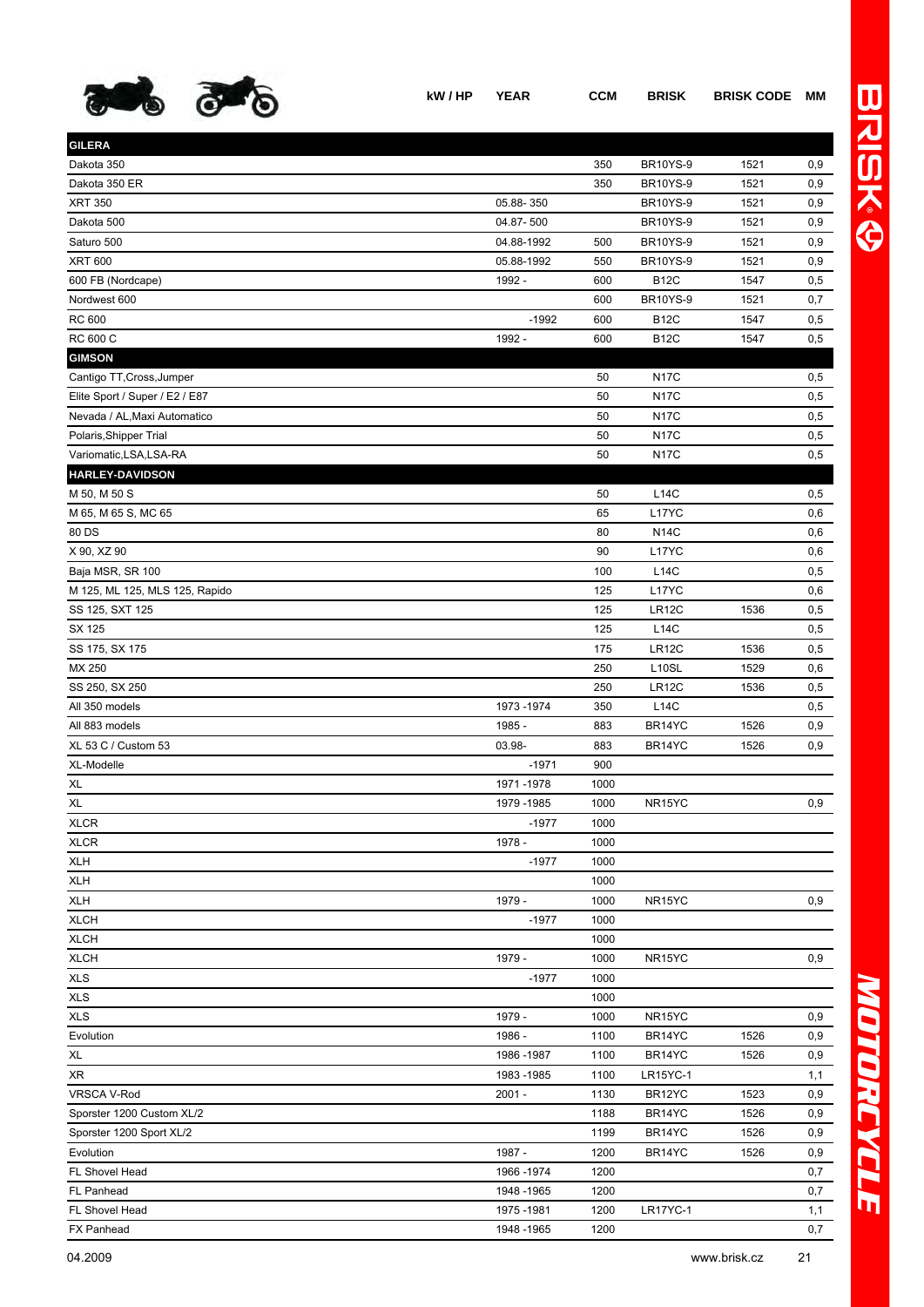

| <b>HARLEY-DAVIDSON</b>             |             |      |                 |      |          |
|------------------------------------|-------------|------|-----------------|------|----------|
| <b>FX Shovel Head</b>              | 1975 - 1981 | 1200 | <b>LR17YC-1</b> |      | 1,1      |
| <b>FX Shovel Head</b>              | 1966 - 1974 | 1200 |                 |      | 0,7      |
| XL V-2 Evolution                   | 1986 -      | 1200 | BR14YC          | 1526 | 0,9      |
| XL 1200 R Sportster Evolution      | $2004 -$    | 1200 | BR14YC          | 1526 | 0,9      |
| XL 1200 Custom                     | $2004 -$    | 1200 | BR14YC          | 1526 | 0,9      |
| XL 1200 Roadster                   | 2004 -      | 1200 | BR14YC          | 1526 | 0,9      |
| Sportster 1200 Sport               |             | 1200 | BR14YC          | 1526 | 0,9      |
| V-Rod VRSCSE                       | $2001 -$    | 1246 | <b>BR10YS-9</b> | 1521 | $_{0,9}$ |
| Dyna Glide Convertible FXD         |             | 1338 | 38              |      | 1,1      |
| Dyna Glide Low Rider FXD           |             | 1338 | 38              |      | 1,1      |
| Dyna Super Glide FXD               |             | 1338 | 38              |      | 1,1      |
| Dyna Wide Glide FXD                |             | 1338 | 38              |      | 1,1      |
| Electra Glide Classic EFI FLT      |             | 1338 | 38              |      | 1,1      |
| Electra Glide Classic FLT          |             | 1338 | 38              |      | 1,1      |
| Electra Glide Road King CI.EFI FLT |             | 1338 | 38              |      | 1,1      |
| Electra Glide Road King FLT        |             | 1338 | 38              |      | 1,1      |
| Electra Glide Standart FLT         |             | 1338 | 38              |      | 1,1      |
| Fat Boy FXST                       |             | 1338 | 38              |      | 1,1      |
| <b>FXSTB Night Train</b>           | 1999 -      | 1338 | 38              |      | 1,1      |
| Heritage Springer FXST             |             | 1338 | 38              |      | 1,1      |
| Softail Custom FXST                |             | 1338 | 38              |      | 1,1      |
| Softail Heritage Classic FXST      |             | 1338 | 38              |      | 1,1      |
| Softail Springer FXST              |             | 1338 | 38              |      | 1,1      |
| Ultra Classic Elec. Glide EFI FLT  |             | 1338 | 38              |      | 1,1      |
| Evolution                          | 1984 -      | 1340 | LR17YC          |      | 0,6      |
| Road King FLHR                     | 1994 -      | 1340 | LR17YC          |      | 0,6      |
| FL Shovel Head                     | 1978 - 1981 | 1340 | 38              |      | 1,1      |
| FL Shovel Head                     | 1982 - 1984 | 1340 | 38              |      | 1,1      |
| FL V-2 Evolution                   | 1984 -2000  | 1340 | 38              |      | 1,1      |
| <b>FX Shovel Head</b>              | 1978 - 1981 | 1340 | 38              |      | 1,1      |
| <b>FX Shovel Head</b>              | 1982 - 1984 | 1340 | 38              |      | 1,1      |
| FX V-2 Evolution                   | 1984 - 2000 | 1340 | 38              |      | 1,1      |
| <b>FXE Shovel Head</b>             |             | 1340 | DOX15LE         |      | 0,9      |
| FXSB / FXWG Shovel Head            |             | 1340 | DOX15LE         |      | 0,9      |
| 1450 Dyna Low Rider                |             | 1450 | BR14YC          | 1526 | $_{0,9}$ |
| 1450 Dyna Super Glide              |             | 1450 | BR14YC          | 1526 | $_{0,9}$ |
| 1450 Dyna Super Glide Sport        |             | 1450 | BR14YC          | 1526 | $_{0,9}$ |
| 1450 Dyna Wide Glide               |             | 1450 | BR14YC          | 1526 | 0,9      |
| 1450 Electra Glide Standard        |             | 1450 | BR14YC          | 1526 | 0,9      |
| 1450 Electra Glide Ultra CI.EFI    |             | 1450 | BR14YC          | 1526 | $_{0,9}$ |
| 1450 Heritage Softrail Classic     |             | 1450 | BR14YC          | 1526 | 0,9      |
| 1450 Heritage Softrail Springer    |             | 1450 | BR14YC          | 1526 | 0,9      |
| 1450 Road Glide                    |             | 1450 | BR14YC          | 1526 | $_{0,9}$ |
| 1450 Road King                     |             | 1450 | BR14YC          | 1526 | 0,9      |
| 1450 Road King Classic EFI         |             | 1450 | BR14YC          | 1526 | 0,9      |
| 1450 Softrail Deuce                |             | 1450 | BR14YC          | 1526 | 0,9      |
| 1450 Softrail Fat Boy              |             | 1450 | BR14YC          | 1526 | 0,9      |
| 1450 Softrail Night Train          |             | 1450 | BR14YC          | 1526 | 0,9      |
| 1450 Softrail Springer             |             | 1450 | BR14YC          | 1526 | $_{0,9}$ |
| 1450 Softrail Standard             |             | 1450 | BR14YC          | 1526 | 0,9      |
| Dyna Super Glide Sport (Twin Cam)  | 1999 -      | 1450 | BR14YC          | 1526 | $_{0,9}$ |
| FL TC88                            | 1998 -      | 1450 | BR14YC          | 1526 | 0,9      |
| Fat Boy Injection                  |             | 1450 | 38              |      | 1,1      |
| FX TC88                            | 1998 -      | 1450 | BR14YC          | 1526 | 0,9      |
| Ultra Classic Electra Glide EFI    | 1999 -      | 1450 | BR14YC          | 1526 | 0,9      |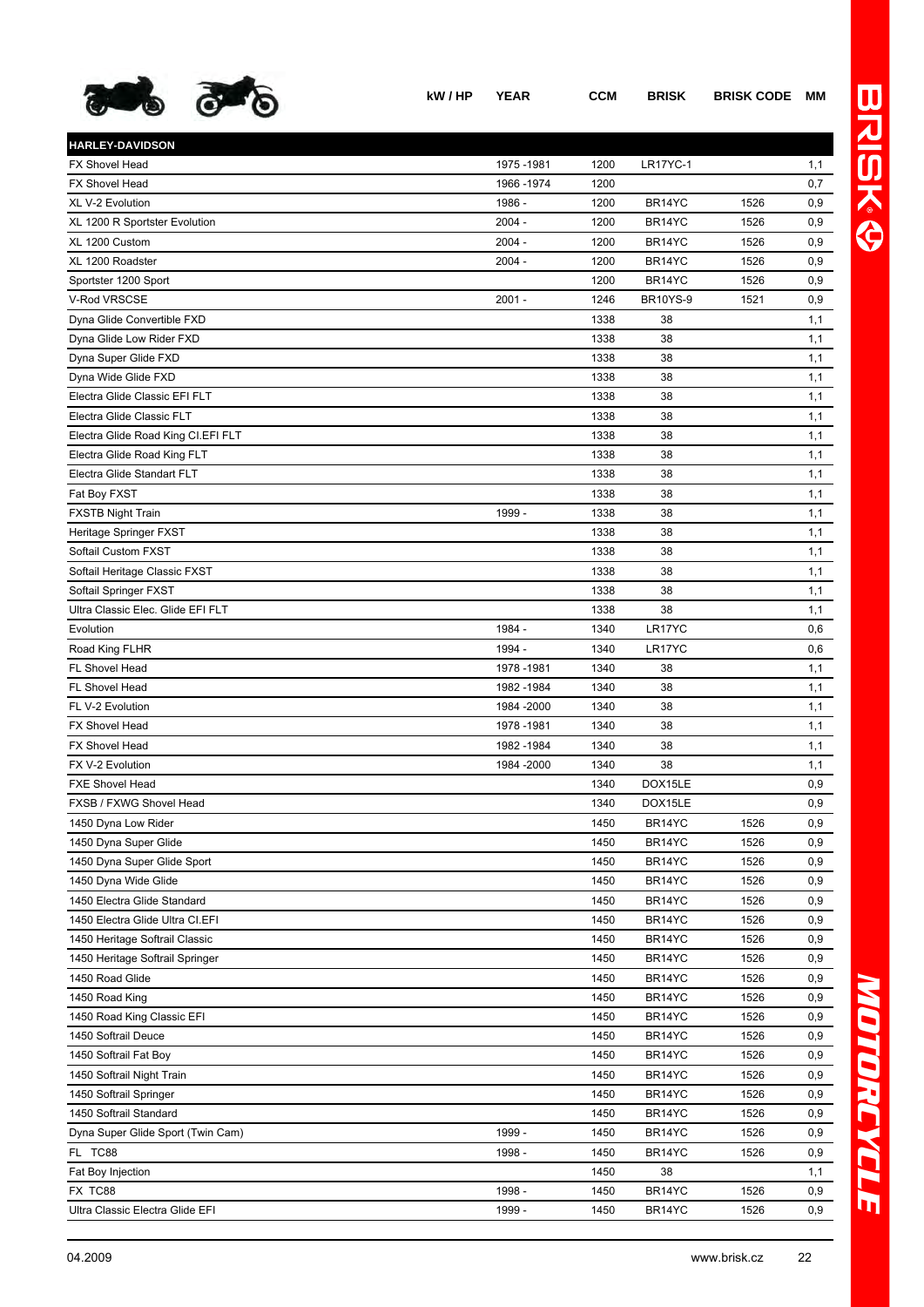

| <b>HERCULES</b>   |              |    |                    |      |     |
|-------------------|--------------|----|--------------------|------|-----|
| Saxonette         | 01.87-30     |    | K19                |      | 0,5 |
| City Bike C1      | 10.72-08.78  | 50 | <b>N15C</b>        |      | 0,7 |
| City Bike C2      | 10.72-08.78  | 50 | <b>N15C</b>        |      | 0,7 |
| City Bike C3      | 09.74-08.78  | 50 | <b>N15C</b>        |      | 0,7 |
| Hobby Rider HR 1  | 10.72-12.87  | 50 | <b>N15C</b>        |      | 0,7 |
| Hobby Rider HR 2  | 10.72-12.87  | 50 | <b>N15C</b>        |      | 0,7 |
| Jogging           |              | 50 | <b>N15C</b>        |      | 0,5 |
| K 50              | $-08.78$     | 50 | <b>N14C</b>        |      | 0,7 |
| K 50 Ultra        | $-08.78$     | 50 | <b>N14C</b>        |      | 0,7 |
| K 50 Ultra II     | $-08.78$     | 50 | <b>N14C</b>        |      | 0,5 |
| K 50 Ultra LC     | $-08.78$     | 50 | LR12C              | 1536 | 0,5 |
| K 50 Ultra LC II  | $-08.78$     | 50 | LR12C              | 1536 | 0,5 |
| K 50 Ultra LC III | $-08.78$     | 50 | LR12C              | 1536 | 0,5 |
| KX <sub>5</sub>   | $01.86 - 50$ |    | N <sub>14</sub> YC |      | 0,5 |
| Lastboy           |              | 50 | <b>N14C</b>        |      | 0,5 |
| M1                | 10.72-12.77  | 50 | <b>N15C</b>        |      | 0,5 |
| M <sub>2</sub>    | 10.72-12.77  | 50 | <b>N15C</b>        |      | 0,5 |
| M4                | 09.74-12.78  | 50 | <b>N15C</b>        |      | 0,5 |
| M <sub>5</sub>    | 09.74-12.78  | 50 | <b>N15C</b>        |      | 0,5 |
| MK <sub>1S</sub>  | 01.78-08.80  | 50 | <b>N15C</b>        |      | 0,5 |
| <b>MK 2S</b>      | 01.78-08.80  | 50 | <b>N15C</b>        |      | 0,5 |
| MP <sub>2</sub>   | 10.72-12.77  | 50 | <b>N15C</b>        |      | 0,5 |
| MP <sub>4</sub>   | 10.72-12.77  | 50 | <b>N15C</b>        |      | 0,5 |
| MX 1(D)           |              | 50 | <b>N15C</b>        |      | 0,5 |
| MX <sub>1</sub>   | 01.89-50     |    | <b>N17C</b>        |      | 0,5 |
| Optima 3          | 01.78-50     |    | <b>N15C</b>        |      | 0,5 |
| Optima 50         |              | 50 | NR14C              |      | 0,5 |
| Prima 2           |              | 50 | <b>N15C</b>        |      | 0,5 |
| Prima 2S          | 01.89-50     |    | <b>N17C</b>        |      | 0,5 |
| Prima 3           |              | 50 | <b>N15C</b>        |      | 0,5 |
| Prima 3S          | 01.89-50     |    | <b>N17C</b>        |      | 0,5 |
| Prima 4           |              | 50 | <b>N15C</b>        |      | 0,5 |
| Prima 4LN,5LN     |              | 50 | <b>N15C</b>        |      | 0,5 |
| Prima 5           |              | 50 | <b>N15C</b>        |      | 0,5 |
| Prima 5,5S,5SE    | 01.89-50     |    | <b>N17C</b>        |      | 0,5 |
| Prima 6           |              | 50 | <b>N15C</b>        |      | 0,5 |
| Prima G3          |              | 50 | <b>N15C</b>        |      | 0,5 |
| Prima GT          | 01.89-50     |    | <b>N17C</b>        |      | 0,5 |
| Prima GT, GX      |              | 50 | <b>N15C</b>        |      | 0,5 |
| Prima Presto      |              | 50 | <b>N15C</b>        |      | 0,5 |
| Prima Pronto      |              | 50 | <b>N15C</b>        |      | 0,5 |
| Prima S           |              | 50 | <b>N15C</b>        |      | 0,5 |
| Prima SL          |              | 50 | <b>N15C</b>        |      | 0,5 |
| Prima SX          |              | 50 | <b>N15C</b>        |      | 0,5 |
| Sport Bike SB1    | 10.72-08.74  | 50 | <b>N14C</b>        |      | 0,5 |
| Sport Bike SB2    | 10.72-08.79  | 50 | <b>N15C</b>        |      | 0,5 |
| Sport Bike SB3    | 09.74-08.79  | 50 | <b>N15C</b>        |      | 0,5 |
| Sport Bike SB5    | 09.74-08.76  | 50 | <b>N14C</b>        |      | 0,5 |
| Supra 2D, 3D      | 06.80-50     |    | <b>N15C</b>        |      | 0,5 |
| Supra 4           | 06.78-50     |    | <b>N14C</b>        |      | 0,5 |
| Supra 4GP         | 01.80-50     |    | <b>N15C</b>        |      | 0,5 |
| Supra Enduro      | 03.80-50     |    | <b>N15C</b>        |      | 0,5 |
| Ultra 50          |              | 50 | LR12C              | 1536 | 0,5 |
| XE <sub>5</sub>   | 01.86-50     |    | N <sub>14</sub> YC |      | 0,5 |
| ZX <sub>1</sub>   |              | 50 | L14C               |      | 0,5 |
| RX 9              |              | 80 | N14C               |      | 0,5 |
|                   |              |    |                    |      |     |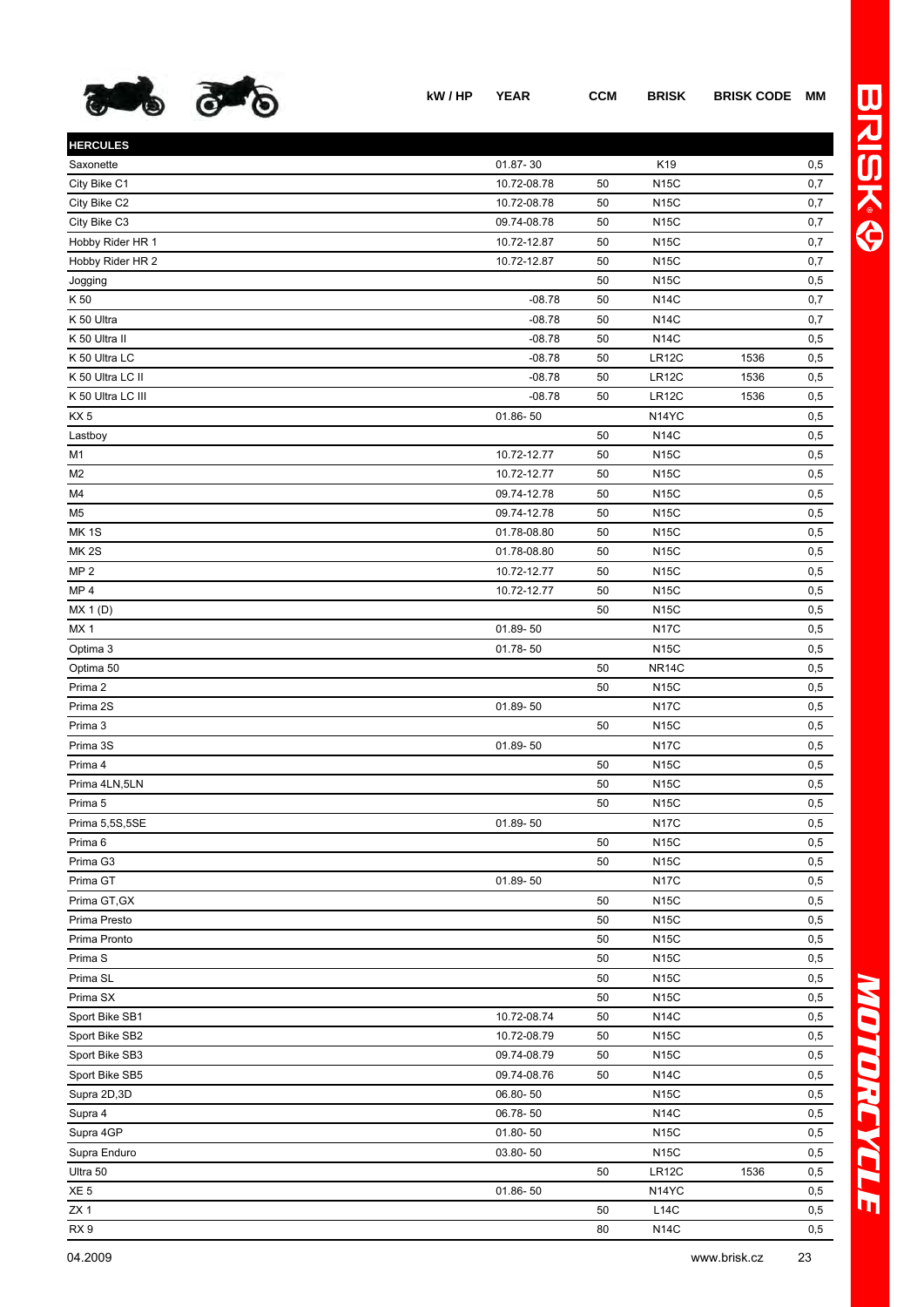

| <b>HERCULES</b>            |              |      |                    |      |     |
|----------------------------|--------------|------|--------------------|------|-----|
| Ultra 80 AC                | 01.82-80     |      | <b>N14C</b>        |      | 0,5 |
| Ultra 80 LC                |              | 80   | <b>N14C</b>        |      | 0,5 |
| XE 9                       | 01.82-80     |      | <b>N14C</b>        |      | 0,5 |
| K 100 X                    |              | 100  | <b>N14C</b>        |      | 0,5 |
| K 125 BW Military          | 09.74-       | 125  | <b>N14C</b>        |      | 0,5 |
| K 125 GS                   |              | 125  | LR12C              | 1536 | 0,5 |
| K 125 MC                   |              | 125  | LR12C              | 1536 | 0,5 |
| K 125 S                    | 10.72-08.79  | 125  | L11SL              | 1531 | 0,5 |
| K 125 T                    | 10.72-08.79  | 125  | L <sub>11</sub> SL | 1531 | 0,5 |
| K 125 X                    |              | 125  | <b>N14C</b>        |      | 0,5 |
| 175 GS                     |              | 175  | LR12C              | 1536 | 0,5 |
| 250 GS                     |              | 250  | LR12C              | 1536 | 0,5 |
| W 2000 (Wankel)            |              | 294  | <b>LR14C</b>       |      | 0,5 |
| 350 GS                     |              | 350  | L <sub>11</sub> SL | 1531 | 0,5 |
| <b>HESKETH</b>             |              |      |                    |      |     |
| V 1000                     |              | 1000 | <b>BR12S</b>       | 1522 | 0,7 |
| <b>HIGHLAND</b>            |              |      |                    |      |     |
| 450 MX                     |              | 450  | AR12YS             | 1518 | 0,6 |
| Allroad                    |              | 450  | AR12YS             | 1518 | 0,6 |
| Outback                    |              | 450  | AR12YS             | 1518 | 0,6 |
| Super Motard               |              | 450  | AR12YS             | 1518 | 0,6 |
| Dirt Trac                  |              | 750  | AR12YS             | 1518 | 0,6 |
| <b>Dessert Strom</b>       |              | 950  | AR12YS             | 1518 | 0,6 |
| <b>HM RACING</b>           |              |      |                    |      |     |
| Baja SX                    | 1998 -       | 50   | L14C               |      | 0,5 |
| CRX Junior & Senior        | $2001 -$     | 50   | <b>N14C</b>        |      | 0,5 |
| CRX Racing Junior & Senior | $2001 -$     | 50   | <b>N14C</b>        |      | 0,5 |
| Derapage                   | 1998 -       | 50   | L14C               |      | 0,5 |
| MX Junior & Senior         | $2001 -$     | 50   | <b>N14C</b>        |      | 0,5 |
| Six                        | 1998 -       | 50   | L14C               |      | 0,5 |
| <b>HMZ</b>                 |              |      |                    |      |     |
| Cruise 125                 | 1996 -       | 125  | <b>B12C</b>        | 1547 | 0,6 |
| <b>HONDA</b>               |              |      |                    |      |     |
| Camino PA 50               | 01.75-12.87  | 50   | NR15YC             |      | 0,7 |
| <b>CB 50</b>               |              | 50   | NAR15YS            | 1542 | 0,7 |
| <b>CB 50 Y</b>             | 01.73-01.83  | 50   | NAR15YS            | 1542 | 0,7 |
| CY 50                      | $01.81 - 50$ |      | NAR15YS            | 1542 | 0,7 |
| Elite 50/S                 |              | 50   | NR15YC             |      | 0,7 |
| MB 50 F<br>(AC01)          |              | 50   | NR14C              |      | 0,8 |
| MB 50 S<br>(AC01)          |              | 50   | <b>NR14C</b>       |      | 0,8 |
| <b>MBX 50 M</b><br>(AC05)  |              | 50   | LR12C              | 1536 | 0,8 |
| <b>MBX 50 S</b><br>(AC05)  |              | 50   | LR12C              | 1536 | 0,7 |
| MBX 50 SD<br>(AC05)        |              | 50   | LR15C              |      | 0,7 |
| MR 50                      |              | 50   | <b>NR15C</b>       |      | 0,7 |
| MT 50 F (AD04)             |              | 50   | <b>NR14C</b>       |      | 0,7 |
| MT 50 S (AD04)             |              | 50   | <b>LR15C</b>       |      | 0,7 |
| MTX 50 R                   |              | 50   | LR14C              |      | 0,7 |
| <b>MTX 50 S</b>            | 1986 -       | 50   | <b>NR14C</b>       |      | 0,7 |
| <b>NC 50</b>               |              | 50   | NR17YC             |      | 0,7 |
| <b>NE 50</b>               |              | 50   | NR15YC             |      | 0,7 |
| NE 50 Vision               | 1990 -       | 50   | <b>NR15C</b>       |      | 0,7 |
| <b>NSR 50</b>              | 1989 -       | 50   | L17C               |      | 0,8 |
| NT 50                      |              | 50   | NR15YC             |      | 0,7 |
| NX 50                      |              | 50   | NR17YC             |      | 0,7 |
| <b>NX 50 M</b>             |              | 50   | NR17YC             |      | 0,7 |
| PA 50                      | 1984 -       | 50   | N <sub>15</sub> YC |      | 0,7 |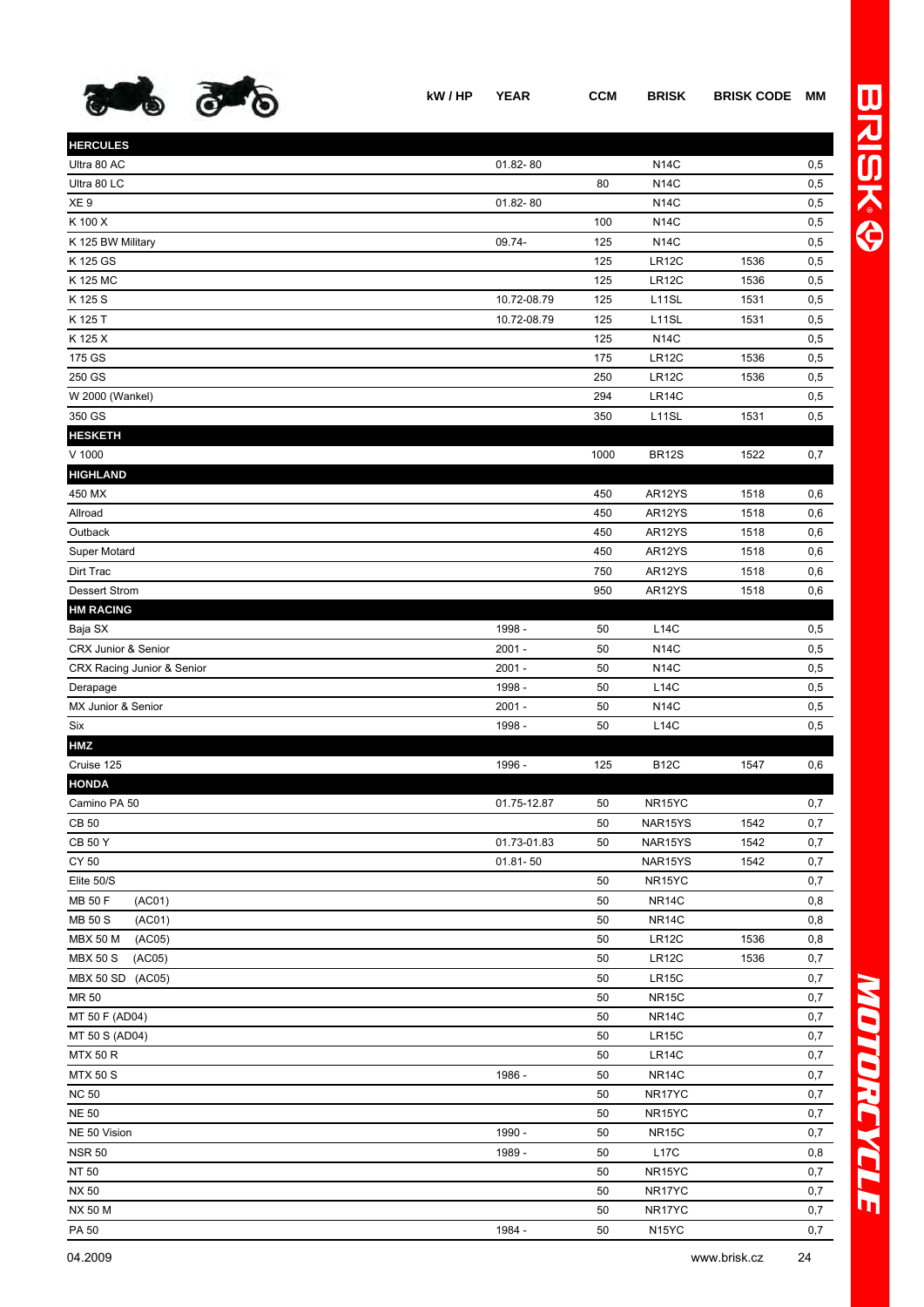

| <b>HONDA</b>             |              |     |                     |      |     |
|--------------------------|--------------|-----|---------------------|------|-----|
| PF 50                    |              | 50  | <b>NR15C</b>        |      | 0,7 |
| PK 50 DX (AB25)          | 1995 -       | 50  | <b>NR15C</b>        |      | 0,7 |
| PK 50 Walloroo           | 1990 -       | 50  | NR <sub>15C</sub>   |      | 0,7 |
| PM 50                    |              | 50  | <b>NR15C</b>        |      | 0,7 |
| PX 50                    | 1984 -       | 50  | NR17YC              |      | 0,7 |
| <b>PX 50 E</b>           | 1980 -       | 50  | NR17YC              |      | 0,7 |
| <b>PX 50 R</b>           | 1985 -       | 50  | NR17YC              |      | 0,7 |
| PZ 50                    |              | 50  | <b>NR15C</b>        |      | 0,7 |
| SA 50 (AF29)             |              | 50  | <b>NR15C</b>        |      | 0,7 |
| <b>SE 50</b>             |              | 50  | NR <sub>15</sub> YC |      | 0,7 |
| <b>SFX 50</b>            | 1996 -       | 50  | <b>NR15C</b>        |      | 0,6 |
| <b>SH 50</b>             | $01.84 - 50$ |     | NR <sub>14</sub> C  |      | 0,7 |
| SH 50 T (AF40)           | 1997 -       | 50  | <b>NR15C</b>        |      | 0,7 |
| SJ 50 Bali               |              | 50  | <b>NR15C</b>        |      | 0,6 |
| SS 50 (Z)                |              | 50  | NAR14YS             | 1541 | 0,6 |
| ST 50 C (AB23) Dax       |              | 50  | NAR15YS             | 1542 | 0,6 |
| <b>TLM 50</b>            |              | 50  | <b>LR14C</b>        |      | 0,8 |
| <b>XL 50</b>             | $01.80 - 50$ |     | NAR15YS             | 1542 | 0,7 |
| <b>XR 50</b>             | 1993 - 2002  | 50  | NAR15YS             | 1542 | 0,7 |
| <b>XR 50 R</b>           | $2003 -$     | 50  | NAR15YS             | 1542 | 0,7 |
| Z 50 GZ                  | 01.80-12.84  | 50  | NAR15YS             | 1542 | 0,7 |
| Z 50 J                   |              | 50  | NAR15YS             | 1542 | 0,7 |
| Z 50 R                   | 1994 -       | 50  | NAR15YS             | 1542 | 0,7 |
| ZB 50 P (AB22)           | 1988 -       | 50  | NAR15YS             | 1542 | 0,7 |
| CT 70                    | 1992 -       | 70  | NAR15YS             | 1542 | 0,7 |
| ST 70                    | 1994 -       | 70  | NAR15YS             | 1542 | 0,7 |
| <b>TRX 70 (ATV)</b>      |              | 70  | NAR14YS             | 1541 | 0,7 |
| $NS-1$                   | 1996 -       | 75  | LR12SL              | 1537 | 0,7 |
| CR 80 R                  | $-1985$      | 80  | LR12C               | 1536 | 0,8 |
| CR 80 R                  | 1986 -       | 80  | LR10SL              | 1533 | 0,6 |
| CY 80                    |              | 80  | NAR14YS             | 1541 | 0,7 |
| MB 80 (HC01)             | 01.80-80     |     | <b>NR14C</b>        |      | 0,7 |
| MBX 80 SWD / SW2D (HC04) | 1987 -       | 80  | LR12C               | 1536 | 0,8 |
| MCX 80 (HC05)            | 01.80-80     |     | LR12C               | 1536 | 0,8 |
| MT 80 F                  |              | 80  | <b>NR14C</b>        |      | 0,7 |
| MT 80 S (HD02)           |              | 80  | <b>NR14C</b>        |      | 0,7 |
| <b>MTX 80 C</b>          | 1982 -       | 80  | NR <sub>14</sub> C  |      | 0,7 |
| MTX 80 R (D) (HD08)      |              | 80  | LR12C               | 1536 | 0,7 |
| MTX 80 R (F) (HD08)      |              | 80  | LR14C               |      | 0,7 |
| MTX 80 R II (HD09)       | 1987 -       | 80  | LR12C               | 1536 | 0,8 |
| MTX 80 RS (HD08)         | 1983 - 1985  | 80  | LR12C               | 1536 | 0,8 |
| <b>NSR 80</b>            |              | 80  | LR14C               |      | 0,8 |
| SH 80 E Scoopy           | 1984 -       | 80  | NR15YC              |      | 0,7 |
| XR 80 R                  | 1992 -       | 80  | NAR14YS             | 1541 | 0,7 |
| CR 85 R                  | $2003 -$     | 85  | LR10SL              | 1533 | 0,6 |
| CR 85 R 2                | $2003 -$     | 85  | LR10SL              | 1533 | 0,6 |
| EZ 90                    | 1993 -       | 90  | <b>NR14C</b>        |      | 0,7 |
| NH 90 M                  | 1993 -       | 90  | NR15YC              |      | 0,7 |
| NH 90 Yupy               | 1990 -       | 90  | NR15YC              |      | 0,7 |
| <b>XR 100R</b>           | 1992 -       | 100 | NAR14YS             | 1541 | 0,7 |
| CG 110                   |              | 110 | <b>BR12S</b>        | 1522 | 0,7 |
| CA 125 C Rebel (JC26)    | 1997 -       | 125 | NAR15YS             | 1542 | 0,7 |
| CA 125 Rebel (JC24)      | 1995 -       | 125 | NAR15YS             | 1542 | 0,7 |
| <b>CB 125</b>            |              | 125 | <b>BR12S</b>        | 1522 | 0,7 |
| CB 125 K                 |              | 125 |                     |      |     |
|                          |              |     |                     |      |     |

CB 125 T 125 NAR12YS 1540 0,7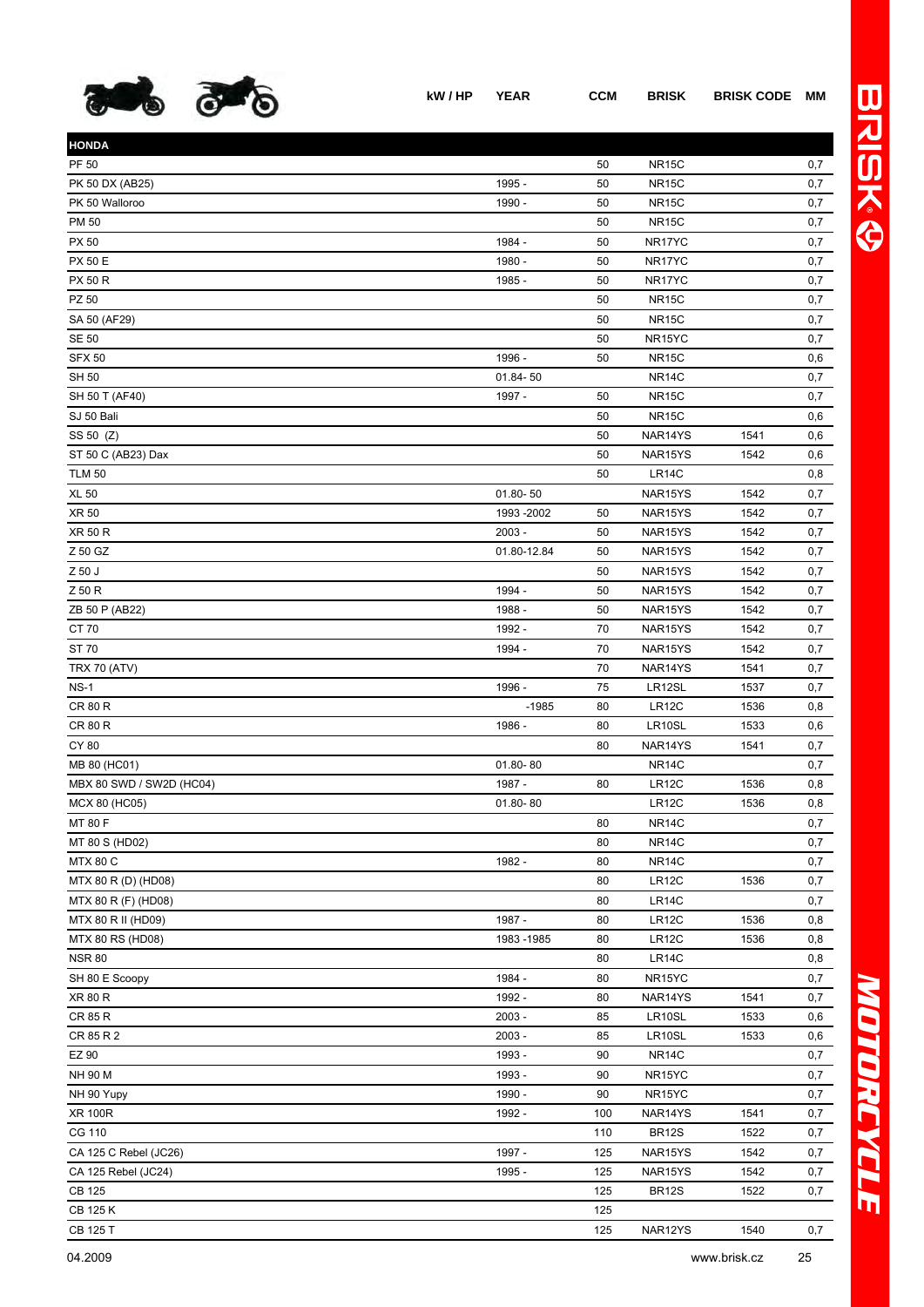

| <b>HONDA</b>              |             |     |                     |      |          |
|---------------------------|-------------|-----|---------------------|------|----------|
| <b>CB 125 Y</b>           |             | 125 | NAR12YS             | 1540 | 0,7      |
| <b>CBR 125 R</b>          | $2004 -$    | 125 | <b>AR10S</b>        | 1517 | 0,7      |
| CG 125                    |             | 125 | <b>BR12S</b>        | 1522 | 0,6      |
| CG 125 (JC27)             | 1998 -      | 125 | BR12YC              | 1523 | 0,9      |
| CLR 125 Cityfly (JD18A/B) | 1998 -      | 125 | BR12YC              | 1523 | 0,9      |
| CM 125 (JC05)             |             | 125 | NAR14YS             | 1541 | 0,7      |
| CM 125 C Custum           | 1994 -      | 125 | NAR14YS             | 1541 | 0,7      |
| CR 125 R                  | $2003 -$    | 125 | LR11SL              | 1535 | 0,6      |
| CH 125                    |             | 125 | BR14YC              | 1526 | 0,9      |
| Italia 125 (I)            |             | 125 | <b>BR12S</b>        | 1522 | 0,6      |
| Lead 125 (JF01)           |             | 125 | NR <sub>15</sub> YC |      | 0,7      |
| <b>MBX 125 F</b>          |             | 125 | LR12C               | 1536 | 0,7      |
| <b>MTX 125</b>            |             | 125 | LR <sub>12</sub> C  | 1536 | 0,7      |
| MTX 125 R (I)             |             | 125 | <b>LR14C</b>        |      | 0,7      |
| MTX 125 R2 (I)            |             | 125 | LR12C               | 1536 | 0,7      |
| NS 125 F (I)              |             | 125 | LR12C               | 1536 | 0,6      |
| NS 125 R (I)              |             | 125 | LR12C               | 1536 | 0,6      |
| <b>NSR 125 F</b>          |             | 125 | LR11SL              | 1535 | 0,8      |
| NSR 125 R (JC22)          |             | 125 | LR11SL              | 1535 | 0,8      |
| <b>NX 125</b>             |             | 125 | <b>BR12S</b>        | 1522 | 0,7      |
| <b>TL 125</b>             |             | 125 | <b>BR12S</b>        | 1522 | 0,6      |
| Varadero 125              | $2001 -$    | 125 | AR12YS              | 1518 | 0,9      |
| VT 125 C Shadow (G-Type)  |             | 125 | AR12YS              | 1518 | 0,9      |
| XL 125 (I)                |             | 125 | <b>BR12S</b>        | 1522 | 0,6      |
| XL 125 R                  |             | 125 | <b>BR12S</b>        | 1522 | 0,7      |
| <b>XL 125 S</b>           |             | 125 | <b>BR12S</b>        | 1522 | 0,7      |
| <b>XLR 125 R</b>          | 1998 -      | 125 | BR12YC              | 1523 | 0,9      |
| <b>XR 125</b>             |             | 125 | <b>BR12S</b>        | 1522 | 0,7      |
| XR 125 L                  | $2003 -$    | 125 | <b>BR10YS-9</b>     | 1521 | 0,9      |
| XR 125 L (ED)             | $2003 -$    | 125 | BR12YC              | 1523 | 0,9      |
| CD 185 T                  |             | 185 | NAR14YS             | 1541 | 0,7      |
| CM 185 T                  | 01.78-185   |     | NAR14YS             | 1541 | 0,7      |
| <b>XL 185 S</b>           | 01.79-185   |     | <b>BR12S</b>        | 1522 | 0,6      |
| CD 200 T                  |             | 200 | NAR14YS             | 1541 | 0,7      |
| CM 200 T                  |             | 200 | NAR14YS             | 1541 | 0,7      |
| MTX 200 RW (MD07)         | 1983 - 1985 | 200 | LR12C               | 1536 | 0,7      |
| <b>TR 200</b>             |             | 200 | <b>BR12S</b>        | 1522 | 0,6      |
| <b>XL 200 R</b>           | 01.83-200   |     | <b>BR12S</b>        | 1522 | 0,7      |
| XR 200                    | $-1983$     | 200 | <b>BR12S</b>        | 1522 | 0,6      |
| XR 200                    | 1984 - 1986 | 200 |                     |      |          |
| XR 200                    | 1987 -      | 200 | <b>BR12S</b>        | 1522 | 0,7      |
| XR 200 R                  | $-1983$     | 200 | <b>BR12S</b>        | 1522 | 0,7      |
| XR 200 R                  | 1984        | 200 |                     |      |          |
| XR 200 R                  | 1994 -      | 200 | BR12S               | 1522 | 0,6      |
| 250 Spacy (I)             |             | 250 | BR15YC              | 1527 | $_{0,9}$ |
| CB 250 (MC26)             | 1996 -      | 250 | NAR15YS             | 1542 | 0,7      |
| CB 250 N                  | 01.80-250   |     | <b>BR12S</b>        | 1522 | 0,7      |
| CB 250 Nighthawk          | 1992 -      | 250 | NAR15YS             | 1542 | 0,7      |
| CB 250 RS (MC02)          | 01.80-      | 250 | <b>BR12S</b>        | 1522 | 0,7      |
| CB 250 T                  |             | 250 | <b>BR12S</b>        | 1522 | 0,7      |
| <b>CBF 250</b>            | 2006 -      | 250 | AR12YS              | 1518 | $_{0,9}$ |
| <b>CBF 250</b>            | 2004 - 2005 | 250 | AR12YS              | 1518 | 0,9      |
| <b>CBX 250</b>            |             | 250 | BR12YC              | 1523 | 0,9      |
| CD 250 U                  |             | 250 | NAR15YS             | 1542 | 0,7      |
| CJ 250 T                  | 1978 -      | 250 | L14C                |      | 0,5      |
| CM 250 C (MC06)           | 01.82-      | 250 | NAR14YS             | 1541 | 0,7      |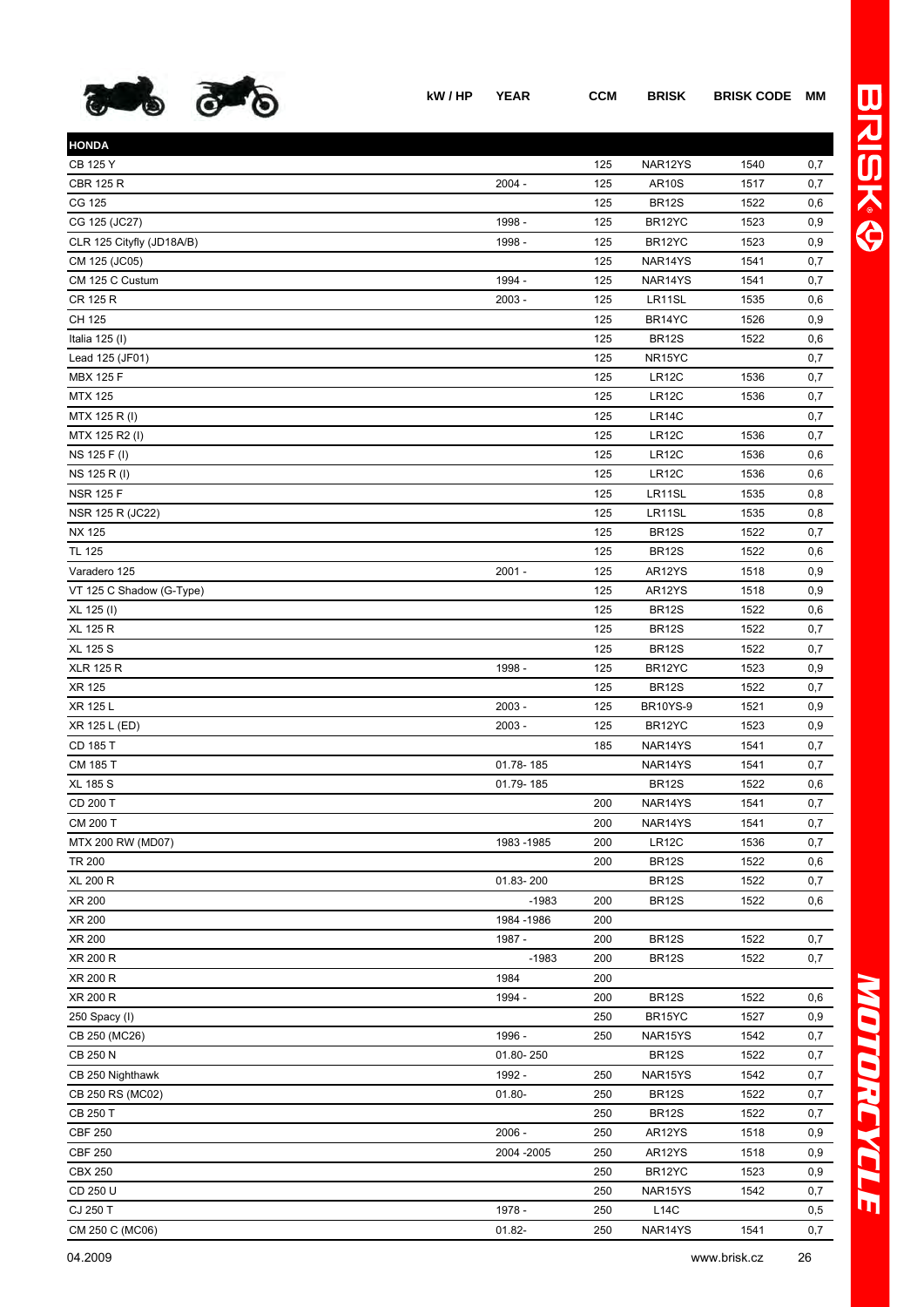

| <b>HONDA</b>        |             |     |                     |      |     |
|---------------------|-------------|-----|---------------------|------|-----|
| CM 250 T            |             | 250 | <b>BR12S</b>        | 1522 | 0,7 |
| CMX 250 C (MC32B)   | 1997 -      | 250 | NAR15YS             | 1542 | 0,7 |
| CMX 250 CT (MC13)   | 1996 -      | 250 | NAR15YS             | 1542 | 0,7 |
| CR 250              | 1987 -      | 250 | LR11SL              | 1535 | 0,6 |
| CR 250 R            | $-1981$     | 250 | LR11SL              | 1535 | 0,6 |
| CR 250 R            | 1982 - 2002 | 250 | LR12SL              | 1537 | 0,6 |
| CR 250 R            | $2003 -$    | 250 | LR12SL              | 1537 | 0,6 |
| <b>CRF 250 R</b>    | $2004 -$    | 250 |                     |      |     |
| EX 250              |             | 250 | NAR14YS             | 1541 | 0,7 |
| CH 250              |             | 250 | BR <sub>15</sub> YC | 1527 | 0,9 |
| <b>NSR 250</b>      | 1993 - 1996 | 250 | <b>LR10S</b>        | 1532 | 0,6 |
| NX 250 J (MD21)     | 1988 -      | 250 | <b>AR10S</b>        | 1517 | 0,9 |
| NX 250 K (MD21)     | 1989 -      | 250 | <b>AR10S</b>        | 1517 | 0,9 |
| NX 250 L (MD25)     | 1991 -      | 250 | AR <sub>10</sub> S  | 1517 | 0,9 |
| <b>TLR 250</b>      |             | 250 | BR <sub>15</sub> YC | 1527 | 0,9 |
| VT 250 F2           |             | 250 | BR12YC              | 1523 | 0,9 |
| XL 250 R (MD11)     | $-1983$     | 250 | <b>BR12S</b>        | 1522 | 0,7 |
| XL 250 R (MD11)     | 1984 - 1985 | 250 |                     |      |     |
| XL 250 R (MD11)     | 1986 -      | 250 |                     |      |     |
| XL 250 S (MD11)     | 01.73-12.83 | 250 | <b>BR12S</b>        | 1522 | 0,6 |
| XR 250 L            | 1992 -      | 250 |                     |      |     |
| XR 250 R            | $-1983$     | 250 | <b>BR12S</b>        | 1522 | 0,6 |
| XR 250 R / RN       | 1984 -      | 250 |                     |      |     |
| <b>TRX 350</b>      |             | 350 | <b>BR12S</b>        | 1522 | 0,7 |
| XL 350 R (ND03)     | 1985 - 1987 | 350 | BR12YC              | 1523 | 0,9 |
| XR 350 R            |             | 350 | BR12YPY             | 1523 | 0,9 |
| 400 Hawk (I)        |             | 400 | BR <sub>12S</sub>   | 1522 | 0,7 |
| <b>CB 400 A</b>     | 01.79-400   |     | <b>BR12S</b>        | 1522 | 0,7 |
| CB 400 N            | 01.78-12.84 | 400 | <b>BR12S</b>        | 1522 | 0,7 |
| CB 400 T            |             | 400 | <b>BR12S</b>        | 1522 | 0,7 |
| CB-1 (NC27)         | 1991 -      | 400 | AR12YS              | 1518 | 0,9 |
| <b>CBX 400 F</b>    |             | 400 |                     |      |     |
| CBX 400 F2          |             | 400 |                     |      |     |
| CBX 400 SS (I)      |             | 400 |                     |      |     |
| CM 400 T            | 01.80-12.84 | 400 | <b>BR12S</b>        | 1522 | 0,7 |
| CX 400 C            |             | 400 | <b>BR12S</b>        | 1522 | 0,7 |
| CX 400 F2           |             | 400 | <b>BR12S</b>        | 1522 | 0,7 |
| <b>NS 400</b>       |             | 400 | LR12C               | 1536 | 0,8 |
| NS 400 R (NC19)     | 1985 -      | 400 | LR12C               | 1536 | 0,8 |
| RVF 400 (NC35)      |             | 400 |                     |      |     |
| <b>VF 400 F</b>     | 01.85-400   |     | BR12YC              | 1523 | 0,9 |
| VFR 400 R (NC24)    | 1987 -      | 400 | AR12YS              | 1518 | 0,7 |
| VFR 400 R (NC30)    | 1991 -      | 400 |                     |      |     |
| <b>XL 400</b>       | 01.84-400   |     | <b>BR12S</b>        | 1522 | 0,7 |
| XR 400 R            | 1996 -      | 400 |                     |      |     |
| CB 450 N (PC14)     | 1985 -      | 450 | <b>BR12S</b>        | 1522 | 0,7 |
| CB 450 S (PC17) (D) | 1986 - 1988 | 450 | <b>BR12S</b>        | 1522 | 0,7 |
| CB 450 S (PC17) (I) |             | 450 | <b>BR12S</b>        | 1522 | 0,7 |
| <b>CMX 450 C</b>    |             | 450 | BR12YC              | 1523 | 0,9 |
| CRF 450 R 4T        | $2002 -$    | 450 |                     |      |     |
| CRS R2 / R3         | $2002 -$    | 450 |                     |      |     |
| CR 480 R            |             | 480 | LR12SL              | 1537 | 0,5 |
| CB 500 (K1)         | $-1975$     | 500 | <b>BR14S</b>        | 1525 | 0,6 |
| CB 500 (K3)         | $-1975$     | 500 | <b>BR14S</b>        | 1525 | 0,6 |
| CB 500 (PC26)       | 1994 -      | 500 | <b>AR10S</b>        | 1517 | 0,9 |
| CB 500 (PC32)       | 1996 -      | 500 | AR12YS              | 1518 | 0,9 |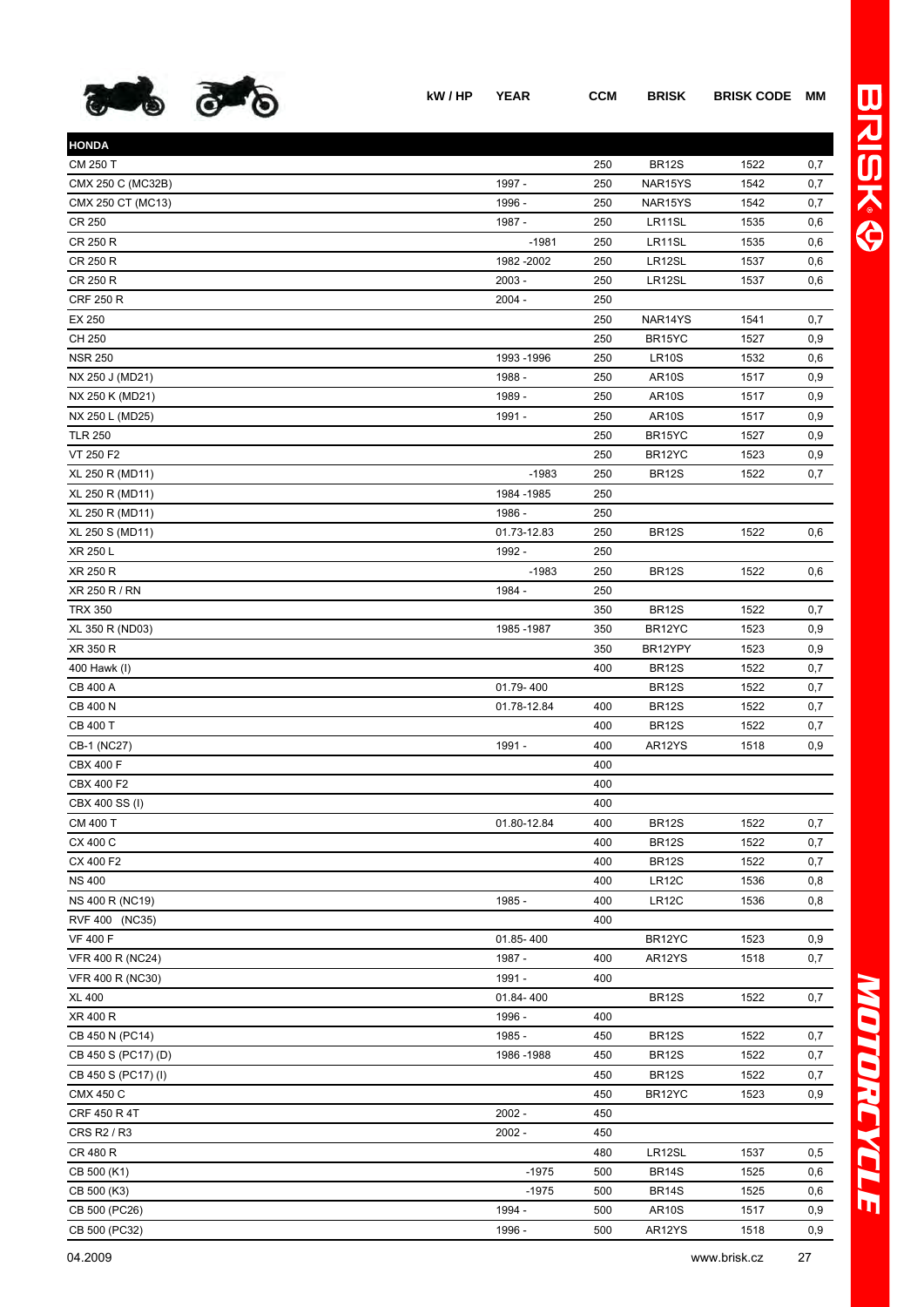

**HONDA**

| CX 500                        |             | 500 | <b>BR12S</b>        | 1522 | 0,7  |
|-------------------------------|-------------|-----|---------------------|------|------|
| CX 500 C (PC01)               | 01.79-12.84 | 500 | <b>BR12S</b>        | 1522 | 0,7  |
| CX 500 E (PC06)               | 01.79-12.84 | 500 | <b>BR12S</b>        | 1522 | 0,6  |
| CX 500 Turbo (PC03)           | $01.83 -$   | 500 | BR12YPY             | 1524 | 0,9  |
| FT 500 (PC07)                 | 01.82-12.85 | 500 | <b>BR12S</b>        | 1522 | 0,7  |
| GB 500 (PC16)                 | 1992 -      | 500 | BR12YPY             | 1523 | 0, 9 |
| GL 500 (PC02)                 | 01.79-12.84 | 500 | <b>BR12S</b>        | 1522 | 0,6  |
| NX 500                        |             | 500 | BR <sub>12</sub> YC | 1523 | 0, 9 |
| VF 500 F (PC12)               | 1984 -      | 500 | BR12YC              | 1523 | 0,9  |
| VF 500 F2 (PC12)              | 1985 -      | 500 | <b>BR10YS-9</b>     | 1521 | 0,9  |
| VF 500 F2 (PC12)              | $-1984$     | 500 | BR <sub>12</sub> YC | 1523 | 0, 9 |
| VT 500 C (PC08)               | 1983 -      | 500 | BR <sub>12</sub> YC | 1523 | 0,9  |
| VT 500 E (PC11)               | 1983 - 1985 | 500 | BR <sub>12</sub> YC | 1523 | 0,9  |
| XBR 500 (PC15)                | 1985 - 1987 | 500 | BR12YC              | 1523 | 0,9  |
| XBR 500 S (PC15)              | 1988 -      | 500 | BR12YC              | 1523 | 0,9  |
| XL 500 (I)                    |             | 500 | <b>BR12S</b>        | 1522 | 0,7  |
| XL 500 R (PD02)               | $-1985$     | 500 | <b>BR12S</b>        | 1522 | 0,7  |
| XL 500 R (PD02)               | 1986 -      | 500 | <b>BR12S</b>        | 1522 | 0,7  |
| XL 500 S (PD01)               | 01.79-12.81 | 500 | <b>BR12S</b>        | 1522 | 0,7  |
| XR 500                        |             | 500 | <b>BR12S</b>        | 1522 | 0,7  |
| XR 500 R                      |             | 500 | BR <sub>12</sub> YC | 1523 | 0, 9 |
| CB 550                        | 06.71-12.87 | 550 | <b>BR14S</b>        | 1525 | 0,7  |
| CB 550 (F1/F2)                | 1976 -      | 550 | <b>BR14S</b>        | 1525 | 0,6  |
| CB 550 (K3/4)                 | 1976 -      | 550 | <b>BR14S</b>        | 1525 | 0,6  |
| CB 550 F                      | 06.71-12.87 | 550 | <b>BR14S</b>        | 1525 | 0,7  |
| CBX 550 F (PC04)              |             | 550 | <b>BR12S</b>        | 1522 | 0,7  |
| CBX 550 F2 (PC04)             |             | 550 | <b>BR12S</b>        | 1522 | 0,7  |
| 600 V Transalp (PD06)         | 1987 -      | 600 | BR12YC              | 1523 | 0,9  |
| CB 600 F W (PC34A/B/D)        | 1998 -      | 600 | <b>AR10S</b>        | 1517 | 0,9  |
| CB 600 F W (PC34A/B/D) Hornet | 1998 -      | 600 | <b>AR10S</b>        | 1517 | 0,9  |
| <b>CBF 600</b>                | $2004 -$    | 600 | AR12YS              | 1518 | 0,9  |
| CBF 600 (ED) Hornet           | $2004 -$    | 600 | <b>AR10S</b>        | 1517 | 0,9  |
| CBF 600 F (ED) Hornet         | $2004 -$    | 600 | <b>AR10S</b>        | 1517 | 0,9  |
| CBR 600 F (PC19)              | 1987-1988   | 600 | BR12YC              | 1523 | 0,9  |
| CBR 600 F (PC23)              | 1989 - 1990 | 600 | <b>BR10YS-9</b>     | 1521 | 0,9  |
| CBR 600 F (PC25)              | 1991 - 1994 | 600 | <b>AR10S</b>        | 1517 | 0,9  |
| CBR 600 F / FS (PC35)         | 2001 - 2003 | 600 | AR <sub>10</sub> S  | 1517 | 0,9  |
| CBR 600 FX (PC35)             | 1999 - 2000 | 600 | <b>AR10S</b>        | 1517 | 0,9  |
| CBR 600 F2                    | 1993 - 1994 | 600 | <b>AR10S</b>        | 1517 | 0,9  |
| CBR 600 F3 (PC31) (PC35)      | 1995 - 2000 | 600 | <b>AR10S</b>        | 1517 | 0, 9 |
| CBR 600 RR (G)                | 2003 - 2004 | 600 | <b>AR10S</b>        | 1517 | 0,9  |
| <b>CBR 600 RR</b>             | $2005 -$    | 600 | <b>AR10S</b>        | 1517 | 0,9  |
| CBR 600 RR Movistar           | $2006 -$    | 600 | <b>AR10S</b>        | 1517 | 0,9  |
| CBX 600 E                     | 01.83-12.87 | 600 | BR <sub>12</sub> YC | 1523 | 0,9  |
| <b>NTV 600</b>                |             | 600 | BR <sub>12</sub> YC | 1523 | 0, 9 |
| NX 600                        |             | 600 | BR <sub>12</sub> YC | 1523 | 0, 9 |
| VT 600 C (PC21)               | 1988-1993   | 600 | BR12YC              | 1523 | 0,9  |
| VT 600 C Shadow (I)           | 01.88-1993  | 600 | BR12YC              | 1523 | 0,9  |
| VT 600 / D                    | 1993 - 2000 | 600 | BR12YC              | 1523 | 0,9  |
|                               |             |     |                     |      |      |

XL 600 L 600 BR12YC 1523 0,9 XL 600 LM (PD04) 1985 -1987 600 BR12YC 1523 0,9

CB 500 / S (PC32) 1998 - 500 AR12YS 1518 0,9 CB 500 R 500 LR12SL 1537 0,5 CBF 500 2004 - 500 AR10S 1517 0,9 CBR 500 F 500 BR12YC 1523 0,9 CR 500 500 LR12SL 1537 0,5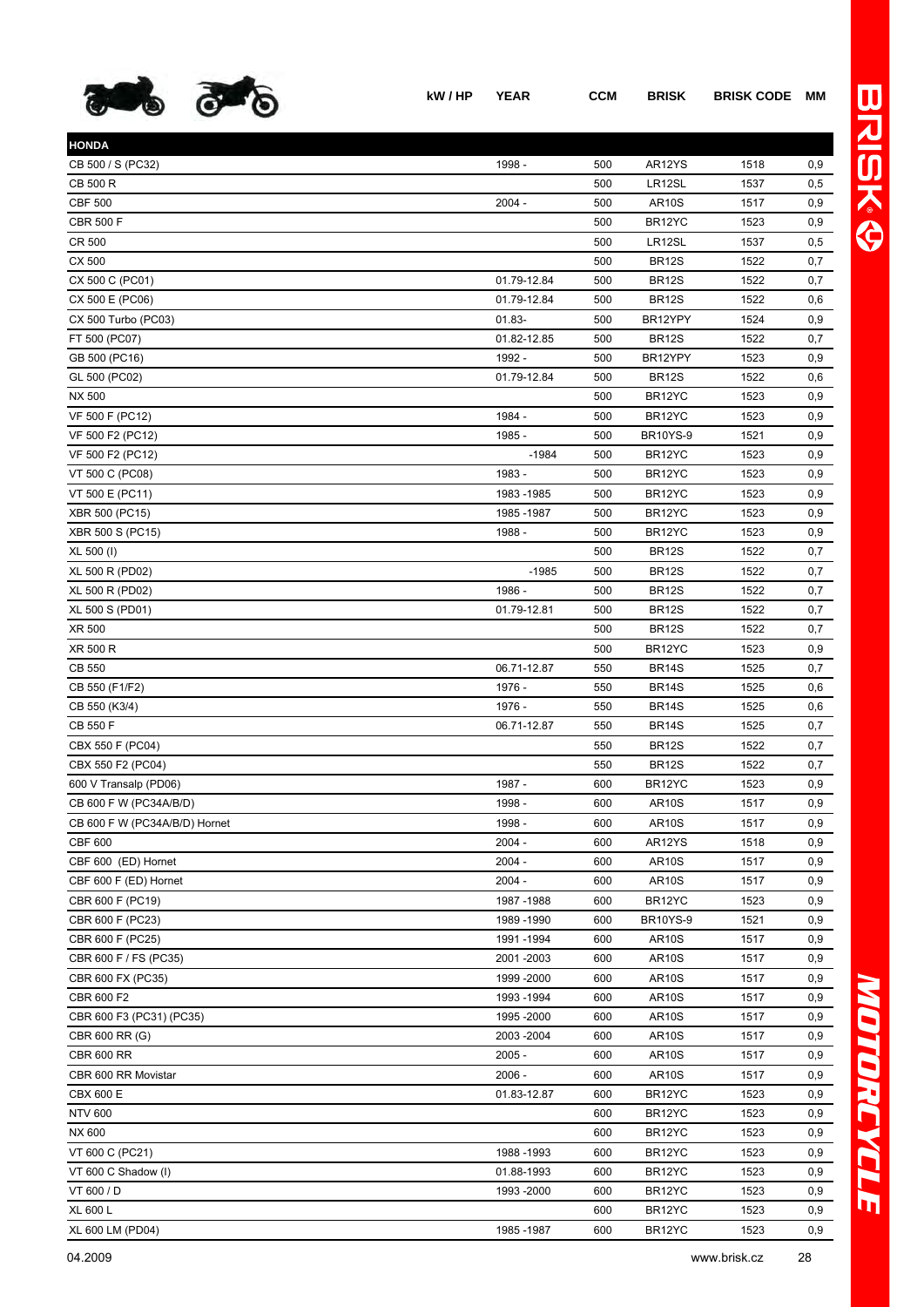

| <b>HONDA</b>                |             |     |                     |      |     |
|-----------------------------|-------------|-----|---------------------|------|-----|
| XL 600 R (PD03)             | 1983 - 1987 | 600 | BR12YC              | 1523 | 0,9 |
| XL 600 RM (I)               |             | 600 | BR12YC              | 1523 | 0,9 |
| XL 600 RM (PD04)            | 1986 -      | 600 | BR12YC              | 1523 | 0,9 |
| XL 600 V / VN               | 1987 -      | 600 | BR <sub>12</sub> YC | 1523 | 0,9 |
| XR 600 R / L                | 01.87-600   |     | BR <sub>12</sub> YC | 1523 | 0,9 |
| XR 600 / V                  |             | 600 | BR12YC              | 1523 | 0,9 |
| CB 650 (RC03)               | 01.80-650   |     | <b>BR12S</b>        | 1522 | 0,7 |
| CB 650 C (RC05)             |             | 650 | <b>BR12S</b>        | 1522 | 0,7 |
| CB 650 SC (RC08)            | $01.80 -$   | 650 | BR12YC              | 1523 | 0,9 |
| CB 650 Z                    |             | 650 | <b>BR12S</b>        | 1522 | 0,7 |
| CBX 650 E (RC13)            | 1983 -      | 650 | <b>BR10YS-9</b>     | 1521 | 0,9 |
| CBX 650 Night Hawk (I)      |             | 650 | <b>BR10YS-9</b>     | 1521 | 0,9 |
| CX 650 C (RC11)             | $01.83 -$   | 650 | BR12YC              | 1523 | 0,9 |
| CX 650 E (RC13)             | 01.83-      | 650 | BR12YC              | 1523 | 0,9 |
| CX 650 Turbo (RC16)         | 01.82-      | 650 | BR12YPY             | 1524 | 0,9 |
| <b>FMX 650</b>              | $2005 -$    | 650 | BR12YPY             | 1524 | 0,9 |
| FX 650 (RD09) Vigor         | 1999 -      | 650 | BR <sub>12</sub> YC | 1523 | 0,9 |
| GL 650 (RC10)               | 01.83-650   |     | BR12YC              | 1523 | 0,9 |
| NT 650 V (RC47) Deauville   | 1998 -      | 650 | BR <sub>12</sub> YC | 1523 | 0,9 |
| NTV 650 (RC33)              | 1988 -      | 650 | BR12YC              | 1523 | 0,9 |
| NTV 650 Revere (I)          | 01.88-      | 650 | BR12YC              | 1523 | 0,9 |
| NX 650 (RD02) / Dominator   | 1988 -      | 650 | BR12YC              | 1523 | 0,9 |
| NX 650 Dominator (RD08) (I) | 01.88-      | 650 | BR12YC              | 1523 | 0,9 |
| SLR 650 (RD09)              | 1997 -      | 650 | BR12YC              | 1523 | 0,9 |
| <b>XL 650 L</b>             | 1994 -      | 650 | BR12YC              | 1523 | 0,9 |
| XL 650 Transalp             | 1994 -      | 650 | BR12YC              | 1523 | 0,9 |
| XR 650 R (R1)               | 2000 -      | 650 | DR12YC              |      | 0,9 |
| XRV 650 (RD03)              | 1988 -      | 650 | BR12YC              | 1523 | 0,9 |
| 700 Deauville 3Ventil       | $2005 -$    | 680 | BR12YPY             | 1524 | 0,9 |
| 700 Deauville 4Ventil       | 2006 -      | 680 | BR12YPY             | 1524 | 0,9 |
| VT 700 C                    |             | 700 | BR14YC              | 1526 | 0,9 |
| CB 750 (RC04)               | 01.82-12.83 | 750 | <b>BR12S</b>        | 1522 | 0,7 |
| CB 750 (RC42)               | 1992 -      | 750 | BR12YC              | 1523 | 0,9 |
| CB 750 C (RC06)             | $01.80 -$   | 750 | <b>BR12S</b>        | 1522 | 0,7 |
| CB 750 F                    | $-1991$     | 750 | BR12S               | 1522 | 0,7 |
| CB 750 F2                   |             | 750 | <b>BR12S</b>        | 1522 | 0,7 |
| CB 750 F2N / FII            | 1991 -      | 750 | BR12YC              | 1523 | 0,9 |
| CB 750 FA (I)               |             | 750 | <b>BR12S</b>        | 1522 | 0,7 |
| CB 750 Four (I)             |             | 750 | <b>BR12S</b>        | 1522 | 0,7 |
| <b>CB 750 FZ</b>            |             | 750 | <b>BR12S</b>        | 1522 | 0,7 |
| <b>CB 750 K</b>             | 01.82-12.83 | 750 | <b>BR12S</b>        | 1522 | 0,7 |
| <b>CB 750 KZ</b>            |             | 750 | <b>BR12S</b>        | 1522 | 0,9 |
| CBX 750 F (RC17)            | 1984 - 1986 | 750 | BR12YC              | 1523 | 0,9 |
| <b>CBX 750 F2</b>           |             | 750 | <b>BR10YS-9</b>     | 1521 | 0,9 |
| NR 750 (RC40)               | 1993 -      | 750 | <b>AR10S</b>        | 1517 | 0,9 |
| <b>RVF (RC45)</b>           | 1994 -      | 750 | AR10S               | 1517 | 0,9 |
| Shadow 750                  | $2004 -$    | 750 | BR12YC              | 1523 | 0,9 |
| <b>VF 750 C</b>             | 1995 - 2000 | 750 | AR12YS              | 1518 | 0,9 |
| VF 750 C (RC09)             | 1982 - 1984 | 750 | BR12YC              | 1523 | 0,9 |
| VF 750 C (RC09)             | 1986 - 1994 | 750 | <b>BR10YS-9</b>     | 1521 | 0,9 |
| VF 750 C (RC44)             | 1997 - 2000 | 750 | <b>BR10YS-9</b>     | 1521 | 0,9 |
| VF 750 C Magna              | 1994 - 1995 | 750 | AR12YS              | 1518 | 0,9 |
| VF 750 F (RC15)             | 1983 - 1984 | 750 | BR12YC              | 1523 | 0,9 |
| VF 750 S (RC07)             | 1982 - 1983 | 750 | BR12YC              | 1523 | 0,9 |
| <b>VFR 750 F</b>            | 1994 -      | 750 | AR12YS              | 1518 | 0,9 |
|                             |             |     |                     |      |     |

VFR 750 F (I) 750 BR10YS-9 1521 0,9

## MOTORCYCLE *MOTORCYCLE*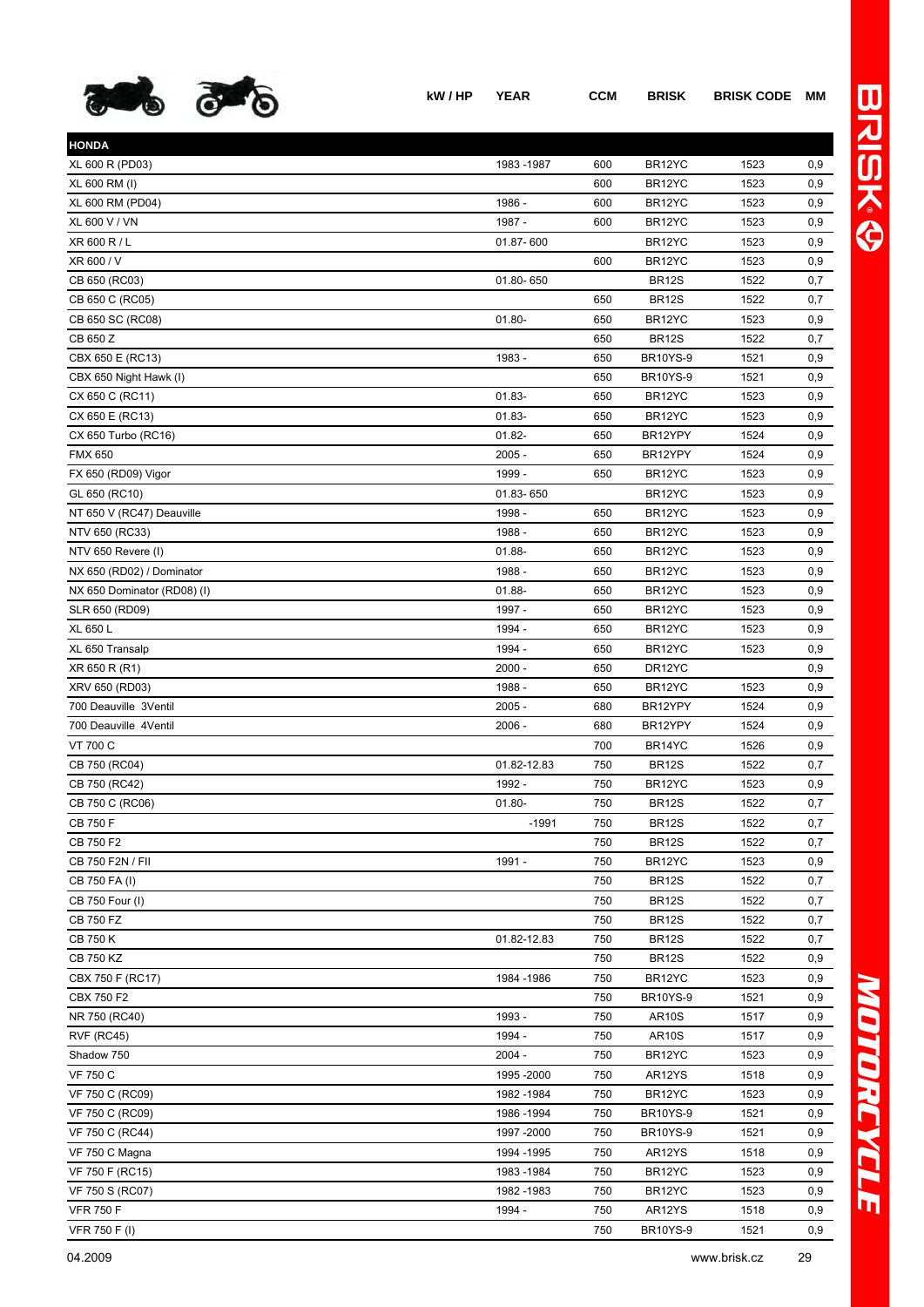

**HONDA**

| <b>HONDA</b>                |      |             |      |                     |      |          |
|-----------------------------|------|-------------|------|---------------------|------|----------|
| VFR 750 F (RC24)            |      | 1986 - 1987 | 750  | BR12YC              | 1523 | 0,9      |
| VFR 750 F (RC24)            |      | 1988 - 1989 | 750  | <b>BR10YS-9</b>     | 1521 | 0,9      |
| VFR 750 F (RC36)            |      | 1990 - 1994 | 750  | AR12YS              | 1518 | 0,9      |
| VFR 750 FJ (I)              |      |             | 750  | <b>BR10YS-9</b>     | 1521 | 0,9      |
| VFR 750 R (RC30)            |      | 1988 -      | 750  | <b>AR10S</b>        | 1517 | 0,9      |
| VT 750 Black Widow          |      | $2000 -$    | 750  | BR12YC              | 1523 | 0,9      |
| VT 750 C (RC29)             |      | 1987 -      | 750  | BR12YC              | 1523 | 0,9      |
| VT 750 C / C2V (RC44)       |      | 1997 -      | 750  | BR12YC              | 1523 | 0,9      |
| XLV 750 R (RD01)            |      | 1983 -      | 750  | BR12YC              | 1523 | 0,9      |
| XRV 750 (RD04)              |      | 1990 - 1992 | 750  | BR12YC              | 1523 | 0,9      |
| XRV 750 (RD07)              |      | 1993 -      | 750  | BR <sub>12</sub> YC | 1523 | 0,9      |
| PC 800 Pacific Coast        |      | 1998 -      | 800  | BR14YC              | 1526 | 0,9      |
| VFR 800 FI W (RC46)         |      | 1998 -      | 800  | <b>AR10S</b>        | 1517 | 0,9      |
| VFR / VFR ABS               |      | $2002 -$    | 800  | <b>AR10S</b>        | 1517 | 0,9      |
| CB 900 F                    |      | 01.79-12.83 | 900  | <b>BR12S</b>        | 1522 | 0,7      |
| CB 900 F2                   |      | 01.79-12.83 | 900  | <b>BR12S</b>        | 1522 | 0,7      |
| CBR 900 RR (SC28)           |      | 1991 -      | 900  | <b>AR10S</b>        | 1517 | 0,9      |
| CBR 900 RR (SC33)           |      | 1996 -      | 900  | <b>AR10S</b>        | 1517 | 0,9      |
| CBR 900 RR Fireblade 2002   |      | $2002 -$    | 900  | AR12YS              | 1518 | 0,9      |
| CBR 900 RRY (Fireblade)     |      | $2000 -$    | 900  | <b>AR10S</b>        | 1517 | 0,9      |
| Hornet 900                  |      | $2002 -$    | 900  | AR12YS              | 1518 | 0,9      |
| CB 1000 F (SC30)            |      | 1993 - 2000 | 1000 | <b>BR10YS-9</b>     | 1521 | 0,9      |
| <b>CBF 1000</b>             |      | $2006 -$    | 1000 | AR12YS              | 1518 | 0,9      |
| CBR 1000 F (SC21)           |      | 1987-1988   | 1000 | <b>BR10YS-9</b>     | 1521 | 0,9      |
| CBR 1000 F (SC24)           |      | 1995 - 2000 | 1000 | <b>BR10YS-9</b>     | 1521 | 0,9      |
| CBR 1000 F (SC24)           |      | 1989 - 1992 | 1000 | <b>BR10YS-9</b>     | 1521 | 0,9      |
| CBR 1000 Fireblade          |      | $2004 -$    | 1000 | <b>AR10S</b>        | 1517 | 0,9      |
| CBR 1000 K (I)              |      |             | 1000 | <b>BR10YS-9</b>     | 1521 | 0,9      |
| CBR 1000 RR Fireblade       |      | $2004 -$    | 1000 | <b>AR10S</b>        | 1517 | 0,9      |
| GL 1000 (GL1)               |      |             | 1000 | <b>BR12S</b>        | 1522 | 0,7      |
| Varadero 1000               |      | $2003 -$    | 1000 | BR12YPY             | 1524 | 0,9      |
| VF 1000 Bol D'Dor (I)       |      |             | 1000 | <b>BR10YS-9</b>     | 1521 | 0,9      |
| <b>VF 1000 F</b>            |      | $-1986$     | 1000 | <b>BR10YS-9</b>     | 1521 | 0,9      |
| VF 1000 F (SC15)            |      | 1987 -      | 1000 | BR12YC              | 1523 | 0,9      |
| VF 1000 F2 (SC15)           |      | 1985 -      | 1000 | <b>BR10YS-9</b>     | 1521 | 0,9      |
| VF 1000 R (SC16)            |      | 1984 - 1986 | 1000 | BR12YC              | 1523 | 0,9      |
| VTR 1000 F (SC36)           |      | 1997 - 2000 | 1000 | <b>BR10YS-9</b>     | 1521 | 0,9      |
| <b>VTR 1000 SP-1</b>        |      | 2000 - 2001 | 1000 |                     |      |          |
| VTR 1000 SP-2               |      | $2002 -$    | 1000 |                     |      |          |
| XL 1000 V Varadero (G)      | 69kW | $2003 -$    | 1000 | BR12YPY             | 1524 | 0,9      |
| XL 1000 V X Varadero (SD01) |      | 1999 -      | 1000 | BR12YPY             | 1524 | $_{0,9}$ |
| CBX 1000 (CB1)              |      |             | 1050 | BR <sub>12S</sub>   | 1522 | 0,7      |
| CB 1100 F (SC11)            |      |             | 1100 | <b>BR12S</b>        | 1522 | 0,7      |
| CB 1100 R (SC08)            |      |             | 1100 | <b>BR12S</b>        | 1522 | 0,7      |
| CBR 1100 XX (SC35)          |      | 1997 - 2000 | 1100 | <b>AR10S</b>        | 1517 | $_{0,9}$ |
| CBR 1100 XX Super Blackbird |      | $2001 -$    | 1100 | <b>AR10S</b>        | 1517 | $_{0,9}$ |
| GL 1100 (SC02)              |      | 1982 -      | 1100 | BR12YC              | 1523 | 0,9      |
| GL 1100 (SC02)              |      | $-1981$     | 1100 | <b>BR12S</b>        | 1522 | 0,7      |
| GL 1100 DX (SC02)           |      | $-1981$     | 1100 | <b>BR12S</b>        | 1522 | 0,7      |
| GL 1100 DX (SC02)           |      | 1982 -      | 1100 | BR <sub>12</sub> YC | 1523 | 0,9      |
| GL 1100 R                   |      |             | 1100 | <b>BR12S</b>        | 1522 | 0,7      |
| ST 1100 (SC26)              |      | 1990 -      | 1100 | AR12YS              | 1518 | 0,9      |
| ST 1100 AN (SC26)           |      | 1992 -      | 1100 | AR12YS              | 1518 | 0,9      |
| <b>ST 1100 CBS</b>          |      | 1996 -      | 1100 | AR12YS              | 1518 | 0,8      |
| VF 1100 C (SC12)            |      | 1983 -      | 1100 | BR12YC              | 1523 | 0,9      |
| VT 1100 C                   |      | 1995 - 2000 | 1100 | BR14YC              | 1526 | 0,9      |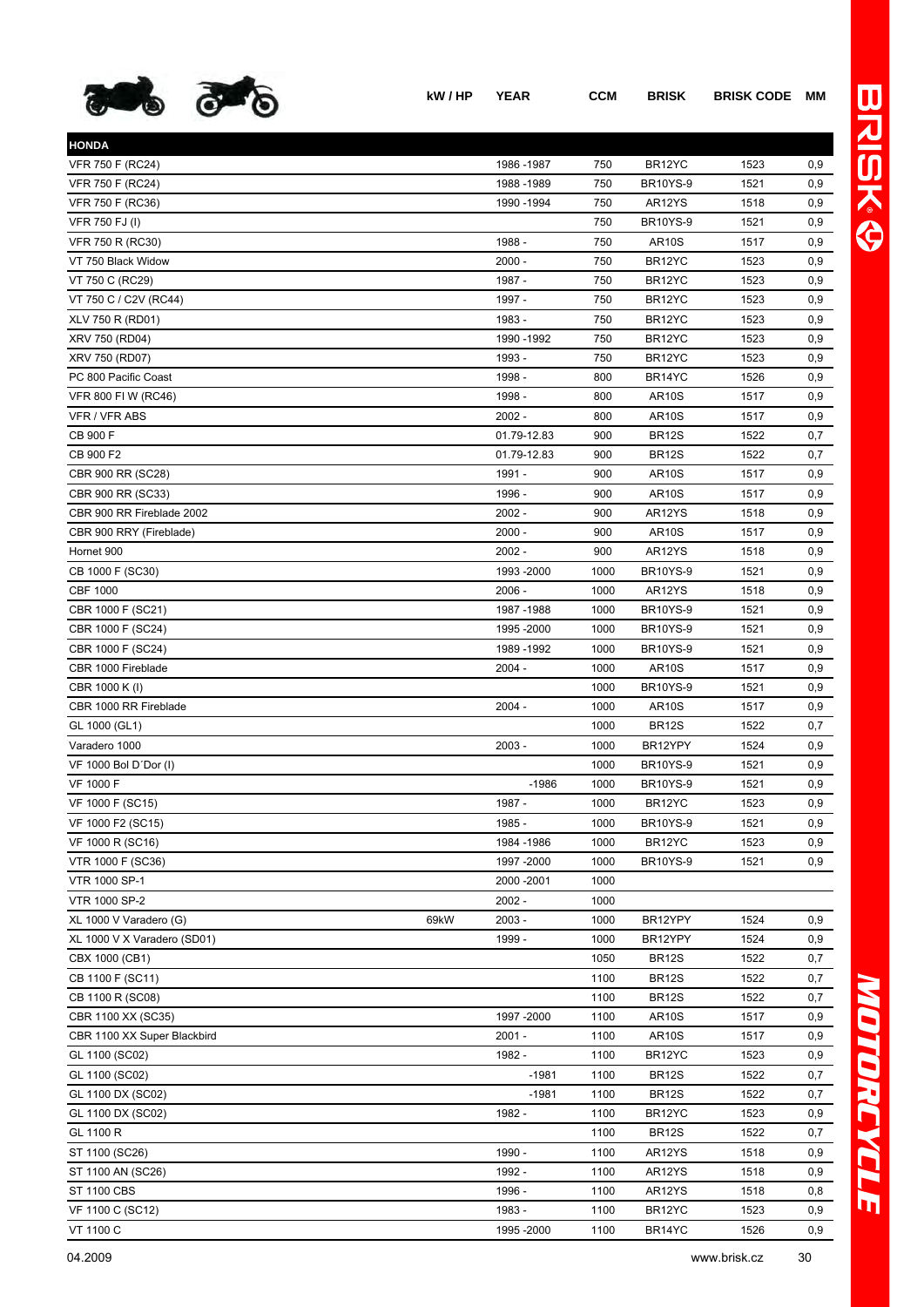

| kW/HP | <b>YEAR</b> | <b>CCM</b> | <b>BRISK</b>        | <b>BRISK CODE MM</b> |     |
|-------|-------------|------------|---------------------|----------------------|-----|
|       |             |            |                     |                      |     |
|       | 1988 - 1994 | 1100       | BR <sub>14</sub> YC | 1526                 | 0.9 |

| <b>HONDA</b>                         |             |      |                     |      |      |
|--------------------------------------|-------------|------|---------------------|------|------|
| VT 1100 C (SC23)                     | 1988 - 1994 | 1100 | BR14YC              | 1526 | 0,9  |
| VT 1100 C (SC23)                     | 1994 - 1995 | 1100 | BR12YC              | 1523 | 0,9  |
| VT 1100 C2 (SC32)                    | 1995 -      | 1100 | BR14YC              | 1526 | 0,9  |
| VT 1100 C3 W Shadow Aero (SC39A/E/C) | 1998 - 2000 | 1100 | BR14YC              | 1526 | 0,9  |
| X-Eleven                             | $2000 -$    | 1100 | AR12YS              | 1518 | 0, 9 |
| GL 1200 (SC14)                       | 1984 - 1987 | 1200 | BR <sub>12</sub> YC | 1523 | 0,9  |
| Pan European                         | $2002 -$    | 1261 | AR12YS              | 1518 | 0, 9 |
| X <sub>4</sub>                       | 1997 -      | 1284 | <b>BR10YS-9</b>     | 1521 | 0, 9 |
| CB 1300                              | 2003 -      | 1300 | <b>BR10YS-9</b>     | 1521 | 0, 9 |
| CB 1300 S                            | $2005 -$    | 1300 | BR <sub>12</sub> YC | 1523 | 0,9  |
| <b>VTX 1300</b>                      | 2003 -      | 1300 | BR <sub>15</sub> YC | 1527 | 0,8  |
| <b>VTX 1300 S</b>                    | 2003 -      | 1300 | BR15YC              | 1527 | 0,8  |
| F6C                                  | 11.96-      | 1500 | BR14YC              | 1526 | 0, 9 |
| GL 1500 (SC22)                       | 1991 - 1993 | 1500 | BR14YC              | 1526 | 0, 9 |
| GL 1500 C (SC34)                     | 1997 -      | 1500 | BR14YC              | 1526 | 0, 9 |
| GL 1500 C F6C (SC34)                 | 1997 -      | 1500 | BR14YC              | 1526 | 0,9  |
| GL 1500 SE.A                         | 1995 -      | 1500 | BR14YC              | 1526 | 0,9  |
| GL 1500 A /SE                        | 1994 1500   |      | BR15YC              | 1527 | 0,9  |
| VTX 1500 Twin Spark                  | $2003 -$    | 1500 | DR15YPP-1           |      | 1,1  |
| GL 1800 Gold Wing                    | 2001 -      | 1800 | 14                  |      | 1,1  |
| <b>VTX 1800</b>                      | $2001 -$    | 1800 | DR15YPP-1           |      | 1,1  |
| <b>HOREX</b>                         |             |      |                     |      |      |
| Regina 400                           | 1953 - 1956 | 400  | <b>N14C</b>         |      | 0,6  |
| <b>HRD</b>                           |             |      |                     |      |      |
| <b>GS Enduro</b>                     | 1998 - 1999 | 50   | LR <sub>14</sub> C  |      | 0,6  |
| Slide Sonic Supermoto                | 1998 -      | 50   | LR14C               |      | 0,6  |
| Sonic 2 SM                           | 1999 -      | 50   | LR14C               |      | 0,6  |
| Sonic 2 Trail                        | 1999 -      | 50   | LR14C               |      | 0,6  |
| Super Mot. Cabr.                     | 1999 -      | 125  | <b>AR10S</b>        | 1517 | 0,7  |
| Trail Cabr.                          | 1999 -      | 125  | <b>AR10S</b>        | 1517 | 0,7  |
| <b>HUSABERG</b>                      |             |      |                     |      |      |
| FE 350                               | 1991 - 1999 | 350  | AR12YS              | 1518 | 0,7  |
| MC 350                               | $-1999$     | 350  | AR12YS              | 1518 | 0,7  |
| 400                                  | $2003 -$    | 400  | BR12YPY             | 1524 | 0,6  |
| FC 400                               | 1997 - 1999 | 400  | AR12YS              | 1518 | 0,7  |
| FE 400                               | 1997 - 1999 | 400  | AR12YS              | 1518 | 0,7  |
| FE 400 E                             | 2000 - 2002 | 400  | BR <sub>12</sub> YC | 1523 | 0,6  |
| FS 400 C                             | 2000 - 2002 | 400  | BR <sub>12</sub> YC | 1523 | 0,6  |
| FS 400 E                             | 2000 - 2002 | 400  | BR12YC              | 1523 | 0,6  |
| 450                                  | 2003 -      | 450  | BR12YPY             | 1524 | 0,6  |
| FC 470 / 6                           | 2000 - 2002 | 470  | BR12YC              | 1523 | 0,6  |
| FX 470 E                             | 2000 - 2002 | 470  | BR <sub>12</sub> YC | 1523 | 0,6  |
| FC 499 MX                            | 1995 - 1999 | 499  | AR12YS              | 1518 | 0,7  |
| FE 500                               | 1991 - 1999 | 500  | AR12YS              | 1518 | 0,7  |
| FE 501 E                             | $2000 -$    | 500  | BR12YC              | 1523 | 0,6  |
| MC 501                               | $-1999$     | 500  | AR12YS              | 1518 | 0,7  |
| 501                                  | 2003 -      | 501  | BR12YPY             | 1524 | 0,6  |
| FC 501                               | 1995 - 1999 | 501  | AR12YS              | 1518 | 0,7  |
| FE 501                               | 1993 - 1999 | 501  | AR12YS              | 1518 | 0,7  |
| FE 501 E                             | 1993 - 1999 | 501  | AR12YS              | 1518 | 0,7  |
| FX 501                               | 1997 - 1999 | 501  | AR12YS              | 1518 | 0,7  |
|                                      |             |      |                     |      |      |
| 550                                  | $2003 -$    | 550  | BR12YPY             | 1524 | 0,6  |
| FC 550 / 4                           | $2000 -$    | 550  | BR12YC              | 1523 | 0,6  |
| FC 550 / 6                           | $2000 -$    | 550  | BR <sub>12</sub> YC | 1523 | 0,6  |

FE 600 1992 -1999 600 AR12YS 1518 0,7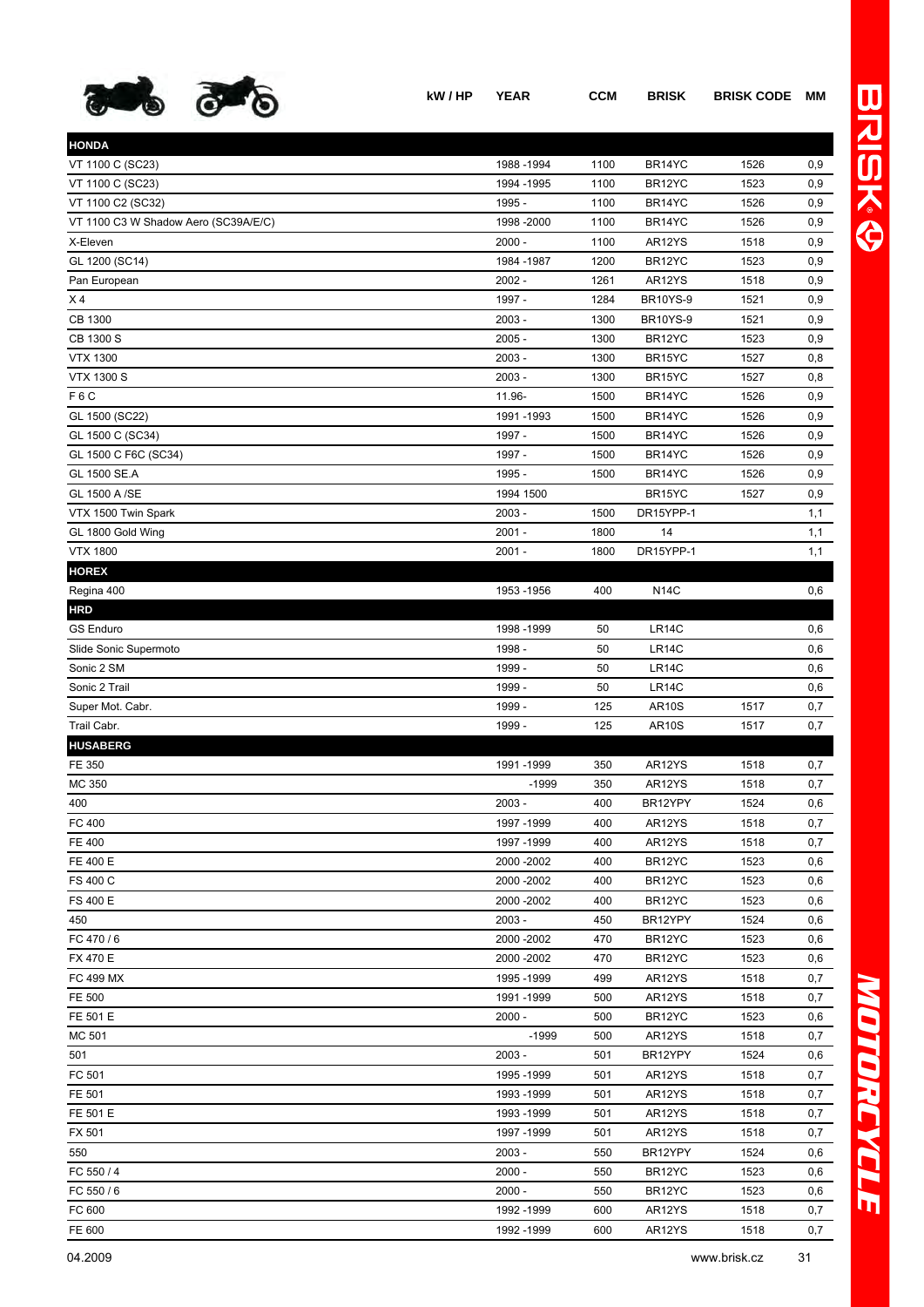

**HUSABERG**

**HUSQVARNA**

FS 650 C 2000 - 650 BR12YC 1523 0,6 FS 650 E 2000 - 650 BR12YC 1523 0,6 FX 650 E 2000 - 650 BR12YC 1523 0,6

Husky boy basic 2001 - 50 N14C 0,5 Husky boy junior and the control of the control of the control of the control of the control of the control of the control of the control of the control of the control of the control of the control of the control of the co Husky boy racing the control of the control of the control of the 2001 - the control of the control of the control of the control of the control of the control of the control of the control of the control of the control of Husky boy senior and the control of the 2001 - The 2001 - The South of the Control of the Control of the Control of the Control of the Control of the Control of the Control of the Control of the Control of the Control of t SM 50 2002 - 50 LR12C 1536 0,6 WRE 50 2002 - 50 LR12C 1536 0,6 125 CR 1990 -1991 125 L10SL 1529 0,6 125 CR 1992 -1994 125 L10SL 1529 0,5 125 CR 1997 -1998 125 L10SL 1529 0,5 125 CR 1999 -2000 125 LR11SL 1535 0,5 125 NWR 1999 - 125 L11SL 1531 0,5 125 SM 1999 - 125 LR11SL 1535 0,5 125 WER 1999 - 125 LR11SL 1535 0,5 125 WR 1990 -1992 125 L11SL 1531 0,5 125 WR 1993 -1994 125 L11SL 1531 0,5 125 WR 1995 -2000 125 L10SL 1529 0,5 125 WRE 1998 -2001 125 L11SL 1531 0,7 CR 125 2001 - 125 LR11SL 1535 0,5 SM 125 / S 2002 - 125 LR11SL 1535 0,5 TC 125 125 LR11SL 1535 0,5 WER 125 2002 - 125 L11SL 1531 0,7 WR 125 2001 - 125 LR11SL 1535 0,5 250 CR 1990 -1991 250 L11SL 1531 0,5 250 CR 1992 250 L11SL 1531 0,5 250 CR 1993 -1994 250 L10SL 1529 0,6 250 CR 1995 -2000 250 L11SL 1531 0,5 250 CR 2001 - 250 LR12SL 1537 0,8 250 WR 1992 -1995 250 L11SL 1531 0,5 250 WR 1999 - 250 LR12SL 1537 0,5 250 WR (5A00) 1996 -1999 250 L11SL 1531 0,6 260 WR 1990 - 250 L11SL 1531 0,5 CR 250 2001 - 250 LR12SL 1537 0,6 TC 250 2001 - 250 AR12YS 1518 0,6 TE 250 / R 2001 - 250 AR12YS 1518 0,6 WR 250 2001 - 250 LR12SL 1537 0,5 350 TE 1990 -1994 350 AR14YS 1519 0,7 350 TE 1995 - 350 AR14YS 1519 0,7 360 CR 1991 - 360 LR12SL 1537 0,5 360 WR 1991 -1997 360 LR12SL 1537 0,5 360 WR 1998 -2000 360 LR12SL 1537 0,5 360 WXC 1998 - 360 LR12SL 1537 0,5 WR 360 2001 - 360 LR12SL 1537 0,5 390 MX 390 LR12C 1536 0,5 400 MX 400 LR12C 1536 0,5 410 TE (2AA) 1996 -2000 400 AR14YS 1519 0,6

| SM<br>. 400.       | 2001 | 400<br>$ -$ | $\lambda$<br><br>11<br>. | . |
|--------------------|------|-------------|--------------------------|---|
| <b>0</b> 4<br>0000 |      |             | سسماء المنسما يبمنين     |   |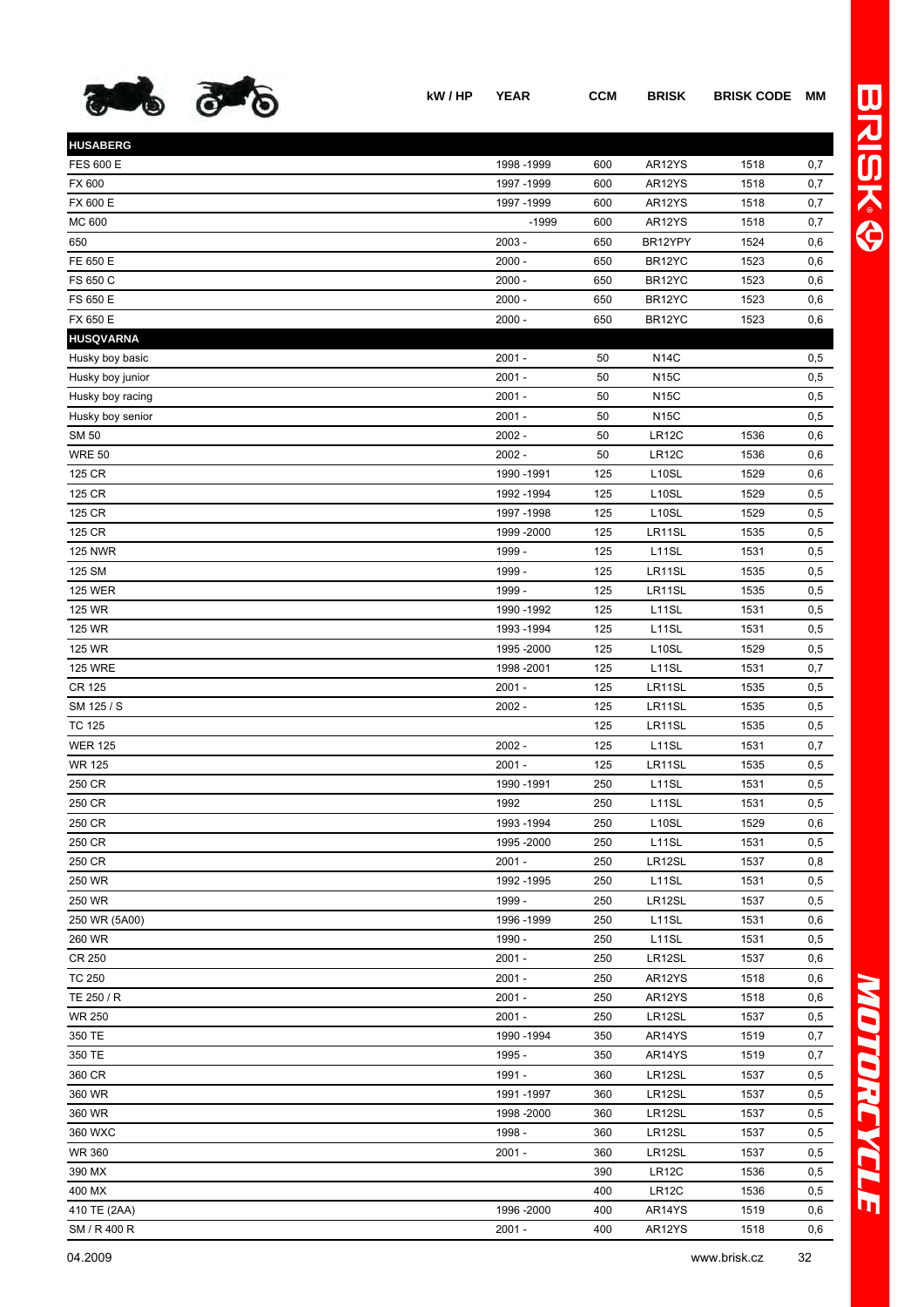

| <b>HUSQVARNA</b>                                     |             |            |                     |              |     |
|------------------------------------------------------|-------------|------------|---------------------|--------------|-----|
| TE 400 R                                             | $2001 -$    | 400        | AR12YS              | 1518         | 0,6 |
| TE 410                                               | $2001 -$    | 400        | AR14YS              | 1519         | 0,6 |
| 410 TE                                               | 1995 - 1996 | 410        | AR14YS              | 1519         | 0,7 |
| 430 CR                                               |             | 430        | LR <sub>12</sub> C  | 1536         | 0,5 |
| 450 SMR                                              | $2004 -$    | 450        | AR12YS              | 1518         | 0,6 |
| SM 450 R                                             | $2003 -$    | 450        | AR12YS              | 1518         | 0,6 |
| <b>SMR 450</b>                                       | $2003 -$    | 450        | AR14YS              | 1519         | 0,6 |
| TC 450                                               | $2001 -$    | 450        | AR12YS              | 1518         | 0,6 |
| TE 450                                               | $2003 -$    | 450        | AR12YS              | 1518         | 0,6 |
| TE 510                                               | $2003 -$    | 450        | AR12YS              | 1518         | 0,6 |
| 510 TE / AC                                          |             | 510        | BR <sub>12</sub> YC | 1523         | 0,9 |
| 510 TE / TC                                          | 1987-1990   | 510        | AR14YS              | 1519         | 0,7 |
| SM 510 R                                             |             | 510        | AR12YS              | 1518         | 0,6 |
| TC 510                                               |             | 510        | AR12YS              | 1518         | 0,6 |
| TE 510 Centennial                                    |             | 510        | AR12YS              | 1518         | 0,6 |
| SM 570 R                                             | $2001 -$    | 570        | AR14YS              | 1519         | 0,7 |
| <b>SMR 570</b>                                       | $2003 -$    | 570        | AR14YS              | 1519         | 0,6 |
| SMR 570 NOX                                          | $2002 -$    | 570        | AR08GS              | 1515         |     |
| SM / R 570                                           | $07.01 -$   | 576        | AR14YS              | 1519         | 0,6 |
| TC 570                                               | $07.01 -$   | 576        | AR14YS              | 1519         | 0,7 |
| TE 570                                               | $07.01 -$   | 576        | AR14YS              | 1519         | 0,7 |
| 610 E TE / TC                                        | 1998 -      | 610        | AR14YS              | 1519         | 0,7 |
| 610 TE / TC                                          | 1991 -      | 610        | AR14YS              | 1519         | 0,7 |
| SM 610                                               | $2006 -$    | 610        | AR12YS              | 1518         | 0,7 |
| SM 610 E                                             | 1998 -      | 610        | AR14YS              | 1519         | 0,7 |
| SM 610 S                                             | $2003 -$    | 610        | AR14YS              | 1519         | 0,7 |
| TE 610                                               |             | 610        | AR12YS              | 1518         | 0,7 |
| SMR 630                                              | $2004 -$    | 630        | AR08GS              | 1515         |     |
| <b>HYOSUNG</b>                                       |             |            |                     |              |     |
| (GV125)<br>Aquila                                    | $2000 -$    | 125        | AR12YS              | 1518         | 0,6 |
| Cruise 125 l<br>(GA125)                              | 1996        | 125        | <b>B12C</b>         | 1547         | 0,6 |
|                                                      |             | 125        | <b>BR12S</b>        |              | 0,6 |
| Cruise 125 l<br>(GA125)                              | 1997 -      |            |                     | 1522         |     |
| (GA125F)                                             | 1997 -      | 125        |                     |              |     |
| Cruise 125 II<br>Cruise 125 Il Classic (GA 125F-CLS) | 1999 -      |            | AR12YS              | 1518         | 0,7 |
| (GF125)                                              | 1998 -      | 125<br>125 | AR12YS<br>AR12YS    | 1518<br>1518 | 0,7 |
| GF 125                                               |             |            |                     |              | 0,8 |
| GS 125<br>(GS125)                                    | 1997 -      | 125        | <b>BR12S</b>        | 1522         | 0,6 |
| GT 125<br>(GF125)                                    | $2005 -$    | 125        | AR12YS              | 1518         | 0,8 |
| Hyper 125<br>(GPS125)                                | 1998 -      | 125        | <b>BR12S</b>        | 1522         | 0,6 |
| Karion 125                                           | $2002 -$    | 125        | AR12YS              | 1518         | 0,8 |
| Naked 125                                            | $2001 -$    | 125        | AR12YS              | 1518         | 0,6 |
| XRX 125<br>(RX125)                                   | 1999 -      | 125        | AR12YS              | 1518         | 0,8 |
| (GV250)<br>Aquila                                    | $2000 -$    | 250        | AR12YS              | 1518         | 0,6 |
| GT 250                                               | $2005 -$    | 250        | AR12YS              | 1518         | 0,7 |
| Naked 650                                            | $2004 -$    | 650        | AR12YS              | 1518         | 0,6 |
| GT 650                                               | $2005 -$    | 650        | AR12YS              | 1518         | 0,7 |
| GT 650 R                                             | $2005 -$    | 650        | AR12YS              | 1518         | 0,7 |
| GT 650 S                                             | $2005 -$    | 650        | AR12YS              | 1518         | 0,7 |
| INDIAN                                               |             |            |                     |              |     |
| all models V-Twin                                    | 1936 - 1953 |            | <b>N14C</b>         |              | 0,6 |
| Chief                                                | 1999 - 2001 | 1450       | <b>LR17YC-1</b>     |              | 1,1 |
| Scout                                                | $2001 -$    | 1450       | <b>LR17YC-1</b>     |              | 1,1 |
| Spirit                                               | $2001 -$    | 1450       | <b>LR17YC-1</b>     |              | 1,1 |
| Chief                                                | $2002 -$    | 1650       | <b>LR17YC-1</b>     |              | 1,1 |
| ISCH<br>Jupitter                                     | 13,2kW      | 346        | N <sub>15</sub> YC  |              | 0,7 |

Jupitter 20,6kW 346 N15YC 0,7

## *MOTORCYCLE* NOTORCYCLE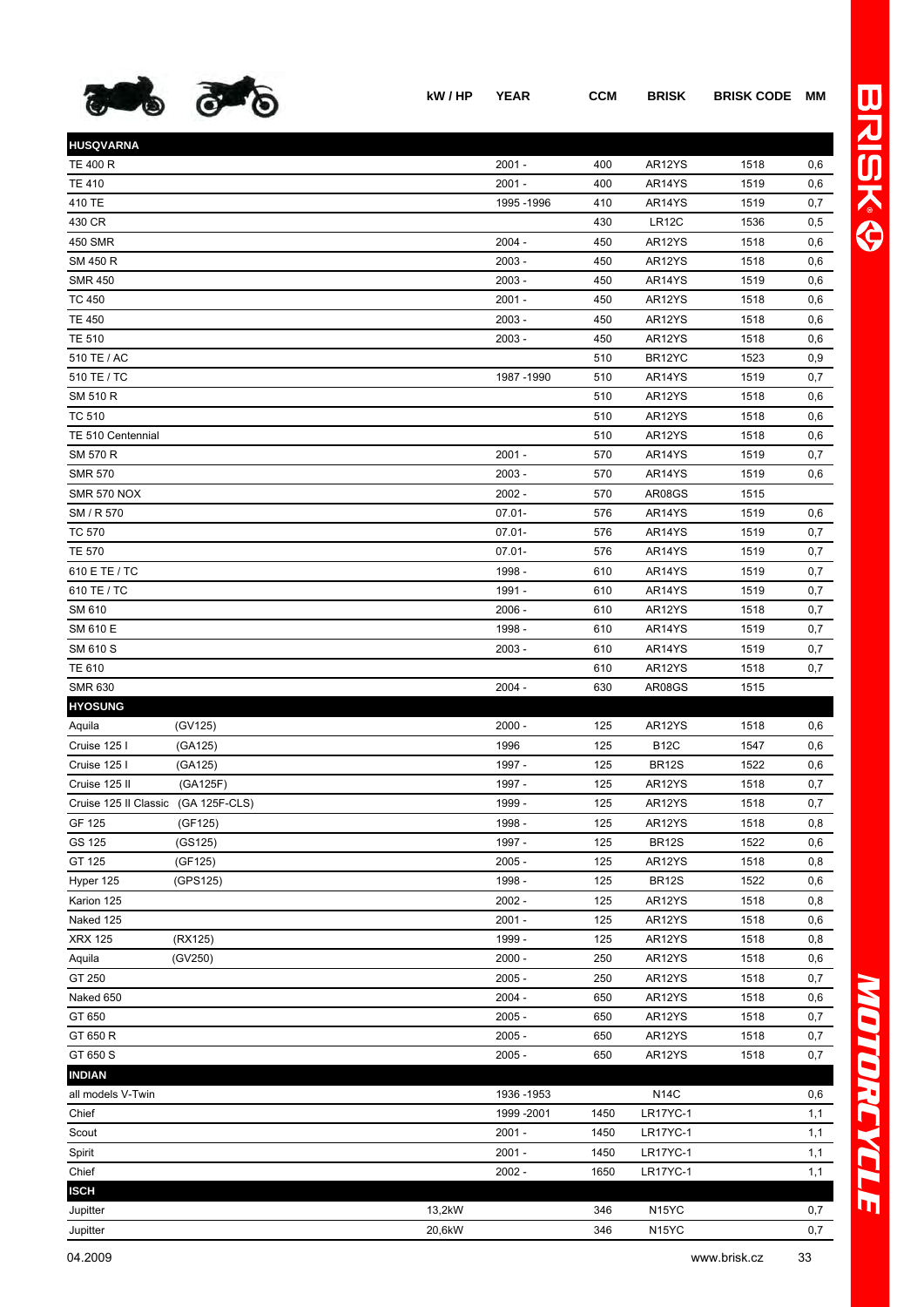

| kW / HP | <b>YEAR</b> | <b>CCM</b> | BRISK | <b>BRISK CODE MM</b> |  |
|---------|-------------|------------|-------|----------------------|--|
|         |             |            |       |                      |  |

| <b>ISCH</b>           |        |             |     |                    |      |     |
|-----------------------|--------|-------------|-----|--------------------|------|-----|
| 6.113, 6.114          | 17,7kW |             | 347 | N <sub>15</sub> YC |      | 0,7 |
| 6.113-01              | 17,7kW |             | 347 | N <sub>15</sub> YC |      | 0,7 |
| 7.107                 | 16,2kW |             | 347 | N <sub>14</sub> YC |      | 0,7 |
| Planeta               | 13,2kW |             | 347 | N <sub>14</sub> YC |      | 0,7 |
| Planeta               | 14,7kW |             | 347 | N <sub>14</sub> YC |      | 0,7 |
| <b>ITALJET</b>        |        |             |     |                    |      |     |
| Pirana, Pulce         |        |             | 50  | <b>N15C</b>        |      | 0,5 |
| Tiffanny, Winner      |        |             | 50  | <b>N17C</b>        |      | 0,5 |
| Super Range           |        |             | 125 | <b>N14C</b>        |      | 0,5 |
| <b>JAWA</b>           |        |             |     |                    |      |     |
| 20                    |        |             | 50  | <b>N15C</b>        |      | 0,6 |
| 05                    |        |             | 50  | <b>N15C</b>        |      | 0,6 |
| 207 Babetta           |        |             | 50  | <b>N17C</b>        |      | 0,6 |
| 21 Sport              |        |             | 50  | <b>N15C</b>        |      | 0,6 |
| 210 Babetta           |        |             | 50  | <b>N17C</b>        |      | 0,6 |
| 23 Mustang            |        |             | 50  | <b>N15C</b>        |      | 0,6 |
| 634                   |        |             | 350 | <b>N15C</b>        |      | 0,6 |
| 638                   |        |             | 350 | <b>N15C</b>        |      | 0,6 |
|                       |        |             |     |                    |      |     |
| 638 /5 Gespann        |        | 01.85-      | 350 | <b>N15C</b>        |      | 0,5 |
| 639                   |        |             | 350 | <b>N15C</b>        |      | 0,6 |
| 640                   |        |             | 350 | <b>N15C</b>        |      | 0,6 |
| 640 Black Style       |        | 1993 -      | 350 | <b>N14C</b>        |      | 0,5 |
| Twin Sport            |        |             | 350 | <b>N14C</b>        |      | 0,5 |
| 500 DT Speedway       |        |             | 500 | L11SL              | 1531 | 0,5 |
| 500 R                 |        |             | 500 | <b>B12C</b>        | 1547 | 0,5 |
| 500 R Spezial         |        |             | 500 | <b>BR12S</b>       | 1522 | 0,5 |
| <b>JCM</b>            |        |             |     |                    |      |     |
| 125 Trail             |        |             | 125 | L <sub>15</sub> YC |      | 0,7 |
| 240 Trail             |        |             | 240 | L14YC              |      | 0,5 |
| 333 Trail             |        |             | 333 | L14YC              |      | 0,5 |
| <b>KAWASAKI</b>       |        |             |     |                    |      |     |
| AE 50                 |        | $-1982$     | 50  | L15C               |      | 0,8 |
| AE 50                 |        | 1983 -      | 50  | L14C               |      | 0,8 |
| AR 50                 |        | 1993 -      | 50  | LR14C              |      | 0,8 |
| AR 50                 |        | $-1982$     | 50  | L15C               |      | 0,8 |
| AR 50                 |        | 1983 - 1992 | 50  | L14C               |      | 0,8 |
| AV 50                 |        | $-1983$     | 50  | <b>B12C</b>        | 1547 | 0,7 |
| AV 50                 |        | 1984 -      | 50  | NAR15YS            | 1542 | 0,7 |
| KH 50                 |        |             | 50  | L15C               |      | 0,8 |
| <b>KMX 50 (KSR-I)</b> |        | 1993 -      | 50  | LR14C              |      | 0,8 |
| KX 60                 |        | 1993 -      | 60  | LR11SL             | 1535 | 0,7 |
| KX 60                 |        | $-1992$     | 60  | L <sub>11</sub> SL | 1531 | 0,6 |
| KX 65                 |        |             | 65  | LR10SL             | 1533 | 0,6 |
| AE 80                 |        | $-1982$     | 80  | L14YC              |      | 0,8 |
| AE 80                 |        | 1983 -      | 80  | LR12YC             |      | 0,8 |
| AN 80                 |        |             | 80  | NAR15YS            | 1542 | 0,7 |
| AR 80                 |        | $-1982$     | 80  | L14YC              |      | 0,8 |
| AR 80                 |        | 1983 -      | 80  | LR12YC             |      | 0,8 |
| DX 80                 |        |             | 80  | <b>L14C</b>        |      | 0,8 |
| <b>KD 80</b>          |        |             | 80  | L14C               |      | 0,7 |
| <b>KDX 80</b>         |        |             | 80  | L14C               |      | 0,8 |
| <b>KH 80</b>          |        |             | 80  | L14C               |      | 0,8 |
| KMX 80 (KSR-2)        |        | 1993 -      | 80  | LR14C              |      | 0,8 |
| KX 80                 |        | 1983 - 1991 | 80  | L11SL              | 1531 | 0,6 |
| KX 80                 |        | $-1980$     | 80  | L14C               |      | 0,8 |
| KX 80                 |        | 1981-1982   | 80  | LR12C              | 1536 | 0,6 |
|                       |        |             |     |                    |      |     |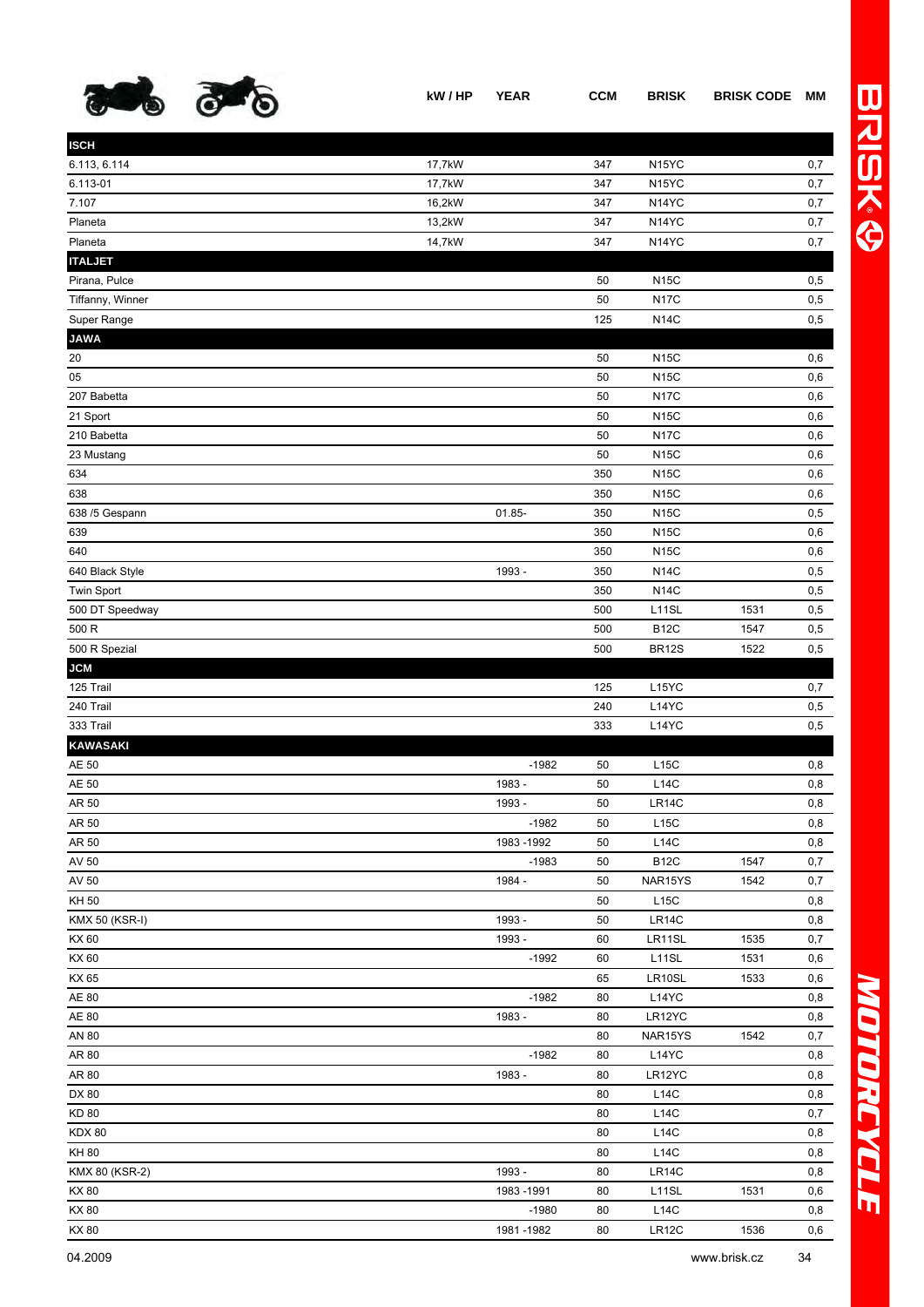

| KAWASAKI                            |             |     |                    |      |            |
|-------------------------------------|-------------|-----|--------------------|------|------------|
| KX 80 (KX80S7)                      | 1997 -      | 80  | L <sub>10</sub> SL | 1529 | 0,6        |
| KX 80 (KX80V7)                      | 1997 -      | 80  | L <sub>10</sub> SL | 1529 | 0,6        |
| KX 80 / 80 -2                       | 1992 -      | 80  | L <sub>10</sub> SL | 1529 | 0,6        |
| KX 85                               | $2001 -$    | 85  | L <sub>10</sub> SL | 1529 | 0,8        |
| KX 85 II                            | $2001 -$    | 85  | L <sub>10</sub> SL | 1529 | 0,8        |
| KC 90                               |             | 90  | <b>L14C</b>        |      | 0,8        |
| KC 90 A                             |             | 90  | L14C               |      | 0,8        |
| KC 90 C                             |             | 90  | <b>N14C</b>        |      | 0,7        |
| KC 90 D                             |             | 90  | <b>N14C</b>        |      | 0,7        |
| KE 90                               |             | 90  | L14C               |      | 0,8        |
| KH 90                               |             | 90  | <b>L14C</b>        |      | 0,8        |
| KM 90                               |             | 90  | <b>N14C</b>        |      | 0,7        |
| KC 100                              | 1980-       | 100 | L14C               |      | 0,8        |
| KD 100                              |             | 100 | <b>N14C</b>        |      | 0,7        |
| KE 100                              | 1993 -      | 100 | LR14C              |      | 0,8        |
| KE 100                              | 01.76-12.79 | 100 | L14C               |      | 0,8        |
| KH 100                              |             | 100 | <b>L14C</b>        |      | 0,8        |
| KM 100                              | 01.79-12.81 | 100 | <b>N14C</b>        |      | 0,7        |
| KV 100                              |             | 100 | <b>N14C</b>        |      | 0,7        |
| KX 100                              | 1992 -      | 100 | L <sub>10</sub> SL | 1529 | 0,6        |
| KAZE 110                            | 1995 -      | 110 | NAR15YS            | 1542 | 0,7        |
| AR 125                              | 01.82-      | 125 | LR14C              |      | 0,8        |
| BN 125A Eliminator                  | 1997 -      | 125 | AR12YS             | 1518 | 0,6        |
| DX 125                              |             | 125 | L <sub>11</sub> SL | 1531 | 0,6        |
| KC 125                              |             | 125 | <b>N15C</b>        |      | 0,7        |
| KD 125                              |             | 125 | <b>N14C</b>        |      | 0,7        |
| KDX 125 SR                          |             | 125 | LR14C              |      | 0,8        |
| KE 125                              | 01.76-12.83 | 125 | <b>N14C</b>        |      | 0,8        |
| KH 125                              | 01.77-12.81 | 125 | LR14C              |      | 0,8        |
| KH 125                              | 1993 -      | 125 | LR14C              |      | 0,8        |
| KMX 125                             | 01.86-125   |     | LR14C              |      | 0,7        |
| KS 125                              | 01.73-12.76 | 125 | <b>N14C</b>        |      | 0,7        |
| KX 125                              | 1982 - 1984 | 125 | L <sub>11</sub> SL | 1531 | 0,6        |
| KX 125                              | 1990 - 1991 | 125 | L <sub>10</sub> SL | 1529 | 0,6        |
| KX 125                              | 1985 - 1990 | 125 | L <sub>10</sub> SL | 1529 | 0,6        |
| KX 125                              | 1991 - 1999 | 125 | L <sub>10</sub> SL | 1529 |            |
| KX 125                              | $2000 -$    | 125 | LR11SL             | 1535 | 0,6        |
| KX 125                              | $2003 -$    | 125 | LR11SL             | 1535 | 0,8        |
| KX 125                              | $2004 -$    | 125 | L <sub>11</sub> SL | 1531 | 0,8<br>0,7 |
|                                     | 1997 -      |     |                    |      |            |
| KX 125 (KX125K4)<br>KD 175          |             | 125 | LR11SL             | 1535 | 0,6        |
|                                     |             | 175 | <b>N14C</b>        |      | 0,7        |
| KDX 175                             | 01.80-12.84 | 175 | LR11SL             | 1535 | 0,6        |
| KE 175                              | 1981 -      | 175 | <b>L14C</b>        |      | 0,8        |
| KE 175                              | $-1980$     | 175 | <b>N14C</b>        |      | 0,7        |
| KE 175 B                            |             | 175 | <b>N14C</b>        |      | 0,7        |
| KE 175 D                            |             | 175 | L14C               |      | 0,8        |
| KDX 200                             | 1993 - 1994 | 200 | LR <sub>12</sub> C | 1536 | 0,8        |
| KDX 200 H                           | 1995 -      | 200 | LR14C              |      | 0,8        |
| KMX 200                             | 01.88-1992  | 200 | LR14C              |      | 0,8        |
| Z 200                               | 01.77-12.79 | 200 | L14C               |      | 0,8        |
| BJ 250 A (Estrella)                 | 1993 - 1996 | 250 | <b>BR12S</b>       | 1522 | 0,7        |
| BJ 250 C (Estrella)                 | 1997 -      | 250 | <b>BR10S</b>       | 1520 | 0,7        |
| EL 250 / E / F / Eliminator LX / SE | 1989 -      | 250 | NAR12YS            | 1540 | 0,7        |
| EX 250 F (GPX 250 R)                | 1993 -      | 250 | NAR12YS            | 1540 | 0,7        |
| EX 250 H (ZZ-R 250)                 | 1993 -      | 250 | NAR12YS            | 1540 | 0,7        |

GPX 250 R 250 NAR12YS 1540 0,7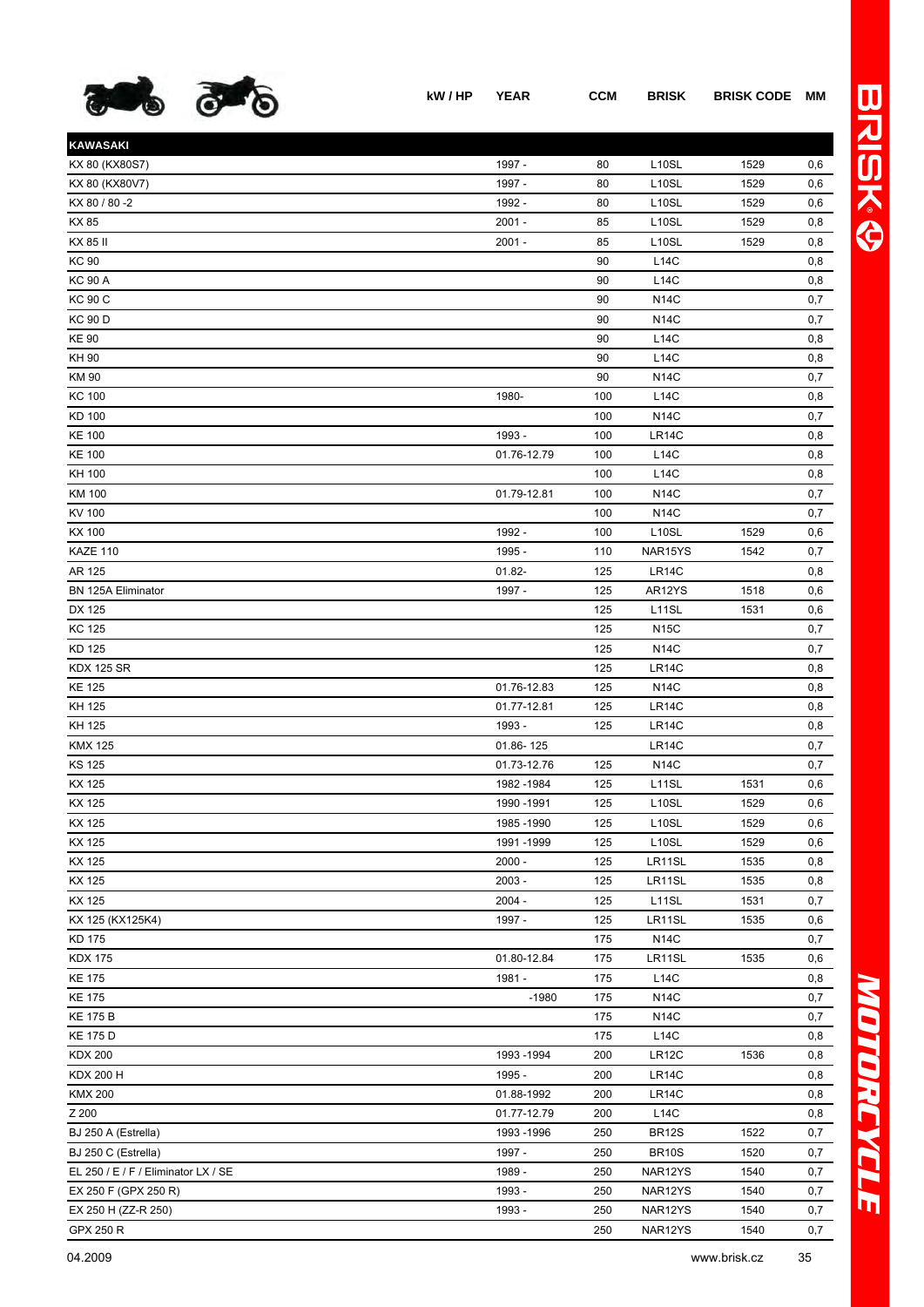

| <b>KAWASAKI</b>             |             |     |                    |      |     |
|-----------------------------|-------------|-----|--------------------|------|-----|
| GPZ 250 Belt Drive          |             | 250 | BR12YC             | 1523 | 0,9 |
| GPZ 250 R                   |             | 250 | NAR12YS            | 1540 | 0,7 |
| <b>KE 250</b>               |             | 250 | <b>L14C</b>        |      | 0,8 |
| KH 250                      | 01.73-12.79 | 250 | <b>N14C</b>        |      | 0,7 |
| KL 250 (A)                  | 01.79-12.83 | 250 | LR14C              |      | 0,8 |
| KL 250 (KLR 250)            | 01.83-1991  | 250 | <b>BR10YS-9</b>    | 1521 | 0,9 |
| <b>KLX 250</b>              | 01.80-12.84 | 250 | L14C               |      | 0,8 |
| KLX 250 (KLX250E)           | 1993 -      | 250 | AR12YS             | 1518 | 0,8 |
| KR-1R                       |             | 250 | LR10SL             | 1533 | 0,8 |
| <b>KR-1S</b>                |             | 250 | LR10SL             | 1533 | 0,8 |
| <b>KSF 250 A (SQ)</b>       | 1987 -      | 250 | BR12YC             | 1523 | 0,9 |
| KT 250                      |             | 250 | <b>N14C</b>        |      | 0,7 |
| KX 250                      | $-1991$     | 250 | L <sub>11</sub> SL | 1531 | 0,6 |
| KX 250                      | 1992 -      | 250 | L <sub>10</sub> SL | 1529 | 0,9 |
| KX 250                      | $2003 -$    | 250 | LR12SL             | 1537 |     |
| KX 250 (KX250K4)            | 1997 -      | 250 | LR12SL             | 1537 |     |
| KX 250 F                    | 2004 - 2005 | 250 | AR12YS             | 1518 | 0,6 |
| KX 250 (KX250T6F)           | $2004 -$    | 250 | AR12YS             | 1518 | 0,8 |
| KX 250 R                    | $2005 -$    | 250 |                    |      |     |
| LTD 250 Belt Drive          |             | 250 | <b>BR12S</b>       | 1522 | 0,7 |
| LX 250                      |             | 250 | LR14C              |      | 0,8 |
| Z 250                       |             | 250 | <b>LR14C</b>       |      | 0,8 |
| Z 250 A                     | 01.80-250   |     | <b>BR12S</b>       | 1522 | 0,7 |
| Z 250 B                     |             | 250 | <b>BR12S</b>       | 1522 | 0,7 |
| Z 250 Belt Drive            |             | 250 | BR12YC             | 1523 | 0,9 |
| Z 250 C                     | 01.80-250   |     | L14C               |      | 0,8 |
| Z 250 D                     |             | 250 | <b>L14C</b>        |      | 0,8 |
| Z 250 G                     |             | 250 | <b>L14C</b>        |      | 0,8 |
| Z 250 J                     |             | 250 | <b>BR12S</b>       | 1522 | 0,7 |
| Z 250 LTD                   | 01.81-250   |     | LR14C              |      | 0,8 |
| Z 250 T                     |             | 250 | <b>BR10YS-9</b>    | 1521 | 0,9 |
| ZR 250 (Balius)             | 1993 -      | 250 | <b>AR10S</b>       | 1517 | 0,8 |
| ZX 250 (ZXR 250)            | 1993 -      | 250 | <b>AR10S</b>       | 1517 | 0,8 |
| KLX 300 R (LX300B5)         | $2001 -$    | 300 | <b>AR10S</b>       | 1517 | 0,6 |
| <b>KVF 300 A&amp;B</b>      | 1999 - 2002 | 300 | <b>BR12S</b>       | 1522 | 0,7 |
| MULE 500 / KAF 300 A&B (UV) | 1991 - 1996 | 300 | L17YC              |      | 0,8 |
| GPZ 305 Belt Drive          | 01.83-      | 305 | <b>BR10YS-9</b>    | 1521 | 0,9 |
| Z 305                       |             | 305 | <b>B12C</b>        | 1547 | 0,7 |
| EN 400 A                    |             | 400 | <b>BR12S</b>       | 1522 | 0,7 |
| GPZ 400                     |             | 400 | <b>BR10YS-9</b>    | 1521 | 0,9 |
| GPZ 400 F                   |             | 400 | <b>BR10YS-9</b>    | 1521 | 0,9 |
| GPZ 400 F II                |             | 400 | <b>BR10YS-9</b>    | 1521 | 0,9 |
| KH 400                      |             | 400 | <b>N14C</b>        |      | 0,7 |
| <b>KLE 400</b>              | 1993 -      | 400 | <b>BR12S</b>       | 1522 | 0,7 |
| KX 400                      |             | 400 | L <sub>11</sub> SL | 1531 | 0,6 |
| LTD 400                     |             | 400 | <b>BR12S</b>       | 1522 | 0,7 |
| Z 400                       | 01.76-12.81 | 400 | LR14C              |      | 0,8 |
| Z 400 A / B / C / D / G / H |             | 400 | <b>L14C</b>        |      | 0,8 |
| Z 400 F                     |             | 400 | <b>BR10YS-9</b>    | 1521 | 0,9 |
| Z 400 F                     | 1983 -      | 400 | <b>BR12S</b>       | 1522 | 0,7 |
| Z 400 F II                  |             | 400 | <b>BR10YS-9</b>    | 1521 | 0,9 |
| Z 400 J                     |             | 400 | BR <sub>12</sub> S | 1522 | 0,7 |
| Z 400 J (I)                 |             | 400 | <b>B12C</b>        | 1547 | 0,7 |
| Z 400 K                     |             | 400 | <b>BR14S</b>       | 1525 | 0,7 |
| Z 400 LTD                   |             | 400 | LR14C              |      | 0,8 |
| Z 400 M                     |             | 400 | <b>BR12S</b>       | 1522 | 0,7 |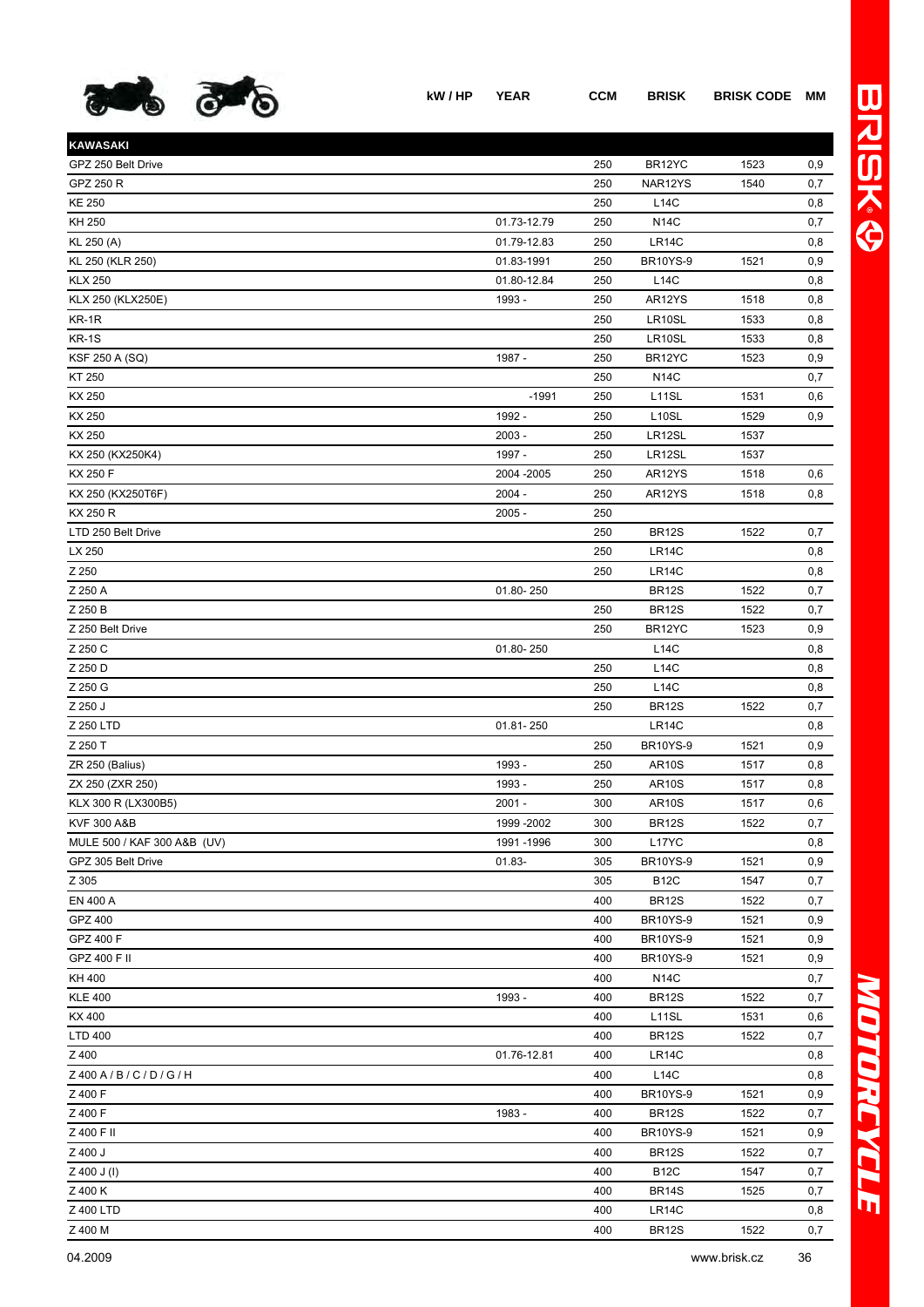

| <b>KAWASAKI</b>            |             |     |                    |      |     |
|----------------------------|-------------|-----|--------------------|------|-----|
| ZL 400 (Eliminator 400SE)  | 1993 -      | 400 | <b>BR12S</b>       | 1522 | 0,7 |
| ZR 400                     | 1984 -      | 400 | <b>BR12S</b>       | 1522 | 0,7 |
| ZR 400                     | $-1983$     | 400 | BR <sub>14</sub> S | 1525 | 0,7 |
| ZR 400 C (Zephyr 400)      | 1993 -      | 400 | <b>BR10YS-9</b>    | 1521 | 0,9 |
| ZR 400 D (Xanthus)         | 1993 -      | 400 | <b>AR10S</b>       | 1517 | 0,8 |
| ZX 400 (Z 400-F2)          | 1993 -      | 400 | <b>BR10YS-9</b>    | 1521 | 0,9 |
| ZX 400 (ZXR400R, ZZR400)   | 1993 -      | 400 | <b>AR10S</b>       | 1517 | 0,8 |
| <b>ZXR 400</b>             |             | 400 | AR10S              | 1517 | 0,8 |
| Z 440                      | 01.80-12.85 | 440 | LR14C              |      | 0,8 |
| Z 440 H (I)                |             | 440 | LR14C              |      | 0,8 |
| EN 450 A (I)               |             | 450 | <b>BR12S</b>       | 1522 | 0,7 |
| KX 450 F (KX450T6F)        | $2006 -$    | 450 | AR12YS             | 1518 | 0,9 |
| LTD 450                    | 01.85-450   |     | <b>BR12S</b>       | 1522 | 0,7 |
| Mule 1000 / KAF 450B (UV)  | 1990 - 1995 | 450 | <b>B14C</b>        | 1548 | 0,7 |
| EN 500                     | 1990 -      | 500 | BR <sub>10</sub> S | 1520 | 0,7 |
| ER 5 (ER500A1)(ER500C1)    | 1997 -      | 500 | <b>BR10S</b>       | 1520 | 0,7 |
| ER 5 (ER500B1)(ER500D1)    | 1997 -      | 500 | <b>BR10S</b>       | 1520 | 0,7 |
| EX 500 (GPZ 500S EN 500)   | 1993 -      | 500 | <b>BR12S</b>       | 1522 | 0,7 |
| GPX 500 R                  | 01.89-500   |     | <b>BR12S</b>       | 1522 | 0,7 |
| GPZ 500 R                  |             | 500 | <b>BR12S</b>       | 1522 | 0,7 |
| GPZ 500 S                  |             | 500 | <b>BR12S</b>       | 1522 | 0,7 |
| GPZ 500 S (EX500D)         | 1994 -      | 500 | <b>BR10S</b>       | 1520 | 0,7 |
| GPZ 500 S (EX500E4)        | 1997 -      | 500 | <b>BR10S</b>       | 1520 | 0,7 |
| GPZ 500 S (I)              |             | 500 | <b>B10C</b>        | 1549 | 0,7 |
| GRZ 500 S (EX500E)         |             | 500 | <b>B10C</b>        | 1549 | 0,7 |
| KH 500                     |             | 500 | <b>N14C</b>        |      | 0,9 |
| <b>KLE 500</b>             | 1990 - 2004 | 500 | BR <sub>10</sub> S | 1520 | 0,7 |
| <b>KLE 500</b>             | $2005 -$    | 500 | <b>BR10S</b>       | 1520 | 0,7 |
| <b>KLR 500</b>             |             | 500 | BR12YC             | 1523 | 0,9 |
| KX 500                     | 1993 -      | 500 | LR12SL             | 1537 | 0,6 |
| <b>LE 500 A</b>            |             | 500 | <b>BR10S</b>       | 1520 | 0,8 |
| Z 500                      |             | 500 | <b>BR12S</b>       | 1522 | 0,7 |
| ZL 500                     |             | 500 | <b>BR12S</b>       | 1522 | 0,7 |
| ZR 500                     |             | 500 | <b>BR12S</b>       | 1522 | 0,7 |
| ZZ-R 500                   |             | 500 | <b>AR10S</b>       | 1517 | 0,8 |
| Mule 2010 / KAF 540 C (UV) | 1990 - 1993 | 500 | LR17YC             |      | 0,6 |
| GPZ 550                    |             | 550 | <b>BR10YS-9</b>    | 1521 | 0,9 |
| GPZ 550 Unitrack (I)       |             | 550 | <b>B12C</b>        | 1547 | 0,7 |
| GT 550                     | 01.83-550   |     | <b>BR12S</b>       | 1522 | 0,7 |
| LTD 550                    | 01.80-12.85 | 550 | <b>BR12S</b>       | 1522 | 0,7 |
| Z 550                      |             | 550 | <b>BR12S</b>       | 1522 | 0,7 |
| Zephyr (ZR550B8)           | 1997 -      | 550 | <b>BR10S</b>       | 1520 | 0,7 |
| ZR 550 B Zephyr            | 1991 -      | 550 | <b>BR10S</b>       | 1520 | 0,8 |
| ZX 550 A1                  |             | 550 | <b>BR10YS-9</b>    | 1521 | 0,9 |
| Eliminator 600 (ZL600B)    | 1995 -      | 600 | <b>BR10S</b>       | 1520 | 0,7 |
| GPX 600                    |             | 600 | <b>BR12S</b>       | 1522 | 0,8 |
| GPZ 600                    |             | 600 | <b>BR12S</b>       | 1522 | 0,7 |
| GPZ 600 R (I)              |             | 600 | <b>B10C</b>        | 1549 | 0,7 |
| <b>KL 600</b>              |             | 600 | BR12YC             | 1523 | 0,9 |
| KL 600 R AI (I)            |             | 600 | <b>B12C</b>        | 1547 | 0,7 |
| <b>KLR 600</b>             | $-1984$     | 600 | <b>BR12S</b>       | 1522 | 0,7 |
| <b>KLR 600</b>             | 1985 -      | 600 | BR12YC             | 1523 | 0,9 |
| KLR 600 EL (I)             |             | 600 | <b>BR10YS-9</b>    | 1521 | 0,9 |
| ZL 600                     | 01.86-600   |     | <b>BR12S</b>       | 1522 | 0,7 |
| ZL 600 (ZL600B/B1)         | 1995 -      | 600 | <b>BR10S</b>       | 1520 | 0,7 |
| ZX 600 A (I)               |             | 600 | <b>B10C</b>        | 1549 | 0,7 |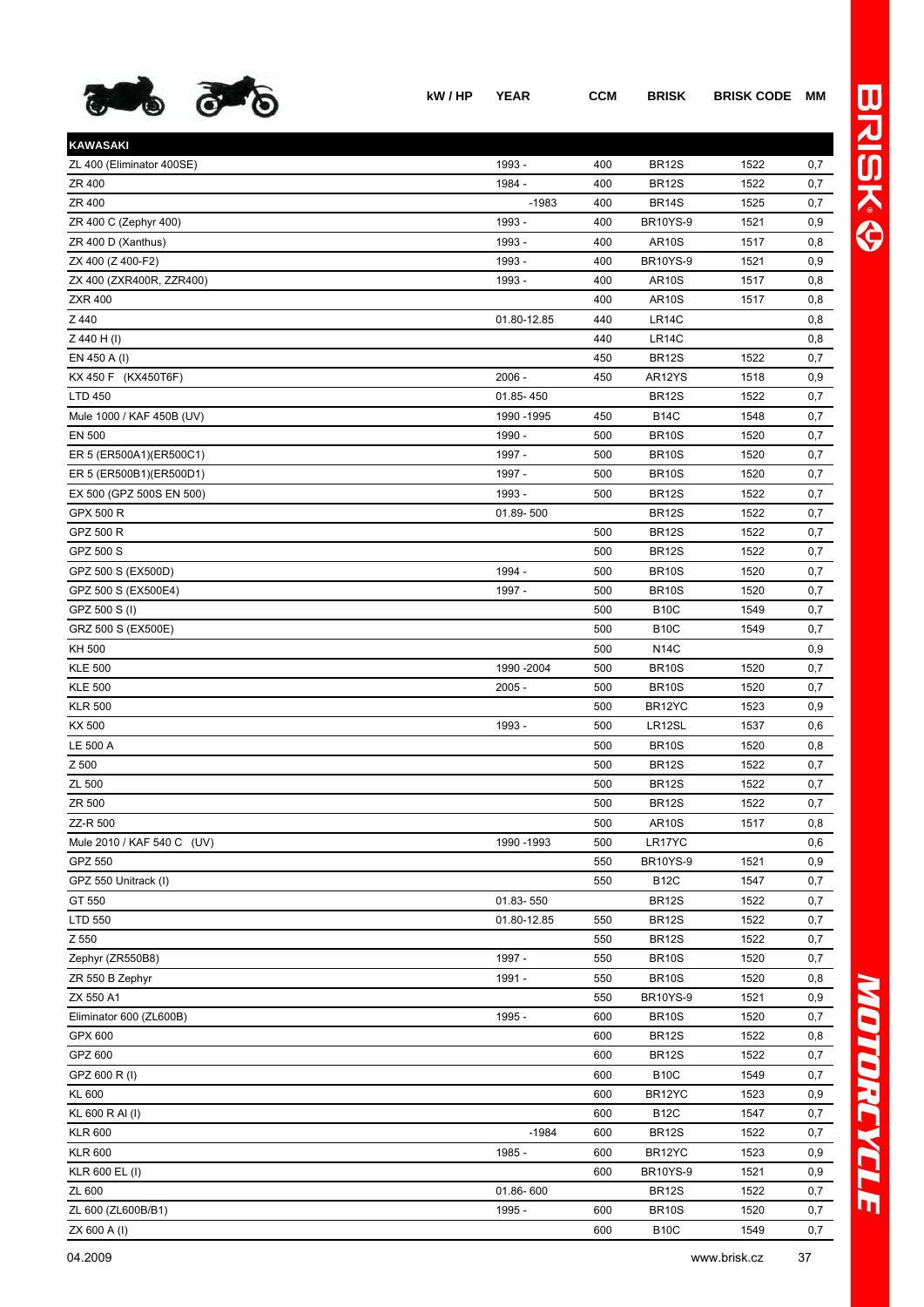

| <b>KAWASAKI</b>               |             |     |              |      |     |
|-------------------------------|-------------|-----|--------------|------|-----|
| ZX 6R Ninja (Kat.)            | $2003 -$    | 600 | <b>AR10S</b> | 1517 | 0,8 |
| ZX 6R Ninja (ZX600F1/F3)      | 1995 -      | 600 | <b>AR10S</b> | 1517 | 0,8 |
| ZX 6R Ninja (Kat.) (ZX600J1H) | $2000 -$    | 600 | <b>AR10S</b> | 1517 | 0,8 |
| ZX 6R Ninja (ZX600G)          | 1998 -      | 600 | <b>AR10S</b> | 1517 | 0,7 |
| ZX 6R Ninja (ZX600H Kat.)     | 1998 -      | 600 | <b>AR10S</b> | 1517 | 0,7 |
| ZX 6RR                        | $2004 -$    | 600 | <b>AR10S</b> | 1517 | 0,8 |
| ZZ R 600                      | 1990 -      | 600 | <b>AR10S</b> | 1517 | 0,8 |
| ZZ R 600 (ZX600E/E5)          | 1993 -      | 600 | <b>AR10S</b> | 1517 | 0,8 |
| ZZ R 600 (ZX600E9)            | $2001 -$    | 600 | <b>AR10S</b> | 1517 | 0,7 |
| Mule 2510 / KAF 620A&C (UV)   | 1993 - 2002 | 620 | <b>PR17</b>  |      | 0,6 |
| Mule 3010 / KAF 620E&G (UV)   | $2001 -$    | 620 | LR17YC       |      | 0,6 |
| ZX 6R                         | $2005 -$    | 636 | <b>AR10S</b> | 1517 | 0,8 |
| ZX 6RR                        | $2005 -$    | 636 | <b>AR10S</b> | 1517 | 0,8 |
| ZX 6R Ninja (ZX636A/B)        | $2003 -$    | 636 | <b>AR10S</b> | 1517 | 0,8 |
| ZX 6RR Ninja (ZX600K)         | 2003 -      | 636 | <b>AR10S</b> | 1517 | 0,8 |
| ER 6F (EX650A6F / B6F)        | $2006 -$    | 650 | <b>AR10S</b> | 1517 | 0,9 |
| ER 6N (ER650A6S / B6F)        | $2006 -$    | 650 | <b>AR10S</b> | 1517 | 0,9 |
| KL 650 (KLR 650/Tengai)       | 1993 -      | 650 | BR12YC       | 1523 | 0,9 |
| <b>KLR 650</b>                | 09.86-1994  | 650 | BR12YC       | 1523 | 0,9 |
| KLR 650 (KL650C1/C3)          | 1995 -      | 650 | BR12YC       | 1523 | 0,9 |
| KLX 650 (KLX650C)             | 1993 -      | 650 | BR12YC       | 1523 | 0,9 |
| <b>KLX 650 R</b>              | 1998 -      | 650 | BR12YC       | 1523 | 0,9 |
| KLX 650 R (KLX650A)           | 1993 - 1996 | 650 | BR12YC       | 1523 | 0,9 |
| W 650 (EJ650A1)               | 1999 -      | 650 | <b>AR10S</b> | 1517 | 0,8 |
| Z 650                         |             | 650 | <b>LR14C</b> |      | 0,8 |
| Z 650 F-B                     |             | 650 | L14C         |      | 0,7 |
| <b>LTD 700</b>                |             | 700 | <b>LR14C</b> |      | 0,8 |
| Z 700                         |             | 700 | <b>LR14C</b> |      | 0,8 |
| 750 Turbo                     | 01.73-12.86 | 750 | LR11SL       | 1535 | 0,6 |
| GPX 750 R                     | 01.87-750   |     | <b>BR12S</b> | 1522 | 0,7 |
| GPX 750 R (I)                 |             | 750 | <b>BR12S</b> | 1522 | 0,7 |
| GPZ 750                       | 01.82-750   |     | <b>LR12C</b> | 1536 | 0,8 |
| GPZ 750 R                     | 01.85-750   |     | <b>BR12S</b> | 1522 | 0,7 |
| GT 750                        | 01.82-12.87 | 750 | LR14C        |      | 0,8 |
| LTD 750 4 Cyl.                | 01.82-12.87 | 750 | LR14C        |      | 0,8 |
| VN 750 Twin                   |             | 750 | BR14YC       | 1526 | 0,9 |
| VN 750 Vulcan                 |             | 750 | BR14YC       | 1526 | 0,9 |
| Z <sub>2</sub>                |             | 750 | L14C         |      | 0,8 |
| Z 750                         |             | 750 | <b>LR14C</b> |      | 0,8 |
| Z 750                         | $2004 -$    | 750 | <b>AR10S</b> | 1517 | 0,7 |
| Z 750 (GT750)                 | 1993 -      | 750 | <b>BR12S</b> | 1522 | 0,7 |
| Z 750 B                       |             | 750 | <b>LR14C</b> |      | 0,8 |
| Z 750 D                       |             | 750 | <b>L14C</b>  |      | 0,8 |
| Z 750 E                       |             | 750 | <b>LR14C</b> |      | 0,8 |
| Z 750 GP                      |             | 750 | <b>LR14C</b> |      | 0,8 |
| Z 750 H                       |             | 750 | LR14C        |      | 0,8 |
| Z 750 L                       |             | 750 | <b>LR14C</b> |      | 0,8 |
| Z 750 LTD                     |             | 750 | LR14C        |      | 0,8 |
| Z 750 LTD Belt Drive          |             | 750 | LR15YC       |      | 0,8 |
| Z 750 LTD Twin.               |             | 750 | LR15YC       |      | 0,8 |
| Z 750 M                       |             | 750 | <b>LR15C</b> |      | 0,8 |
| Z 750 S                       |             | 750 | LR15C        |      | 0,8 |
| ZR 750 C Zephyr               | 1991 -2000  | 750 | <b>BR12S</b> | 1522 | 0,7 |
| ZR 750 D1/2 Zephyr            | 1996 -2000  | 750 | <b>BR10S</b> | 1520 | 0,7 |
| ZR 750 S                      | $2005 -$    | 750 | <b>AR10S</b> | 1517 | 0,7 |
| ZR 7 (ZR750F1)                | 1999 -      | 750 | <b>BR10S</b> | 1520 | 0,7 |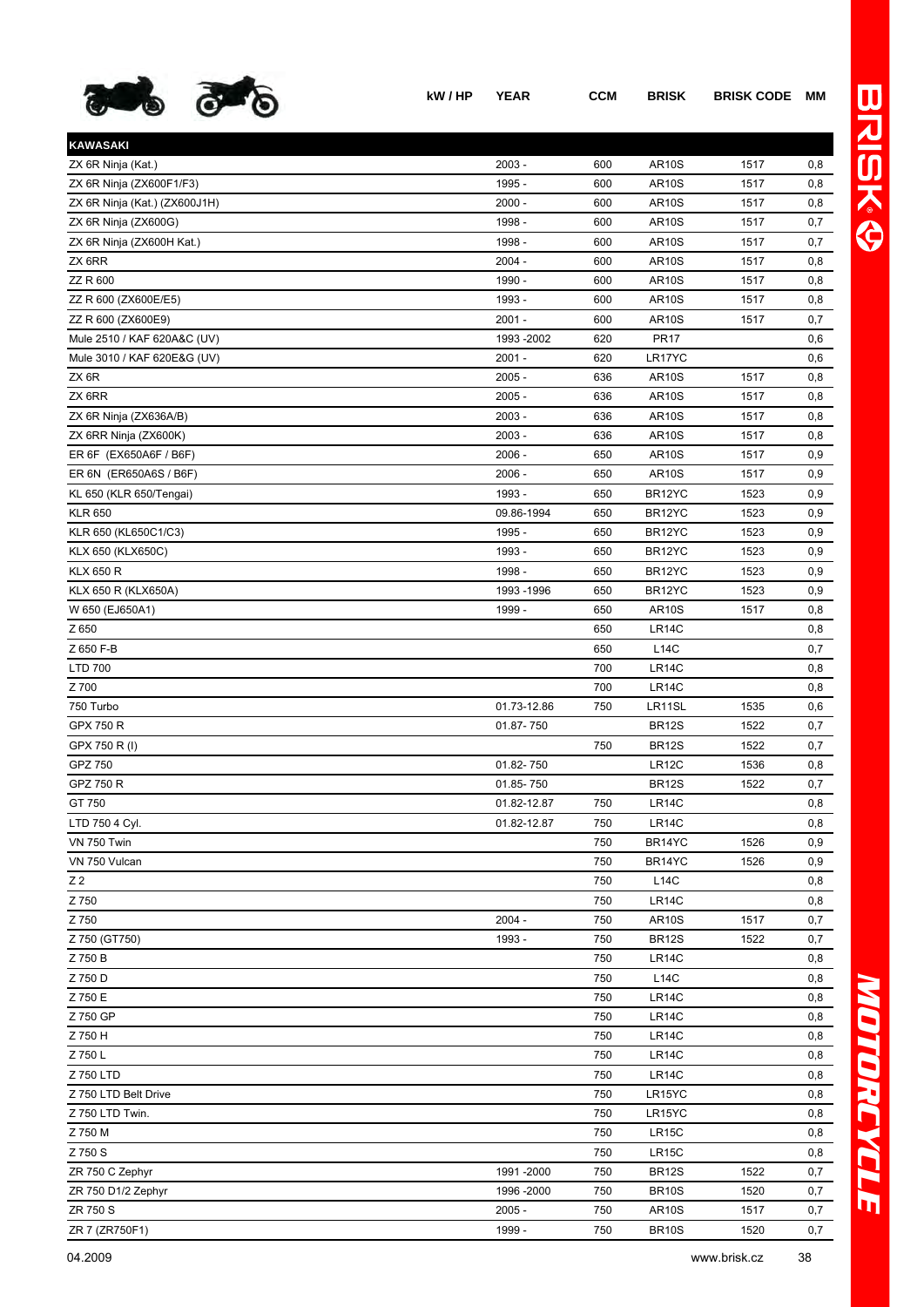

| <b>KAWASAKI</b>              |             |      |                    |      |     |
|------------------------------|-------------|------|--------------------|------|-----|
| ZR 7S (ZR750F1)(ZR750-H1)    | 1999 -      | 750  | <b>BR10S</b>       | 1520 | 0,7 |
| ZX 750 J                     |             | 750  | <b>AR10S</b>       | 1517 | 0,8 |
| ZX 750 N1 Ninja ZX 7RR       | 1996 -      | 750  | <b>AR10S</b>       | 1517 | 0,8 |
| ZX 750 P1 / P2 Ninja ZX 7R   | 1996 -      | 750  | <b>AR10S</b>       | 1517 | 0,8 |
| ZX 7R Ninja (ZX750P6)        | $2000 -$    | 750  | <b>AR10S</b>       | 1517 | 0,7 |
| <b>ZXR 750</b>               | 09.88-750   |      | <b>AR10S</b>       | 1517 | 0,8 |
| <b>ZXR 750 R</b>             | 1990 -      | 750  | <b>AR10S</b>       | 1517 | 0,8 |
| ZXR 750 R (ZX750L/M)         | 1993 -      | 750  | <b>AR10S</b>       | 1517 | 0,8 |
| VN 800 (VN800A)              | 1995 -      | 800  | AR12YS             | 1518 | 0,8 |
| VN 800 (VN800A3)             | 1997 -      | 800  | AR12YS             | 1518 | 0,8 |
| VN 800 B1 / B2               | 1996 -      | 800  | AR12YS             | 1518 | 0,8 |
| VN 800 Drifter (VN800C1)     | 1999 - 2000 | 800  | AR12YS             | 1518 | 0,8 |
| VN 800 Drifter (VN800E1)     | $2001 -$    | 800  | AR14YS             | 1519 | 0,8 |
| Vulcan 800                   | 1995 -      | 800  | AR12YS             | 1518 | 0,8 |
| ZX 900 C (Ninja ZX 9R)       | 1998 - 1999 | 899  | <b>AR10S</b>       | 1517 | 0,7 |
| ZX 900 D (Kat) (Ninja ZX 9R) | 1998 - 1999 | 899  | <b>AR10S</b>       | 1517 | 0,7 |
| GPZ 900 R                    |             | 900  | <b>BR12S</b>       | 1522 | 0,7 |
| GPZ 900 R (I)                |             | 900  | <b>B10C</b>        | 1549 | 0,6 |
| Ninja ZX 9R                  | 1998 -      | 900  | <b>AR10S</b>       | 1517 | 0,7 |
| VN 900 Classic               | 2006 -      | 900  | AR14YS             | 1519 | 0,9 |
| Z 1                          |             | 900  | L14C               |      | 0,8 |
| Z 900                        | 01.73-12.76 | 900  | L14C               |      | 0,8 |
| ZX 9 Ninja (ZX900B/B4)       | 1994 - 1997 | 900  | <b>AR10S</b>       | 1517 | 0,7 |
| ZX 9R                        | $2003 -$    | 900  | <b>AR10S</b>       | 1517 | 0,7 |
| ZX 9R ZX900E1H (Kat) (Ninja) | $2000 -$    | 900  | <b>AR10S</b>       | 1517 | 0,7 |
| 1000 GTR                     |             | 1000 | <b>BR12S</b>       | 1522 | 0,7 |
| 1000 GTR (I)                 |             | 1000 | <b>B10C</b>        | 1549 | 0,7 |
| 1000 GTR (ZG1000A12)         | 1997 -      | 1000 | <b>BR10S</b>       | 1520 | 0,7 |
| 1000 GTR (ZGT00A)            | 1994 -      | 1000 | <b>BR10S</b>       | 1520 | 0,7 |
| A 1000 R1                    |             | 1000 | LR14C              |      | 0,8 |
| GPZ 1000 AZ (I)              |             | 1000 | <b>L14C</b>        |      | 0,7 |
| GPZ 1000 R (I)               |             | 1000 | <b>B10C</b>        | 1549 | 0,7 |
| GPZ 1000 RX                  |             | 1000 | <b>BR12S</b>       | 1522 | 0,7 |
| GPZ 1000 RX (I)              |             | 1000 | <b>B10C</b>        | 1549 | 0,7 |
| <b>KVL 1000</b>              | $2004 -$    | 1000 | AR12YS             | 1518 | 0,7 |
| KZ 1000 Police               | 1993 -      | 1000 | LR14C              |      | 0,8 |
| ST 1000 (I)                  |             | 1000 | <b>L14C</b>        |      | 0,7 |
| Z 1000                       | 1981 -      | 1000 | LR14C              |      | 0,8 |
| Z 1000                       | $-1980$     | 1000 | <b>L14C</b>        |      | 0,8 |
| Z 1000                       | 2003 -      | 1000 | <b>AR10S</b>       | 1517 | 0,8 |
| Z 1000 ES (I)                |             | 1000 | <b>L14C</b>        |      | 0,8 |
| Z 1000 J (I)                 |             | 1000 | LR14C              |      | 0,8 |
| Z 1R 1000 (I)                |             | 1000 | <b>L14C</b>        |      | 0,7 |
| ZL 1000                      | 09.86-1000  |      | <b>BR12S</b>       | 1522 | 0,7 |
| ZX 10                        | 1987-1990   | 1000 | <b>AR10S</b>       | 1517 | 0,8 |
| ZX-10 R Ninja                | 2004 -      | 1000 | AR <sub>10</sub> S | 1517 | 0,9 |
| ZX-10 R Ninja (ZX100D6F)     | $2006 -$    | 1000 | <b>AR10S</b>       | 1517 | 0,9 |
| ZZR 1100 Kat (ZX1100G)       | 1998 -      | 1052 | <b>AR10S</b>       | 1517 | 0,7 |
| GPZ 1100                     |             | 1100 | LR14C              |      | 0,8 |
| GPZ 1100 (ZX1100E1E1H)       | 1995 -      | 1100 | <b>AR10S</b>       | 1517 | 0,8 |
| GPZ 1100 ABS (ZX1100F1)      | 1997 -      | 1100 | AR <sub>10</sub> S | 1517 | 0,8 |
| LTD 1100                     |             | 1100 | LR14C              |      | 0,8 |
| Z 1100                       |             | 1100 | LR14C              |      | 0,8 |
| Zephyr (ZR1100 B1)           | 1996 -      | 1100 | <b>AR10S</b>       | 1517 | 0,8 |
| Zephyr 1100 (ZR1100A)        |             | 1100 | <b>AR10S</b>       | 1517 | 0,8 |
| Zephyr 1100 (ZRT10A)         | 1992 -      | 1100 | <b>AR10S</b>       | 1517 | 0,8 |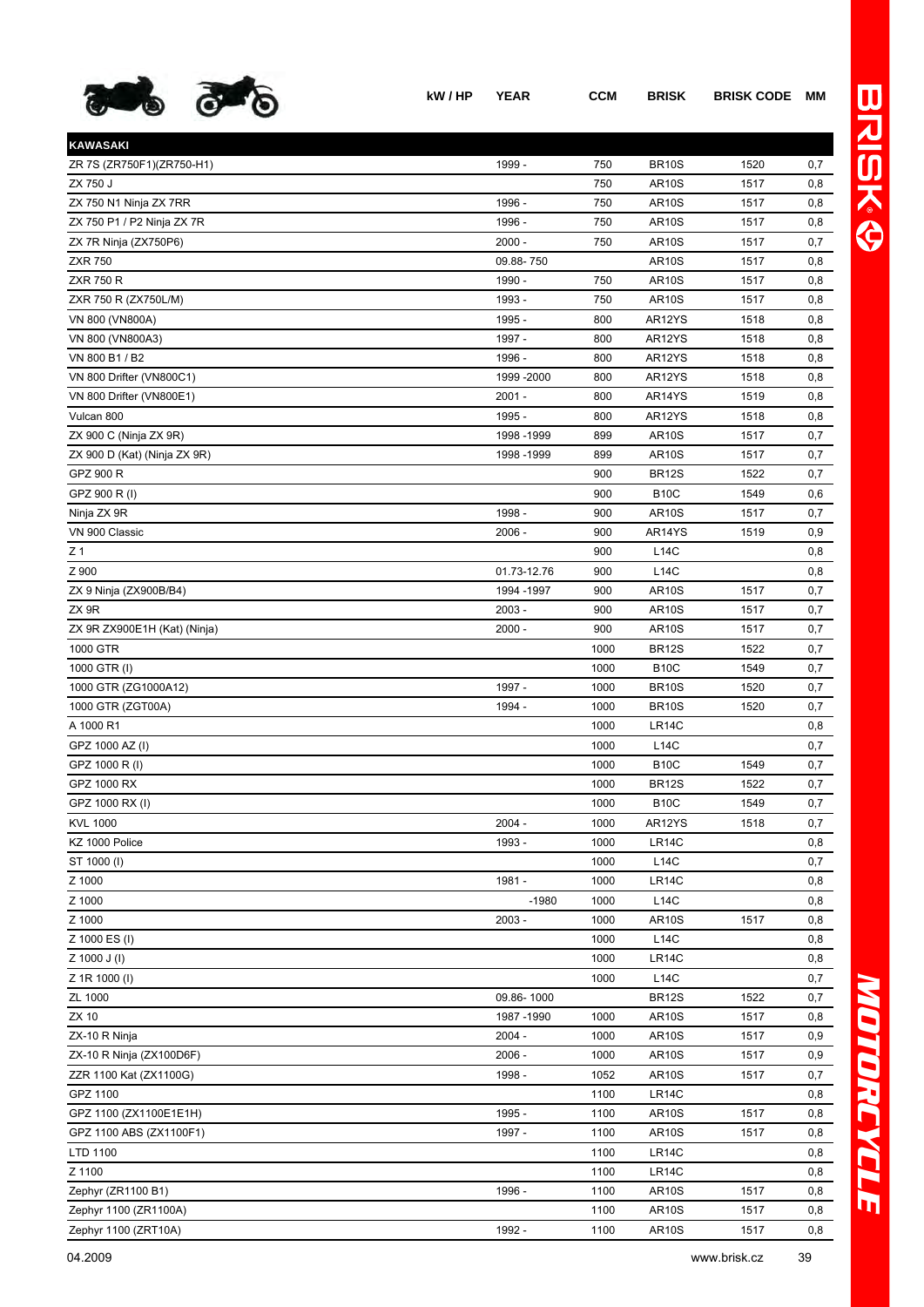

| <b>KAWASAKI</b>                  |             |      |                     |      |     |
|----------------------------------|-------------|------|---------------------|------|-----|
| ZRX 1100 (ZR1100C1)(ZRT10C)      | 1997 - 2000 | 1100 | <b>AR10S</b>        | 1517 | 0,8 |
| ZX 1100 F1                       | 1996 -      | 1100 | <b>AR10S</b>        | 1517 | 0,8 |
| ZZR 1100 (ZX1100D5)              | 1997 -      | 1100 | <b>AR10S</b>        | 1517 | 0,8 |
| ZZR 1100 (ZXT10C)                | 1990 - 1992 | 1100 | <b>AR10S</b>        | 1517 | 0,8 |
| ZZR 1100 (ZXT10D)                | 1993 - 1996 | 1100 | <b>AR10S</b>        | 1517 | 0,8 |
| ZG 1200 (Voyager XII)            | 1993 -      | 1200 | BR <sub>12</sub> YC | 1523 | 0,9 |
| ZRX 1200 (ZR1200C1P)             | $2001 -$    | 1200 | <b>AR10S</b>        | 1517 | 0,6 |
| ZRX 1200 R (ZR1200C1P)           | $2001 -$    | 1200 | <b>AR10S</b>        | 1517 | 0,6 |
| ZRX 1200 S (ZR1200C1P)           | $2001 -$    | 1200 | <b>AR10S</b>        | 1517 | 0,6 |
| ZX-12R Ninja (Kat.)(ZX1200A1H)   | $2000 -$    | 1200 | <b>AR10S</b>        | 1517 | 0,7 |
| ZZ-R 1200 (ZX1200C1)             | $2002 -$    | 1200 | <b>AR10S</b>        | 1517 | 0,7 |
| Z 1300                           | 1979 - 1980 | 1300 | <b>L14C</b>         |      | 0,8 |
| Z 1300                           | 1980 -      | 1300 | LR15YC              |      | 0,8 |
| ZZR 1400                         | $2006 -$    | 1400 | <b>AR10S</b>        | 1517 | 0,9 |
| VN 1500F Classic                 | 1998 - 2000 | 1471 | BR15YC              | 1527 | 0,9 |
| VN 1500 Drifter (VN1500J1)       | 1999 - 2000 | 1500 | BR <sub>15</sub> YC | 1527 | 0,9 |
| VN 1500 Drifter (VN1500R1)       | $2001 -$    | 1500 | BR <sub>15</sub> YC | 1527 | 0,9 |
| VN 1500 Mean Streak (P1)         | $2002 -$    | 1500 | BR <sub>15</sub> YC | 1527 | 0,9 |
|                                  |             |      |                     |      |     |
| VN 1500 A / B (VN-1500/SE/C/D2)  |             | 1500 | BR14YC              | 1526 | 0,9 |
| VN 1600 Classic Tourer           | $2005 -$    | 1600 | BR <sub>15</sub> YC | 1527 | 0,9 |
| VN 1600 Mean Streak              | $2004 -$    | 1600 | BR <sub>15</sub> YC | 1527 | 0,9 |
| VN 1600 Classic                  | $2003 -$    | 1600 | BR14YC              | 1526 | 0,9 |
| <b>VN 2000</b>                   | $2004 -$    | 2053 | DR15YPP-1           |      |     |
| <b>KRAMER</b>                    |             |      |                     |      |     |
| 250                              |             | 250  | LR12C               | 1536 | 0,6 |
| <b>KREIDLER</b>                  |             |      |                     |      |     |
| Flory 1Zyl.4Takt                 | $2005 -$    | 50   | NAR14YS             | 1541 | 0,6 |
| J 50 Junior                      |             | 50   | N <sub>15</sub> C   |      | 0,6 |
| J 51 Junior                      |             | 50   | <b>N15C</b>         |      | 0,6 |
| K 50                             |             | 50   | <b>N14C</b>         |      | 0,6 |
| K 51                             |             | 50   | N14C                |      | 0,6 |
| K 52 Amazone                     |             | 50   | <b>N14C</b>         |      | 0,6 |
| K 52 / 2 Amazone                 |             | 50   | <b>N14C</b>         |      | 0,6 |
| K 53 Florett Motorrad            |             | 50   | <b>N14C</b>         |      | 0,6 |
| K 53 / 1 Florett Mokick          |             | 50   | <b>N15C</b>         |      | 0,6 |
| K 54 Florett Motorrad            |             | 50   | <b>N14C</b>         |      | 0,6 |
| K 54 / 0 (M) Florett Mokick      |             | 50   | <b>N15C</b>         |      | 0,6 |
| K 54 / 319 Florett LF            |             | 50   | <b>N15C</b>         |      | 0,5 |
| K 54 / 32 D-A(B) Florett LF / LH |             | 50   | <b>N15C</b>         |      | 0,6 |
| K 54 / 404 Florett RMC           |             | 50   | N15C                |      | 0,5 |
| K 54 / 410 Florett RMC           |             | 50   | <b>N15C</b>         |      | 0,6 |
| K 54 / 42 D Florett RM           |             | 50   | <b>N15C</b>         |      | 0,5 |
| K 54 / 421 Florett RMC           |             | 50   | <b>N15C</b>         |      | 0,6 |
| K 54 / 540 Florett RMC/S         |             | 50   | <b>N15C</b>         |      | 0,5 |
| K54 / 2 (A) Florett Super 4      |             | 50   | <b>N14C</b>         |      | 0,6 |
| K54 / 2 (B) Florett Motorrad     |             | 50   | <b>N14C</b>         |      | 0,6 |
| K54 / 2 (C) Florett Motorrad     |             | 50   | <b>N14C</b>         |      | 0,6 |
| K54 / 3 Florett Motorrad         |             | 50   | <b>N14C</b>         |      | 0,6 |
| K54 / 3 Florett RS               |             | 50   | <b>N14C</b>         |      | 0,6 |
| K54 / 4 Florett Motorrad         |             | 50   | <b>N14C</b>         |      | 0,6 |
| K54 / 5 Florett Super 5 / TS     |             | 50   | <b>N14C</b>         |      | 0,6 |
| K54 / 503 Florett RS L           |             | 50   | N14C                |      | 0,6 |
| K54 / 511 Florett RS             |             | 50   | <b>N14C</b>         |      | 0,6 |
| K54 / 512 Mustang / Cross        |             | 50   | <b>N14C</b>         |      | 0,6 |
| K54 / 52 Florett GT              |             | 50   | N14C                |      | 0,6 |
| K54 / 53 (B) Florett RS          |             | 50   | <b>N14C</b>         |      | 0,6 |
|                                  |             |      |                     |      |     |

*MOTORCYCLE*

MOTORCYCLE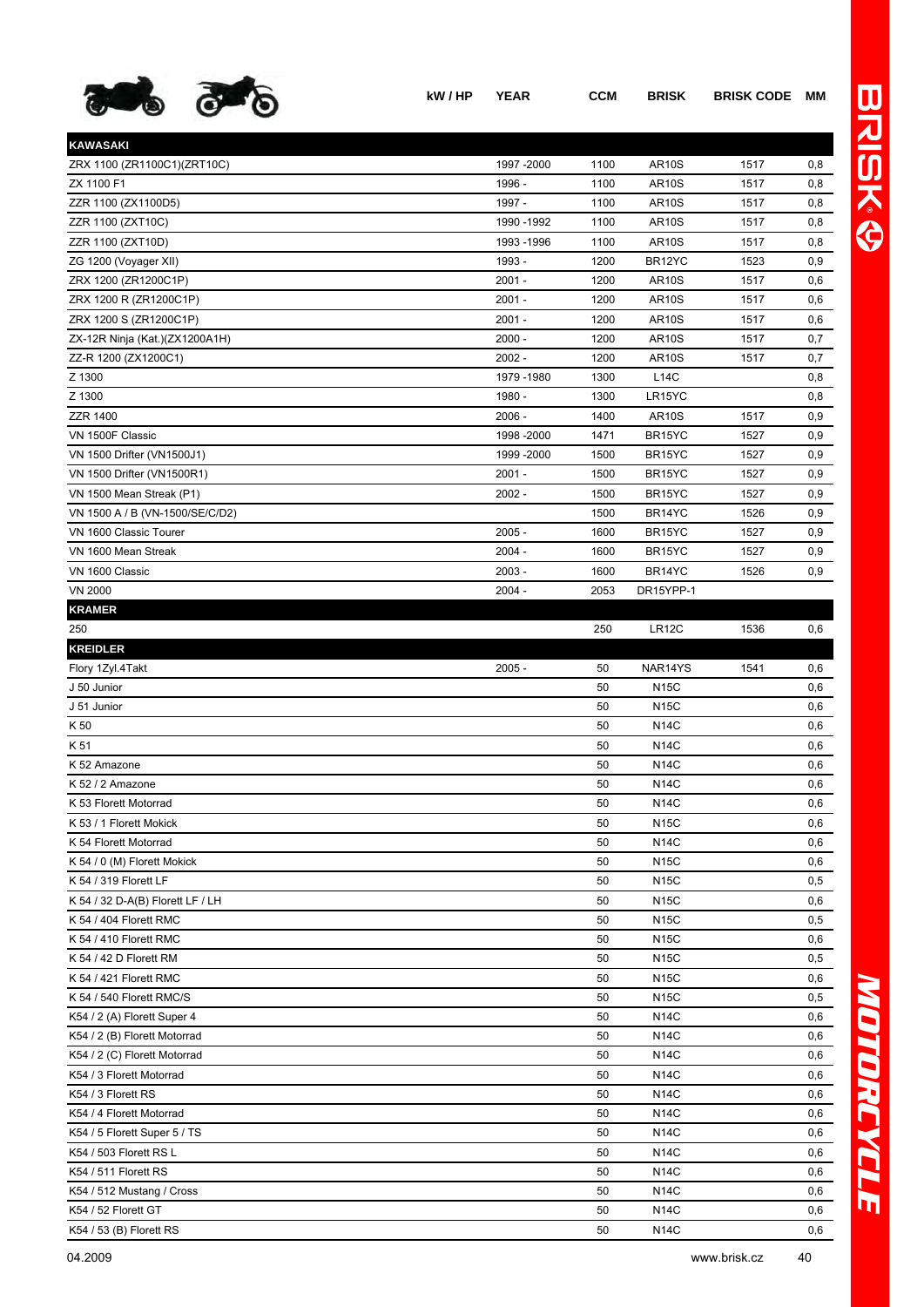

| <b>KREIDLER</b>                  |              |     |                    |      |     |
|----------------------------------|--------------|-----|--------------------|------|-----|
| K54 / 54 Florett TM              |              | 50  | <b>N14C</b>        |      | 0,6 |
| LF 50                            |              | 50  | <b>N15C</b>        |      | 0,6 |
| R 50                             |              | 50  | <b>N14C</b>        |      | 0,6 |
| Enduro                           | $2000 -$     | 125 | BR14YC             | 1526 | 0,9 |
| Mustang                          |              | 125 | <b>BR12S</b>       | 1522 | 0,7 |
| <b>KTM</b>                       |              |     |                    |      |     |
| 50 GP                            | 10.81-50     |     | <b>N14C</b>        |      | 0,6 |
| <b>50 GXE</b>                    |              | 50  | L <sub>11</sub> SL | 1531 | 0,6 |
| <b>50 GXR</b>                    |              | 50  | L <sub>11</sub> SL | 1531 | 0,6 |
| 50 Junior Adventure              | $2002 -$     | 50  | <b>NR14C</b>       |      | 0,6 |
| 50 ME                            | $10.81 -$    | 50  | <b>N14C</b>        |      | 0,6 |
| 50 Mini Adventure                | $2002 -$     | 50  | NR14C              |      | 0,6 |
| 50 Mini Adventure                | 2001         | 50  | <b>N14C</b>        |      | 0,6 |
| 50 Mini Adventure GS             | $2002 -$     | 50  | NR <sub>14</sub> C |      | 0,6 |
| <b>50 MLS</b>                    |              | 50  | <b>N15C</b>        |      | 0,6 |
| <b>50 MMS</b>                    |              | 50  | <b>N14C</b>        |      | 0,6 |
| 50 MS                            | 10.81-50     |     | <b>N15C</b>        |      | 0,6 |
| <b>50 RSL</b>                    |              | 50  | <b>N14C</b>        |      | 0,6 |
| 50 Senior Adventure              | 2002         | 50  | NR <sub>14</sub> C |      | 0,6 |
| 50 Senior Beta Engine            | $2003 -$     | 50  |                    |      |     |
| 50 SX Junior                     | 2001         | 50  | <b>N14C</b>        |      | 0,6 |
| 50 SX Junior LC                  | 2002         | 50  | LR10SL             | 1533 | 0,6 |
| 50 SX Pro Junior LC Beta Engine  | $2003 -$     | 50  |                    |      |     |
| 50 SX Pro Senior LC, Beta Engine | $2003 -$     | 50  |                    |      |     |
| 50 SX Senior                     | 2001         | 50  | <b>N14C</b>        |      | 0,6 |
| 50 SX Senior LC                  | 2002         | 50  | LR10SL             | 1533 | 0,6 |
| 50 SXR Adventure                 | 1998 - 2001  | 50  | <b>N14C</b>        |      | 0,6 |
| 50 SXR Pro Senior                | 1998 - 2001  | 50  | <b>N14C</b>        |      | 0,6 |
| 50 XR Pro Junior                 | 1998 - 2001  | 50  | <b>N14C</b>        |      | 0,6 |
| 50 Bora 25                       | 10.81-50     |     | N <sub>15</sub> YC |      | 0,6 |
| 50 Bora 50                       |              | 50  | <b>N15C</b>        |      | 0,6 |
| 50 Comet                         | 09.76-50     |     | <b>N15C</b>        |      | 0,6 |
| 50 Crazy (CH)                    |              | 50  | N <sub>17</sub> YC |      | 0,6 |
| 50 Foxi                          |              | 50  | <b>N17C</b>        |      | 0,6 |
| 50 Foxi (DK)                     |              | 50  | <b>N14C</b>        |      | 0,6 |
| 50 Hobby                         | 10.81-50     |     | L15YC              |      | 0,6 |
| 50 Pony                          | $10.81 - 50$ |     | <b>N17C</b>        |      | 0,6 |
| 50 Pony (CH)                     | 10.81-50     |     | <b>N14C</b>        |      | 0,6 |
| 50 Postmofa                      |              | 50  | L15YC              |      | 0,6 |
| 50 S5-E                          | 1999 -       | 50  | <b>N14C</b>        |      | 0,6 |
| 50 S5-GS Pro Junior              | 1999 -       | 50  | <b>N14C</b>        |      | 0,6 |
| 50 S5-GS Pro Senior              | 1999 -       | 50  | <b>N14C</b>        |      | 0,6 |
| 50 SM 25                         |              | 50  | N <sub>15</sub> YC |      | 0,6 |
| 50 Squadra                       |              | 50  | L15YC              |      | 0,6 |
| 60 SX                            | 1998 -       | 60  | <b>D08S</b>        |      | 0,6 |
| 65 SX                            | 1998 - 2000  | 65  | <b>D08S</b>        |      | 0,6 |
| 65 SX                            | 2001-2002    | 65  | LR10SL             | 1533 | 0,6 |
| 65 SX Beta Engine                | $2003 -$     | 65  |                    |      |     |
| 80 Enduro                        |              | 80  | L10SL              | 1529 | 0,6 |
| 80 Chopper                       |              | 80  | <b>N14C</b>        |      | 0,6 |
| 80 IGS                           |              | 80  | L10SL              | 1529 | 0,6 |
| 80 IMX                           |              | 80  | L10SL              | 1529 | 0,6 |
| 80 PL                            | 06.83-12.84  | 80  | <b>N14C</b>        |      | 0,6 |
| 80 RL                            | 10.81-80     |     | <b>N14C</b>        |      | 0,6 |
| <b>80 RLS</b>                    | 10.81-80     |     | <b>N14C</b>        |      | 0,6 |
|                                  |              |     |                    |      |     |

80 RLW 10.81- 80 N14C 0,6 N14C 0,6 N14C 0,6 N14C 0,6 N14C 0,6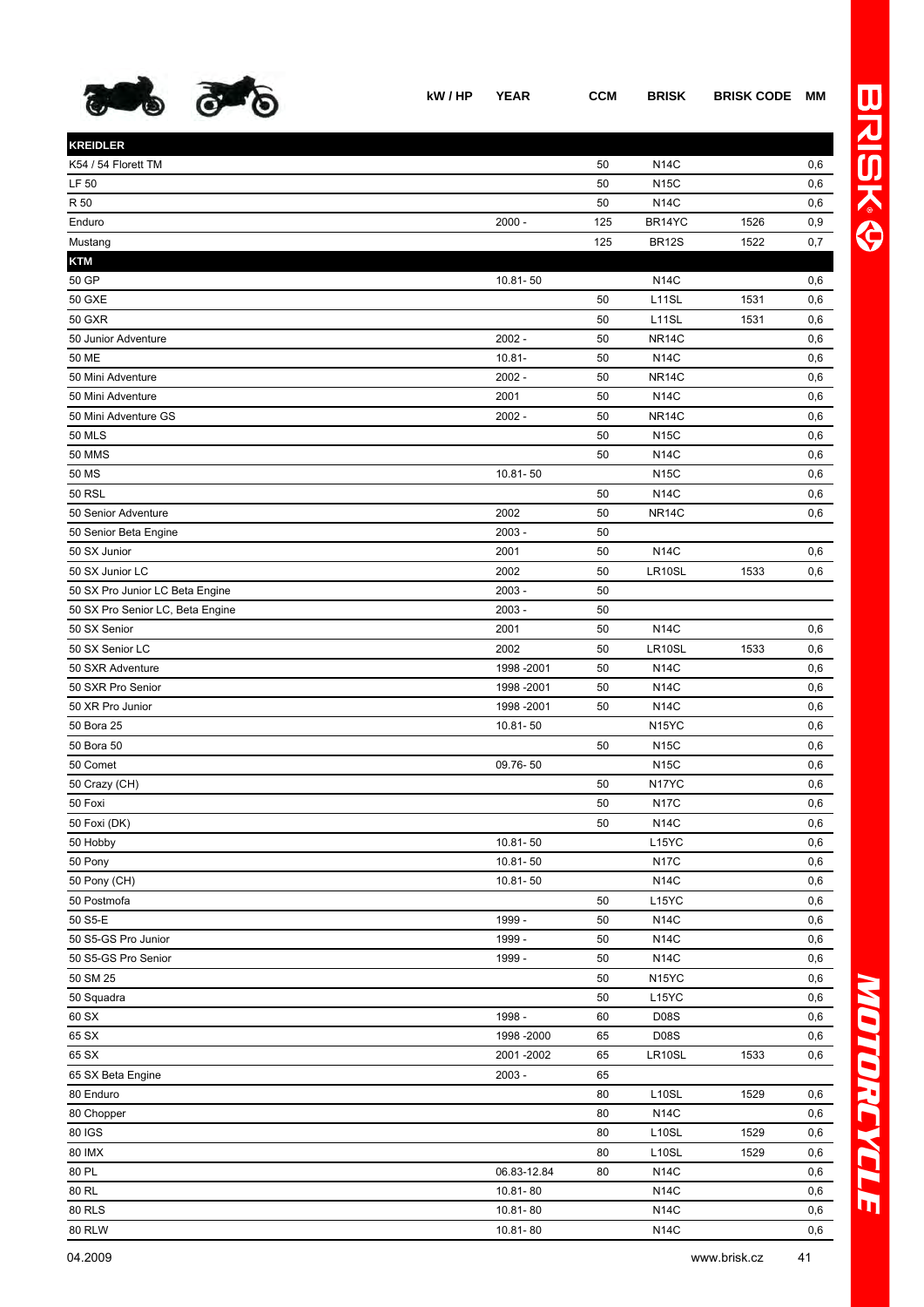

**KTM**

| г      |
|--------|
| I      |
| ı<br>◉ |
|        |
|        |

| ь |
|---|
| ſ |
|   |
|   |
|   |
|   |
|   |
|   |
|   |
|   |
|   |

L

| 80 Bora               | 10.81-80     |     | <b>N14C</b>        |      | 0,6 |
|-----------------------|--------------|-----|--------------------|------|-----|
| 85 IGS                |              | 85  | L <sub>10</sub> SL | 1529 | 0,6 |
| 85 IMX                |              | 85  | L <sub>10</sub> SL | 1529 | 0,6 |
| 85 SX                 | 2003 - 2006  | 85  | LR10S              | 1532 | 0,6 |
| 85 SX                 | 2007         | 85  | LR11SL             | 1535 | 0,6 |
| 85 SX (EU)            | $2008 -$     | 85  | <b>LR11S</b>       | 1534 | 0,6 |
| 100 GS                | 08.73-08.76  | 100 | <b>N14C</b>        |      | 0,6 |
| 100 MC                | 08.73-08.76  | 100 | <b>N14C</b>        |      | 0,6 |
| 105 SX                | 2004 - 2006  | 105 | <b>LR10S</b>       | 1532 | 0,7 |
| 125 (EU)              | $2008 -$     | 125 | <b>LR11S</b>       | 1534 | 0,6 |
| <b>125 EGS</b>        | 1993 -       | 125 | L <sub>10</sub> SL | 1529 | 0,6 |
| <b>125 EGS</b>        | 1998 -       | 125 | LR12SL             | 1537 | 0,6 |
| <b>125 EGS</b>        | 1999 -       | 125 | LR12SL             | 1537 | 0,6 |
| 125 Enduro            |              | 125 | L <sub>10</sub> SL | 1529 | 0,6 |
| 125 EXC               | 1993 - 1995  | 125 | L <sub>10</sub> SL | 1529 | 0,6 |
| <b>125 EXC</b>        | 1996 - 08.97 | 125 | L <sub>10</sub> SL | 1529 | 0,6 |
| 125 EXC               | 1998 - 1999  | 125 | LR12SL             | 1537 | 0,6 |
| 125 EXC               | 1999 - 2000  | 125 | LR12SL             | 1537 | 0,6 |
| 125 EXC               | $2001 -$     | 125 | LR11SL             | 1535 | 0,6 |
| 125 EXC               | 08.97-1998   | 125 | LR12SL             | 1537 | 0,6 |
| <b>125 EXE</b>        | 1999 -       | 125 | <b>NR14C</b>       |      | 0,6 |
| 125 LC2 (Kurzgewinde) | $2000 -$     | 125 | <b>NR14C</b>       |      | 0,6 |
| 125 LC2 (Langgewinde) | 1996 -2000   | 125 | LR12C              | 1536 | 0,6 |
| 125 MX                |              | 125 | L10SL              | 1529 | 0,6 |
|                       |              |     |                    |      |     |
| 125 Sting             | 1998 -       | 125 | LR14C              |      | 0,7 |
| 125 Supermoto         | 1999 -       | 125 | <b>NR14C</b>       |      | 0,6 |
| 125 SX                | 1993 - 1995  | 125 | L <sub>10</sub> SL | 1529 | 0,6 |
| 125 SX                | 1996 - 08.97 | 125 | LR10SL             | 1533 | 0,6 |
| 125 SX (98er)         | 08.97-1998   | 125 | LR12SL             | 1537 | 0,6 |
| 125 SX                | 1999 - 2000  | 125 | LR12SL             | 1537 | 0,6 |
| 125 SX                | 2001         | 125 | LR12SL             | 1537 | 0,7 |
| 125 SX                | 2002 - 2007  | 125 | LR11SL             | 1535 | 0,6 |
| 125 SXS               | $2008 -$     | 125 | <b>LR11S</b>       | 1534 | 0,6 |
| <b>125 TXC</b>        |              | 125 | L <sub>10</sub> SL | 1529 | 0,6 |
| 125 GS<br>12,7mm      |              | 125 | <b>N14C</b>        |      | 0,6 |
| 125 GS<br>19,0mm      |              | 125 | L <sub>10SL</sub>  | 1529 | 0,6 |
| 125 MC<br>12.7mm      |              | 125 | <b>N14C</b>        |      | 0,6 |
| 125 MC<br>19,0mm      |              | 125 | L11SL              | 1531 | 0,6 |
| 125 MC GP             |              | 125 | <b>N10S</b>        | 1538 | 0,6 |
| 144 SX                | $2008 -$     | 144 | <b>LR11S</b>       | 1534 | 0,6 |
| 175 GS                |              | 175 | <b>N14C</b>        |      | 0,6 |
| 175 MC                |              | 175 | <b>N14C</b>        |      | 0,6 |
| 200 EGS               | 1998 -       | 200 | LR12SL             | 1537 | 0,6 |
| 200 EGS               | 1999 -       | 200 | LR12SL             | 1537 | 0,6 |
| 200 EXC               | 1998 - 1999  | 200 | LR12SL             | 1537 | 0,6 |
| 200 EXC               | 1999 - 2001  | 200 | LR11SL             | 1535 | 0,6 |
| 200 EXC               | $2002 -$     | 200 | LR12SL             | 1537 | 0,6 |
| 200 MXC               | 1999 -       | 200 | LR12SL             | 1537 | 0,6 |
| 200 SX                | $2003 -$     | 200 | LR11SL             | 1535 | 0,6 |
| 250 DXC               |              | 250 | L11SL              | 1531 | 0,6 |
| 250 EGS               | 1993 - 1995  | 250 | L <sub>11</sub> SL | 1531 | 0,6 |
| 250 EGS               | 1997 -       | 250 |                    |      |     |
| 250 EGS               | 1999 -       | 250 |                    |      |     |
| 250 EGS               | 1998 -       | 250 |                    |      |     |

250 Enduro 250 L10SL 1529 0,6

80 RS 10.81- 80 N14C 0,6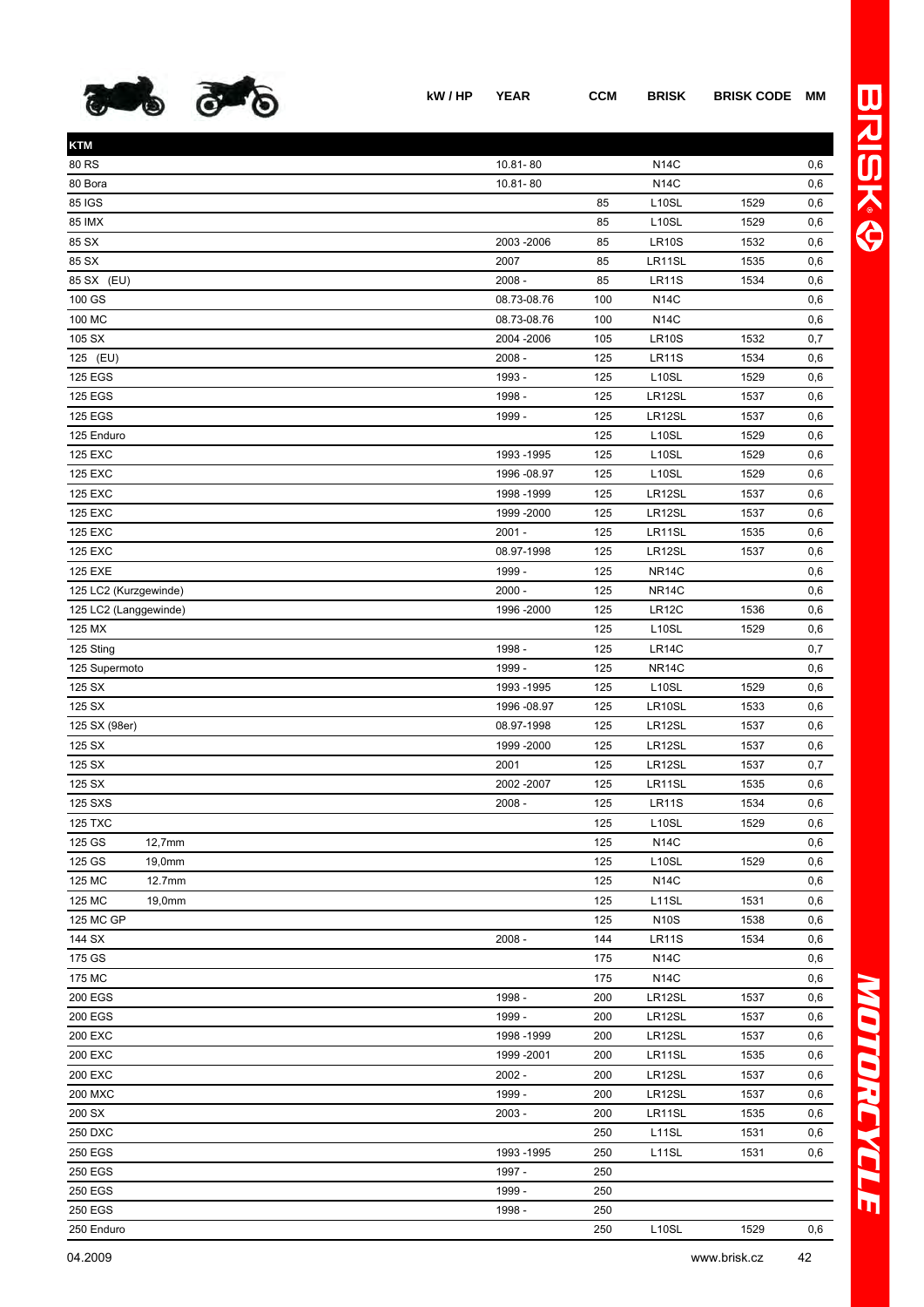

| <b>KTM</b>                 |                |     |                    |      |     |
|----------------------------|----------------|-----|--------------------|------|-----|
| 250 EXC                    | 1993 - 1995    | 250 | L11SL              | 1531 | 0,6 |
| 250 EXC                    | 1996           | 250 | LR12SL             | 1537 | 0,6 |
| <b>250 EXC</b>             | 1997 - 1998    | 250 |                    |      |     |
| 250 EXC / Six Days         | 1998 - 2001    | 250 |                    |      |     |
| 250 EXC Enduro Competition | $2003 -$       | 250 | LR14C              |      | 0,6 |
| 250 EXC Racing             | 2003 -         | 250 | BR12YC             | 1523 | 0,6 |
| 250 EXC Racing             | 2002           | 250 | AR12YS             | 1518 | 0,6 |
| 250 EXC Racing / Six Days  | 2002           | 250 | AR12YS             | 1518 | 0,6 |
| 250 EXC Racing GS          | $2003 -$       | 250 | BR12YC             | 1523 | 0,6 |
| 250 MX                     |                | 250 | L11SL              | 1531 | 0,6 |
| 250 SX                     | 1993 - 1995    | 250 | L <sub>11</sub> SL | 1531 | 0,6 |
| 250 SX                     | 1996 -         | 250 | LR12SL             | 1537 | 0,6 |
| 250 SX                     | 1997 - 1998    | 250 |                    |      |     |
| 250 SX                     | 1998 - 1999    | 250 |                    |      |     |
| 250 SX                     | 1999 -         | 250 |                    |      |     |
| 250 SX (EU)                | 2007 -         | 250 |                    |      |     |
| 250 SX                     | $2005 -$       | 250 | <b>AR10S</b>       | 1517 | 0,7 |
| <b>250 SXC</b>             | 1999 -         | 250 |                    |      |     |
| 250 SXF                    | $2005 -$       | 250 | <b>AR10S</b>       | 1517 | 0,7 |
| <b>250 TXC</b>             |                | 250 | L11SL              | 1531 | 0,6 |
| 250 GS<br>12,7mm           |                | 250 | <b>N14C</b>        |      | 0,6 |
| 250 GS<br>19,0mm           |                | 250 | L11SL              | 1531 | 0,6 |
| 250 MC<br>12,7mm           |                | 250 | <b>N14C</b>        |      | 0,6 |
| 250 MC<br>19,0mm           |                | 250 | L11SL              | 1531 | 0,6 |
| 250 MC GP<br>12,7mm        |                | 250 | <b>N14C</b>        |      | 0,6 |
| 250 MC GP<br>19,0mm        |                | 250 | L11SL              | 1531 | 0,6 |
| 300 DXC                    | 1990 - 1995    | 300 | L11SL              | 1531 | 0,6 |
| 300 EGS                    | 1993 - 1995    | 300 | L11SL              | 1531 | 0,6 |
| 300 EGS                    | 1997 -         | 300 |                    |      |     |
| 300 EGS                    | 1999 -         | 300 |                    |      |     |
| 300 EXC                    | 1993 - 1995    | 300 | L <sub>11</sub> SL | 1531 | 0,6 |
| 300 EXC                    | 1996           | 300 | LR12SL             | 1537 | 0,6 |
| 300 EXC                    | 1997 - 1998    | 300 |                    |      |     |
| 300 EXC / Six Days         | 1999 -         | 300 |                    |      |     |
| 300 EXC Enduro Competition | $2003 -$       | 300 | LR14C              |      | 0,6 |
| 300 GS                     | 1990 - 1995    | 300 | L <sub>11</sub> SL | 1531 | 0,6 |
| 300 LC (I)                 |                | 300 | L <sub>10</sub> SL | 1529 | 0,6 |
| 300 MX                     | $-1995$        | 300 | L11SL              | 1531 | 0,6 |
| 300 MXC                    | 1997 - 2002    | 300 |                    |      |     |
| 300 MXC                    | 2003 -         | 300 | LR14C              |      | 0,6 |
| 300 SX                     | 1993 - 1995    | 300 | L <sub>11</sub> SL | 1531 | 0,6 |
| 300 SX                     | 1999 -         | 300 |                    |      |     |
| 300 TXC                    | $-1995$        | 300 | L <sub>11</sub> SL | 1531 | 0,6 |
| 350 GS                     |                | 350 | L11SL              | 1531 | 0,6 |
| 350 MX                     |                | 350 | L11SL              | 1531 | 0,6 |
| 350 LC4                    | 18kW<br>1993 - | 350 | <b>B12C</b>        | 1547 | 0,6 |
| 350 LC4                    | 30kW<br>1993 - | 350 | <b>B12C</b>        | 1547 | 0,6 |
| 350 LC4 EGS                | 1993 -         | 350 | <b>B12C</b>        | 1547 | 0,6 |
| 350 LC4 EXC                | 1993 -         | 350 | <b>B12C</b>        | 1547 | 0,6 |
| 360 EGS                    | 1997 -         | 360 |                    |      |     |
| 360 EXC                    | 1997 -         | 360 |                    |      |     |
| 360 MXC                    | 1997 -         | 360 |                    |      |     |
| 360 SX                     | 1996 -         | 360 | LR12SL             | 1537 | 0,6 |
| 360 SX                     | 1997 -         | 360 |                    |      |     |
| 380 EGS                    | 1998 -         | 380 |                    |      |     |
| 380 EGS                    | 1999 -         | 380 |                    |      |     |

*MOTORCYCLE*

MOTORCYCLE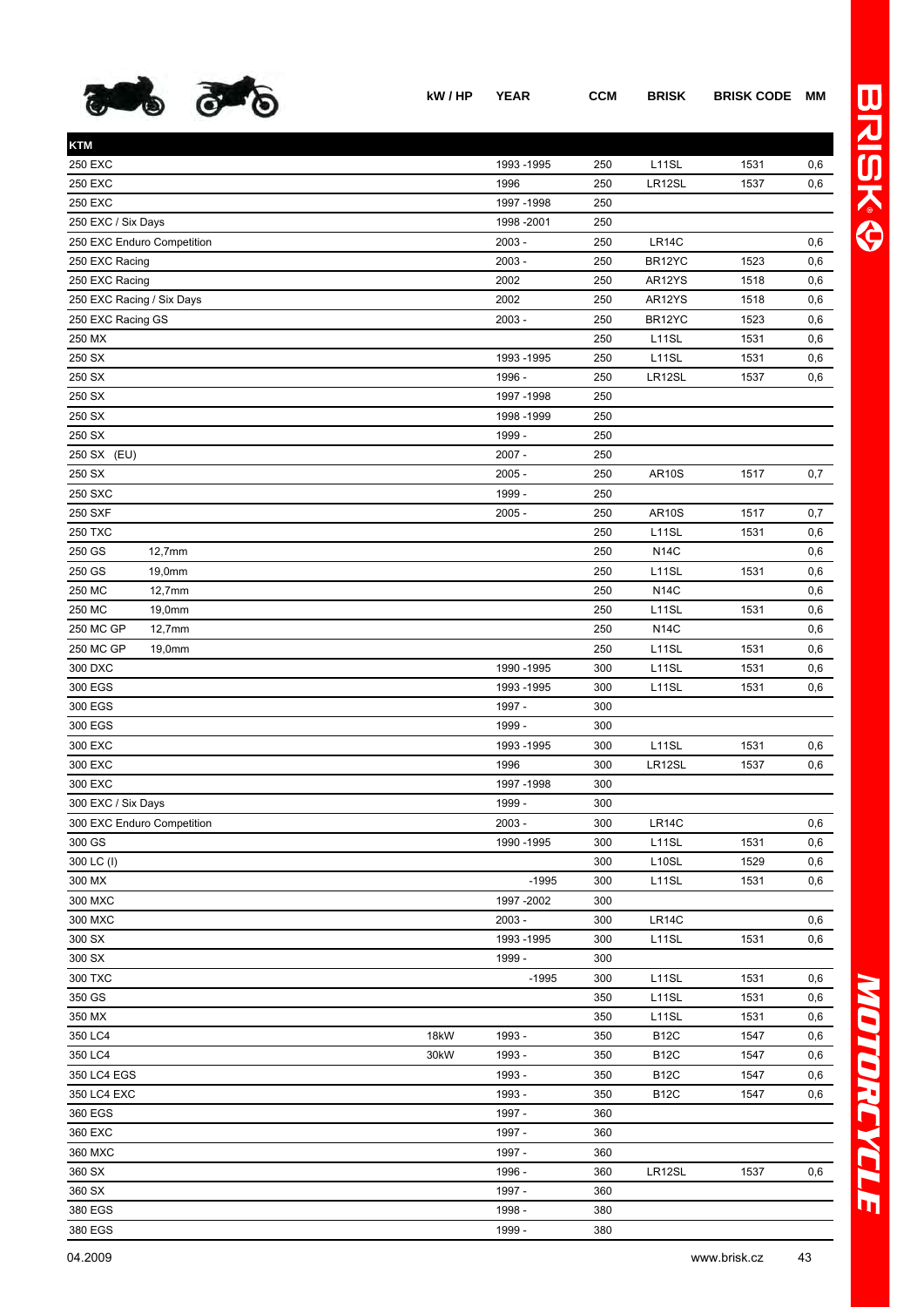

| KTM                      |      |              |     |                    |      |     |
|--------------------------|------|--------------|-----|--------------------|------|-----|
| 380 Enduro               |      | 1998 -       | 380 |                    |      |     |
| 380 EXC                  |      | 1998 -       | 380 |                    |      |     |
| 380 SX                   |      | 1999 -       | 380 |                    |      |     |
| 390                      |      |              | 390 | L <sub>11</sub> SL | 1531 | 0,6 |
| 400 EGS                  |      | 1997 -       | 400 | <b>B12C</b>        | 1547 | 0,6 |
| 400 EGS-E                |      | 1997 -       | 400 | <b>BR12S</b>       | 1522 | 0,6 |
| 400 Enduro-E             |      | 1998 -       | 400 | <b>B12C</b>        | 1547 | 0,6 |
| 400 EXC Racing           |      | 1999 - 04.02 | 400 | AR12YS             | 1518 | 0,7 |
| 400 EXC Racing           |      | $2003 -$     | 400 | BR12YC             | 1523 | 0,6 |
| 400 EXC Racing           |      | $05.02 -$    | 400 | BR12YC             | 1523 | 0,6 |
| 400 LC4                  |      | 1999 - 04.02 | 400 | <b>BR12S</b>       | 1522 | 0,7 |
| 400 LC4-E                |      | 1999 - 04.02 | 400 | <b>BR12S</b>       | 1522 | 0,7 |
| 400 LS-E                 |      | 1997 - 04.02 | 400 | <b>BR12S</b>       | 1522 | 0,6 |
| 400 SC                   |      | 1996 -       | 400 | <b>B12C</b>        | 1547 | 0,6 |
| 400 SC                   |      | 1998 -       | 400 | <b>B12C</b>        | 1547 | 0,6 |
| 400 Supercompetition     |      | 1997 -       | 400 | <b>B12C</b>        | 1547 | 0,6 |
| 400 SX                   |      | 1998 - 04.02 | 400 | <b>B12C</b>        | 1547 | 0,6 |
| 400 SX Racing            |      | $05.02 -$    | 400 | BR12YC             | 1523 | 0,6 |
| 400 SX Racing / Six Days |      | 1999 - 04.02 | 400 | AR12YS             | 1518 | 0,7 |
| 400 SXC                  |      | 1998 - 04.02 | 400 | <b>B12C</b>        | 1547 | 0,6 |
| 400 SXC                  | 20kW | 1999 - 04.02 | 400 | <b>B12C</b>        | 1547 | 0,6 |
| GS 400                   |      |              | 400 | <b>N14C</b>        |      | 0,6 |
| 400 LC4                  |      | 1998 -       | 400 | <b>BR12S</b>       | 1522 | 0,7 |
| 400 LC4 Competition      |      | 1998 -       | 400 | <b>BR12S</b>       | 1522 | 0,7 |
| 400 LC4 E                |      | 05.02-       | 400 | BR12YC             | 1523 | 0,6 |
| 400 LC4 E Enduro         |      | $2001 -$     | 400 | <b>BR12S</b>       | 1522 | 0,7 |
| 400 LC4 EGS              |      | 1993 -       | 400 | <b>B12C</b>        | 1547 | 0,6 |
| 400 LC4 EXC              |      | 1993 -       | 400 | <b>B12C</b>        | 1547 | 0,6 |
| 400 MC                   |      |              | 400 | <b>N14C</b>        |      | 0,6 |
| 400 MC GP                |      |              | 400 | <b>N14C</b>        |      | 0,6 |
| 420                      |      |              | 420 | L11SL              | 1531 | 0,6 |
| 440 EXC                  |      | 1994 -       | 440 | L11SL              | 1531 | 0,6 |
| 440 SX                   |      | 1994 -       | 440 | L <sub>11</sub> SL | 1531 | 0,6 |
| 450 EXC (EU)             |      | $2008 -$     | 450 | MR12YS-9           |      | 0,9 |
| 450 EXC R Enduro (EU)    |      | $11.07 -$    | 450 | <b>MR12YS-9</b>    |      | 0,9 |
| 450 EXC Racing           |      | $2003 -$     | 450 | BR12YC             | 1523 | 0,6 |
| 450 EXC Racing GS        |      | $2003 -$     | 450 | BR12YC             | 1523 | 0,6 |
| 450 MXC Dessert          |      | $2003 -$     | 450 | BR12YC             | 1523 | 0,6 |
| 450 MXC GS               |      | $2003 -$     | 450 | BR12YC             | 1523 | 0,6 |
| 450 SMR                  |      | 2005 - 2007  | 450 | BR12YC             | 1523 | 0,6 |
| 450 SMR (EU)             |      | $2008 -$     | 450 | <b>AR10S</b>       | 1517 | 0,7 |
| 450 SXF                  |      | $2007 -$     | 450 | <b>AR10S</b>       | 1517 | 0,7 |
| 450 SX Racing            |      | $2003 -$     | 450 | BR12YC             | 1523 | 0,6 |
| 495                      |      |              | 495 | L11SL              | 1531 | 0,6 |
| 500 4 TGS                |      |              | 500 | <b>BR10YS-9</b>    | 1521 | 0,9 |
| 500 4 TXC                |      |              | 500 | <b>BR10YS-9</b>    | 1521 | 0,9 |
| 500 DXC                  |      |              | 500 | LR12C              | 1536 | 0,6 |
| 500 EXC                  |      |              | 500 | LR12C              | 1536 | 0,6 |
| 500 MX                   |      |              | 500 | L11SL              | 1531 | 0,6 |
| 500 SX                   |      | 1993 -       | 500 | L <sub>10</sub> SL | 1529 | 0,6 |
| 500 GS (2Stroke)         |      |              | 500 | L <sub>10</sub> SL | 1529 | 0,6 |
| 500 GS (4Stroke)         |      |              | 500 | <b>B12C</b>        | 1547 | 0,6 |
| 500 MC (2Stroke)         |      |              | 500 | L <sub>10</sub> SL | 1529 | 0,6 |
| 500 MC (4Stroke)         |      |              | 500 | <b>B12C</b>        | 1547 | 0,6 |
| 505 SXF                  |      | 2007 -       | 505 | <b>AR10S</b>       | 1517 | 0,7 |
| 520 EXC Racing           |      | 05.02-       | 520 | BR12YC             | 1523 | 0,6 |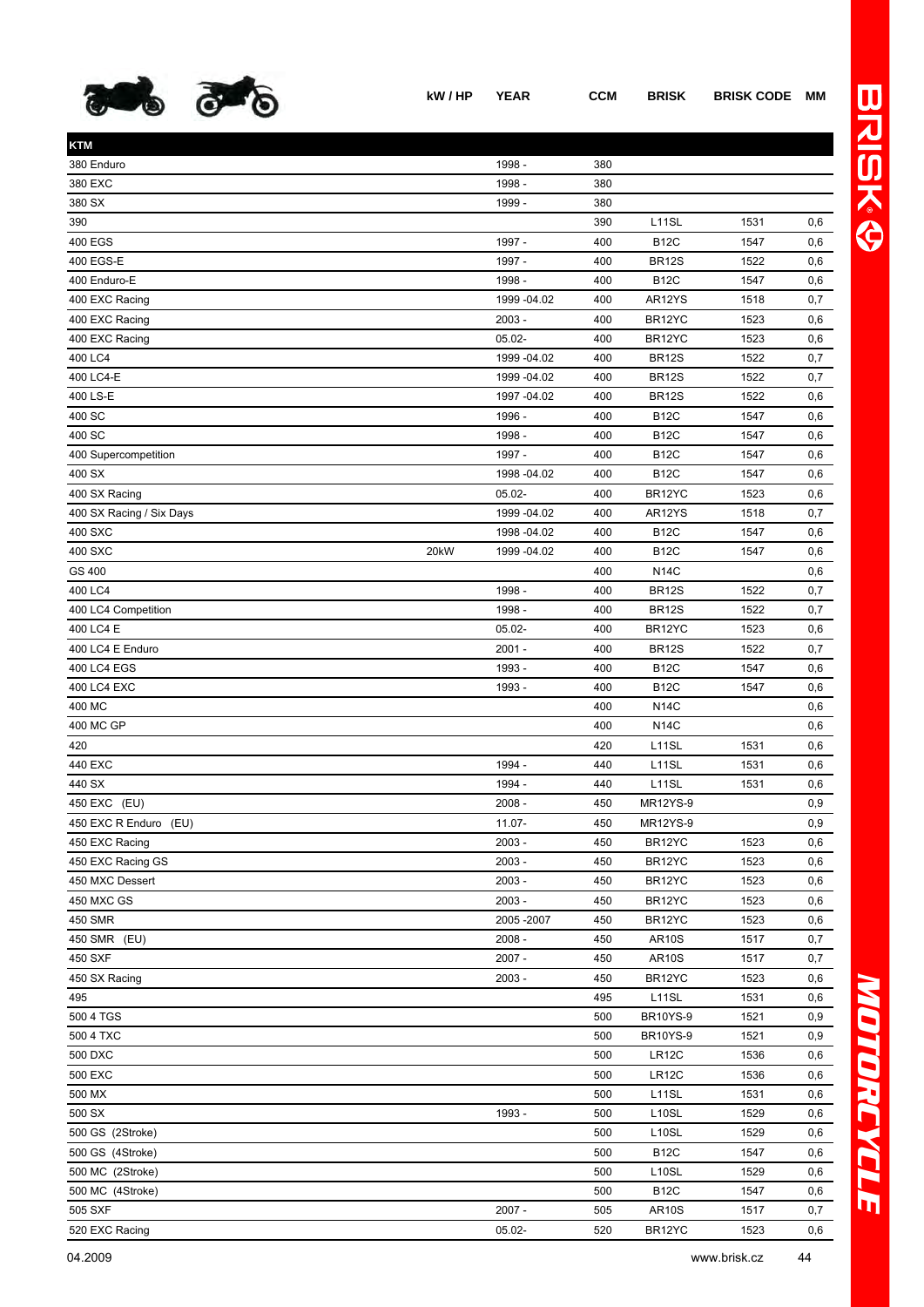

| KTM                                |      |              |     |                   |      |     |
|------------------------------------|------|--------------|-----|-------------------|------|-----|
| 520 EXC Racing / Six Days          |      | 1999 - 04.02 | 520 | AR12YS            | 1518 | 0,7 |
| 520 SX Racing                      |      | 1999 - 04.02 | 520 | AR12YS            | 1518 | 0,7 |
| 520 SX Racing                      |      | $05.02 -$    | 520 | BR12YC            | 1523 | 0,6 |
| 525 EXC Racing                     |      | $2003 -$     | 525 | BR12YC            | 1523 | 0,6 |
| 525 EXC Racing GS                  |      | $2003 -$     | 525 | BR12YC            | 1523 | 0,6 |
| 525 MXC                            |      | $2003 -$     | 525 | BR12YC            | 1523 | 0,6 |
| 525 MXC Desert Racing              |      | $2005 -$     | 525 | BR12YC            | 1523 | 0,6 |
| 525 SMR                            |      | $2005 -$     | 525 | BR12YC            | 1523 | 0,6 |
| 525 SX Racing                      |      | $2003 -$     | 525 | BR12YC            | 1523 | 0,6 |
| 530 EXC (EU)                       |      | $2008 -$     | 530 | <b>MR12YS-9</b>   |      | 0,9 |
| 530 EXC R Enduro (EU)              |      | $2008 -$     | 530 | MR12YS-9          |      | 0,9 |
| 540 DXC                            |      |              | 540 | L <sub>10SL</sub> | 1529 | 0,6 |
| 540 MX                             |      |              | 540 | LR12C             | 1536 | 0,6 |
| 540 SXC                            |      | 1998 -       | 540 | <b>B12C</b>       | 1547 | 0,6 |
| 540 SXC                            |      | 1999 -       | 540 | <b>B12C</b>       | 1547 | 0,6 |
| 540 SXC                            | 20kW | 1999 -       | 540 | <b>B12C</b>       | 1547 | 0,6 |
| 540 SXC Racing                     |      | $2002 -$     | 540 | AR12YS            | 1518 | 0,7 |
| 560 SMR (EU)                       |      | $2006 -$     | 560 | BR12YC            | 1523 | 0,6 |
| 600 4 TGS                          |      |              | 600 | <b>BR10YS-9</b>   | 1521 | 0,9 |
| 600 4 TMX                          |      |              | 600 | <b>BR10YS-9</b>   | 1521 | 0,9 |
| 600 4 TXC                          |      |              | 600 | <b>BR10YS-9</b>   | 1521 | 0,9 |
| 600 Country                        |      |              | 600 | <b>B12C</b>       | 1547 | 0,6 |
| 600 Enduro                         |      |              | 600 | <b>B12C</b>       | 1547 | 0,6 |
| 600 MX                             |      |              | 600 | <b>B12C</b>       | 1547 | 0,6 |
| 600 LC4 Enduro                     | 17kW | 1987 -       | 600 | <b>B12C</b>       | 1547 | 0,6 |
| 600 LC4 Enduro                     | 36kW | 1987 -       | 600 | <b>B12C</b>       | 1547 | 0,6 |
| 600 LC4 EGS                        |      | 1993 -       | 600 | <b>B12C</b>       | 1547 | 0,6 |
| 600 LC4 EXC                        |      | 1993 -       | 600 | <b>B12C</b>       | 1547 | 0,6 |
| 610 Duke                           |      | 1994 -       | 609 | <b>B12C</b>       | 1547 | 0,6 |
| 610 LC4 SC Supermoto               |      | 2001-04.02   | 609 | <b>BR12S</b>      | 1522 | 0,7 |
| 610 LC4 Supercompetition           |      | 2001-04.02   | 609 | <b>BR12S</b>      | 1522 | 0,7 |
| 612 LC4 EGS                        |      | 1993 -       | 612 | <b>B12C</b>       | 1547 | 0,6 |
| 612 LC4 EXC                        |      | 1993 -       | 612 | <b>B12C</b>       | 1547 | 0,6 |
| 620 Duke-E                         |      | 1997 -       | 620 | <b>BR12S</b>      | 1522 | 0,6 |
| 620 EGS                            |      | 1997 -       | 620 | <b>B12C</b>       | 1547 | 0,6 |
| 620 EGS-E                          |      | 1997 -       | 620 | <b>BR12S</b>      | 1522 | 0,6 |
| 620 LS4 Rally                      |      | 1997 -       | 620 | <b>B12C</b>       | 1547 | 0,6 |
| 620 LS-E                           |      | 1997 -       | 620 | <b>BR12S</b>      | 1522 | 0,6 |
| 620 SC                             |      | 1996 -       | 620 | <b>B12C</b>       | 1547 | 0,6 |
| 620 SC                             |      | 1998 -       | 620 | <b>B12C</b>       | 1547 | 0,6 |
| 620 Supercompetition               |      | 1997 - 04.02 | 620 | <b>B12C</b>       | 1547 | 0,6 |
| 620 SX                             |      | 1996 -       | 620 | <b>B12C</b>       | 1547 | 0,6 |
| 620 SX                             |      | 1999 -       | 620 | <b>B12C</b>       | 1547 | 0,6 |
| 620 LC4 EGS                        |      | 1994 -       | 620 | <b>B12C</b>       | 1547 | 0,6 |
| 620 LC4 EXC                        |      | 1994 -       | 620 | <b>B12C</b>       | 1547 | 0,6 |
| 620 LC4 SX                         |      | 1994 -       | 620 | <b>B12C</b>       | 1547 | 0,6 |
| 620 LC4 Super Competition          |      | 2000 - 04.02 | 620 | BR12YC            | 1523 | 0,9 |
| 620 LC4 Supercompetition Supermoto |      | $05.02 -$    | 620 | BR12YC            | 1523 | 0,6 |
| 620 Supermoto Competition          |      | 1998 - 2000  | 620 | <b>B12C</b>       | 1547 | 0,6 |
| 625 SC                             |      | $2002 -$     | 625 | BR12YC            | 1523 | 0,9 |
| 625 SMC                            |      | $2005 -$     | 625 | BR12YC            | 1523 | 0,6 |
| 625 SXC Hard Enduro                |      | $2003 -$     | 625 | BR12YC            | 1523 | 0,9 |
| 625 SXC Super Moto                 |      | $2002 -$     | 625 | BR12YC            | 1523 | 0,9 |
| 640 Duke 2                         |      | 2002 - 04.02 | 625 | BR12YC            | 1523 | 0,9 |
| 640 Duke                           |      | $2005 -$     | 625 | BR12YC            | 1523 | 0,6 |
|                                    |      |              |     |                   |      |     |

640 LC4 2002 -04.02 625 BR12YC 1523 0,9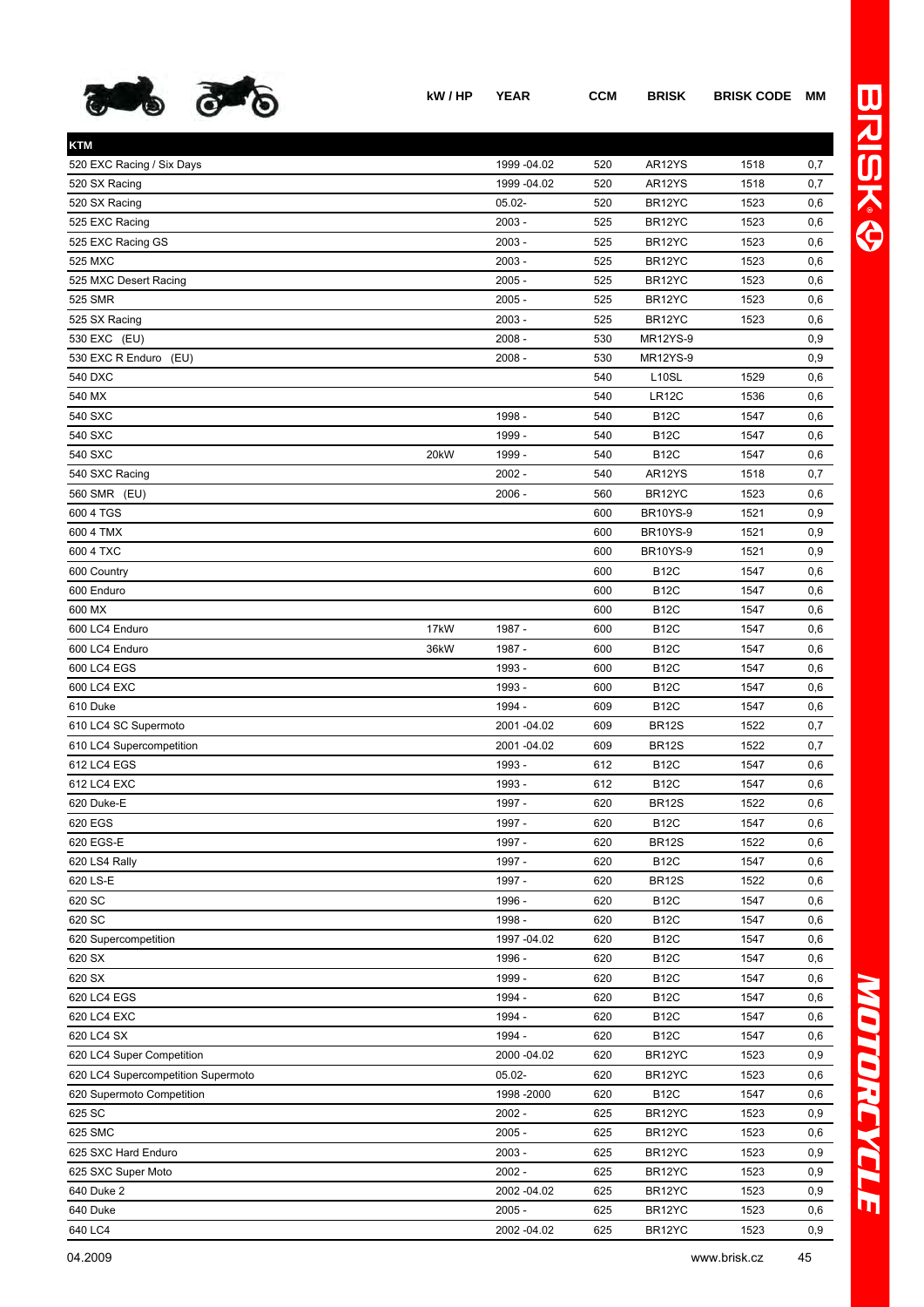

| BR12YC<br>1523<br>640 LC4 Adventure<br>2002 -04.02<br>625<br>0,9<br>625<br>BR12YC<br>1523<br>0,9<br>640 LC4 Super Moto<br>2002 -04.02<br>$2005 -$<br>625<br>1523<br>640 LC4 SM<br>BR <sub>12</sub> YC<br>0,6<br>625<br>1523<br>640 LC4-E Six Days<br>2002 -04.02<br>BR <sub>12</sub> YC<br>0,9<br>625<br>1523<br>0,9<br>640 LC4-E SM Prestige<br>2002 -04.02<br>BR12YC<br>$2003 -$<br>625<br>1523<br>640 Supermoto Spezial Edition<br>BR <sub>12</sub> YC<br>0,9<br>1522<br>640 Adventure R<br>1998 - 2001<br>625<br>BR <sub>12S</sub><br>0,7<br>1522<br>640 Duke<br>1998 - 2001<br>625<br>BR <sub>12S</sub><br>0,7<br>640 Duke II<br>1999 - 2001<br>625<br><b>BR12S</b><br>1522<br>0,7<br>640 LC4<br>625<br><b>BR12S</b><br>1522<br>1998 - 2000<br>0,7<br>640 LC4 Duke II<br>$2003 -$<br>625<br>BR12YC<br>1523<br>0,9<br>640 LC4 Hard Enduro<br>$2003 -$<br>625<br>BR12YC<br>1523<br>0,9<br>640 LC4 E Enduro<br>625<br><b>BR12S</b><br>1522<br>0,7<br>2001<br>640 LC4 E Supermoto<br>2001<br>625<br><b>BR12S</b><br>1522<br>0,7<br>640 LC4<br>625<br><b>BR12S</b><br>1522<br>1999 - 2001<br>0,7<br>625<br>BR12YC<br>1523<br>640 Duke 2<br>2000 - 04.02<br>0,9<br>05.02-2002<br>625<br>BR12YC<br>1523<br>640 Duke II<br>0,6<br>640 LC4 Adventure R<br>$05.02 -$<br>625<br>BR12YC<br>1523<br>0,6<br>2001-04.02<br><b>BR12S</b><br>1522<br>640 LC4 Adventure<br>625<br>0,7<br>BR12YC<br>1523<br>640 LC4 Adventure<br>2000<br>625<br>0,9<br>640 LC4 E<br>$05.02 -$<br>BR12YC<br>625<br>1523<br>0,6<br>05.02-2002<br>625<br>BR12YC<br>1523<br>640 LC4 E Supermoto<br>0,6<br>640 LC4 Prestige Supermoto<br>$2003 -$<br>625<br>BR12YC<br>1523<br>0,9<br>640 LC4 E Supermoto<br>2000<br>625<br>BR12YC<br>1523<br>0,9<br>640 LC4<br>01.02-04.02<br>BR12YC<br>1523<br>625<br>0,9<br><b>BR12S</b><br>660 LC4 Rallye<br>1999 - 2001<br>660<br>1522<br>0,6<br>660 Rallye<br>2002 -04.02<br>660<br><b>BR10S</b><br>1520<br>0,6<br>$2002 -$<br>1520<br>660 Super Moto Factory Replica<br>660<br><b>BR10S</b><br>0,6<br>660 SMC<br>$2005 -$<br>660<br>BR <sub>12</sub> YC<br>1523<br>0,6<br>660 LC4<br>$2003 -$<br><b>BR10S</b><br>1520<br>660<br>0,6<br>BR12YC<br>1523<br>660 Rallye<br>2000 - 2001<br>660<br>0,9<br>1523<br>660 Rallye<br>05.02-2002<br>660<br>BR12YC<br>0,6<br>690 DUKE<br>$2008 -$<br>690<br>MR12YS-9<br>0,9<br>$2008 -$<br>690<br>0,9<br>690 Enduro (EU)<br><b>MR12YS-9</b><br>690 LC4<br>2007 -<br>690<br>0,9<br>MR12YS-9<br>690 LC4 ER<br>2007 -<br>690<br>MR12YS-9<br>0,9<br>690 Supermoto (EU)<br>2007 -<br>690<br>MR12YS-9<br>0,9<br>2007 -<br>MR12YS-9<br>690 Supermoto BLACK (USA)<br>690<br>0,9<br>690 SMR (EU)<br>$2008 -$<br>690<br><b>MR12YS-9</b><br>0,9<br>$2007 -$<br>690 Rallye Factory Replika<br>690<br>MR12YS-9<br>0,9<br>780 EXC<br>$2003 -$<br>780<br>MR12YS-9<br>0,9<br>$2003 -$<br>1518<br>0,7<br>950 Adventure<br>950<br>AR12YS<br>$2003 -$<br>950 Adventure S<br>950<br>AR12YS<br>1518<br>0,7<br>$2005 -$<br>AR12YS<br>950 Supermoto<br>950<br>1518<br>0,7<br>2006 -<br>AR12YS<br>950 Super Enduro<br>950<br>1518<br>0,7<br>$2003 -$<br>950 LC8 Rally<br>950<br>AR12YS<br>1518<br>0,7<br>2007 -<br>1000<br>BR12YC<br>990 Adventure (EU)<br>1523<br>0,6<br>2006 -<br>BR12YC<br>1523<br>990 Adventure S (EU)<br>1000<br>0,6<br>990 Duke<br>$2004 -$<br>1000<br>BR12YC<br>1523<br>0,6<br>$2005 -$<br>BR12YC<br>1523<br>990 Superduke<br>1000<br>0,6<br>990 Superduke (USA)<br>2008 -<br>1000<br>MR12YS-9<br>0,9 |                                |  |  |
|--------------------------------------------------------------------------------------------------------------------------------------------------------------------------------------------------------------------------------------------------------------------------------------------------------------------------------------------------------------------------------------------------------------------------------------------------------------------------------------------------------------------------------------------------------------------------------------------------------------------------------------------------------------------------------------------------------------------------------------------------------------------------------------------------------------------------------------------------------------------------------------------------------------------------------------------------------------------------------------------------------------------------------------------------------------------------------------------------------------------------------------------------------------------------------------------------------------------------------------------------------------------------------------------------------------------------------------------------------------------------------------------------------------------------------------------------------------------------------------------------------------------------------------------------------------------------------------------------------------------------------------------------------------------------------------------------------------------------------------------------------------------------------------------------------------------------------------------------------------------------------------------------------------------------------------------------------------------------------------------------------------------------------------------------------------------------------------------------------------------------------------------------------------------------------------------------------------------------------------------------------------------------------------------------------------------------------------------------------------------------------------------------------------------------------------------------------------------------------------------------------------------------------------------------------------------------------------------------------------------------------------------------------------------------------------------------------------------------------------------------------------------------------------------------------------------------------------------------------------------------------------------------------------------------------------------------------------------------------------------------------------------------------------------------------------------------------------------------------------------------------------------------------------------------------------------------------------------------------------------------------------------------------------------------------------------------------------------------------------------------------------------------------------------------------------------|--------------------------------|--|--|
|                                                                                                                                                                                                                                                                                                                                                                                                                                                                                                                                                                                                                                                                                                                                                                                                                                                                                                                                                                                                                                                                                                                                                                                                                                                                                                                                                                                                                                                                                                                                                                                                                                                                                                                                                                                                                                                                                                                                                                                                                                                                                                                                                                                                                                                                                                                                                                                                                                                                                                                                                                                                                                                                                                                                                                                                                                                                                                                                                                                                                                                                                                                                                                                                                                                                                                                                                                                                                                            |                                |  |  |
|                                                                                                                                                                                                                                                                                                                                                                                                                                                                                                                                                                                                                                                                                                                                                                                                                                                                                                                                                                                                                                                                                                                                                                                                                                                                                                                                                                                                                                                                                                                                                                                                                                                                                                                                                                                                                                                                                                                                                                                                                                                                                                                                                                                                                                                                                                                                                                                                                                                                                                                                                                                                                                                                                                                                                                                                                                                                                                                                                                                                                                                                                                                                                                                                                                                                                                                                                                                                                                            |                                |  |  |
|                                                                                                                                                                                                                                                                                                                                                                                                                                                                                                                                                                                                                                                                                                                                                                                                                                                                                                                                                                                                                                                                                                                                                                                                                                                                                                                                                                                                                                                                                                                                                                                                                                                                                                                                                                                                                                                                                                                                                                                                                                                                                                                                                                                                                                                                                                                                                                                                                                                                                                                                                                                                                                                                                                                                                                                                                                                                                                                                                                                                                                                                                                                                                                                                                                                                                                                                                                                                                                            |                                |  |  |
|                                                                                                                                                                                                                                                                                                                                                                                                                                                                                                                                                                                                                                                                                                                                                                                                                                                                                                                                                                                                                                                                                                                                                                                                                                                                                                                                                                                                                                                                                                                                                                                                                                                                                                                                                                                                                                                                                                                                                                                                                                                                                                                                                                                                                                                                                                                                                                                                                                                                                                                                                                                                                                                                                                                                                                                                                                                                                                                                                                                                                                                                                                                                                                                                                                                                                                                                                                                                                                            |                                |  |  |
|                                                                                                                                                                                                                                                                                                                                                                                                                                                                                                                                                                                                                                                                                                                                                                                                                                                                                                                                                                                                                                                                                                                                                                                                                                                                                                                                                                                                                                                                                                                                                                                                                                                                                                                                                                                                                                                                                                                                                                                                                                                                                                                                                                                                                                                                                                                                                                                                                                                                                                                                                                                                                                                                                                                                                                                                                                                                                                                                                                                                                                                                                                                                                                                                                                                                                                                                                                                                                                            |                                |  |  |
|                                                                                                                                                                                                                                                                                                                                                                                                                                                                                                                                                                                                                                                                                                                                                                                                                                                                                                                                                                                                                                                                                                                                                                                                                                                                                                                                                                                                                                                                                                                                                                                                                                                                                                                                                                                                                                                                                                                                                                                                                                                                                                                                                                                                                                                                                                                                                                                                                                                                                                                                                                                                                                                                                                                                                                                                                                                                                                                                                                                                                                                                                                                                                                                                                                                                                                                                                                                                                                            |                                |  |  |
|                                                                                                                                                                                                                                                                                                                                                                                                                                                                                                                                                                                                                                                                                                                                                                                                                                                                                                                                                                                                                                                                                                                                                                                                                                                                                                                                                                                                                                                                                                                                                                                                                                                                                                                                                                                                                                                                                                                                                                                                                                                                                                                                                                                                                                                                                                                                                                                                                                                                                                                                                                                                                                                                                                                                                                                                                                                                                                                                                                                                                                                                                                                                                                                                                                                                                                                                                                                                                                            |                                |  |  |
|                                                                                                                                                                                                                                                                                                                                                                                                                                                                                                                                                                                                                                                                                                                                                                                                                                                                                                                                                                                                                                                                                                                                                                                                                                                                                                                                                                                                                                                                                                                                                                                                                                                                                                                                                                                                                                                                                                                                                                                                                                                                                                                                                                                                                                                                                                                                                                                                                                                                                                                                                                                                                                                                                                                                                                                                                                                                                                                                                                                                                                                                                                                                                                                                                                                                                                                                                                                                                                            |                                |  |  |
|                                                                                                                                                                                                                                                                                                                                                                                                                                                                                                                                                                                                                                                                                                                                                                                                                                                                                                                                                                                                                                                                                                                                                                                                                                                                                                                                                                                                                                                                                                                                                                                                                                                                                                                                                                                                                                                                                                                                                                                                                                                                                                                                                                                                                                                                                                                                                                                                                                                                                                                                                                                                                                                                                                                                                                                                                                                                                                                                                                                                                                                                                                                                                                                                                                                                                                                                                                                                                                            |                                |  |  |
|                                                                                                                                                                                                                                                                                                                                                                                                                                                                                                                                                                                                                                                                                                                                                                                                                                                                                                                                                                                                                                                                                                                                                                                                                                                                                                                                                                                                                                                                                                                                                                                                                                                                                                                                                                                                                                                                                                                                                                                                                                                                                                                                                                                                                                                                                                                                                                                                                                                                                                                                                                                                                                                                                                                                                                                                                                                                                                                                                                                                                                                                                                                                                                                                                                                                                                                                                                                                                                            |                                |  |  |
|                                                                                                                                                                                                                                                                                                                                                                                                                                                                                                                                                                                                                                                                                                                                                                                                                                                                                                                                                                                                                                                                                                                                                                                                                                                                                                                                                                                                                                                                                                                                                                                                                                                                                                                                                                                                                                                                                                                                                                                                                                                                                                                                                                                                                                                                                                                                                                                                                                                                                                                                                                                                                                                                                                                                                                                                                                                                                                                                                                                                                                                                                                                                                                                                                                                                                                                                                                                                                                            |                                |  |  |
|                                                                                                                                                                                                                                                                                                                                                                                                                                                                                                                                                                                                                                                                                                                                                                                                                                                                                                                                                                                                                                                                                                                                                                                                                                                                                                                                                                                                                                                                                                                                                                                                                                                                                                                                                                                                                                                                                                                                                                                                                                                                                                                                                                                                                                                                                                                                                                                                                                                                                                                                                                                                                                                                                                                                                                                                                                                                                                                                                                                                                                                                                                                                                                                                                                                                                                                                                                                                                                            |                                |  |  |
|                                                                                                                                                                                                                                                                                                                                                                                                                                                                                                                                                                                                                                                                                                                                                                                                                                                                                                                                                                                                                                                                                                                                                                                                                                                                                                                                                                                                                                                                                                                                                                                                                                                                                                                                                                                                                                                                                                                                                                                                                                                                                                                                                                                                                                                                                                                                                                                                                                                                                                                                                                                                                                                                                                                                                                                                                                                                                                                                                                                                                                                                                                                                                                                                                                                                                                                                                                                                                                            |                                |  |  |
|                                                                                                                                                                                                                                                                                                                                                                                                                                                                                                                                                                                                                                                                                                                                                                                                                                                                                                                                                                                                                                                                                                                                                                                                                                                                                                                                                                                                                                                                                                                                                                                                                                                                                                                                                                                                                                                                                                                                                                                                                                                                                                                                                                                                                                                                                                                                                                                                                                                                                                                                                                                                                                                                                                                                                                                                                                                                                                                                                                                                                                                                                                                                                                                                                                                                                                                                                                                                                                            |                                |  |  |
|                                                                                                                                                                                                                                                                                                                                                                                                                                                                                                                                                                                                                                                                                                                                                                                                                                                                                                                                                                                                                                                                                                                                                                                                                                                                                                                                                                                                                                                                                                                                                                                                                                                                                                                                                                                                                                                                                                                                                                                                                                                                                                                                                                                                                                                                                                                                                                                                                                                                                                                                                                                                                                                                                                                                                                                                                                                                                                                                                                                                                                                                                                                                                                                                                                                                                                                                                                                                                                            |                                |  |  |
|                                                                                                                                                                                                                                                                                                                                                                                                                                                                                                                                                                                                                                                                                                                                                                                                                                                                                                                                                                                                                                                                                                                                                                                                                                                                                                                                                                                                                                                                                                                                                                                                                                                                                                                                                                                                                                                                                                                                                                                                                                                                                                                                                                                                                                                                                                                                                                                                                                                                                                                                                                                                                                                                                                                                                                                                                                                                                                                                                                                                                                                                                                                                                                                                                                                                                                                                                                                                                                            |                                |  |  |
|                                                                                                                                                                                                                                                                                                                                                                                                                                                                                                                                                                                                                                                                                                                                                                                                                                                                                                                                                                                                                                                                                                                                                                                                                                                                                                                                                                                                                                                                                                                                                                                                                                                                                                                                                                                                                                                                                                                                                                                                                                                                                                                                                                                                                                                                                                                                                                                                                                                                                                                                                                                                                                                                                                                                                                                                                                                                                                                                                                                                                                                                                                                                                                                                                                                                                                                                                                                                                                            |                                |  |  |
|                                                                                                                                                                                                                                                                                                                                                                                                                                                                                                                                                                                                                                                                                                                                                                                                                                                                                                                                                                                                                                                                                                                                                                                                                                                                                                                                                                                                                                                                                                                                                                                                                                                                                                                                                                                                                                                                                                                                                                                                                                                                                                                                                                                                                                                                                                                                                                                                                                                                                                                                                                                                                                                                                                                                                                                                                                                                                                                                                                                                                                                                                                                                                                                                                                                                                                                                                                                                                                            |                                |  |  |
|                                                                                                                                                                                                                                                                                                                                                                                                                                                                                                                                                                                                                                                                                                                                                                                                                                                                                                                                                                                                                                                                                                                                                                                                                                                                                                                                                                                                                                                                                                                                                                                                                                                                                                                                                                                                                                                                                                                                                                                                                                                                                                                                                                                                                                                                                                                                                                                                                                                                                                                                                                                                                                                                                                                                                                                                                                                                                                                                                                                                                                                                                                                                                                                                                                                                                                                                                                                                                                            |                                |  |  |
|                                                                                                                                                                                                                                                                                                                                                                                                                                                                                                                                                                                                                                                                                                                                                                                                                                                                                                                                                                                                                                                                                                                                                                                                                                                                                                                                                                                                                                                                                                                                                                                                                                                                                                                                                                                                                                                                                                                                                                                                                                                                                                                                                                                                                                                                                                                                                                                                                                                                                                                                                                                                                                                                                                                                                                                                                                                                                                                                                                                                                                                                                                                                                                                                                                                                                                                                                                                                                                            |                                |  |  |
|                                                                                                                                                                                                                                                                                                                                                                                                                                                                                                                                                                                                                                                                                                                                                                                                                                                                                                                                                                                                                                                                                                                                                                                                                                                                                                                                                                                                                                                                                                                                                                                                                                                                                                                                                                                                                                                                                                                                                                                                                                                                                                                                                                                                                                                                                                                                                                                                                                                                                                                                                                                                                                                                                                                                                                                                                                                                                                                                                                                                                                                                                                                                                                                                                                                                                                                                                                                                                                            |                                |  |  |
|                                                                                                                                                                                                                                                                                                                                                                                                                                                                                                                                                                                                                                                                                                                                                                                                                                                                                                                                                                                                                                                                                                                                                                                                                                                                                                                                                                                                                                                                                                                                                                                                                                                                                                                                                                                                                                                                                                                                                                                                                                                                                                                                                                                                                                                                                                                                                                                                                                                                                                                                                                                                                                                                                                                                                                                                                                                                                                                                                                                                                                                                                                                                                                                                                                                                                                                                                                                                                                            |                                |  |  |
|                                                                                                                                                                                                                                                                                                                                                                                                                                                                                                                                                                                                                                                                                                                                                                                                                                                                                                                                                                                                                                                                                                                                                                                                                                                                                                                                                                                                                                                                                                                                                                                                                                                                                                                                                                                                                                                                                                                                                                                                                                                                                                                                                                                                                                                                                                                                                                                                                                                                                                                                                                                                                                                                                                                                                                                                                                                                                                                                                                                                                                                                                                                                                                                                                                                                                                                                                                                                                                            |                                |  |  |
|                                                                                                                                                                                                                                                                                                                                                                                                                                                                                                                                                                                                                                                                                                                                                                                                                                                                                                                                                                                                                                                                                                                                                                                                                                                                                                                                                                                                                                                                                                                                                                                                                                                                                                                                                                                                                                                                                                                                                                                                                                                                                                                                                                                                                                                                                                                                                                                                                                                                                                                                                                                                                                                                                                                                                                                                                                                                                                                                                                                                                                                                                                                                                                                                                                                                                                                                                                                                                                            |                                |  |  |
|                                                                                                                                                                                                                                                                                                                                                                                                                                                                                                                                                                                                                                                                                                                                                                                                                                                                                                                                                                                                                                                                                                                                                                                                                                                                                                                                                                                                                                                                                                                                                                                                                                                                                                                                                                                                                                                                                                                                                                                                                                                                                                                                                                                                                                                                                                                                                                                                                                                                                                                                                                                                                                                                                                                                                                                                                                                                                                                                                                                                                                                                                                                                                                                                                                                                                                                                                                                                                                            |                                |  |  |
|                                                                                                                                                                                                                                                                                                                                                                                                                                                                                                                                                                                                                                                                                                                                                                                                                                                                                                                                                                                                                                                                                                                                                                                                                                                                                                                                                                                                                                                                                                                                                                                                                                                                                                                                                                                                                                                                                                                                                                                                                                                                                                                                                                                                                                                                                                                                                                                                                                                                                                                                                                                                                                                                                                                                                                                                                                                                                                                                                                                                                                                                                                                                                                                                                                                                                                                                                                                                                                            |                                |  |  |
|                                                                                                                                                                                                                                                                                                                                                                                                                                                                                                                                                                                                                                                                                                                                                                                                                                                                                                                                                                                                                                                                                                                                                                                                                                                                                                                                                                                                                                                                                                                                                                                                                                                                                                                                                                                                                                                                                                                                                                                                                                                                                                                                                                                                                                                                                                                                                                                                                                                                                                                                                                                                                                                                                                                                                                                                                                                                                                                                                                                                                                                                                                                                                                                                                                                                                                                                                                                                                                            |                                |  |  |
|                                                                                                                                                                                                                                                                                                                                                                                                                                                                                                                                                                                                                                                                                                                                                                                                                                                                                                                                                                                                                                                                                                                                                                                                                                                                                                                                                                                                                                                                                                                                                                                                                                                                                                                                                                                                                                                                                                                                                                                                                                                                                                                                                                                                                                                                                                                                                                                                                                                                                                                                                                                                                                                                                                                                                                                                                                                                                                                                                                                                                                                                                                                                                                                                                                                                                                                                                                                                                                            |                                |  |  |
|                                                                                                                                                                                                                                                                                                                                                                                                                                                                                                                                                                                                                                                                                                                                                                                                                                                                                                                                                                                                                                                                                                                                                                                                                                                                                                                                                                                                                                                                                                                                                                                                                                                                                                                                                                                                                                                                                                                                                                                                                                                                                                                                                                                                                                                                                                                                                                                                                                                                                                                                                                                                                                                                                                                                                                                                                                                                                                                                                                                                                                                                                                                                                                                                                                                                                                                                                                                                                                            |                                |  |  |
|                                                                                                                                                                                                                                                                                                                                                                                                                                                                                                                                                                                                                                                                                                                                                                                                                                                                                                                                                                                                                                                                                                                                                                                                                                                                                                                                                                                                                                                                                                                                                                                                                                                                                                                                                                                                                                                                                                                                                                                                                                                                                                                                                                                                                                                                                                                                                                                                                                                                                                                                                                                                                                                                                                                                                                                                                                                                                                                                                                                                                                                                                                                                                                                                                                                                                                                                                                                                                                            |                                |  |  |
|                                                                                                                                                                                                                                                                                                                                                                                                                                                                                                                                                                                                                                                                                                                                                                                                                                                                                                                                                                                                                                                                                                                                                                                                                                                                                                                                                                                                                                                                                                                                                                                                                                                                                                                                                                                                                                                                                                                                                                                                                                                                                                                                                                                                                                                                                                                                                                                                                                                                                                                                                                                                                                                                                                                                                                                                                                                                                                                                                                                                                                                                                                                                                                                                                                                                                                                                                                                                                                            |                                |  |  |
|                                                                                                                                                                                                                                                                                                                                                                                                                                                                                                                                                                                                                                                                                                                                                                                                                                                                                                                                                                                                                                                                                                                                                                                                                                                                                                                                                                                                                                                                                                                                                                                                                                                                                                                                                                                                                                                                                                                                                                                                                                                                                                                                                                                                                                                                                                                                                                                                                                                                                                                                                                                                                                                                                                                                                                                                                                                                                                                                                                                                                                                                                                                                                                                                                                                                                                                                                                                                                                            |                                |  |  |
|                                                                                                                                                                                                                                                                                                                                                                                                                                                                                                                                                                                                                                                                                                                                                                                                                                                                                                                                                                                                                                                                                                                                                                                                                                                                                                                                                                                                                                                                                                                                                                                                                                                                                                                                                                                                                                                                                                                                                                                                                                                                                                                                                                                                                                                                                                                                                                                                                                                                                                                                                                                                                                                                                                                                                                                                                                                                                                                                                                                                                                                                                                                                                                                                                                                                                                                                                                                                                                            |                                |  |  |
|                                                                                                                                                                                                                                                                                                                                                                                                                                                                                                                                                                                                                                                                                                                                                                                                                                                                                                                                                                                                                                                                                                                                                                                                                                                                                                                                                                                                                                                                                                                                                                                                                                                                                                                                                                                                                                                                                                                                                                                                                                                                                                                                                                                                                                                                                                                                                                                                                                                                                                                                                                                                                                                                                                                                                                                                                                                                                                                                                                                                                                                                                                                                                                                                                                                                                                                                                                                                                                            |                                |  |  |
|                                                                                                                                                                                                                                                                                                                                                                                                                                                                                                                                                                                                                                                                                                                                                                                                                                                                                                                                                                                                                                                                                                                                                                                                                                                                                                                                                                                                                                                                                                                                                                                                                                                                                                                                                                                                                                                                                                                                                                                                                                                                                                                                                                                                                                                                                                                                                                                                                                                                                                                                                                                                                                                                                                                                                                                                                                                                                                                                                                                                                                                                                                                                                                                                                                                                                                                                                                                                                                            |                                |  |  |
|                                                                                                                                                                                                                                                                                                                                                                                                                                                                                                                                                                                                                                                                                                                                                                                                                                                                                                                                                                                                                                                                                                                                                                                                                                                                                                                                                                                                                                                                                                                                                                                                                                                                                                                                                                                                                                                                                                                                                                                                                                                                                                                                                                                                                                                                                                                                                                                                                                                                                                                                                                                                                                                                                                                                                                                                                                                                                                                                                                                                                                                                                                                                                                                                                                                                                                                                                                                                                                            |                                |  |  |
|                                                                                                                                                                                                                                                                                                                                                                                                                                                                                                                                                                                                                                                                                                                                                                                                                                                                                                                                                                                                                                                                                                                                                                                                                                                                                                                                                                                                                                                                                                                                                                                                                                                                                                                                                                                                                                                                                                                                                                                                                                                                                                                                                                                                                                                                                                                                                                                                                                                                                                                                                                                                                                                                                                                                                                                                                                                                                                                                                                                                                                                                                                                                                                                                                                                                                                                                                                                                                                            |                                |  |  |
|                                                                                                                                                                                                                                                                                                                                                                                                                                                                                                                                                                                                                                                                                                                                                                                                                                                                                                                                                                                                                                                                                                                                                                                                                                                                                                                                                                                                                                                                                                                                                                                                                                                                                                                                                                                                                                                                                                                                                                                                                                                                                                                                                                                                                                                                                                                                                                                                                                                                                                                                                                                                                                                                                                                                                                                                                                                                                                                                                                                                                                                                                                                                                                                                                                                                                                                                                                                                                                            |                                |  |  |
|                                                                                                                                                                                                                                                                                                                                                                                                                                                                                                                                                                                                                                                                                                                                                                                                                                                                                                                                                                                                                                                                                                                                                                                                                                                                                                                                                                                                                                                                                                                                                                                                                                                                                                                                                                                                                                                                                                                                                                                                                                                                                                                                                                                                                                                                                                                                                                                                                                                                                                                                                                                                                                                                                                                                                                                                                                                                                                                                                                                                                                                                                                                                                                                                                                                                                                                                                                                                                                            |                                |  |  |
|                                                                                                                                                                                                                                                                                                                                                                                                                                                                                                                                                                                                                                                                                                                                                                                                                                                                                                                                                                                                                                                                                                                                                                                                                                                                                                                                                                                                                                                                                                                                                                                                                                                                                                                                                                                                                                                                                                                                                                                                                                                                                                                                                                                                                                                                                                                                                                                                                                                                                                                                                                                                                                                                                                                                                                                                                                                                                                                                                                                                                                                                                                                                                                                                                                                                                                                                                                                                                                            |                                |  |  |
|                                                                                                                                                                                                                                                                                                                                                                                                                                                                                                                                                                                                                                                                                                                                                                                                                                                                                                                                                                                                                                                                                                                                                                                                                                                                                                                                                                                                                                                                                                                                                                                                                                                                                                                                                                                                                                                                                                                                                                                                                                                                                                                                                                                                                                                                                                                                                                                                                                                                                                                                                                                                                                                                                                                                                                                                                                                                                                                                                                                                                                                                                                                                                                                                                                                                                                                                                                                                                                            |                                |  |  |
|                                                                                                                                                                                                                                                                                                                                                                                                                                                                                                                                                                                                                                                                                                                                                                                                                                                                                                                                                                                                                                                                                                                                                                                                                                                                                                                                                                                                                                                                                                                                                                                                                                                                                                                                                                                                                                                                                                                                                                                                                                                                                                                                                                                                                                                                                                                                                                                                                                                                                                                                                                                                                                                                                                                                                                                                                                                                                                                                                                                                                                                                                                                                                                                                                                                                                                                                                                                                                                            |                                |  |  |
|                                                                                                                                                                                                                                                                                                                                                                                                                                                                                                                                                                                                                                                                                                                                                                                                                                                                                                                                                                                                                                                                                                                                                                                                                                                                                                                                                                                                                                                                                                                                                                                                                                                                                                                                                                                                                                                                                                                                                                                                                                                                                                                                                                                                                                                                                                                                                                                                                                                                                                                                                                                                                                                                                                                                                                                                                                                                                                                                                                                                                                                                                                                                                                                                                                                                                                                                                                                                                                            |                                |  |  |
|                                                                                                                                                                                                                                                                                                                                                                                                                                                                                                                                                                                                                                                                                                                                                                                                                                                                                                                                                                                                                                                                                                                                                                                                                                                                                                                                                                                                                                                                                                                                                                                                                                                                                                                                                                                                                                                                                                                                                                                                                                                                                                                                                                                                                                                                                                                                                                                                                                                                                                                                                                                                                                                                                                                                                                                                                                                                                                                                                                                                                                                                                                                                                                                                                                                                                                                                                                                                                                            |                                |  |  |
|                                                                                                                                                                                                                                                                                                                                                                                                                                                                                                                                                                                                                                                                                                                                                                                                                                                                                                                                                                                                                                                                                                                                                                                                                                                                                                                                                                                                                                                                                                                                                                                                                                                                                                                                                                                                                                                                                                                                                                                                                                                                                                                                                                                                                                                                                                                                                                                                                                                                                                                                                                                                                                                                                                                                                                                                                                                                                                                                                                                                                                                                                                                                                                                                                                                                                                                                                                                                                                            |                                |  |  |
|                                                                                                                                                                                                                                                                                                                                                                                                                                                                                                                                                                                                                                                                                                                                                                                                                                                                                                                                                                                                                                                                                                                                                                                                                                                                                                                                                                                                                                                                                                                                                                                                                                                                                                                                                                                                                                                                                                                                                                                                                                                                                                                                                                                                                                                                                                                                                                                                                                                                                                                                                                                                                                                                                                                                                                                                                                                                                                                                                                                                                                                                                                                                                                                                                                                                                                                                                                                                                                            |                                |  |  |
|                                                                                                                                                                                                                                                                                                                                                                                                                                                                                                                                                                                                                                                                                                                                                                                                                                                                                                                                                                                                                                                                                                                                                                                                                                                                                                                                                                                                                                                                                                                                                                                                                                                                                                                                                                                                                                                                                                                                                                                                                                                                                                                                                                                                                                                                                                                                                                                                                                                                                                                                                                                                                                                                                                                                                                                                                                                                                                                                                                                                                                                                                                                                                                                                                                                                                                                                                                                                                                            |                                |  |  |
|                                                                                                                                                                                                                                                                                                                                                                                                                                                                                                                                                                                                                                                                                                                                                                                                                                                                                                                                                                                                                                                                                                                                                                                                                                                                                                                                                                                                                                                                                                                                                                                                                                                                                                                                                                                                                                                                                                                                                                                                                                                                                                                                                                                                                                                                                                                                                                                                                                                                                                                                                                                                                                                                                                                                                                                                                                                                                                                                                                                                                                                                                                                                                                                                                                                                                                                                                                                                                                            |                                |  |  |
|                                                                                                                                                                                                                                                                                                                                                                                                                                                                                                                                                                                                                                                                                                                                                                                                                                                                                                                                                                                                                                                                                                                                                                                                                                                                                                                                                                                                                                                                                                                                                                                                                                                                                                                                                                                                                                                                                                                                                                                                                                                                                                                                                                                                                                                                                                                                                                                                                                                                                                                                                                                                                                                                                                                                                                                                                                                                                                                                                                                                                                                                                                                                                                                                                                                                                                                                                                                                                                            |                                |  |  |
|                                                                                                                                                                                                                                                                                                                                                                                                                                                                                                                                                                                                                                                                                                                                                                                                                                                                                                                                                                                                                                                                                                                                                                                                                                                                                                                                                                                                                                                                                                                                                                                                                                                                                                                                                                                                                                                                                                                                                                                                                                                                                                                                                                                                                                                                                                                                                                                                                                                                                                                                                                                                                                                                                                                                                                                                                                                                                                                                                                                                                                                                                                                                                                                                                                                                                                                                                                                                                                            |                                |  |  |
|                                                                                                                                                                                                                                                                                                                                                                                                                                                                                                                                                                                                                                                                                                                                                                                                                                                                                                                                                                                                                                                                                                                                                                                                                                                                                                                                                                                                                                                                                                                                                                                                                                                                                                                                                                                                                                                                                                                                                                                                                                                                                                                                                                                                                                                                                                                                                                                                                                                                                                                                                                                                                                                                                                                                                                                                                                                                                                                                                                                                                                                                                                                                                                                                                                                                                                                                                                                                                                            |                                |  |  |
| $2008 -$<br>1000<br>0,9<br>990 Superduke R<br>MR12YS-9                                                                                                                                                                                                                                                                                                                                                                                                                                                                                                                                                                                                                                                                                                                                                                                                                                                                                                                                                                                                                                                                                                                                                                                                                                                                                                                                                                                                                                                                                                                                                                                                                                                                                                                                                                                                                                                                                                                                                                                                                                                                                                                                                                                                                                                                                                                                                                                                                                                                                                                                                                                                                                                                                                                                                                                                                                                                                                                                                                                                                                                                                                                                                                                                                                                                                                                                                                                     |                                |  |  |
| 990 Superduke RC8 V2<br>2007 -<br>1000<br>0,7<br>MR12YS-9                                                                                                                                                                                                                                                                                                                                                                                                                                                                                                                                                                                                                                                                                                                                                                                                                                                                                                                                                                                                                                                                                                                                                                                                                                                                                                                                                                                                                                                                                                                                                                                                                                                                                                                                                                                                                                                                                                                                                                                                                                                                                                                                                                                                                                                                                                                                                                                                                                                                                                                                                                                                                                                                                                                                                                                                                                                                                                                                                                                                                                                                                                                                                                                                                                                                                                                                                                                  |                                |  |  |
| MR12YS-9<br>0,7<br>1000                                                                                                                                                                                                                                                                                                                                                                                                                                                                                                                                                                                                                                                                                                                                                                                                                                                                                                                                                                                                                                                                                                                                                                                                                                                                                                                                                                                                                                                                                                                                                                                                                                                                                                                                                                                                                                                                                                                                                                                                                                                                                                                                                                                                                                                                                                                                                                                                                                                                                                                                                                                                                                                                                                                                                                                                                                                                                                                                                                                                                                                                                                                                                                                                                                                                                                                                                                                                                    | $2008 -$<br>990 Supermoto (EU) |  |  |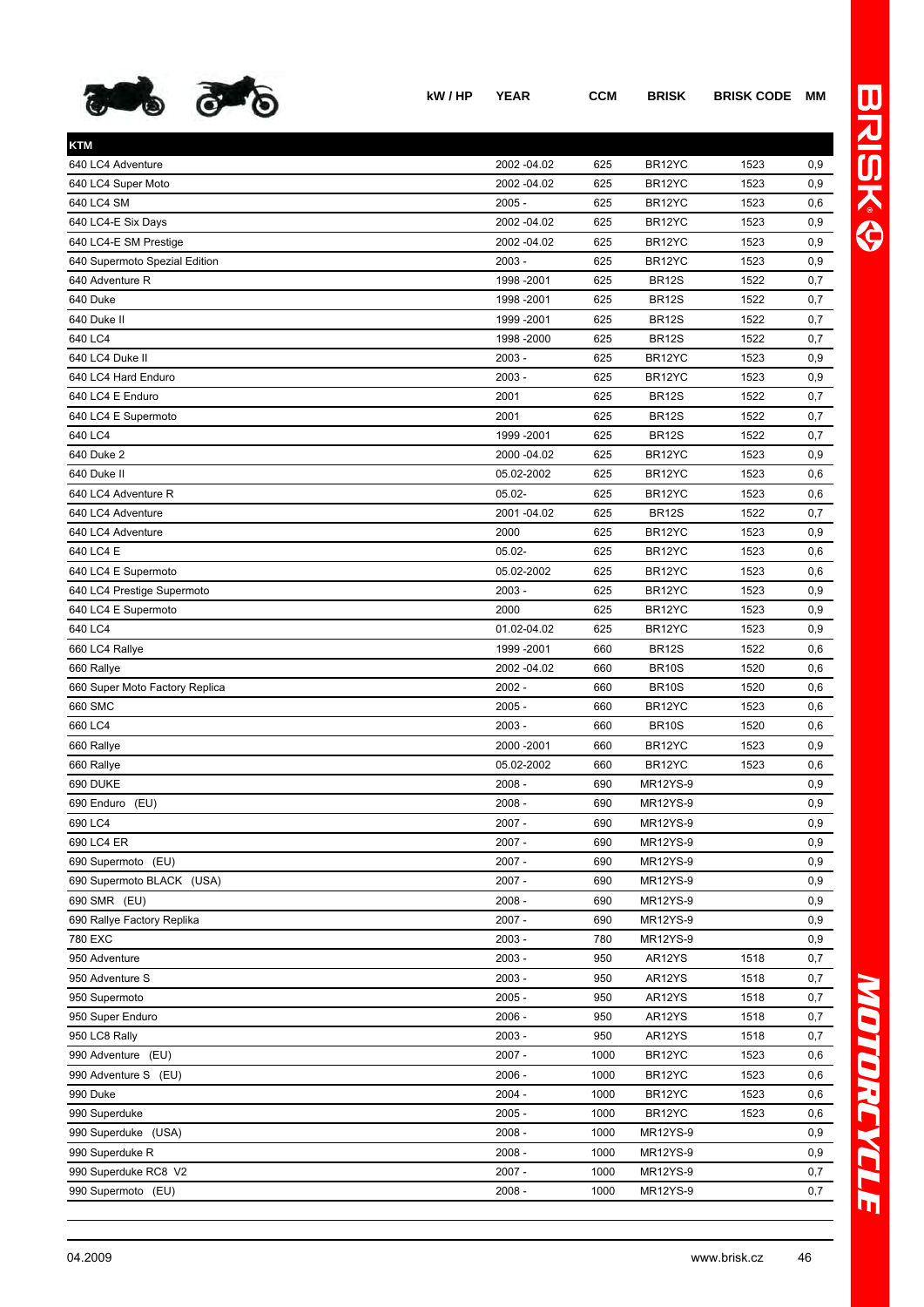

| <b>KUANG YANG</b>                   |          |      |                    |      |     |
|-------------------------------------|----------|------|--------------------|------|-----|
| GS7E-Movie                          |          | 50   | N <sub>15</sub> YC |      | 0,6 |
| KA 50                               |          | 50   | N <sub>15</sub> YC |      | 0,6 |
| <b>KA 50G</b>                       |          | 50   | N <sub>15</sub> YC |      | 0,6 |
| <b>KYMCO</b>                        |          |      |                    |      |     |
| Tomos TX 50                         | $2001 -$ | 50   | <b>N15C</b>        |      | 0,6 |
| CK 125                              | $2004 -$ | 125  | <b>BR12S</b>       | 1522 | 0,7 |
| Hipstwer 125<br>2Ventil             |          | 125  | <b>BR12S</b>       | 1522 | 0,7 |
| 4Takt / 4Ventil<br>Hipstwer 125     | $2001 -$ | 125  | AR12YS             | 1518 | 0,6 |
| Pulsar 125<br>4Takt                 | $2001 -$ | 125  | BR12S              | 1522 | 0,7 |
| Stryker 125                         | 1999 -   | 125  | <b>BR12S</b>       | 1522 | 0,7 |
| Stryker 125 II                      | $2002 -$ | 125  | <b>BR12S</b>       | 1522 | 0,7 |
| Zing 125                            | 1999 -   | 125  | <b>BR12S</b>       | 1522 | 0,7 |
| Venox 250<br>4Takt                  | $2001 -$ | 250  | BR14YC             | 1526 | 0,9 |
| <b>LAMBRETTA</b>                    |          |      |                    |      |     |
| 3V77 / 4V / 5V                      |          | 50   | <b>N15C</b>        |      | 0,5 |
| Puma Cross, Trial                   |          | 50   | <b>N15C</b>        |      | 0,5 |
| 125, Lince, Linea, SX               |          | 125  | L14C               |      | 0,5 |
| 150 GP                              |          | 150  | L14C               |      | 0,5 |
| Spezial 150                         |          | 150  | <b>L14C</b>        |      | 0,5 |
| 200 GP                              |          | 200  | L14C               |      | 0,5 |
| 200, Jet, Lince, Mensa-Expres       |          | 200  | L14C               |      | 0,5 |
| Pony, SX                            |          | 200  | L14C               |      | 0,5 |
| <b>LAVERDA</b>                      |          |      |                    |      |     |
| CU 125 Ride, GS 125 Lesmo           |          | 125  | L14C               |      | 0,5 |
| Custom, Strada                      |          | 125  | LR12C              | 1536 | 0,5 |
| LB 125 Uno                          |          | 125  | <b>L14C</b>        |      | 0,5 |
| 350 Alpino                          |          | 350  | <b>B10C</b>        | 1549 | 0,5 |
| 500 Alpino / Montjuich              |          | 500  | <b>B10C</b>        | 1549 | 0,5 |
| OR 600 Atlas                        |          | 600  | <b>B12C</b>        | 1547 | 0,6 |
| 650 Ghost                           | 1996 -   | 650  | BR12YC             | 1523 | 0,9 |
| 650 Ghost                           | 1997 -   | 650  | <b>BR10YS-9</b>    | 1521 | 0,9 |
| 650 Ghost Legend                    | 1996 -   | 650  | BR12YC             | 1523 | 0,9 |
| 650 Ghost Strike                    | 1996 -   | 650  | BR12YC             | 1523 | 0,9 |
| 650 Sport                           | 1995 -   | 650  | <b>BR10YS-9</b>    | 1521 | 0,9 |
| 668                                 | 1997 -   | 668  | <b>BR10YS-9</b>    | 1521 | 0,9 |
| 668                                 | 1996 -   | 668  | <b>BR10YS-9</b>    | 1521 | 0,9 |
| 668                                 |          | 668  | BR12YC             | 1523 | 0,9 |
| 750 / GS / GT / S / SFC / SF-2D     |          | 750  | LR12YC             |      | 0,5 |
| 750 S Formula                       | 1998 -   | 750  | <b>BR10YS-9</b>    | 1521 | 0,6 |
| 770 GTL                             |          | 750  | L14YC              |      | 0,5 |
| SF, SF Competizione / SS            |          | 750  | L <sub>10</sub> SL | 1529 | 0,5 |
| SF2-10, SF3                         |          | 750  | L14C               |      | 0,5 |
| 1000 / Jarama / Jota / SC / CE / CL |          | 1000 | L14C               |      | 0,6 |
| 1000 RGS                            |          | 1000 | L14C               |      | 0,6 |
| 1200 / Mirage / TS                  |          | 1200 | L14C               |      | 0,6 |
| LEM                                 |          |      |                    |      |     |
| 2001 Bay                            |          | 50   | L15YC              |      | 0,5 |
| 2001 Matic                          |          | 50   | L15YC              |      | 0,5 |
| 2001 Variant                        |          | 50   | L <sub>15</sub> YC |      | 0,5 |
| Cayman                              |          | 50   | <b>N14C</b>        |      | 0,5 |
| Cayman LC                           |          | 50   | <b>N14C</b>        |      | 0,5 |
| Cinno Corsa 8/10                    |          | 50   | <b>N15C</b>        |      | 0,5 |
| Condor                              |          | 50   | N14C               |      | 0,5 |
| Convert                             |          | 50   | <b>N17C</b>        |      | 0,5 |
| CR <sub>3</sub>                     | 1997 -   | 50   | N14C               |      | 0,5 |
|                                     |          |      |                    |      |     |

Chembol Form 50 L15C 0,5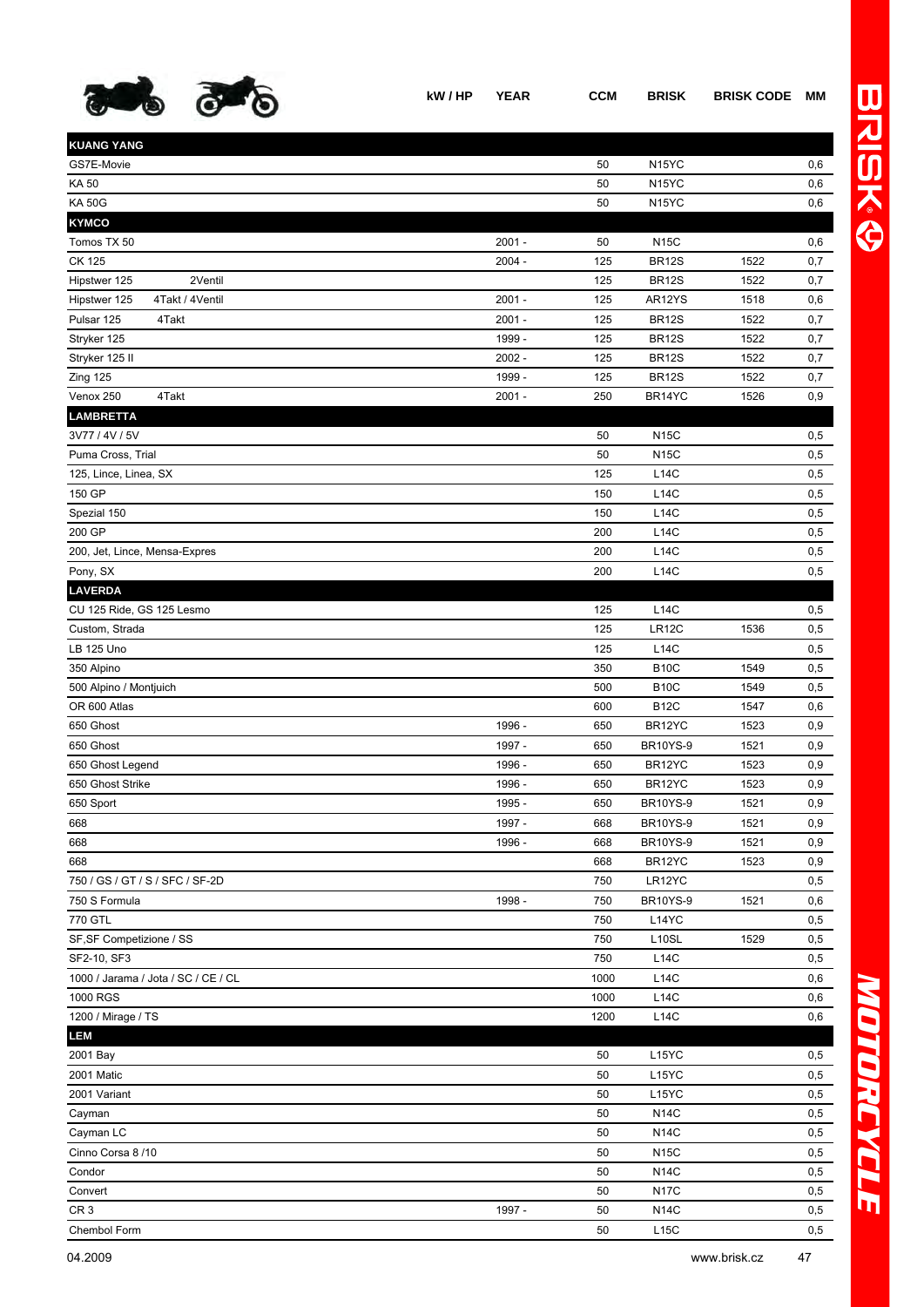

| kW/HP YEAR | CCM | <b>BRISK BRISK CODE MM</b> |  |
|------------|-----|----------------------------|--|
|            |     |                            |  |

| <b>LEM</b>                   |             |      |                    |      |     |
|------------------------------|-------------|------|--------------------|------|-----|
| Chembol Raid                 |             | 50   | L15C               |      | 0,5 |
| LX <sub>1</sub>              |             | 50   | <b>N14C</b>        |      | 0,5 |
| LX <sub>2</sub>              | 1997 -      | 50   | <b>N14C</b>        |      | 0,5 |
| LX 2-S Sport                 | 1997 -      | 50   | <b>N14C</b>        |      | 0,5 |
| LX 2-SR                      |             | 50   | <b>N14C</b>        |      | 0,5 |
| LX 4 New                     |             | 50   | LR12C              | 1536 | 0,6 |
| Piesse                       |             | 50   | <b>N17C</b>        |      | 0,5 |
| Pizeta                       |             | 50   | <b>N17C</b>        |      | 0,5 |
| Pratikal Kit SL              |             | 50   | <b>N17C</b>        |      | 0,5 |
| R 2 Air                      |             | 50   | L10SL              | 1529 | 0,5 |
| R 3 Air                      |             | 50   | L10SL              | 1529 | 0,5 |
| R 3 Usa                      |             | 50   | L10SL              | 1529 | 0,5 |
| SK <sub>6</sub>              |             | 50   | <b>N14C</b>        |      | 0,5 |
| SM <sub>2</sub>              |             | 50   | <b>N14C</b>        |      | 0,5 |
| SM <sub>3</sub>              |             | 50   | L <sub>10</sub> SL | 1529 | 0,5 |
| <b>Stratos</b>               |             | 50   | L15C               |      | 0,5 |
| <b>Stratos Matic</b>         |             | 50   | <b>N17C</b>        |      | 0,5 |
| <b>MAGNI</b>                 |             |      |                    |      |     |
| Sfida                        |             | 1000 | L <sub>15</sub> YC |      | 0,6 |
| <b>MAICO</b>                 |             |      |                    |      |     |
| GS 125                       |             | 125  | LR12C              | 1536 | 0,5 |
| MC 125                       |             | 125  | <b>LR12C</b>       | 1536 | 0,5 |
| SG 125                       |             | 125  | LR12C              | 1536 | 0,5 |
| 250                          | 1994 -      | 250  | LR12C              | 1536 | 0,5 |
| GM Star 250                  |             | 250  | LR12C              | 1536 | 0,5 |
| GM Star E 250                |             | 250  | LR12C              | 1536 | 0,5 |
| GS 250                       |             | 250  | LR12C              | 1536 | 0,5 |
| <b>GSE 250</b>               | $-05.83$    | 250  | LR12C              | 1536 | 0,5 |
| MC 250                       |             | 250  | LR12C              | 1536 | 0,5 |
| 320                          | 1994 -      | 320  | LR12C              | 1536 | 0,6 |
| GS 400                       | 01.74-05.83 | 400  | LR12C              | 1536 | 0,5 |
| MC 400                       |             | 400  | LR12C              | 1536 | 0,5 |
| 440                          | 1994 -      | 440  | LR12C              | 1536 | 0,6 |
| <b>GSE 490</b>               | $-05.83$    | 490  | LR12C              | 1536 | 0,5 |
| MC 490                       | $-05.83$    | 490  | LR12C              | 1536 | 0,5 |
| 500                          | 1994 -      | 500  | LR12C              | 1536 | 0,5 |
| GS 500                       |             | 500  | LR12C              | 1536 | 0,5 |
| GS Star 500                  |             | 500  | LR12C              | 1536 | 0,5 |
| GS Star E 500                |             | 500  | <b>LR12C</b>       | 1536 | 0,5 |
| <b>MC 500</b>                |             | 500  | LR12C              | 1536 | 0,5 |
| 685 Gespann                  | 1994 -      | 685  | L <sub>10</sub> SL | 1529 | 0,6 |
| <b>MALAGUTI</b>              |             |      |                    |      |     |
| Custom Fox                   |             | 50   | <b>N15C</b>        |      | 0,5 |
| Fifty Top                    |             | 50   | LR12C              | 1536 | 0,5 |
| Grizzly RCW4 / RCW50 / RCX10 |             | 50   | <b>N15C</b>        |      | 0,5 |
| Grizzly RCX50, Ranocchio     |             | 50   | <b>N15C</b>        |      | 0,5 |
| RCX 10 Automatic             |             | 50   | <b>N15C</b>        |      | 0,5 |
| RCX 12 AutomatiC             |             | 50   | <b>N14C</b>        |      | 0,5 |
| RCX4                         |             | 50   | <b>N14C</b>        |      | 0,5 |
| Dune Enduro 75               |             | 75   | L14C               |      | 0,5 |
| RST 75 Turismo               |             | 75   | L14C               |      | 0,5 |
| Runner 125 Rally             |             | 125  | LR12C              | 1536 | 0,5 |
| Runner 125 YLC               |             | 125  | L14C               |      | 0,5 |
| <b>MARS</b>                  |             |      |                    |      |     |
| M 25                         |             | 25   | <b>N17C</b>        |      | 0,8 |
| Enduro Dakarino              |             | 50   | <b>N11S</b>        | 1539 | 0,6 |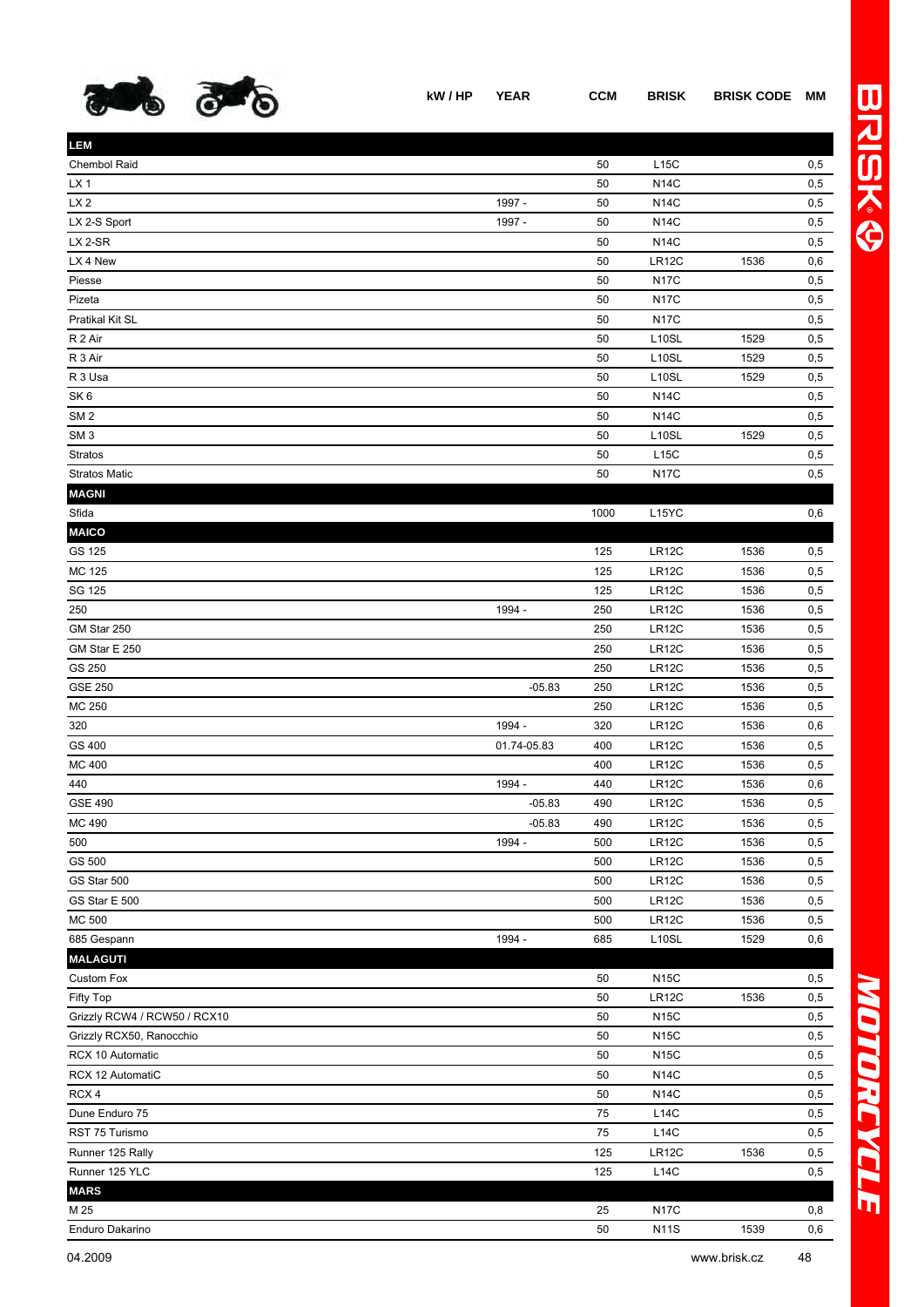

89 49 N15C 0,5 50 EV 49 N15C 0,5 50 EW 49 N15C 0,5

**MARS**

**MBK**

| 799)             | . Q)<br>נפ |    |             |         |
|------------------|------------|----|-------------|---------|
| <b>MARS</b>      |            |    |             |         |
| M 25 Mini Califo |            | 50 | <b>N17C</b> | 0,8     |
| M 50             |            | 50 | <b>N17C</b> | $0,\!8$ |
| MK 50            |            | 50 | NR15YC      | $0,6$   |
| MBK              |            |    |             |         |
| 41               |            | 49 | <b>N15C</b> | 0,5     |
| 88               |            | 49 | <b>N15C</b> | 0,5     |
|                  |            |    |             |         |

| 50 L               | 49 | N15C        | 0,5 |
|--------------------|----|-------------|-----|
| 50 S               | 49 | <b>N15C</b> | 0,5 |
| 50 VL              | 49 | <b>N15C</b> | 0,5 |
| 50 VS              | 49 | <b>N15C</b> | 0,5 |
| 51 New West        | 49 | <b>N15C</b> | 0,5 |
| 51 S               | 49 | <b>N15C</b> | 0,5 |
| 51 SL              | 49 | <b>N15C</b> | 0,5 |
| 51 Super           | 49 | <b>N15C</b> | 0,5 |
| 51 Super Special   | 49 | <b>N15C</b> | 0,5 |
| 51 V               | 49 | <b>N15C</b> | 0,5 |
| 51 VL              | 49 | <b>N15C</b> | 0,5 |
| 88 IP              | 49 | <b>N15C</b> | 0,5 |
| 88 IU              | 49 | <b>N15C</b> | 0,5 |
| Active             | 49 | NR14YC      | 0,7 |
| AV 40              | 49 | <b>N15C</b> | 0,5 |
| AV 42              | 49 | <b>N15C</b> | 0,5 |
| AV 44              | 49 | <b>N15C</b> | 0,5 |
| AV 46              | 49 | <b>N15C</b> | 0,5 |
| AV 48              | 49 | <b>N15C</b> | 0,5 |
| AV 56              | 49 | <b>N15C</b> | 0,5 |
| AV 59              | 49 | <b>N15C</b> | 0,5 |
| AV 65              | 49 | <b>N15C</b> | 0,5 |
| AV 68              | 49 | <b>N15C</b> | 0,5 |
| AV 76              | 49 | <b>N15C</b> | 0,5 |
| AV 79              | 49 | <b>N15C</b> | 0,5 |
| AV 85              | 49 | <b>N15C</b> | 0,5 |
| AV 88              | 49 | <b>N15C</b> | 0,5 |
| AV 89              | 49 | <b>N15C</b> | 0,5 |
| AV 92              | 49 | <b>N15C</b> | 0,5 |
| AV 98              | 49 | <b>N15C</b> | 0,5 |
| Cady               | 49 | <b>N15C</b> | 0,5 |
| СF                 | 49 | <b>N15C</b> | 0,5 |
| Daytona Beach      | 49 | <b>N15C</b> | 0,5 |
| Daytona Cruiser    | 49 | <b>N15C</b> | 0,5 |
| FXK                | 49 | L14C        | 0,5 |
| G 40               | 49 | <b>N15C</b> | 0,5 |
| G50                | 49 | N15C        | 0,5 |
| Hobby IV           | 49 | L15YC       | 0,5 |
| Champ              | 49 | <b>N15C</b> | 0,5 |
| KW Magnum          | 49 | <b>N15C</b> | 0,5 |
| M 1                | 49 | <b>N15C</b> | 0,5 |
| M 1L               | 49 | <b>N15C</b> | 0,5 |
| M 1P               | 49 | <b>N15C</b> | 0,5 |
| M 1PR              | 49 | <b>N15C</b> | 0,5 |
| M <sub>1</sub> PRT | 49 | <b>N15C</b> | 0,5 |
| M 1PRTS            | 49 | <b>N15C</b> | 0,5 |

Mobylett 49 N15C 0,5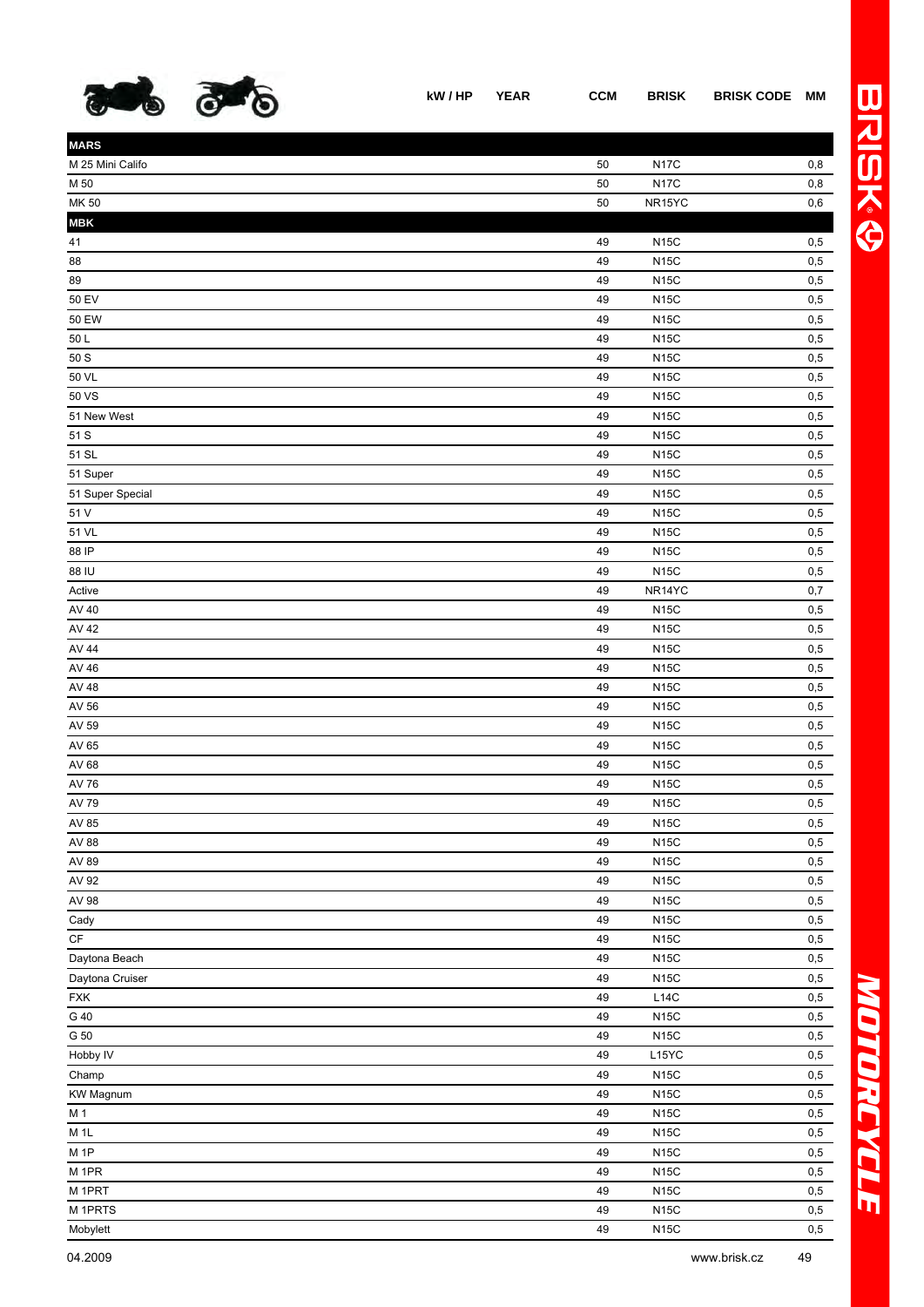

| RISK | <b>BRISK CODE MI</b> |  |
|------|----------------------|--|
|      |                      |  |

| <b>MBK</b>                     |             |     |             |      |         |
|--------------------------------|-------------|-----|-------------|------|---------|
| N 40                           |             | 49  | <b>N15C</b> |      | 0,5     |
| N 50                           |             | 49  | <b>N15C</b> |      | 0,5     |
| Rock                           |             | 49  | <b>N15C</b> |      | 0,5     |
| SP 50                          |             | 49  | <b>N15C</b> |      | 0,5     |
| SP 92                          |             | 49  | <b>N15C</b> |      | 0,5     |
| SP 93                          |             | 49  | <b>N15C</b> |      | $0,\!5$ |
| SP 94                          |             | 49  | <b>N15C</b> |      | 0,5     |
| SP 98                          |             | 49  | <b>N15C</b> |      | 0,5     |
| SP 99                          |             | 49  | <b>N15C</b> |      | 0,5     |
| Weeky                          |             | 49  | <b>N14C</b> |      | 0,5     |
| X <sub>1</sub>                 |             | 49  | <b>N15C</b> |      | $0,\!5$ |
| $X$ 1L                         |             | 49  | <b>N15C</b> |      | 0,5     |
| X7L                            |             | 49  | <b>N15C</b> |      | 0,5     |
| X7S                            |             | 49  | <b>N15C</b> |      | 0,5     |
| X 7VL                          |             | 49  | <b>N15C</b> |      | 0,5     |
| X 7VS                          |             | 49  | <b>N15C</b> |      | $0,5$   |
| ΖX                             |             | 49  | NR14C       |      | 0,5     |
| 89                             | $-07.83$    | 50  | <b>N14C</b> |      | 0,5     |
| 93                             |             | 50  | <b>N14C</b> |      | 0,5     |
| 98                             | $-07.83$    | 50  | <b>N14C</b> |      | 0,5     |
| 99                             |             | 50  | <b>N14C</b> |      | $0,\!5$ |
| 151 L                          | 01.79-07.83 | 50  | <b>N15C</b> |      | 0,5     |
| 151 LB                         | 01.79-07.83 | 50  | <b>N15C</b> |      | 0,5     |
| 151 LC                         | 01.79-07.83 | 50  | <b>N15C</b> |      | 0,5     |
| 50 R                           |             | 50  | <b>N14C</b> |      | 0,5     |
| 50 VL                          | 01.71-12.80 | 50  | <b>N15C</b> |      | 0,5     |
| <b>50 VLC</b>                  | 01.71-12.80 | 50  | <b>N15C</b> |      | 0,5     |
| 51 SU                          | 01.81-07.83 | 50  | <b>N15C</b> |      | 0,5     |
| D <sub>50</sub>                |             | 50  | <b>N14C</b> |      | 0,5     |
| Monty MB3V                     | 01.77-07.83 | 50  | L15YC       |      | 0,5     |
| Monty SP3V                     | $12.81 -$   | 50  | <b>N15C</b> |      | $0,\!5$ |
| Monty SP3V                     | $-11.81$    | 50  | L15YC       |      | 0,6     |
| SP 94 TT                       |             | 50  | <b>N14C</b> |      | 0,5     |
| X power                        | $2003 -$    | 50  | LR12C       | 1536 | 0,8     |
| D75                            |             | 75  | <b>N14C</b> |      | 0,5     |
| 12,7mm<br>125                  |             | 125 | <b>N14C</b> |      | 0,5     |
| 125<br>19,0mm                  |             | 125 | L14C        |      | 0,5     |
| 250                            |             | 250 | L14C        |      | 0,5     |
| 350                            | 04.73-04.79 | 350 | L14C        |      | 0,5     |
| 350 E                          |             | 350 | <b>L14C</b> |      | 0,5     |
| 350 Injection                  |             | 350 | <b>L14C</b> |      | 0,5     |
| <b>MECATECNO</b>               |             |     |             |      |         |
| Dragon Fly School Boy          |             | 50  | <b>N15C</b> |      | 0,5     |
| Grac, Hobby, Huracan           |             | 50  | <b>N15C</b> |      | 0,5     |
| Chic, Funny /2, Cuc            |             | 50  | <b>N15C</b> |      | 0,5     |
| Micro GP, Mini 4               |             | 50  | <b>N15C</b> |      | 0,5     |
| Racing CR-7                    |             | 50  | LR12C       | 1536 | 0,5     |
| Tanga                          |             | 50  | L15YC       |      | 0,5     |
| Dragon Fly, Sky Walker         |             | 330 | L17YC       |      | 0,5     |
| MR 326 Trial                   |             | 330 | L17YC       |      | 0,5     |
| <b>MERLIN</b>                  |             |     |             |      |         |
| DG 1, DG 2 / T                 |             | 50  | <b>N17C</b> |      | 0,5     |
| DG 7                           |             | 125 | L17YC       |      | 0,5     |
| DG 3 350 / Cresta / Trial / GR |             | 350 | L17YC       |      | 0,5     |
| DG 3 350 / FIUS                |             | 350 | L17YC       |      | 0,5     |
| Nomada 500                     |             | 500 | <b>B12C</b> | 1547 | 0,5     |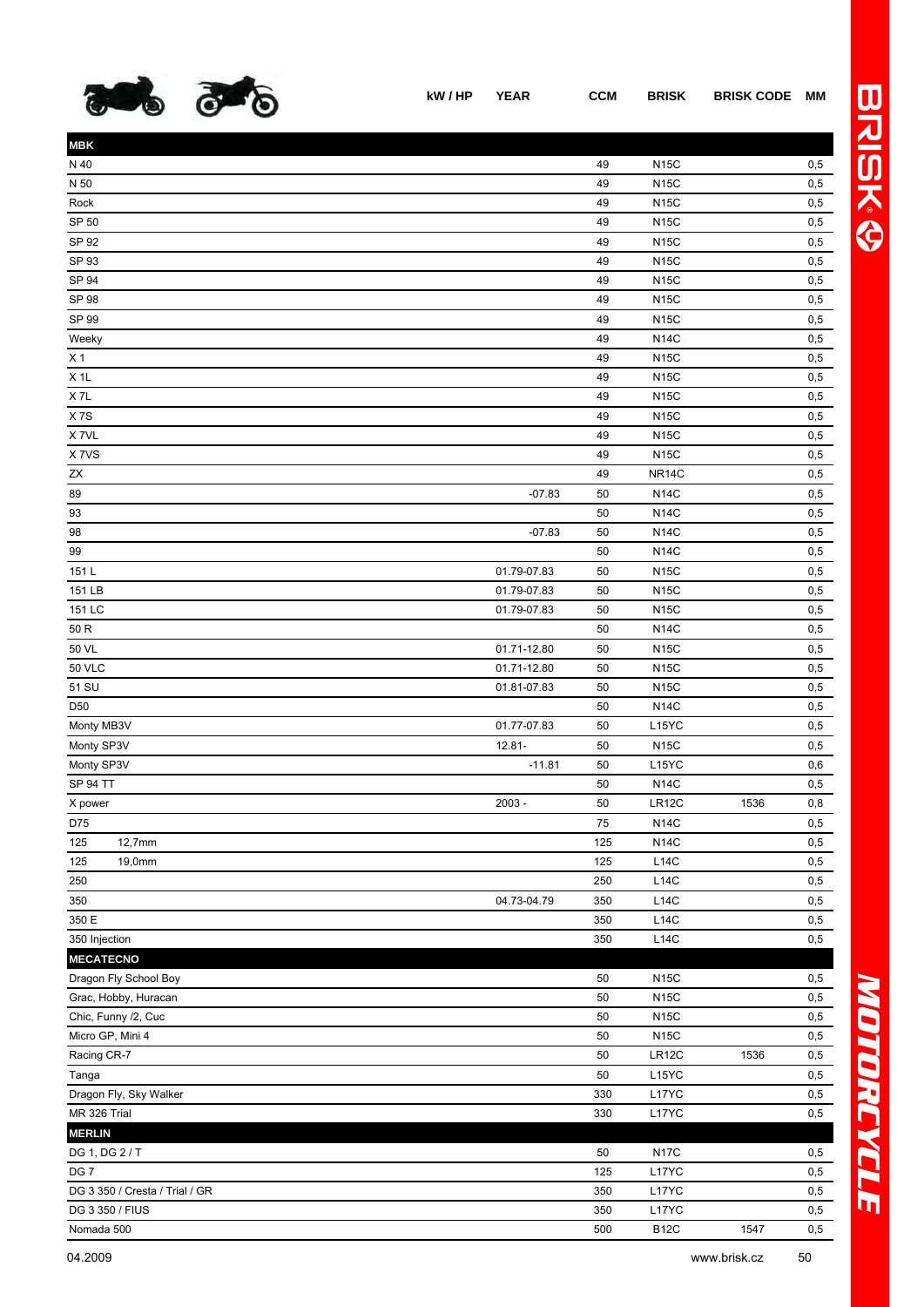

| ------       | ---------- |
|--------------|------------|
|              |            |
|              |            |
| <b>BR12S</b> | 1522       |
|              |            |

| <b>METEORIT / A.T.U</b>              |          |      |                    |      |     |
|--------------------------------------|----------|------|--------------------|------|-----|
| Cruiser 125                          |          | 125  | <b>BR12S</b>       | 1522 | 0,7 |
| <b>MIDWEST</b>                       |          |      |                    |      |     |
| JC 502 Q-9                           | $2000 -$ | 50   | NAR15YS            | 1542 | 0,7 |
| <b>JC 70 Y</b>                       | $2000 -$ | 70   | NAR15YS            | 1542 | 0,7 |
| <b>JS70Y</b>                         | $2000 -$ | 70   | NAR15YS            | 1542 | 0,7 |
| <b>JS 90 Y</b>                       | $2000 -$ | 90   | NAR15YS            | 1542 | 0,7 |
| JC 150 Y                             | $2000 -$ | 150  | <b>BR14S</b>       | 1525 | 0,7 |
| JS 200 Y                             | $2000 -$ | 200  | <b>BR14S</b>       | 1525 | 0,7 |
| <b>MINARELLI</b>                     |          |      |                    |      |     |
| 50 Cross                             |          | 50   | L <sub>10</sub> SL | 1529 | 0,5 |
| 50 Trial                             |          | 50   | L11SL              | 1531 | 0,5 |
| 12,7mm<br>C 2, E 2, G 1, V 2, C 3 PK |          | 50   | <b>N15C</b>        |      | 0,5 |
| C 2, E 2, G 1, V 2, C 3 PK<br>19,0mm |          | 50   | <b>L15C</b>        |      | 0,5 |
| C <sub>3</sub> K <sub>S</sub>        |          | 50   | L15C               |      | 0,5 |
| $H$ 3, P 4 E                         |          | 50   | <b>N15C</b>        |      | 0,5 |
| P 6 Competizione                     |          | 50   | L11SL              | 1531 | 0,5 |
| P 6 Super                            |          | 50   | <b>N14C</b>        |      | 0,5 |
| P 3 N, P 3 A, P 3 S                  |          | 50   | <b>N15C</b>        |      | 0,5 |
| P 4, P 4 A, P 6, P 6 E               |          | 50   | <b>N15C</b>        |      | 0,5 |
| P 4 CS, P 4 CSA, P 4 R               |          | 50   | L14C               |      | 0,5 |
| P6CS, P6CSA, P6R                     |          | 50   | <b>L14C</b>        |      | 0,5 |
| <b>RV 4, RV 4 A</b>                  |          | 50   | L14C               |      | 0,5 |
| V 1, V 1 A, V 1 KS, VIP<br>12,7mm    |          | 50   | <b>N15C</b>        |      | 0,5 |
| V 1, V 1 A, V 1 KS, VIP<br>19,0mm    |          | 50   | L15C               |      | 0,5 |
| V 1 H, V 1 HLE, V 1 L                |          | 50   | <b>N15C</b>        |      | 0,5 |
| W 3 QM                               |          | 60   | <b>N15C</b>        |      | 0,5 |
| Trial                                |          | 75   | L11SL              | 1531 | 0,5 |
| MR 6 / 80                            |          | 80   | L <sub>10</sub> SL | 1529 | 0,5 |
| P 6 / 80                             |          | 80   | <b>N15C</b>        |      | 0,5 |
| 125 Cross                            |          | 125  | L11SL              | 1531 | 0,5 |
| 125 Regolarita                       |          | 125  | L11SL              | 1531 | 0,5 |
| 125 YPVS (Yamaha)                    |          | 125  | L14C               |      | 0,5 |
| 125/5                                |          | 125  | L14C               |      | 0,5 |
| 125 / 5 Cross                        |          | 125  | L10SL              | 1529 | 0,5 |
| 125 / 5 Regolarita                   |          | 125  | L <sub>10</sub> SL | 1529 | 0,5 |
| <b>MINSK</b>                         |          |      |                    |      |     |
| MMB3-3.112                           | 7,3kW    | 125  | N <sub>14</sub> YC |      | 0,7 |
| MMB3-3.113                           | 7,3kW    | 125  | N <sub>14</sub> YC |      | 0,7 |
| MMB3-3.1131                          | 7,3kW    | 125  | N <sub>14</sub> YC |      | 0,7 |
| MMB3-3.11311                         | 7,3kW    | 125  | N <sub>14</sub> YC |      | 0,7 |
| Mototeleschka C-3.901                | 7,3kW    | 125  | N <sub>14</sub> YC |      | 0,7 |
| <b>MONDIAL</b>                       |          |      |                    |      |     |
|                                      |          |      |                    |      |     |
| <b>Cross Spezial</b>                 |          | 50   | <b>N14C</b>        |      | 0,5 |
| Mondialino                           |          | 50   | <b>N14C</b>        |      | 0,5 |
| Radial                               |          | 50   | <b>N14C</b>        |      | 0,5 |
| Regolarita                           |          | 50   | <b>N14C</b>        |      | 0,5 |
| Spezial V4 Record                    |          | 50   | <b>L14C</b>        |      | 0,5 |
| Touring                              |          | 50   | <b>N14C</b>        |      | 0,5 |
| Tourismo                             |          | 50   | <b>N14C</b>        |      | 0,5 |
| Cross Radial V6                      |          | 125  | <b>N14C</b>        |      | 0,5 |
| 175 SS                               |          | 175  | N14C               |      | 0,5 |
| Piega VTR 1000 SP                    | $2003 -$ | 1000 |                    |      |     |
| <b>MONTESA</b>                       |          |      |                    |      |     |
| Brio, Cirlo, Fura, Mini Cota         |          | 50   | <b>N14C</b>        |      | 0,5 |
| Cota 25A / 25C / 49, Mini Mont.      |          | 50   | <b>N14C</b>        |      | 0,5 |
| Scorpion 50R                         |          | 50   | <b>N14C</b>        |      | 0,5 |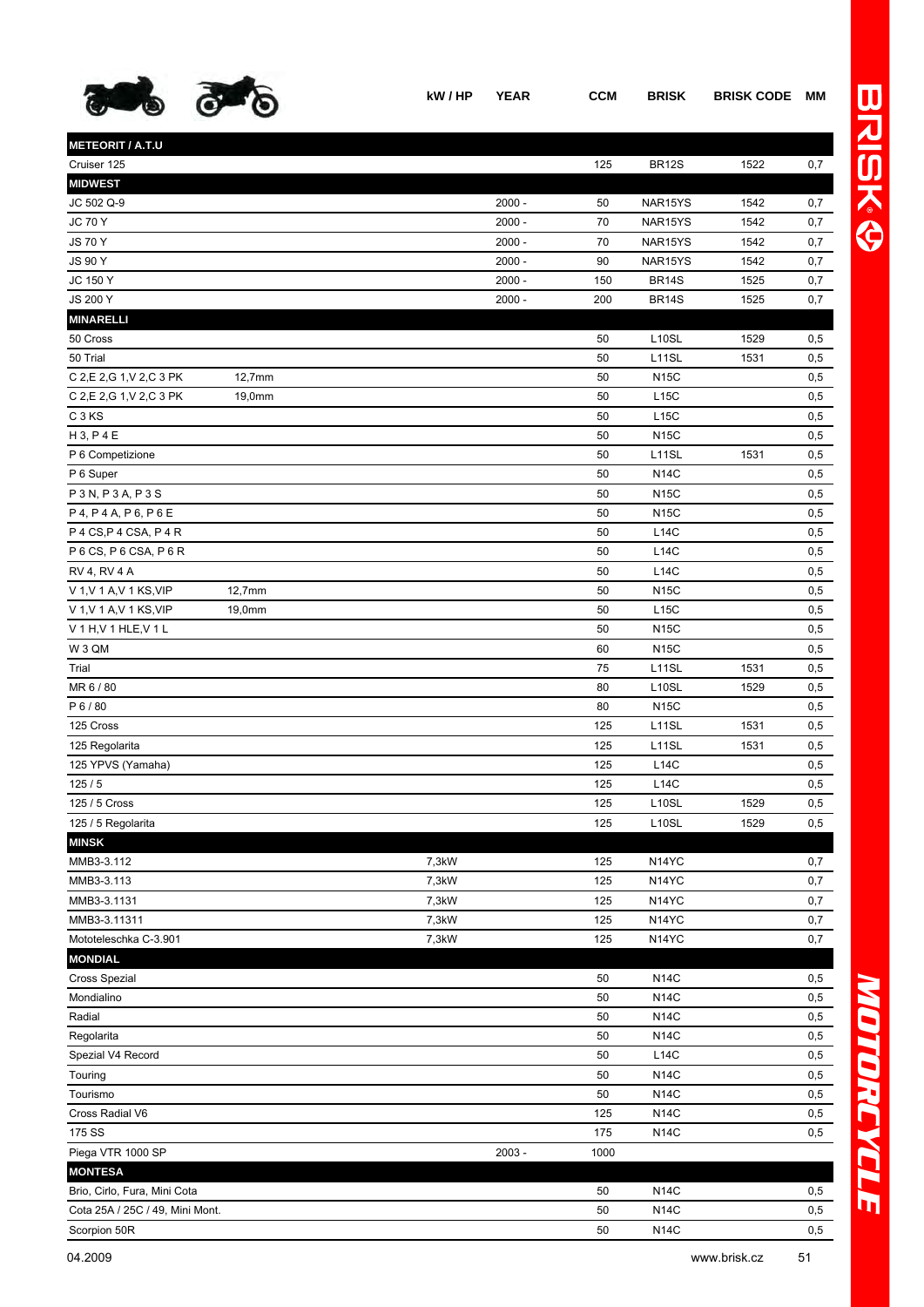

| <b>MONTESA</b>                     |        |     |                    |      |     |
|------------------------------------|--------|-----|--------------------|------|-----|
| Cota 74 / 74T / 80                 |        | 75  | <b>L14C</b>        |      | 0,5 |
| Crono 75                           |        | 75  | <b>L14C</b>        |      | 0,5 |
| Enduro 75 H6 / H7 / L              |        | 75  | <b>L14C</b>        |      | 0,5 |
| Cota 123 / C / T, Cota 125         |        | 123 | <b>L14C</b>        |      | 0,5 |
| Cappra 125 MX                      |        | 125 | <b>N14C</b>        |      | 0,5 |
| Cappra 125 VA / VB / VE / VF       |        | 125 | L <sub>10</sub> SL | 1529 | 0,5 |
| Crono 125D                         |        | 125 | <b>L14C</b>        |      | 0,5 |
| Enduro 125 H6 / H7 / L             |        | 125 | <b>L14C</b>        |      | 0,5 |
| Cota 172 / 200                     |        | 175 | <b>L14C</b>        |      | 0,5 |
| Impala / 2 / Sport                 |        | 175 | <b>N14C</b>        |      | 0,5 |
| Impala 175 Comando / Turismo       |        | 175 | <b>N15C</b>        |      | 0,5 |
| Kenya 175, Texas 175               |        | 175 | <b>N15C</b>        |      | 0,5 |
| Cappra 250 / GP /MX                |        | 250 | <b>N14C</b>        |      | 0,5 |
| Cappra 250 CA, VB, VE              |        | 250 | LR12C              | 1536 | 0,5 |
| Cappra 250 VF / VG / VR            |        | 250 | LR12C              | 1536 | 0,5 |
| Cappra MX                          |        | 250 | <b>N14C</b>        |      | 0,6 |
| Cappra VA/B/E/F/G/R                |        | 250 | LR12C              | 1536 | 0,5 |
| Cota 242 / 304 / 307               |        | 250 | L14YC              |      | 0,5 |
| Cota 247 C / T                     |        | 250 | <b>N14C</b>        |      | 0,5 |
| Cota 248                           |        | 250 | L17YC              |      | 0,5 |
| Enduro 250 H6                      |        | 250 | <b>L14C</b>        |      | 0,5 |
| Enduro 250 H7                      |        | 250 | L <sub>10</sub> SL | 1529 | 0,5 |
| Enduro Rapita 250 Automix          |        | 250 | <b>L14C</b>        |      | 0,5 |
| Impala                             |        | 250 | <b>N14C</b>        |      | 0,6 |
| Impala 250 King                    |        | 250 | <b>N14C</b>        |      | 0,5 |
| Impala 250 Scorpion / Sport        |        | 250 | <b>N14C</b>        |      | 0,5 |
| K.Scorpion                         |        | 250 | <b>N14C</b>        |      | 0,6 |
| Cota 309                           |        | 260 | LR14YC             |      | 0,6 |
| Cota 310 / Evasion                 |        | 260 | LR14YC             |      | 0,6 |
| Cota 311                           |        | 260 | LR17YC             |      | 0,6 |
| Cota 348, Trial                    |        | 310 | L17YC              |      | 0,5 |
| 315R                               | 1997 - | 315 | <b>LR15C</b>       |      | 0,8 |
| Cota 330, Trial                    |        | 330 | L17YC              |      | 0,5 |
| Cota 335 / 335E / 349 / 349T / 350 |        | 350 | L <sub>17</sub> YC |      | 0,5 |
| Crono 350                          |        | 350 | L14C               |      | 0,5 |
| Enduro 360 H6 / H7 / H7S / L       |        | 350 | L14C               |      | 0,5 |
| Cappra GP, Cappra 360 VA / VB      |        | 360 | L14C               |      | 0,5 |
| Cappra 414 VE / VF / VG            |        | 410 | L14C               |      | 0,5 |
| <b>MOTO GEROSA</b>                 |        |     |                    |      |     |
| Cross Corsa Minarelli              |        | 50  | L <sub>10</sub> SL | 1529 | 0,5 |
| Mini Pieghevole                    |        | 50  | <b>N15C</b>        |      | 0,6 |
| Monotrave L 4M                     |        | 50  | L15C               |      | 0,7 |
| Motocarro                          |        | 50  | <b>N15C</b>        |      | 0,6 |
| Pulce Bimbo                        |        | 50  | <b>N15C</b>        |      | 0,6 |
| Pulce Junior 4M                    |        | 50  | L15C               |      | 0,7 |
| Regolarita Corsa Zündapp / 6M      |        | 50  | <b>L14C</b>        |      | 0,5 |
| V1 Export                          |        | 50  | <b>N15C</b>        |      | 0,6 |
| V1 Monotrave                       |        | 50  | <b>N15C</b>        |      | 0,6 |
| V110                               |        | 50  | <b>N15C</b>        |      | 0,6 |
| <b>MOTO GUZZI</b>                  |        |     |                    |      |     |
| Cross 50                           |        | 50  | <b>N17C</b>        |      | 0,5 |
| Dingo 3M                           |        | 50  | <b>N15C</b>        |      | 0,5 |
| Dingo MM                           |        | 50  | <b>N15C</b>        |      | 0,5 |
| Furghino                           |        | 50  | <b>N15C</b>        |      | 0,5 |
| Magnum                             |        | 50  | L15C               |      | 0,5 |

Nibbio 50 L14C 0,5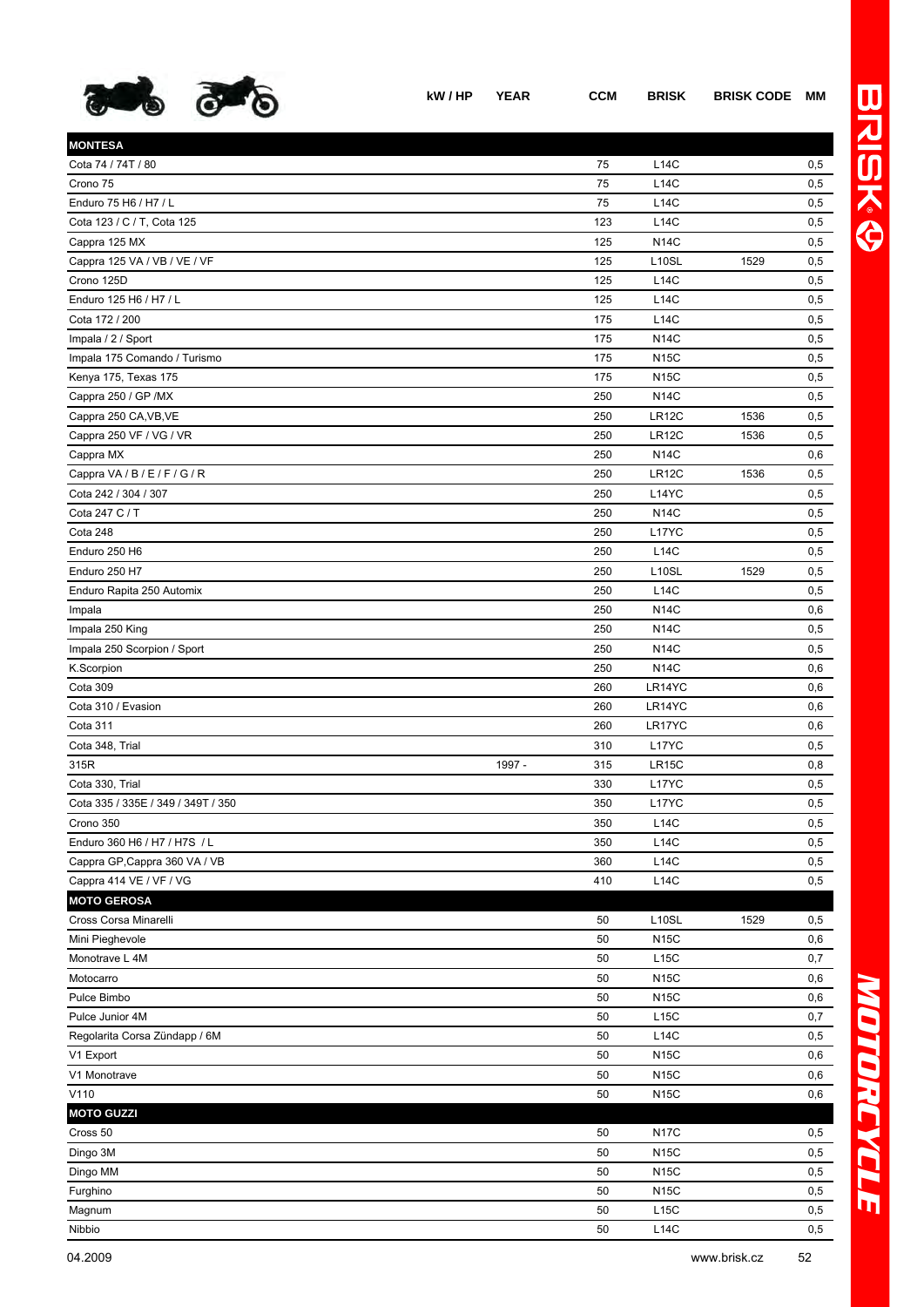

| <b>MOTO GUZZI</b>    |                 |      |                    |      |     |
|----------------------|-----------------|------|--------------------|------|-----|
| Trotter              | 10.70-12.73     | 50   | <b>N15C</b>        |      | 0,5 |
| 125 2C4T             | 10.79-12.83     | 125  | NAR12YS            | 1540 | 0,5 |
| 125 Custom           | 01.86-125       |      | LR <sub>12</sub> C | 1536 | 0,5 |
| 125 TT               | 07.85-12.87     | 125  | LR <sub>12</sub> C | 1536 | 0,5 |
| Turismo              | 01.74-12.79     | 125  | L14C               |      | 0,5 |
| 254                  | 1978 - 1980     | 250  | NAR12YS            | 1540 | 0,5 |
| 250 FD               | 1974 - 1976     | 250  | B12C               | 1547 | 0,5 |
| 250 TS               | 01.74-07.80     | 250  | L14C               |      | 0,5 |
| 350 GTS              | 04.74-07.80     | 350  | <b>B12C</b>        | 1547 | 0,5 |
| 350 NTX              | 10.86-350       |      | LR12YC             |      | 0,6 |
| V <sub>35</sub>      | 06.77-350       |      | L14YC              |      | 0,6 |
| V 35 Florida         | 05.86-350       |      | LR12YC             |      | 0,6 |
| $V$ 35 II            | 12.80-01.87     | 350  | <b>L14C</b>        |      | 0,5 |
| V 35 III             | 07.85-350       |      | LR12YC             |      | 0,5 |
| V 35 Imola           | 11.79-01.87 350 |      | <b>L14C</b>        |      | 0,5 |
| V 35 Imola II        | 1979 - 1986     | 350  | NAR12YS            | 1540 | 0,5 |
| V 35 TT              | 06.84-12.87 350 |      | LR14YC             |      | 0,5 |
| V 350 Nevada         | 1992 -          | 350  | <b>L14C</b>        |      | 0,6 |
| 400 GTS              | 05.75-07.80     | 400  | BR12YC             | 1523 | 0,9 |
| V 40 Imola           |                 | 400  | LR12YC             |      | 0,6 |
| Monza 500            | 01.81-01.87     | 500  | LR12YC             |      | 0,6 |
| V <sub>50</sub>      | 06.77-500       |      | L <sub>14</sub> YC |      | 0,6 |
| V 50 Custom          | 1978 - 1980     | 500  | L14YC              |      | 0,6 |
| V 50 II              | 11.79-12.81     | 500  | L14YC              |      | 0,5 |
| V 50 III             | 01.81-01.87     | 500  | LR12YC             |      | 0,5 |
| V 50 Monza II        | 06.84-12.87     | 500  | NAR12YS            | 1540 | 0,5 |
| V <sub>65</sub>      | $-1986$         | 650  | LR12YC             |      | 0,6 |
| V65                  | 1987 -          | 650  | DR15YC             |      | 0,5 |
| V 65 Florida         | $-1986$         | 650  | LR12YC             |      | 0,6 |
| V 65 Florida         | 1992 -          | 650  | L14C               |      | 0,6 |
| V 65 Lario           | $-1986$         | 650  | NAR12YS            | 1540 | 0,5 |
| V 65 NTX             | $-1989$         | 650  | LR12YC             |      | 0,6 |
| V 65 NTX             | 1990 - 1992     | 650  | L14C               |      | 0,6 |
| V 65 Polizia NT      |                 | 650  | <b>L14C</b>        |      | 0,6 |
| V 65 SP              | $-1986$         | 650  | LR12YC             |      | 0,6 |
| V 65 TT              | $-1986$         | 650  | LR12YC             |      | 0,6 |
| V7 Sport / Spezial   |                 | 700  | L15YC              |      | 0,5 |
| 750 S                | $-1974$         | 750  | L15YC              |      | 0,5 |
| 750 SP               | 1992 -          | 750  | L14C               |      | 0,6 |
| 750 Targa            | 1992 -          | 750  | L14C               |      | 0,6 |
| <b>Breva Naked</b>   | 2003 -          | 750  | LR14C              |      | 0,6 |
| <b>Breva Touring</b> | 2006 -          | 750  | LR14C              |      | 0,6 |
| V 75 Nevada          | 1992 -          | 750  | L14C               |      | 0,6 |
| V 75, Duna           |                 | 750  | NAR12YS            | 1540 | 0,5 |
| V 750 NTX            | 1992 -          | 750  | L14C               |      | 0,6 |
| V 750 Polizia NT     | 1992 -          | 750  | L14C               |      | 0,6 |
| 850 California       | 12.75-12.81     | 850  | L <sub>15</sub> YC |      | 0,6 |
| 850 Le Mans II / III | 01.78-12.81     | 850  | L15YC              |      | 0,6 |
| 850 T4               | 07.80-12.83     | 850  | L15YC              |      | 0,6 |
| 850 T5               | 06.83-12.87     | 850  | L15YC              |      | 0,6 |
| 850TS 5              | 1982 - 1984     | 850  | L15YC              |      | 0,6 |
| 1000                 |                 | 1000 | L <sub>15</sub> YC |      | 0,6 |
| 1000 GT              | 1988 -          | 1000 | L <sub>15</sub> YC |      | 0,6 |
| 1000 Le Mans         | 1990 -          | 1000 | L14YC              |      | 0,6 |
| 1000 Le Mans IV      | 01.85-1989      | 1000 | LR12YC             |      | 0,6 |
|                      |                 |      |                    |      |     |

1000 S 1989 - 1000 L14YC 0,6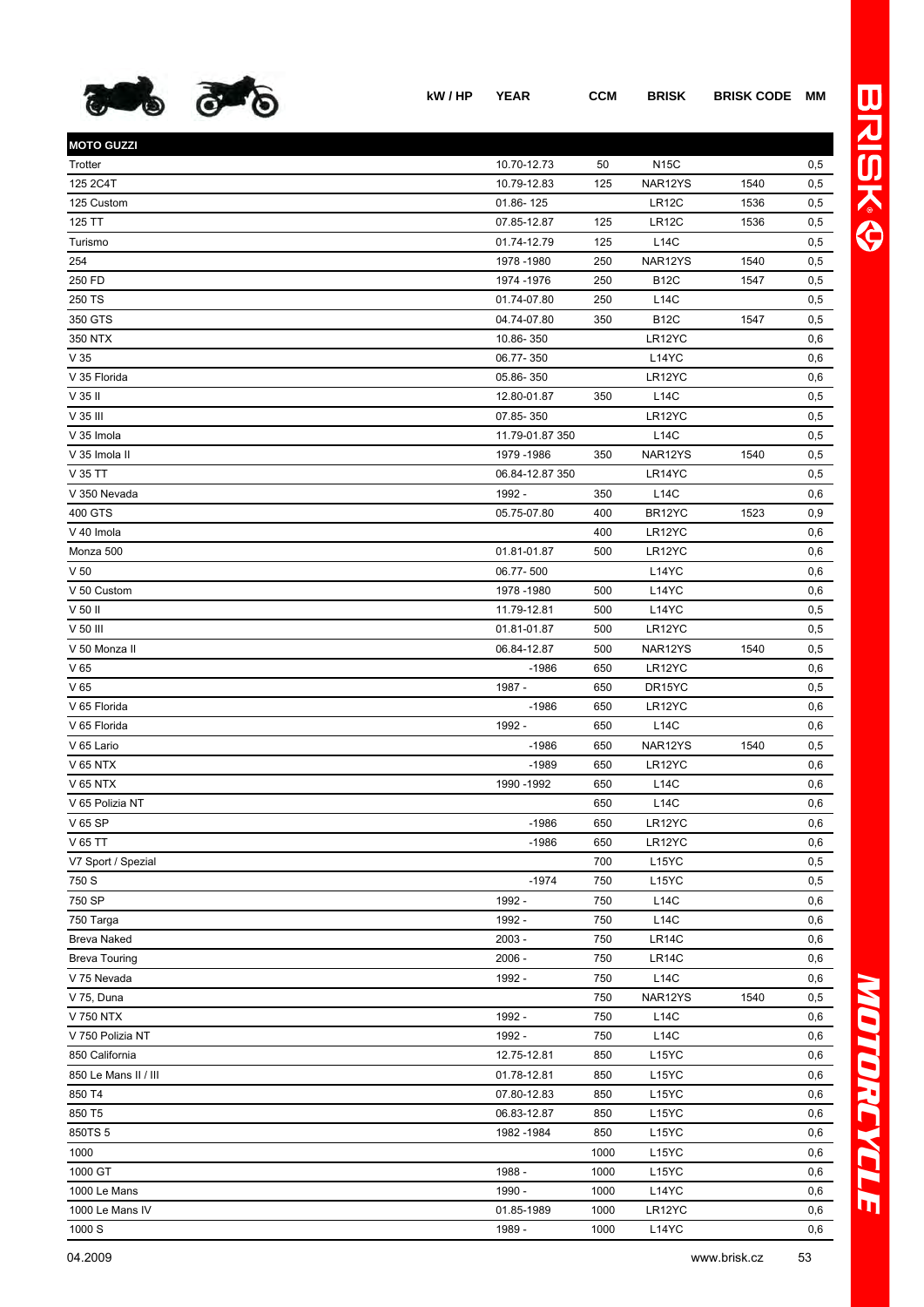

| <b>MOTO GUZZI</b>                   |      |           |      |                    |      |     |
|-------------------------------------|------|-----------|------|--------------------|------|-----|
| 1000 SP III                         |      | 1988-1992 | 1000 | L15YC              |      | 0,6 |
| California I.E.                     |      | 1991 -    | 1000 | L14YC              |      | 0,6 |
| California III                      |      | 1988 -    | 1000 | L <sub>15</sub> YC |      | 0,6 |
| Daytona 1000                        |      | 1992 -    | 1000 | <b>B10C</b>        | 1549 | 0,6 |
| Quota 1000                          |      | 1992 -    | 1000 | L14YC              |      | 0,6 |
| T 5 Polizia                         |      | 1992 -    | 1000 | L <sub>15</sub> YC |      | 0,6 |
| V 10 Centauro                       |      | 1996 -    | 1000 | <b>BR10S</b>       | 1520 | 0,7 |
| 1100 Sport (KF) (Inj.)              |      | 1996 -    | 1100 | LR15YC             |      | 0,6 |
| California 1100 KC                  |      | 1994 -    | 1100 | LR15YC             |      | 0,6 |
| California 1100 KD                  |      | 1994 -    | 1100 | LR15YC             |      | 0,6 |
| California Aluminium                |      | $2003 -$  | 1100 | LR15YC             |      | 0,6 |
| California EV (KD)                  |      | 1997 -    | 1100 | LR15YC             |      | 0,6 |
| California Jackal                   |      | 1999 -    | 1100 | LR15YC             |      | 0,6 |
| California Special                  |      | $2002 -$  | 1100 | LR15YC             |      | 0,6 |
| California Special Sport (KD)       | 54kW | $2002 -$  | 1100 | LR15YC             |      | 0,6 |
| California Stone (KD)               | 54kW |           | 1100 | LR15YC             |      | 0,6 |
| California Titanium                 |      | $2003 -$  | 1100 | LR15YC             |      | 0,6 |
| Daytona RS (KL)                     |      | 1996 -    | 1100 | <b>BR12S</b>       | 1522 | 0,7 |
| Griso 1100                          |      | $2005 -$  | 1100 | LR15YC             |      | 0,6 |
| Quota 1100 (KM)                     |      | 06.98-    | 1100 | LR15YC             |      | 0,6 |
| Sport                               |      | 1995 -    | 1100 | LR15YC             |      | 0,6 |
| Sport 1100 i                        |      | 1996 -    | 1100 | LR15YC             |      | 0,6 |
| Stone Touring                       |      | $2003 -$  | 1100 | LR15YC             |      | 0,6 |
| V 11 Le Mans (KS)                   |      |           | 1100 | LR15YC             |      | 0,6 |
| V 11 Naked                          |      | $2003 -$  | 1100 | LR15YC             |      | 0,6 |
| V 11 Rosso Mandello (KR)            |      | 1999 -    | 1100 | LR15YC             |      | 0,6 |
| V 11 Scura                          |      | $2003 -$  | 1100 | LR15YC             |      | 0,6 |
| V 11 Sport (KS)                     |      | 1999 -    | 1100 | LR15YC             |      | 0,6 |
| V 11 Le Mans Nero Corsa             | 67kW | $2004 -$  | 1100 | LR15YC             |      | 0,6 |
| GT<br><b>Twin Spark</b>             |      | $2006 -$  | 1200 | LR15YC             |      | 0,6 |
| Norde 1200 GTL<br><b>Twin Spark</b> |      | $2006 -$  | 1200 | LR15YC             |      | 0,6 |
| <b>MOTO KOSMOS</b>                  |      |           |      |                    |      |     |
| <b>RV100</b>                        |      |           | 100  | LR <sub>12</sub> C | 1536 | 0,5 |
| <b>CV125</b>                        |      |           | 125  | L14C               |      | 0,5 |
| <b>CVA125</b>                       |      |           | 125  | LR12C              | 1536 | 0,5 |
| <b>KSR125</b>                       |      |           | 125  | LR12C              | 1536 | 0,5 |
| <b>RV125</b>                        |      |           | 125  | <b>L14C</b>        |      | 0,5 |
| CV250                               |      |           | 250  | <b>L14C</b>        |      | 0,5 |
| <b>KSR250</b>                       |      |           | 250  | LR12C              | 1536 | 0,5 |
| <b>RV250</b>                        |      |           | 250  | <b>L14C</b>        |      | 0,5 |
| <b>RV350</b>                        |      |           | 350  | <b>L14C</b>        |      | 0,5 |
| <b>CV500</b>                        |      |           | 500  | <b>L14C</b>        |      | 0,5 |
| <b>MOTO MORINI</b>                  |      |           |      |                    |      |     |
| 350 Excalibur                       |      | 1992 -    | 350  | L14YC              |      | 0,5 |
| 400 Dart                            |      | 1991 -    | 400  | LR12YC             |      | 0,5 |
| 501 Excalibur                       |      | 1991 -    | 500  | LR12YC             |      | 0,5 |
| 501 Excalibur                       |      | 1992 -    | 501  | L14YC              |      | 0,5 |
| MOTO SPEZIAL                        |      |           |      |                    |      |     |
| Bassa-Lunga                         |      | 1999 -    | 1100 | L <sub>15</sub> YC |      | 0,8 |
| Sportiva 1100i                      |      | 1999 -    | 1100 | L <sub>15</sub> YC |      | 0,8 |
| <b>MOTOTECHNIKA</b>                 |      |           |      |                    |      |     |
| Motovelosiped                       |      | 1989 -    | 45   | N <sub>15</sub> YC |      | 0,7 |
| Karpati                             |      |           | 50   | N <sub>15</sub> YC |      | 0,6 |
| Mokick                              |      |           | 50   | N <sub>14</sub> YC |      | 0,7 |
| Riga                                |      |           | 50   | N <sub>15</sub> YC |      | 0,6 |
| Tricycle "ZID-50"                   |      | 1998 -    | 50   | N <sub>14</sub> YC |      | 0,6 |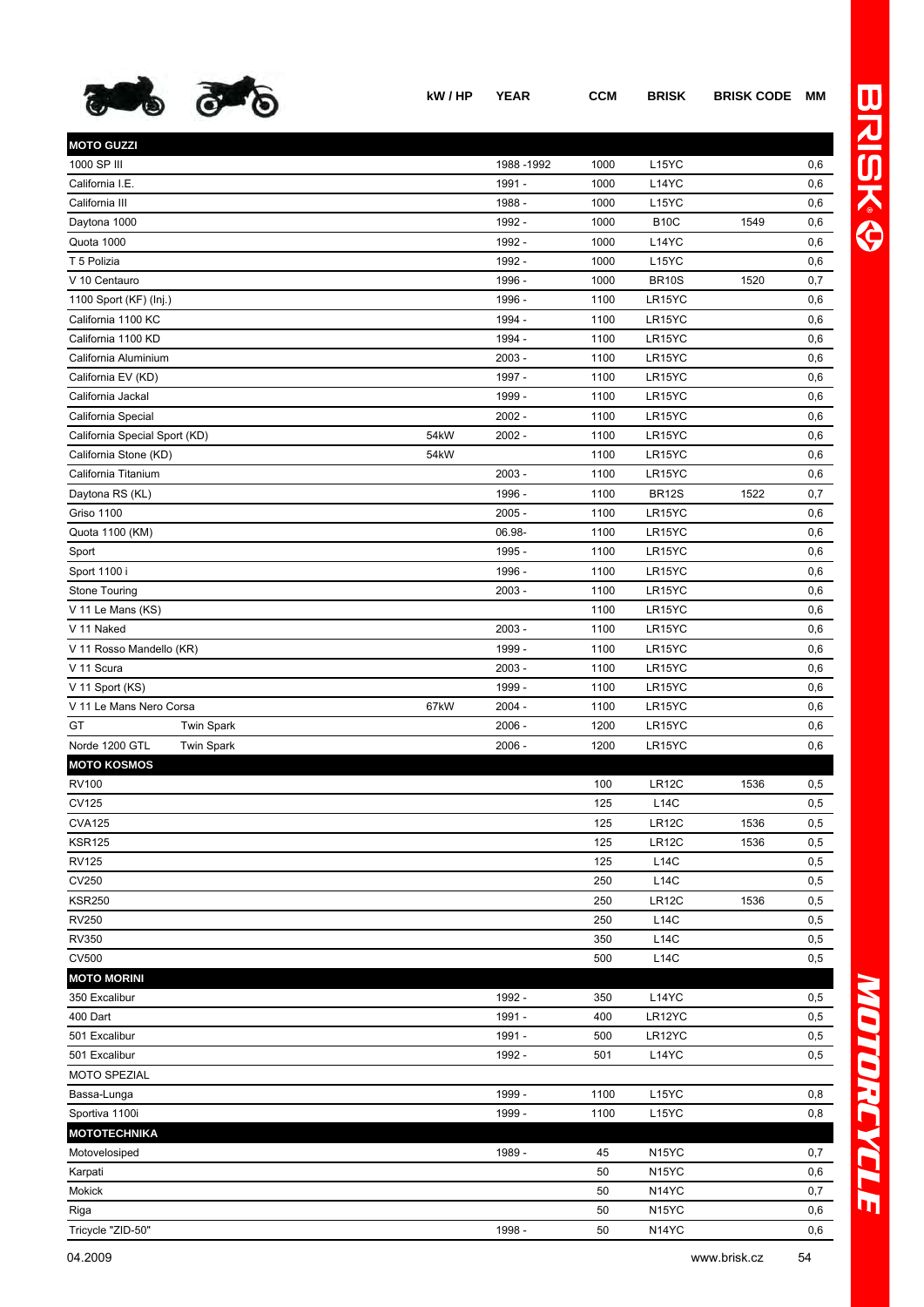

**MOTOTECHNIKA**

| Veachowina                  |       |          | 50   | N <sub>15</sub> YC |      | 0,6 |
|-----------------------------|-------|----------|------|--------------------|------|-----|
| Veterok                     |       |          | 50   | N <sub>15</sub> YC |      | 0,6 |
| <b>MOTOR HISPANIA</b>       |       |          |      |                    |      |     |
| Cangurito Cross, MH         |       |          | 50   | <b>N15C</b>        |      | 0,5 |
| Cross / MH / MH49, Sport 49 |       |          | 50   | <b>N15C</b>        |      | 0,5 |
| Feria, Jabato, 50SL         |       |          | 50   | L15C               |      | 0,5 |
| Furia 4V                    |       |          | 50   | LR12C              | 1536 | 0,8 |
| Furia 6V Cross / Super.     |       |          | 50   | LR12C              | 1536 | 0,8 |
| GT 81, MH 80                |       |          | 50   | <b>N15C</b>        |      | 0,5 |
| M 80 Automatico             |       |          | 50   | L15C               |      | 0,5 |
| <b>Minicross</b>            |       |          | 50   | <b>N14C</b>        |      | 0,5 |
| Racing RX                   |       |          | 50   | LR12C              | 1536 | 0,8 |
| Style                       |       |          | 50   | N14C               |      | 0,5 |
| <b>MOTOR TEK</b>            |       |          |      |                    |      |     |
| MT 50                       |       | $2005 -$ | 50   | <b>NR14C</b>       |      | 0,5 |
| <b>MTV</b>                  |       |          |      |                    |      |     |
| 50 Cross / Sport            |       |          | 50   | L17YC              |      | 0,5 |
| <b>MÜNCH</b>                |       |          |      |                    |      |     |
| Mammut 1000 TTS             |       | $-12.82$ | 1000 | LR12YC             |      | 0,5 |
| 4-1200 TS / TTS-E           |       | $-12.82$ | 1200 | LR12YC             |      | 0,5 |
| Mammut 1200 TS              |       | $-12.82$ | 1200 | LR12YC             |      | 0,5 |
| <b>MV AGUSTA</b>            |       |          |      |                    |      |     |
| 350 B GT / S / Scrambler    |       |          | 350  | L14C               |      | 0,5 |
| 350 BE GT (216)             |       |          | 350  | L14C               |      | 0,5 |
| 350 BE GT / S / Scrambler   |       |          | 350  | L14C               |      | 0,5 |
| 350 BES (216)               |       |          | 350  | L14C               |      | 0,5 |
| 350 Sport                   |       | $-12.80$ | 350  | L14C               |      | 0,5 |
| <b>GT</b> Electronique      |       |          | 350  | <b>L14C</b>        |      | 0,5 |
| S Electronique              |       |          | 350  | L14C               |      | 0,5 |
|                             |       |          | 350  | L14C               |      |     |
| Scrambler Electronique      |       |          | 600  |                    |      | 0,5 |
| 199, 4C6                    |       |          |      | <b>L14C</b>        |      | 0,5 |
| 4C75S / GT, 750GT / S / SS  |       |          | 750  | L14C               |      | 0,5 |
| 750 S American              |       |          | 750  | L14C               |      | 0,5 |
| F4 Brutale (oro)            | 93kW  | 1999 -   | 750  | <b>AR10S</b>       | 1517 | 0,7 |
| F4 Brutale S                |       | $2002 -$ | 750  | <b>AR10S</b>       | 1517 | 0,7 |
| F4 Oro -- > Fgst. 300       |       | 1999 -   | 750  | <b>AR10S</b>       | 1517 | 0,7 |
| F4 S SPR                    | 103kW | 1999 -   | 750  | <b>AR10S</b>       | 1517 | 0,7 |
| F4 Senna                    | 103kW | 1999 -   | 750  | <b>AR10S</b>       | 1517 | 0,7 |
| 800 S                       |       | $-06.80$ | 800  | L14C               |      | 0,5 |
| 900 S                       |       | $-06.80$ | 900  | L14C               |      | 0,5 |
| F4 Brutale 910              |       | $2005 -$ | 910  | <b>AR10S</b>       | 1517 | 0,7 |
| F4 Brutale 910 R            |       | $2006 -$ | 910  | <b>AR10S</b>       | 1517 | 0,7 |
| F4 1000 Tamburini           |       | $2004 -$ | 1000 | AR08GS             | 1515 |     |
| F4 1000 Senna               |       | 2006 -   | 1000 | AR08GS             | 1515 |     |
| F4 1000 S                   |       | $2004 -$ | 1000 | AR08GS             | 1515 |     |
| <b>MZ</b>                   |       |          |      |                    |      |     |
| 125 Fun X                   |       | $2001 -$ | 125  | AR12YS             | 1518 | 0,7 |
| 125 Fun X                   |       | $2003 -$ | 125  | AR12YS             | 1518 | 0,6 |
| 125 SM                      |       | 2001 -   | 125  | AR12YS             | 1518 | 0,7 |
| 125 SX                      |       | 2001 -   | 125  | AR12YS             | 1518 | 0,7 |
| 125 Younster Cup            |       | 2003 -   | 125  | AR12YS             | 1518 | 0,6 |
| RT 125                      |       | $2000 -$ | 125  | AR12YS             | 1518 | 0,6 |
| RT 125 Classic              |       | $2003 -$ | 125  | AR12YS             | 1518 | 0,6 |

RT 125 SM 2000 - 125 AR12YS 1518 0,6 Saxon Roadstar 6.6 Contract to the Contract of TkW 125 N14C 0,6

Turist 50 N15YC 0,6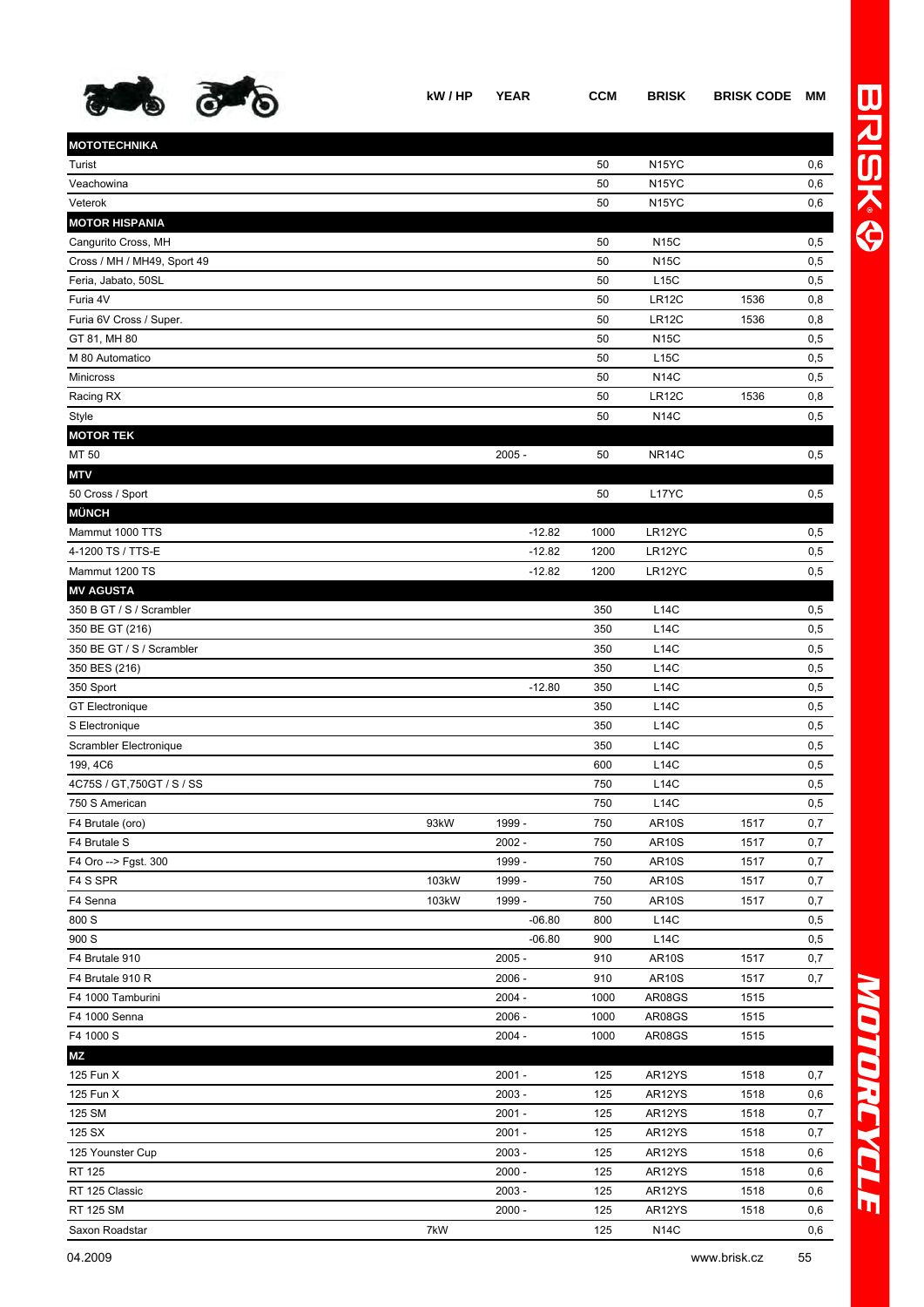

| ΜZ                          |         |             |      |                 |      |     |
|-----------------------------|---------|-------------|------|-----------------|------|-----|
| Saxon Sportstar             | 7/11kW  |             | 125  | <b>N14C</b>     |      | 0,6 |
| Saxon Roadstar              | 9kW     |             | 150  | <b>N14C</b>     |      | 0,6 |
| Saxon Sportstar             | 9kW     |             | 150  | <b>N14C</b>     |      | 0,6 |
| <b>ETZ Classic</b>          | 13/15kW |             | 251  | <b>N14C</b>     |      | 0,6 |
| Saxon 251 Fun               | 13/15kW |             | 251  | <b>N14C</b>     |      | 0,6 |
| Saxon 251 Tour              | 13/15kW |             | 251  | <b>N14C</b>     |      | 0,6 |
| ETZ 301 Classic             | 17kW    |             | 301  | <b>N14C</b>     |      | 0,6 |
| Saxon 301 Fun               | 17kW    |             | 301  | <b>N14C</b>     |      | 0,6 |
| Saxon 301 Tour              | 17kW    |             | 301  | <b>N14C</b>     |      | 0,6 |
| Saxon 500 Country           | 25kW    |             | 500  | <b>B12C</b>     | 1547 | 0,7 |
| Saxon 500 Fun               | 20/25kW |             | 500  | <b>B12C</b>     | 1547 | 0,7 |
| Saxon 500 Funkkrad          | 20/25kW |             | 500  | <b>B12C</b>     | 1547 | 0,7 |
| Saxon 500 Tour              | 20/25kW |             | 500  | <b>B12C</b>     | 1547 | 0,7 |
| Saxon 500 Voyager           | 20/25kW |             | 500  | <b>B12C</b>     | 1547 | 0,7 |
| Silver Star Classic 500     | 20kW    |             | 500  | <b>B12C</b>     | 1547 | 0,7 |
| Silver Star Classic 500     | 25kW    |             | 500  | <b>B12C</b>     | 1547 | 0,7 |
| Silver Star Gespann 500     | 25kW    | 1995 -      | 500  | <b>B12C</b>     | 1547 | 0,7 |
| Baghira                     |         | 1997 -      | 660  | <b>BR10YS-9</b> | 1521 | 0,9 |
| Baghira Black Panther (4NN) |         | 1999 -      | 660  | <b>BR10YS-9</b> | 1521 | 0,9 |
| Baghira Black Panther HR    |         | $2000 -$    | 660  | <b>BR10YS-9</b> | 1521 | 0,9 |
| <b>Baghira Forest</b>       |         | 1999 -      | 660  | <b>BR10YS-9</b> | 1521 | 0,9 |
| Baghira HR                  |         | 1999 -      | 660  | <b>BR10YS-9</b> | 1521 | 0,9 |
| Baghira Street Moto (4NN)   |         | 1999 -      | 660  | <b>BR10YS-9</b> | 1521 | 0,9 |
| Baghira Street Moto HR      |         | $2000 -$    | 660  | <b>BR10YS-9</b> | 1521 | 0,9 |
| Mastiff                     |         | 1997 -      | 660  | <b>BR10YS-9</b> | 1521 | 0,9 |
| Replica 660                 |         | 02.95-660   |      | <b>BR10YS-9</b> | 1521 | 0,9 |
| Skorpion Cup (4NN)          |         | 1996 -      | 660  | <b>BR10YS-9</b> | 1521 | 0,9 |
| <b>Skorpion Replica</b>     |         | 02.95-      | 660  | <b>BR10YS-9</b> | 1521 | 0,9 |
| <b>Skorpion Sport</b>       |         | 1994 -      | 660  | <b>BR10YS-9</b> | 1521 | 0,9 |
| <b>Skorpion Tour</b>        |         | 1994 -      | 660  | <b>BR10YS-9</b> | 1521 | 0,9 |
| <b>Skorpion Traveller</b>   |         | 1996 -      | 660  | <b>BR10YS-9</b> | 1521 | 0,9 |
| 1000 S                      |         | $2004 -$    | 1000 | DR15TC          |      | 0,8 |
| 1000 SF                     |         | $2005 -$    | 1000 | DR15TC          |      | 0,8 |
| 1000 ST                     |         | $2005 -$    | 1000 | DR15TC          |      | 0,8 |
| $MZ$ (TR)                   |         |             |      |                 |      |     |
| <b>ETZ Standard</b>         |         | 01.91-125   |      | <b>N14C</b>     |      | 0,6 |
| ETZ Standard OR             |         | $01.91 -$   | 125  | <b>N14C</b>     |      | 0,6 |
| Saxon Tour 251              |         | 01.91-125   |      | <b>N14C</b>     |      | 0,6 |
| <b>TS 125</b>               |         | 01.75-12.85 | 125  | <b>N14C</b>     |      | 0,6 |
| <b>ETZ 150</b>              |         | 01.84-12.90 | 150  | <b>N14C</b>     |      | 0,6 |
| <b>TS 150</b>               |         | 01.75-12.85 | 150  | <b>N14C</b>     |      | 0,6 |
| <b>TS 250</b>               |         | 01.75-12.85 | 250  | <b>N14C</b>     |      | 0,6 |
| <b>NORTON</b>               |         |             |      |                 |      |     |
| Atlas                       |         |             |      | LR12YC          |      | 0,6 |
| Commander                   |         |             |      | AR12YS          | 1518 | 0,6 |
| Commando                    |         |             |      | L14YC           |      | 0,6 |
| F <sub>1</sub>              |         |             |      | AR12YS          | 1518 | 0,6 |
| C 652 SM engine F 650       |         | 1999 -      | 650  | <b>B12C</b>     | 1547 | 0,6 |
| <b>NSU</b>                  |         |             |      |                 |      |     |
| Supermax                    |         | 1956 -      | 250  | <b>N14C</b>     |      | 0,5 |
| <b>OMER</b>                 |         |             |      |                 |      |     |
| Cross Mini                  |         |             | 50   | <b>N15C</b>     |      | 0,6 |
| Daytona 8 Mini              |         |             | 50   | <b>N15C</b>     |      | 0,6 |
| Maggiolino                  |         |             | 50   | <b>N17C</b>     |      | 0,5 |
| Maggiolione                 |         |             | 50   | <b>N17C</b>     |      | 0,5 |
| Tanga / Noleggiato          |         |             | 50   | <b>N15C</b>     |      | 0,6 |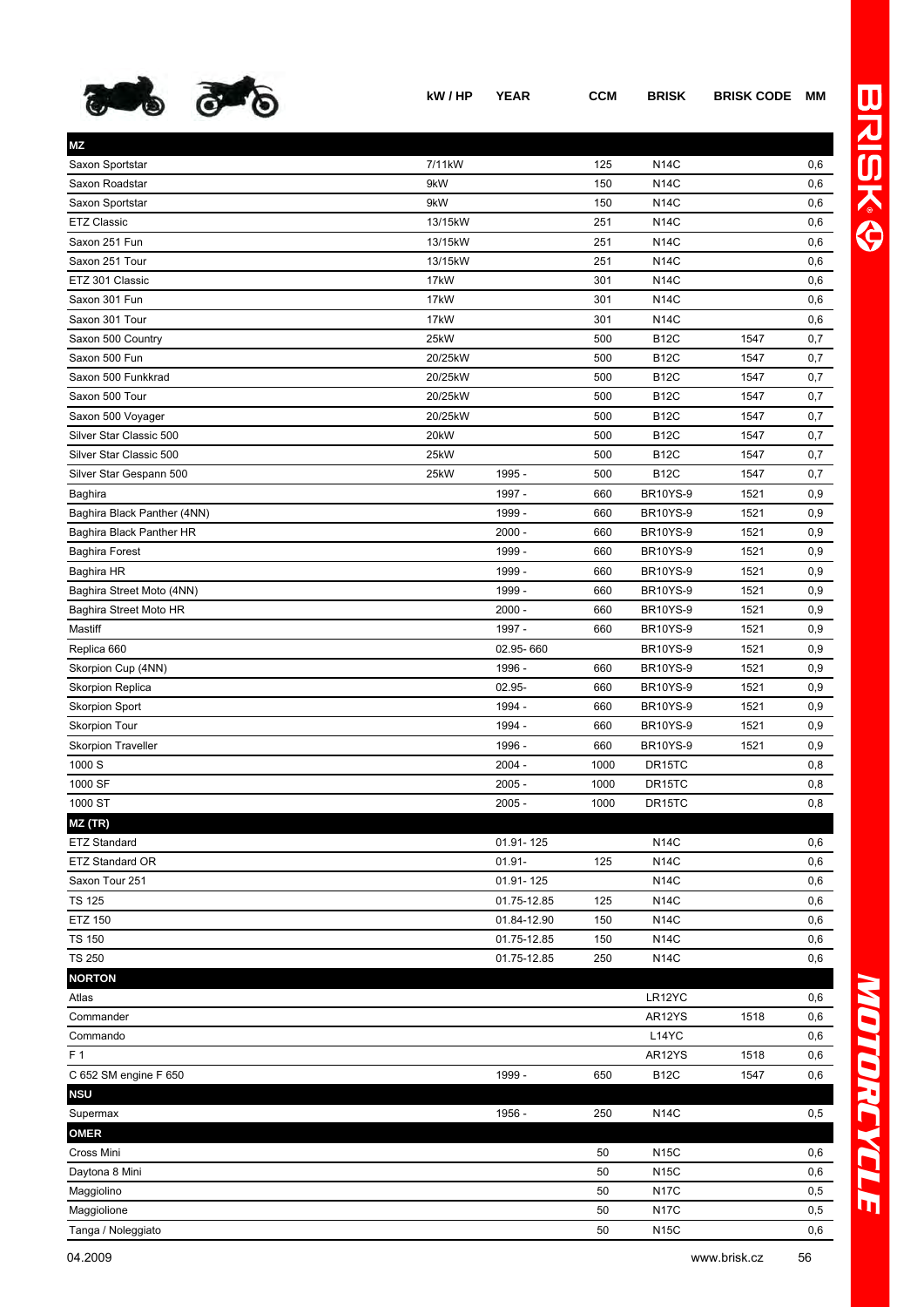

**OMER**

| Vallelunga 10                   |          | 50  | <b>N15C</b>        |      | 0,6 |
|---------------------------------|----------|-----|--------------------|------|-----|
| Vivo                            |          | 50  | L15YC              |      | 0,6 |
| <b>OSSA</b>                     |          |     |                    |      |     |
| Ossita 50                       |          | 50  | <b>N17C</b>        |      | 0,5 |
| 125 Enduro / Super Pioneer      |          | 125 | L14C               |      | 0,5 |
| 125 Moto Cross / Phantom        |          | 125 | LR12C              | 1536 | 0,5 |
| 150 Phantom                     |          | 150 | <b>L14C</b>        |      | 0,5 |
| 160 GT-T2                       |          | 160 | <b>L14C</b>        |      | 0,5 |
| 175 American / Enduro / Sport   |          | 175 | L14C               |      | 0,5 |
| 175 Moto Cross / Phantom        |          | 175 | LR12C              | 1536 | 0,5 |
| 175 Super Pioneer / 6 Dias      |          | 175 | <b>L14C</b>        |      | 0,5 |
| 230 Explorer / Trial            |          | 230 | L17YC              |      | 0,5 |
| 230 Super Pioneer               |          | 230 | <b>L14C</b>        |      | 0,5 |
| 250 American Enduro / Copa      |          | 250 | LR12C              | 1536 | 0,5 |
| Copa F3                         |          | 250 | L <sub>11</sub> SL | 1531 | 0,5 |
| Desert / Enduro / Moto Cross    |          | 250 | LR <sub>12</sub> C | 1536 | 0,5 |
| Desert, Phantom, S.Pioneer      |          | 250 | LR <sub>12</sub> C | 1536 | 0,5 |
| M.A.R. Explorer / Trial         |          | 250 | L <sub>17</sub> YC |      | 0,5 |
| Sport / Super Pioneer, TE 250   |          | 250 | <b>LR12C</b>       | 1536 | 0,5 |
| T, Copa, F3                     |          | 250 | LR <sub>12</sub> C | 1536 | 0,5 |
| TR 80, 250 Exp. / Trial / Tu-yo |          | 250 | L <sub>17</sub> YC |      | 0,5 |
| Urbe Phanton, Trofeo 250 E7     |          | 250 | LR <sub>12</sub> C | 1536 | 0,5 |
| 303 Trial, TR 80                |          | 350 | L <sub>17</sub> YC |      | 0,5 |
| 350 Desert / Super Pioneer      |          | 350 | <b>L14C</b>        |      | 0,5 |
| 350 Explorer / Tu-yo, Trail     |          | 350 | L17YC              |      | 0,5 |
| 500 S, Yankee                   |          | 500 | <b>L14C</b>        |      | 0,5 |
| <b>PEUGEOT</b>                  |          |     |                    |      |     |
| 101                             | 04.75-50 |     | <b>N17C</b>        |      | 0,5 |
| 102                             | 04.75-50 |     | <b>N17C</b>        |      | 0,5 |
| 103                             | 04.75-50 |     | <b>N17C</b>        |      | 0,5 |
| 104                             |          | 50  | <b>N17C</b>        |      | 0,5 |
| 105                             |          | 50  | <b>N17C</b>        |      | 0,5 |
| 103 CRX                         |          | 50  | <b>N14C</b>        |      | 0,5 |
| 103 LC                          |          | 50  | L14C               |      | 0,5 |
| 103 LSM-D                       | 06.82-50 |     | <b>N15C</b>        |      | 0,5 |
| 103 MP / MR                     |          | 50  | <b>N14C</b>        |      | 0,5 |
| 103 Racen                       |          | 50  | <b>N14C</b>        |      | 0,5 |
| 103 SP                          | 1986 -   | 50  | <b>N14C</b>        |      | 0,5 |
| 103 SPM-D                       | 04.75-50 |     | <b>N15C</b>        |      | 0,5 |
| 103 T16                         |          | 50  | <b>N14C</b>        |      | 0,5 |
| 103 TXLC,TXR                    |          | 50  | L14C               |      | 0,5 |
| 103 Vogue                       |          | 50  | <b>N14C</b>        |      | 0,5 |
| 103 XP, XPLC                    | 01.86-50 |     | <b>L14C</b>        |      | 0,5 |
| BB3K                            |          | 50  | <b>N15C</b>        |      | 0,5 |
| BB3L                            |          | 50  | <b>N15C</b>        |      | 0,5 |
| BB3SP                           |          | 50  | <b>N15C</b>        |      | 0,5 |
| C <sub>50</sub>                 |          | 50  | <b>N17C</b>        |      | 0,5 |
| GL 10                           | 01.79-50 |     | <b>N15C</b>        |      | 0,5 |
| GT 10                           |          | 50  | <b>N15C</b>        |      | 0,5 |
| P 80                            |          | 50  | <b>N14C</b>        |      | 0,5 |
| RS                              |          | 50  | <b>N17C</b>        |      | 0,5 |
| RT                              |          | 50  | <b>N17C</b>        |      | 0,5 |
| S 157                           |          | 50  | <b>N17C</b>        |      | 0,5 |
| S 55                            |          | 50  | <b>N17C</b>        |      | 0,5 |

 $SC = 50$  N15C 0,5  $SC = 50$  N15C 0,5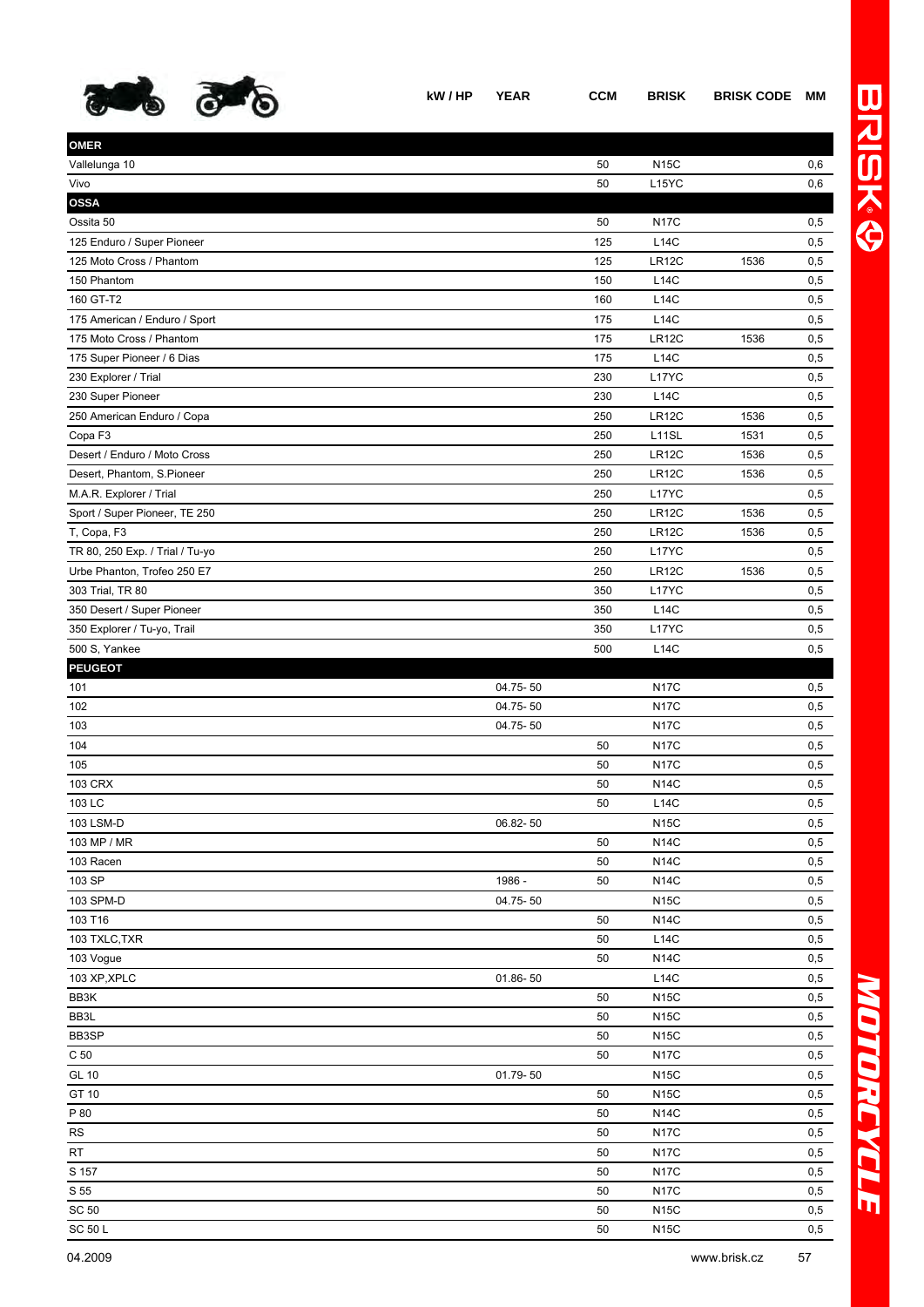

| <b>PEUGEOT</b>        |             |     |                    |      |     |
|-----------------------|-------------|-----|--------------------|------|-----|
| SC 50 L (I)           |             | 50  | NR15YC             |      | 0,6 |
| Scoper V50            |             | 50  | <b>N15C</b>        |      | 0,5 |
| ST, STL 2, Rapido     |             | 50  | <b>NR15C</b>       |      | 0,6 |
| SX <sub>5</sub>       |             | 50  | <b>N17C</b>        |      | 0,5 |
| <b>TLX 50</b>         |             | 50  | <b>N15C</b>        |      | 0,5 |
| <b>TSA</b>            |             | 50  | <b>N15C</b>        |      | 0,5 |
| Velo a moteur Count.  |             | 50  | <b>N14C</b>        |      | 0,5 |
| X 125 LC              |             | 50  | L <sub>10</sub> SL | 1529 | 0,5 |
| SC80L                 | 06.82-80    |     | NR15YC             |      | 0,7 |
| SX8T                  | 02.78-12.82 | 80  | <b>N14C</b>        |      | 0,5 |
| P51-53                |             | 100 | <b>K17C</b>        |      | 0,5 |
| 550                   |             | 125 | <b>N15C</b>        |      | 0,5 |
| 55 C                  |             | 125 | <b>N15C</b>        |      | 0,5 |
| 55 D                  |             | 125 | <b>N15C</b>        |      | 0,5 |
| P 150                 |             | 150 | <b>N15C</b>        |      | 0,5 |
| P 155                 |             | 155 | <b>N15C</b>        |      | 0,5 |
| P 156                 |             | 155 | <b>N15C</b>        |      | 0,5 |
| 176                   |             | 175 | <b>N15C</b>        |      | 0,5 |
| 176 BB                |             | 175 | <b>N15C</b>        |      | 0,5 |
| 176 Grand Sport       |             | 175 | L14C               |      | 0,5 |
| 176 TC                |             | 175 | <b>N15C</b>        |      | 0,5 |
| 256                   |             | 250 | <b>N14C</b>        |      | 0,5 |
| <b>POLINI</b>         |             |     |                    |      |     |
| Steel 910             |             | 50  | <b>N15C</b>        |      | 0,6 |
| Steel 910 LC          |             | 50  | <b>N15C</b>        |      | 0,6 |
| Steel 910 LC Race     |             | 50  | <b>N14C</b>        |      | 0,6 |
| Steel 910 Race        |             | 50  | <b>N14C</b>        |      | 0,6 |
| <b>PUCH</b>           |             |     |                    |      |     |
| <b>DS 50</b>          |             | 50  | <b>N15C</b>        |      | 0,5 |
| <b>DS 50 K</b>        |             | 50  | <b>N15C</b>        |      | 0,5 |
| DS 50 KXN             |             | 50  | <b>N15C</b>        |      | 0,5 |
| <b>DS 50 RN</b>       |             | 50  | <b>N15C</b>        |      | 0,5 |
| <b>DS 60 C</b>        |             | 50  | <b>N15C</b>        |      | 0,5 |
| <b>DS 60 CN</b>       |             | 50  | <b>N15C</b>        |      | 0,5 |
| <b>DS 60 R</b>        |             | 50  | <b>N15C</b>        |      | 0,5 |
| <b>DS 60 RN</b>       |             | 50  | <b>N15C</b>        |      | 0,5 |
| GS 50                 |             | 50  | <b>N10S</b>        | 1538 | 0,5 |
| GT 50                 |             | 50  | <b>N14C</b>        |      | 0,5 |
| <b>GTL 50</b>         |             | 50  | <b>N14C</b>        |      | 0,5 |
| M 50 Jet              |             | 50  | <b>N14C</b>        |      | 0,5 |
| M 50 Racing           |             | 50  | <b>N15C</b>        |      | 0,5 |
| M 50 SE               |             | 50  | <b>N15C</b>        |      | 0,5 |
| Maxi                  |             | 50  | <b>N19C</b>        |      | 0,5 |
| Maxi 2 Gang           |             | 50  | <b>N17C</b>        |      | 0,5 |
| Maxi II               |             | 50  | <b>N17C</b>        |      | 0,5 |
| Maxi II-25            |             | 50  | <b>N19C</b>        |      | 0,5 |
| Maxi N                |             | 50  | <b>N17C</b>        |      | 0,5 |
| Maxi S                |             | 50  | <b>N19C</b>        |      | 0,5 |
| MC 60 Scrambler       |             | 50  | <b>N14C</b>        |      | 0,5 |
| <b>MS 25</b>          |             | 50  | <b>N15C</b>        |      | 0,5 |
| MS 50 De Luxe Sears   |             | 50  | <b>N15C</b>        |      | 0,5 |
| MS 50 Standard Sears  |             | 50  | <b>N15C</b>        |      | 0,5 |
| MS 50 STD. California |             | 50  | <b>N15C</b>        |      | 0,5 |
| MS 50 V               |             | 50  | <b>N15C</b>        |      | 0,5 |
| MS 50 V-Autolec       |             | 50  | <b>N15C</b>        |      | 0,5 |
| P <sub>1</sub> L      |             | 50  | <b>N19C</b>        |      | 0,5 |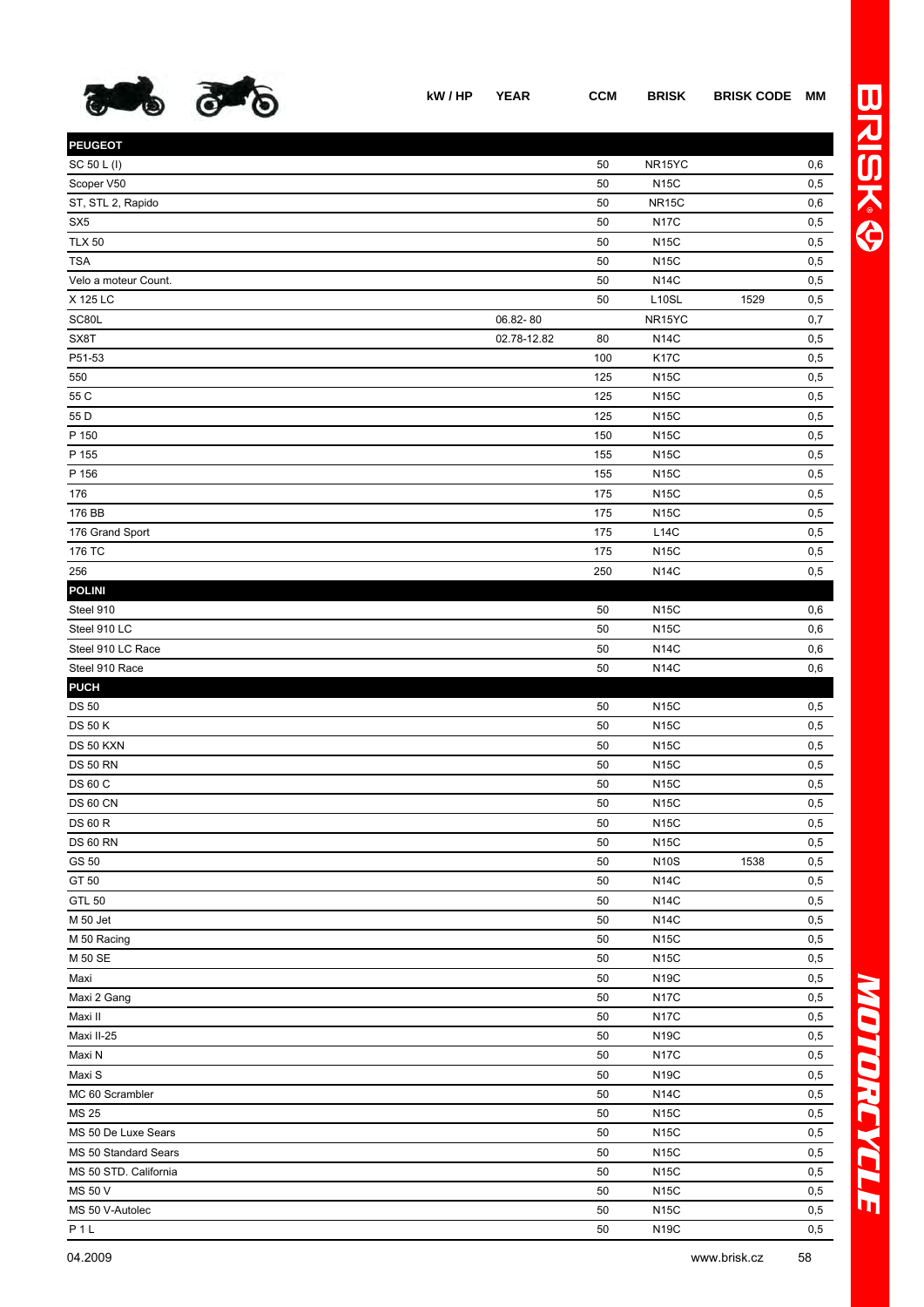

| <b>PUCH</b>                   |          |     |                    |      |     |
|-------------------------------|----------|-----|--------------------|------|-----|
| P <sub>1</sub> XL             |          | 50  | <b>N19C</b>        |      | 0,5 |
| R 50                          |          | 50  | <b>N15C</b>        |      | 0,5 |
| R 50 K                        |          | 50  | <b>N15C</b>        |      | 0,5 |
| R 50 M                        |          | 50  | <b>N14C</b>        |      | 0,5 |
| R 50 V                        |          | 50  | <b>N15C</b>        |      | 0,5 |
| <b>R60R</b>                   |          | 50  | <b>N15C</b>        |      | 0,5 |
| <b>VS 50 D</b>                |          | 50  | <b>N15C</b>        |      | 0,5 |
| <b>VS 50 DK</b>               |          | 50  | <b>N15C</b>        |      | 0,5 |
| <b>VS 50 DS</b>               |          | 50  | <b>N15C</b>        |      | 0,5 |
| <b>VS 50 L</b>                |          | 50  | <b>N15C</b>        |      | 0,5 |
| VS 50 L-Autolec               |          | 50  | <b>N15C</b>        |      | 0,5 |
| <b>VS 60 R</b>                |          | 50  | <b>N15C</b>        |      | 0,5 |
| VZ 50 K                       |          | 50  | <b>N15C</b>        |      | 0,5 |
| <b>VZ 50 M</b>                |          | 50  | <b>N14C</b>        |      | 0,5 |
| VZ 50 R                       |          | 50  | <b>N15C</b>        |      | 0,5 |
| VZ 50 V                       |          | 50  | <b>N15C</b>        |      | 0,5 |
| VZ 60 R                       |          | 50  | <b>N15C</b>        |      | 0,5 |
| X 30                          |          | 50  | <b>N15C</b>        |      | 0,5 |
| $X 50-3$                      |          | 50  | <b>N14C</b>        |      | 0,5 |
| 12,7mm<br>Cobra               | 1981 -   | 80  | <b>N14C</b>        |      | 0,5 |
| Cobra<br>19,0mm               | 1981 -   | 80  | <b>LR12C</b>       | 1536 | 0,5 |
| <b>MC 125</b>                 |          | 125 | LR12C              | 1536 | 0,5 |
| <b>MC 175</b>                 |          | 175 | <b>L14C</b>        |      | 0,5 |
| GS 250                        |          | 250 | L14C               |      | 0,5 |
| MC 250                        |          | 250 | LR12C              | 1536 | 0,5 |
| GS 350                        |          | 350 | L <sub>10</sub> SL | 1529 | 0,6 |
| GS 366                        |          | 366 | L14C               |      | 0,5 |
| GS 500                        |          | 500 | <b>BR10YS-9</b>    | 1521 | 0,9 |
| <b>MC 500</b>                 |          | 500 | L <sub>10</sub> SL | 1529 | 0,6 |
| GS 560                        |          | 560 | <b>BR10YS-9</b>    | 1521 | 0,9 |
| <b>REGENT</b>                 |          |     |                    |      |     |
| Roadster, Tourer, RT 125      |          | 125 | <b>N14C</b>        |      | 0,6 |
| Roadster, Tourer, RT 150      |          | 150 | <b>N14C</b>        |      | 0,6 |
| Roadster, Tourer, RT 175      |          | 175 | <b>N14C</b>        |      | 0,6 |
| <b>REX</b>                    |          |     |                    |      |     |
| Chopper 125                   |          | 125 | <b>BR12S</b>       | 1522 | 0,7 |
| Cruiser 125                   |          | 125 | <b>BR12S</b>       | 1522 | 0,7 |
| Fun Bike                      | $2000 -$ | 125 | BR14YC             | 1526 | 0,9 |
| <b>RIEJU</b>                  |          |     |                    |      |     |
| Confort 402 / 403, Pony 50    |          | 50  | <b>N17C</b>        |      | 0,5 |
| Confort 501, Helios, Varimat  |          | 50  | <b>N17C</b>        |      | 0,5 |
| Drac (Water), RS-1, RV 50     |          | 50  | L14C               |      | 0,5 |
| Drac 50 (Air), Marathon 50    |          | 50  | L15C               |      | 0,5 |
| MX 50 (Child's)               |          | 50  | <b>N15C</b>        |      | 0,5 |
| <b>RR 50 AM6</b>              |          | 50  | LR14C              |      | 0,7 |
| RS <sub>1</sub>               |          | 50  | LR14C              |      | 0,7 |
| Sprint, Autom. Kick Starter   |          | 50  | <b>N17C</b>        |      | 0,5 |
| Strada GT 49 / GT Sport       |          | 50  | L15C               |      | 0,5 |
| Super Marathon 50 / FDN / MT  |          | 50  | L15C               |      | 0,5 |
| Marathon 74 TT / Enduro       |          | 75  | L15C               |      | 0,5 |
| Marathon 75 Cross (Competi)   |          | 75  | L10SL              | 1529 | 0,5 |
| Marathon 75 Enduro            |          | 75  | L <sub>10</sub> SL | 1529 | 0,5 |
| MR 74E, MR 75E, Strada GT75   |          | 75  | L15C               |      | 0,5 |
| <b>TT 406</b>                 |          | 75  | <b>N15C</b>        |      | 0,5 |
| MR 80 Enduro / Cross (Compet) |          | 80  | L10SL              | 1529 | 0,5 |
| MR 80E, RST-80                |          | 80  | L15C               |      | 0,5 |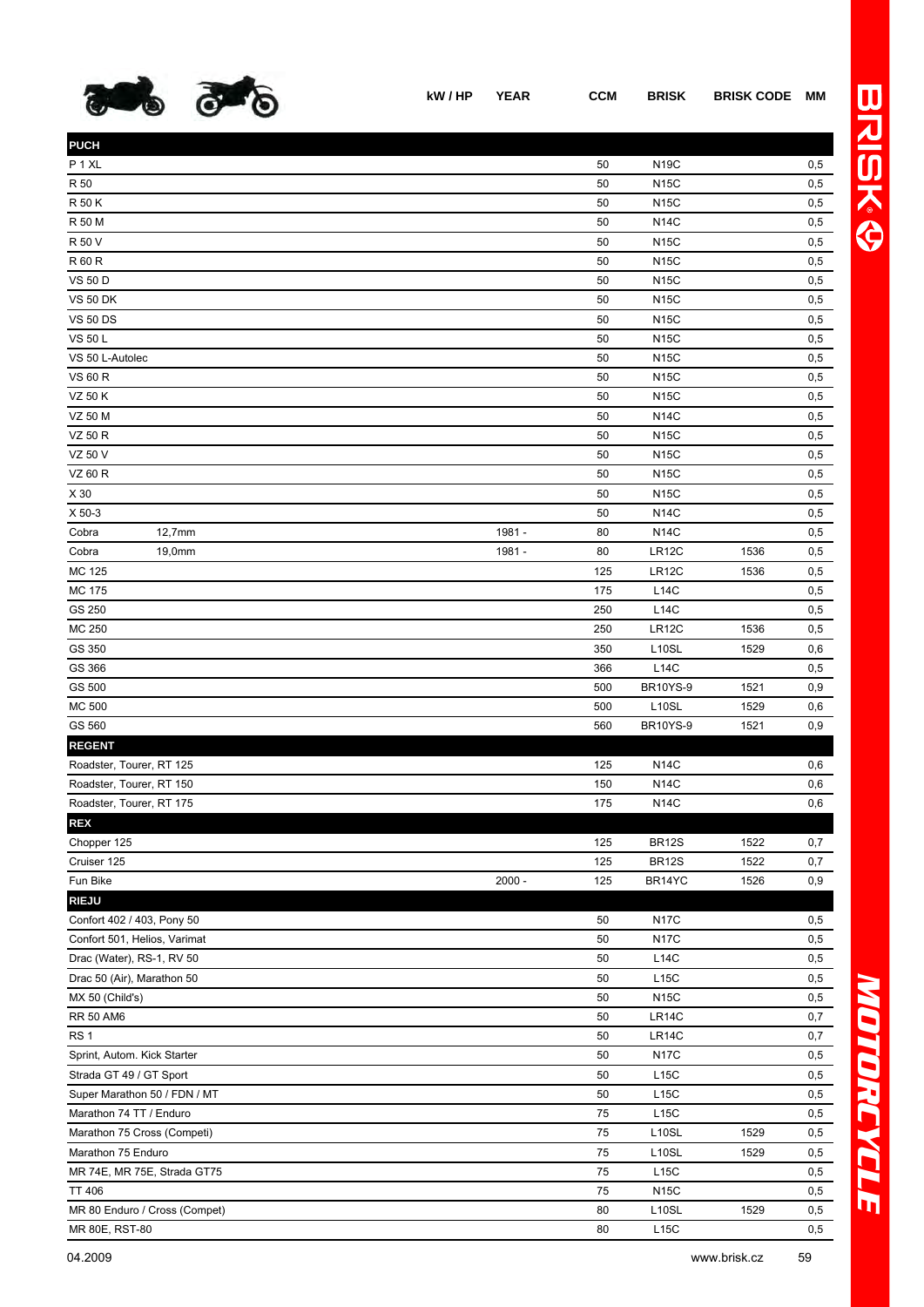

**RIERA**

|                                                        | 0,5 |
|--------------------------------------------------------|-----|
| <b>RIXE</b>                                            |     |
| Derby B<br><b>N14C</b><br>50                           | 0,5 |
| Derby D<br>50<br><b>N14C</b>                           | 0,5 |
| Geschäftsmoped<br><b>N14C</b><br>50                    | 0,5 |
| 50<br><b>N15C</b><br>Hight Sport                       | 0,6 |
| Champion FT / FTH<br>50<br><b>N15C</b>                 | 0,6 |
| Libelle E21<br><b>N19C</b><br>50                       | 0,5 |
| Libelle E23<br>50<br><b>N19C</b>                       | 0,5 |
| Libelle FT / FTH / GTH<br><b>N15C</b><br>50            | 0,6 |
| Libelle Hight Sport Super<br><b>N19C</b><br>50         | 0,5 |
| R 503<br><b>N15C</b><br>50                             | 0,6 |
| R 504<br><b>N14C</b><br>50                             | 0,5 |
| RS50 B3 / B4<br><b>N15C</b><br>50                      | 0,6 |
| <b>RS50S</b><br>50<br><b>N14C</b>                      | 0,5 |
| Standard 7 h<br><b>N14C</b><br>50                      | 0,5 |
| Turismo 4<br>50<br><b>N14C</b>                         | 0,5 |
| Turismo E21<br>50<br><b>N15C</b>                       | 0,6 |
| Turismo ELS<br><b>N15C</b><br>50                       | 0,6 |
| Turismo SL40<br>50<br><b>N15C</b>                      | 0,6 |
| <b>RIZZATO</b>                                         |     |
| Califfo 121 matic<br>50<br><b>N15C</b>                 | 0,6 |
| Califfo 80<br><b>N17C</b><br>50                        | 0,5 |
| Califfo engine 119<br><b>N17C</b><br>50                | 0,5 |
| Califfo K<br><b>N17C</b><br>50                         | 0,5 |
| Califfo Mini<br><b>N17C</b><br>50                      | 0,5 |
| Califfo Monomarcia Super<br><b>N15C</b><br>50          | 0,6 |
| <b>N17C</b><br>Califfone 4 M<br>50                     | 0,5 |
| Cross Satan 71<br><b>N15C</b><br>50                    | 0,6 |
| <b>N17C</b><br>Gio<br>50                               | 0,5 |
| 50<br><b>N15C</b><br>Mirage P4 Daytona                 | 0,6 |
| Piu<br>50<br><b>N17C</b>                               | 0,5 |
| <b>N15C</b><br>Ringo<br>50                             | 0,6 |
| Satan<br>50<br><b>N15C</b>                             | 0,6 |
| Super Luxe 73<br><b>N15C</b><br>50                     | 0,6 |
| Super Sprint Mirage<br><b>N15C</b><br>50               | 0,6 |
| Turismo Monomarcia<br>50<br>N15C                       | 0,6 |
| Zum 3<br>50<br><b>N15C</b>                             | 0,6 |
| Cross Coguaro<br>125<br><b>L14C</b>                    | 0,5 |
| Tourismo<br>125<br><b>L14C</b>                         | 0,5 |
| <b>ROYAL ENFIELD</b>                                   |     |
| <b>N15C</b><br>Bonny<br>50                             | 0,5 |
| Sunny<br>50<br><b>N15C</b>                             | 0,5 |
| KB 100<br>100<br><b>L14C</b>                           | 0,5 |
| <b>Bullet Strada</b><br>350<br>NR15C<br>12,7 mm        | 0,6 |
| <b>Bullet Strada</b><br>350<br><b>LR15C</b><br>19,0 mm | 0,6 |
| De Luxe, Super Star<br><b>NR15C</b><br>12,7 mm<br>350  | 0,6 |
| De Luxe, Super Star<br>19,0 mm<br>350<br>LR15C         | 0,6 |
| <b>N14C</b><br>India<br>350                            | 0,5 |
|                                                        | 0,7 |
| Bullet 500 de Luxe<br>LR14C<br>500                     |     |
| Bullet 500 Standard<br>500<br>LR14C                    | 0,7 |
| <b>Bullet Electra</b><br>LR12C<br>1536<br>500          | 0,5 |

India 500 L14C 0,5

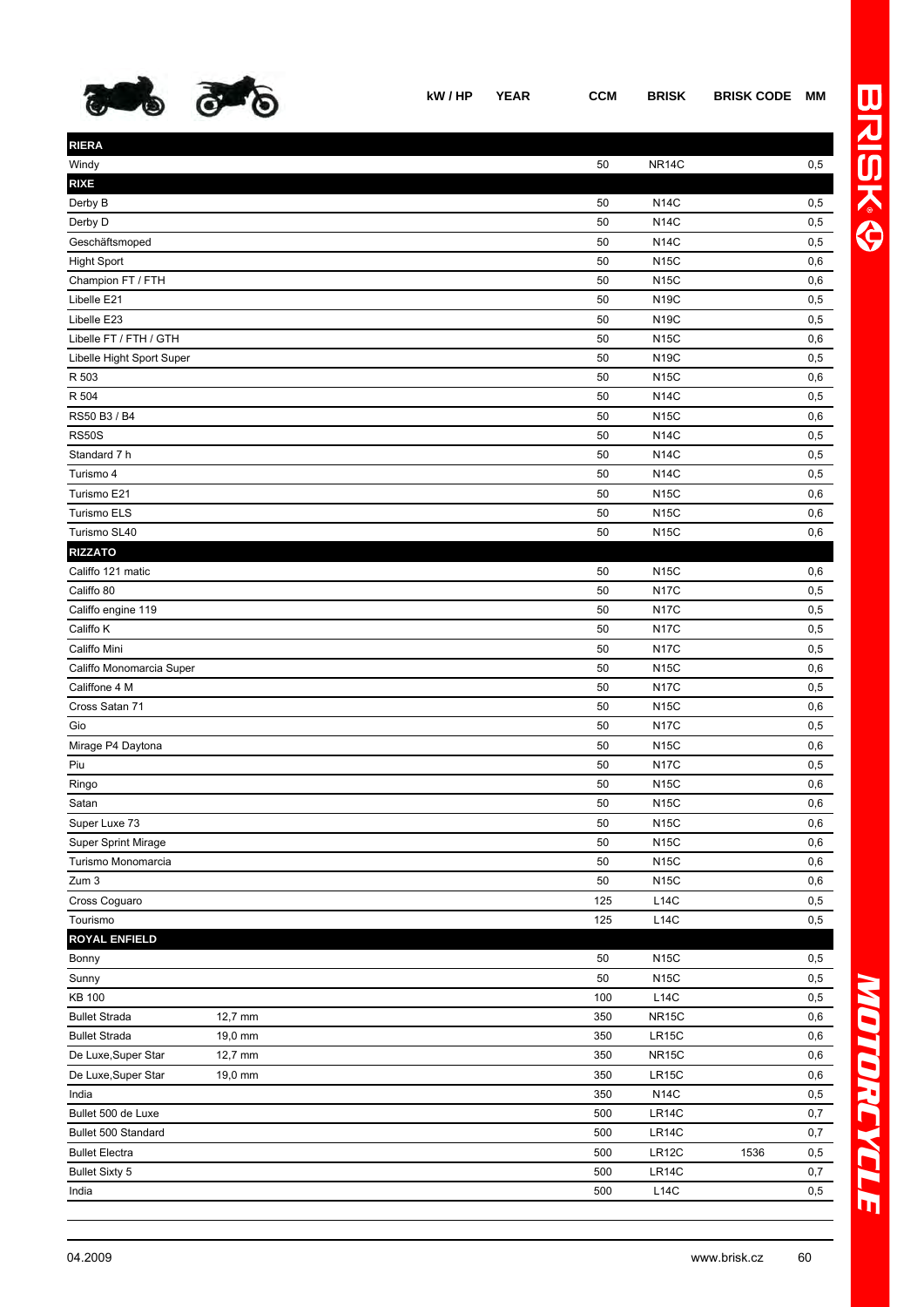

| kW/HP YEAR | <b>CCM</b> | <b>BRISK</b> | <b>BRISK CODE MM</b> |  |
|------------|------------|--------------|----------------------|--|
|            |            |              |                      |  |

| <b>S.I.S.</b>     |              |    |                    |      |     |
|-------------------|--------------|----|--------------------|------|-----|
| 4 Cyclone         |              | 50 | <b>N14C</b>        |      | 0,5 |
| Almirante 4/5     |              | 50 | <b>N14C</b>        |      | 0,5 |
| Asa d'Ouro        |              | 50 | <b>N15C</b>        |      | 0,6 |
| <b>Brass</b>      |              | 50 | <b>N15C</b>        |      | 0,6 |
| <b>EKO 70</b>     |              | 50 | <b>N14C</b>        |      | 0,5 |
| Felino            |              | 50 | <b>N14C</b>        |      | 0,5 |
| Lebre / V4        |              | 50 | <b>N14C</b>        |      | 0,5 |
| Mini Sport        |              | 50 | <b>N14C</b>        |      | 0,5 |
| Mini Turismo      |              | 50 | <b>N14C</b>        |      | 0,5 |
| Minor GT          |              | 50 | <b>N15C</b>        |      | 0,6 |
| V5 Sport          |              | 50 | <b>N14C</b>        |      | 0,5 |
| V5 Super Sport    |              | 50 | <b>N14C</b>        |      | 0,5 |
| V5 Turismo        |              | 50 | <b>N14C</b>        |      | 0,5 |
| <b>SACHS</b>      |              |    |                    |      |     |
| Saxonette         | 01.87-30     |    | K <sub>19</sub>    |      | 0,5 |
| Saxonette Classic |              | 30 | K19                |      | 0,5 |
| City Bike C1      | 10.72-08.78  | 50 | <b>N15C</b>        |      | 0,7 |
| City Bike C2      | 10.72-08.78  | 50 | <b>N15C</b>        |      | 0,7 |
| City Bike C3      | 09.74-08.78  | 50 | <b>N15C</b>        |      | 0,7 |
| Enduro ZX 50      |              | 50 | LR14C              |      | 0,5 |
| Hobby Rider HR 1  | 10.72-12.87  | 50 | <b>N15C</b>        |      | 0,7 |
| Hobby Rider HR 2  | 10.72-12.87  | 50 | <b>N15C</b>        |      | 0,7 |
| Jogging           |              | 50 | <b>N15C</b>        |      | 0,5 |
| K 50              | $-08.78$     | 50 | <b>N14C</b>        |      | 0,7 |
| K 50 Ultra        | $-08.78$     | 50 | <b>N14C</b>        |      | 0,7 |
| K 50 Ultra II     | $-08.78$     | 50 | <b>N14C</b>        |      | 0,5 |
| K 50 Ultra LC     | $-08.78$     | 50 | LR12C              | 1536 | 0,5 |
|                   |              |    |                    |      |     |
|                   |              |    |                    |      |     |
| K 50 Ultra LC II  | $-08.78$     | 50 | LR12C              | 1536 | 0,5 |
| K 50 Ultra LC III | $-08.78$     | 50 | LR12C              | 1536 | 0,5 |
| KX <sub>5</sub>   | 01.86-50     |    | N <sub>14</sub> YC |      | 0,5 |
| KX 50             |              | 50 | <b>N15C</b>        |      | 0,5 |
| Lastboy           |              | 50 | <b>N14C</b>        |      | 0,5 |
| M1                | 10.72-12.77  | 50 | <b>N15C</b>        |      | 0,5 |
| M <sub>2</sub>    | 10.72-12.77  | 50 | <b>N15C</b>        |      | 0,5 |
| M4                | 09.74-12.78  | 50 | <b>N15C</b>        |      | 0,5 |
| M <sub>5</sub>    | 09.74-12.78  | 50 | <b>N15C</b>        |      | 0,5 |
| <b>MK1S</b>       | 01.78-08.80  | 50 | <b>N15C</b>        |      | 0,5 |
| <b>MK2S</b>       | 01.78-08.80  | 50 | <b>N15C</b>        |      | 0,5 |
| MP <sub>2</sub>   | 10.72-12.77  | 50 | <b>N15C</b>        |      | 0,5 |
| MP <sub>4</sub>   | 10.72-12.77  | 50 | <b>N15C</b>        |      | 0,5 |
| MX1               | 01.89-50     |    | <b>N17C</b>        |      | 0,5 |
| MX <sub>1</sub>   |              | 50 | <b>N15C</b>        |      | 0,5 |
| Optima 3          | $01.78 - 50$ |    | <b>N15C</b>        |      | 0,5 |
| Optima 50         |              | 50 | NR14C              |      | 0,5 |
| Prima 2           |              | 50 | NR17C              |      | 0,5 |
| Prima 2S          | 01.89-       | 50 | <b>N17C</b>        |      | 0,5 |
| Prima 3           |              | 50 | <b>N15C</b>        |      | 0,5 |
| Prima 3S          | 01.89-50     |    | <b>N17C</b>        |      | 0,5 |
| Prima 4           |              | 50 | <b>N15C</b>        |      | 0,5 |
| Prima 4 LN, 5 LN  |              | 50 | <b>N15C</b>        |      | 0,5 |
| Prima 5           |              | 50 | <b>N15C</b>        |      | 0,5 |
| Prima 5, 5 S      | 01.89-50     |    | NR17C              |      | 0,5 |
| Prima 6           |              | 50 | <b>N15C</b>        |      | 0,5 |
| Prima G3          |              | 50 | <b>N15C</b>        |      | 0,5 |

Prima GT, GX 50 N15C 0,5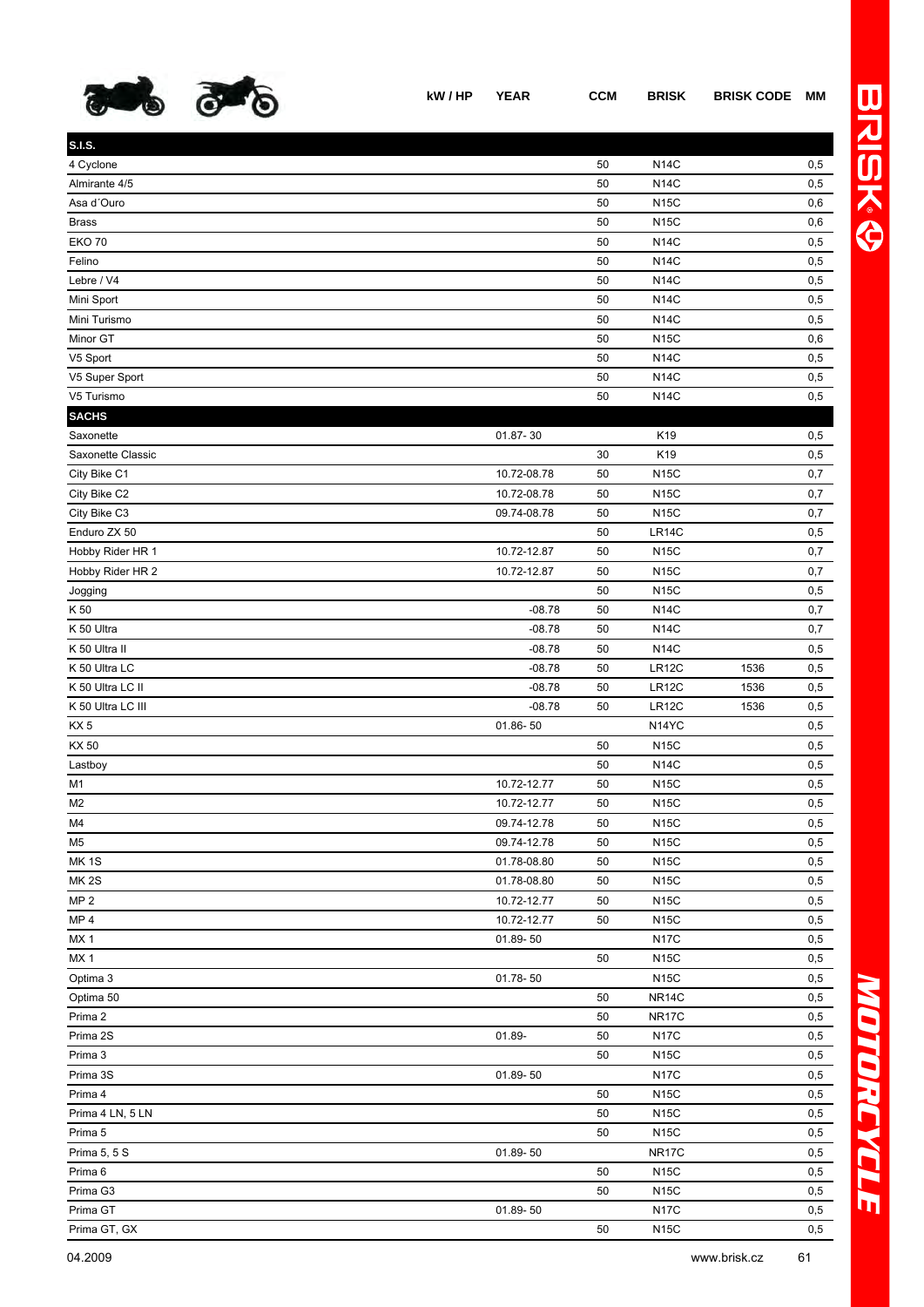

**SACHS**

| ΛМ       |   |
|----------|---|
|          |   |
| 0,5      |   |
| 0,5      |   |
| 0,5      | ⊛ |
| $_{0,5}$ |   |
| 0,5      |   |
|          |   |

| Prima Presto                   |       |             | 50  | N15C               |      | 0,5 |
|--------------------------------|-------|-------------|-----|--------------------|------|-----|
| Prima Pronto                   |       |             | 50  | <b>N15C</b>        |      | 0,5 |
| Prima S                        |       |             | 50  | <b>N15C</b>        |      | 0,5 |
| Prima SL                       |       |             | 50  | <b>N15C</b>        |      | 0,5 |
| Prima SX                       |       |             | 50  | <b>N15C</b>        |      | 0,5 |
| Sport Bike SB1                 |       | 10.72-08.74 | 50  | <b>N14C</b>        |      | 0,5 |
| Sport Bike SB2                 |       | 10.72-08.79 | 50  | <b>N15C</b>        |      | 0,5 |
| Sport Bike SB3                 |       | 09.74-08.79 | 50  | <b>N15C</b>        |      | 0,5 |
| Sport Bike SB5                 |       | 09.74-08.76 | 50  | <b>N14C</b>        |      | 0,5 |
| Supra 2D, 3D                   |       | 06.80-50    |     | <b>N15C</b>        |      | 0,5 |
| Supra 4                        |       | 06.78-50    |     | <b>N14C</b>        |      | 0,5 |
| Supra 4GP                      |       | 01.80-50    |     | <b>N15C</b>        |      | 0,5 |
| Supra Enduro                   |       | 03.80-50    |     | <b>N15C</b>        |      | 0,5 |
| Ultra 50                       |       |             | 50  | LR12C              | 1536 | 0,5 |
| XE <sub>5</sub>                |       | 01.86-50    |     | N <sub>14</sub> YC |      | 0,5 |
| ZX <sub>1</sub>                |       |             | 50  | <b>L14C</b>        |      | 0,5 |
| RX <sub>9</sub>                |       |             | 80  | <b>N14C</b>        |      | 0,5 |
| Ultra 80 AC                    |       | 01.82-80    |     | <b>N14C</b>        |      | 0,5 |
| Ultra 80 LC                    |       |             | 80  | <b>N14C</b>        |      | 0,5 |
| XE 9                           |       | 01.82-80    |     | <b>N14C</b>        |      | 0,5 |
| K100 X                         |       |             | 100 | <b>N14C</b>        |      | 0,5 |
| K 125 BW Military              |       | 09.74-      | 125 | <b>N14C</b>        |      | 0,5 |
| K 125 GS                       |       |             | 125 | LR12C              | 1536 | 0,5 |
|                                |       |             | 125 | LR12C              | 1536 |     |
| K 125 MC<br>K 125 S            |       | 10.72-08.79 | 125 | L <sub>11</sub> SL | 1531 | 0,5 |
|                                |       |             |     |                    |      | 0,5 |
| K 125 T                        |       | 10.72-08.79 | 125 | L11SL              | 1531 | 0,5 |
| K 125 X                        |       |             | 125 | <b>N14C</b>        |      | 0,5 |
| Roadster 125 V2                |       | 1998 -      | 125 | NAR15YS            | 1542 | 0,7 |
| <b>RS 125</b>                  |       | 1997 -      | 125 | LR14C              |      | 0,7 |
| <b>XTC 125 V2</b>              | 11kW  | 1998 -      | 125 | LR12C              | 1536 | 0,8 |
| <b>XTC-N 125 V2</b>            | 7,8kW | 1998 -      | 125 | LR14C              |      | 0,8 |
| ZX 125                         |       | 1997 -      | 125 | LR14C              |      | 0,7 |
| ZX 125                         | 11HP  | 1997 -      | 125 | LR14C              |      | 0,6 |
| ZX 125                         | 15HP  | 1997 -      | 125 | LR12C              | 1536 | 0,6 |
| ZZ 125 Typ A                   |       | $2001 -$    | 125 | LR12C              | 1536 | 0,8 |
| ZZ 125 Typ B                   |       | $2001 -$    | 125 | LR14C              |      | 0,8 |
| 175 GS                         |       |             | 175 | LR12C              | 1536 | 0,5 |
| 250 GS                         |       |             | 250 | LR12C              | 1536 | 0,5 |
| W 2000                         |       |             | 294 | LR14C              |      | 0,5 |
| 350 GS                         |       |             | 350 | L11SL              | 1531 | 0,5 |
| Roadster 650                   |       | 1999 -      | 650 | <b>AR10S</b>       | 1517 | 0,8 |
| Roadster 800                   |       | $2001 -$    | 800 | BR12YC             | 1523 | 0,9 |
| <b>SAN YANG</b>                |       |             |     |                    |      |     |
| Bullet 50<br>(G5A,B)           |       |             | 50  | NR14C              |      | 0,6 |
| DIO<br>(F5A,B,E)               |       |             | 50  | <b>NR14C</b>       |      | 0,6 |
| SANGLAS                        |       |             |     |                    |      |     |
| 350                            |       |             | 350 | L15YC              |      | 0,5 |
| 400 E                          |       |             | 400 | L15YC              |      | 0,5 |
| 400 Y (Motor Yamaha)           |       |             | 400 | L14YC              |      | 0,7 |
| 500 S / S2-V5                  |       |             | 500 | L15YC              |      | 0,5 |
| <b>SCORPA</b>                  |       |             |     |                    |      |     |
| Easy Trail                     |       | 1994 -      | 250 | L17YC              |      | 0,7 |
| SY 2001 (eng. Yamaha TY 250 Z) |       | $2001 -$    | 250 | DR15YPP            |      | 0,6 |
| Easy Trail                     |       | 1994 -      | 280 | L17YC              |      | 0,7 |
|                                |       |             |     |                    |      |     |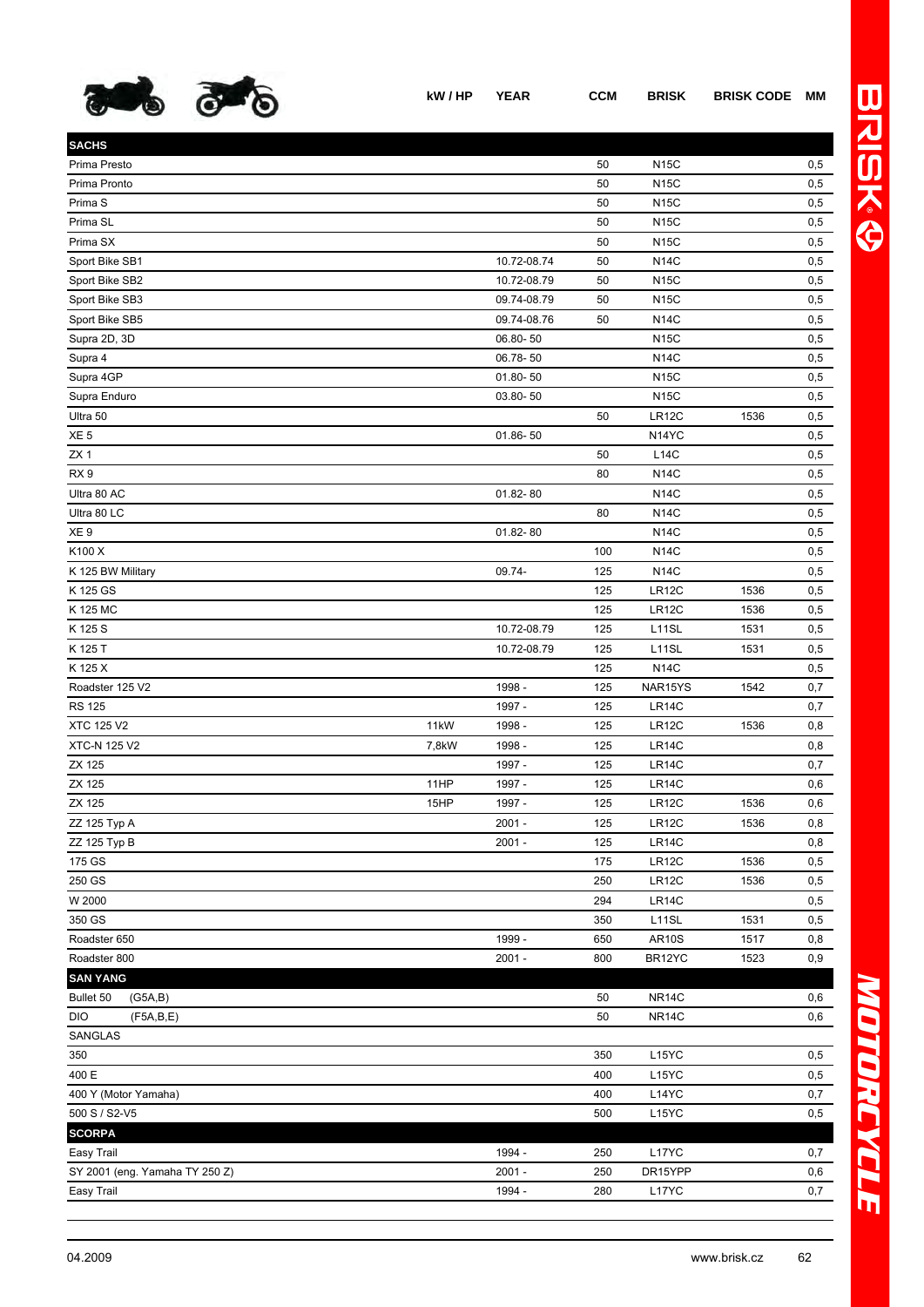

| <b>SHERCO</b>              |             |        |                    |      |     |
|----------------------------|-------------|--------|--------------------|------|-----|
| <b>Trial Kid</b>           | $2002 -$    | 50     | LR11SL             | 1535 |     |
| City Corp 125              | $2005 -$    | 125    | L17YC              |      | 0,7 |
| Trail 1,2                  | $2000 -$    | 125    | L17YC              |      | 0,5 |
| Scottich Six Days Winner   | $2000 -$    | 250    | L17YC              |      | 0,5 |
| Trail 2,5                  | $2000 -$    | 250    | L17YC              |      | 0,5 |
| Trail 2,9                  | $2000 -$    | 250    | L17YC              |      | 0,5 |
| 4.5 4T                     | $2005 -$    | 450    | AR12YS             | 1518 | 0,7 |
| SHERCO-HARD                |             |        |                    |      |     |
| Enduro                     | $2002 -$    | 50     | <b>LR14C</b>       |      | 0,5 |
| Super Motard               | $2002 -$    | 50     | <b>LR14C</b>       |      | 0,5 |
| <b>SIAMOTO</b>             |             |        |                    |      |     |
| Birdie 25 Mofa             | 1999 -      | 25     | NR15YC             |      | 0,6 |
| Birdie 50 Mokick           | 1999 -      | 50     | NR15YC             |      | 0,6 |
| <b>SIMONINI IMEA</b>       |             |        |                    |      |     |
| Competizione Sachs         |             | 50     | L10SL              | 1529 | 0,5 |
| Indian                     |             | 50     | <b>N14C</b>        |      | 0,5 |
| Indian                     |             | 50     | <b>N15C</b>        |      | 0,6 |
| Masetti Racing             |             | 50     | L10SL              | 1529 | 0,5 |
| Masetti Strada             |             | 50     | L10SL              | 1529 | 0,5 |
| Mustang Rino Baby          |             | 50     | <b>N14C</b>        |      | 0,5 |
| SF 150                     |             | 50     | L <sub>10</sub> SL | 1529 | 0,5 |
| Speedy 2 Morini            |             | 50     | <b>N14C</b>        |      | 0,5 |
| Mustang Regolarita 125     |             | 125    | L <sub>10</sub> SL | 1529 | 0,5 |
| Diamond Sachs              |             | 250    | L10SL              | 1529 | 0,5 |
| Hard Racer                 |             | 250    | L10SL              | 1529 | 0,5 |
| Mustang 250 A              |             | 250    | L10SL              | 1529 | 0,5 |
| Mustang 250 H 20           |             | 250    | L <sub>10</sub> SL | 1529 | 0,5 |
| Mustang Cross SA           |             | 250    | L <sub>10</sub> SL | 1529 | 0,5 |
| Mustang Cross SSH 20       |             | 250    | L <sub>10</sub> SL | 1529 | 0,5 |
| Shadow 250                 |             | 250    | L <sub>10</sub> SL | 1529 | 0,5 |
| <b>SIMSON</b>              |             |        |                    |      |     |
| Albatros                   |             | 50     | <b>N14C</b>        |      | 0,4 |
| AT 50                      | 09.90-50    |        | <b>N14C</b>        |      | 0,6 |
| Bunny 50                   | 01.87-12.90 | 50     | <b>N14C</b>        |      | 0,6 |
| Habicht 25                 |             | 50     | <b>N14C</b>        |      | 0,4 |
| Habicht 50                 |             | 50     | N14C               |      | 0,4 |
| Habicht 50 Basic           |             | 50     | <b>N14C</b>        |      | 0,4 |
| Habicht 50 S               |             | 50     | <b>N14C</b>        |      | 0,4 |
| Kleinkraftrad              |             | 50     | <b>N14C</b>        |      | 0,4 |
| S 50 B1                    | 01.75-12.80 | 50     | N14C               |      | 0,6 |
| S 51 B2 -4                 | 01.82-12.90 | 50     | <b>N14C</b>        |      | 0,6 |
| S 51 Enduro                | 01.81-12.90 | 50     | <b>N14C</b>        |      | 0,6 |
| S 53                       | 09.90-50    |        | <b>N14C</b>        |      | 0,6 |
| Sperber 50 Basic           |             | 50     | <b>N14C</b>        |      | 0,4 |
| SR 50                      | 01.85-12.90 | 50     | <b>N14C</b>        |      | 0,6 |
| SR 50 CC, CCE              | 01.93-50    |        | <b>N14C</b>        |      | 0,6 |
| SR 50 XC, XCE, XG          | 06.93-      | 50     | <b>N14C</b>        |      | 0,6 |
| SR 50, 1B, C, CE           | 09.90-      | 50     | <b>N14C</b>        |      | 0,6 |
| Star 25                    | 1996 -      | 50     | <b>N14C</b>        |      | 0,4 |
| Star 25 Base E             | 1996 -      | 50     | <b>N14C</b>        |      | 0,4 |
| Star Classic 50            | 1996 -      | 50     | <b>N14C</b>        |      | 0,4 |
| Star Classic 50 Hot Summer | 1996 -      | 50     | N14C               |      | 0,4 |
| Trucky SD 50 CT            |             | 50     | <b>N14C</b>        |      | 0,4 |
| GS 75/1                    | 01.75-12.90 | 70     | <b>N14C</b>        |      | 0,6 |
| Leichtkraftrad             |             | 70     | <b>N14C</b>        |      | 0,4 |
| S 70 C, C, E/2             | 01.80-12.90 | $70\,$ | <b>N14C</b>        |      | 0,6 |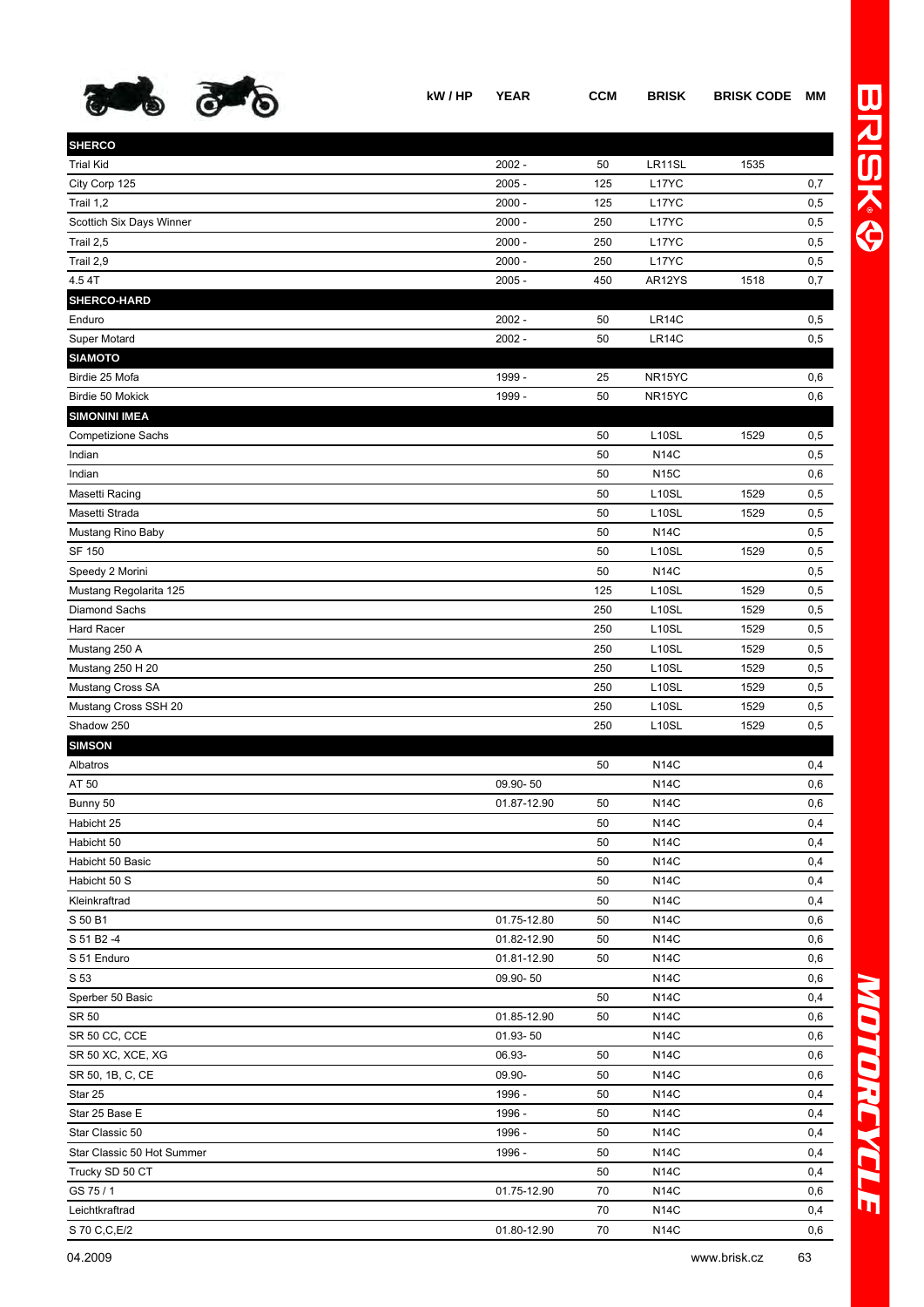

| <b>SIMSON</b>          |                            |             |          |                       |      |            |
|------------------------|----------------------------|-------------|----------|-----------------------|------|------------|
| Habicht 80             |                            |             | 80       | <b>N14C</b>           |      | 0,4        |
| Habicht 80 Basic       |                            |             | 80       | <b>N14C</b>           |      | 0,4        |
| Habicht 80 S           |                            |             | 80       | <b>N14C</b>           |      | 0,4        |
| Hot Summer 80          |                            | 1996 -      | 80       | <b>N14C</b>           |      | 0,4        |
|                        | Sperber 80 Basic           |             | 80       | <b>N14C</b>           |      | 0,4        |
| Star Classic 80        |                            | 1996 -      | 80       | <b>N14C</b>           |      | 0,4        |
| SOLO                   |                            |             |          |                       |      |            |
| 712 Mofa               |                            |             | 48       | NR15C                 |      | 0,7        |
| 713 Moped              |                            |             | 48       | NR14C                 |      | 0,7        |
| 722 Mofa               |                            |             | 48       | NR15C                 |      | 0,7        |
| 723 Moped              |                            |             | 48       | NR <sub>14</sub> C    |      | 0,7        |
| <b>SPARTA</b>          |                            |             |          |                       |      |            |
| <b>Buddy</b>           |                            |             | 50       | <b>N15C</b>           |      | 0,6        |
| Happy                  |                            |             | 50       | <b>N15C</b>           |      | 0,6        |
| Lucky                  |                            |             | 50       | <b>N15C</b>           |      | 0,6        |
| Sport 2V               |                            |             | 50       | <b>N15C</b>           |      | 0,6        |
| Sport 3V               |                            |             | 50       | <b>N15C</b>           |      | 0,6        |
| <b>Tour Automatica</b> |                            |             | 50       | <b>N15C</b>           |      | 0,6        |
| <b>STARFLITE</b>       |                            |             |          |                       |      |            |
| 25                     | (Laura M48-15B)            |             | 50       | <b>N15C</b>           |      | 0,6        |
| 40                     | (Laura M48-11B)            |             | 50       | <b>N15C</b>           |      | 0,6        |
| <b>Bronco</b>          |                            |             | 50       | <b>N15C</b>           |      | 0,6        |
| City                   | (Laura M48-15B)            |             | 50       | <b>N15C</b>           |      | 0,6        |
| <b>GTM</b>             | (F&S 501 BKF)              |             | 50       | <b>N15C</b>           |      | 0,6        |
| <b>GTS</b>             | (F&S 50 SA)                |             | 50       | <b>N14C</b>           |      | 0,5        |
| Tramp                  | (Laura M 48-15)            |             | 50       | <b>N15C</b>           |      | 0,6        |
| <b>SUNDIRO</b>         |                            |             |          |                       |      |            |
|                        |                            |             |          |                       |      |            |
|                        | Phönix XDZ 125 TN          | 1996 -      | 125      | <b>BR12S</b>          | 1522 | 0,6        |
| <b>SUZUKI</b>          |                            |             |          |                       |      |            |
| A 50 K                 |                            |             | 50       | NR14C                 |      | 0,7        |
| A 50 P                 |                            |             | 50       | <b>NR14C</b>          |      | 0,7        |
| AE 50                  |                            | 1993 -      | 50       | NR15YC                |      | 0,7        |
| AJ 50                  |                            | 1995 -      | 50       | NR14YC                |      | 0,6        |
| AJ 50 ZZ               |                            | 1995 -      | 50       | NR14YC                |      | 0,6        |
| AP 50 (CA 1 JA)        |                            | 1995 -      | 50       | NR <sub>15</sub> YC   |      | 0,7        |
| <b>CL 50 DO</b>        |                            |             | 50       | N17YC                 |      | 0,7        |
|                        | CP 50 (CA 14 C / E)        |             | 50       | NR15YC                |      | 0,7        |
|                        | CP 50 H-J,L / M / N        |             | 50       | NR15YC                |      | 0,7        |
| CS 50                  |                            |             | 50       | NR17YC                |      | 0,7        |
| CX 50                  |                            |             | 50       | NR15YC                |      | 0,7        |
| CY 50                  |                            |             | 50       | NR15YC                |      | 0,7        |
| <b>DM 50</b>           |                            |             | 50       | N <sub>15</sub> YC    |      | 0,7        |
| DR Big 50              |                            | 1989 -      | 50       | NR <sub>14</sub> C    |      | 0,7        |
| <b>DV 50</b>           |                            |             | 50       | L15YC                 |      | 0,7        |
| FA 50                  |                            |             | 50       | NR17YC                |      | 0,7        |
| FR 50                  |                            |             | 50       | NR17YC                |      | 0,7        |
| FS 50                  |                            |             | 50       | N17YC                 |      | 0,7        |
| FZ 50                  |                            |             | 50       | NR17YC                |      | 0,7        |
| GT 50                  |                            |             | 50       | N <sub>15</sub> YC    |      | 0,7        |
| JR 50                  |                            | 1993 - 1994 | 50       | N17YC                 |      | 0,7        |
| $JR$ 50                |                            | 1995 -      | 50       | NR17YC                |      | 0,6        |
| K 50                   |                            |             | 50       | N <sub>14</sub> YC    |      | 0,7        |
|                        | Katana AY 50 aircooled     | 1997 -      | 50       | NR15YC                |      | 0,7        |
|                        | Katana AY 50 water (Spain) | 1997 -      | 50       | NR14YC                |      | 0,7        |
| Maxi 50                | Katana AY 50 watercooled   | 1997 -      | 50<br>50 | NR15YC<br><b>N14C</b> |      | 0,7<br>0,6 |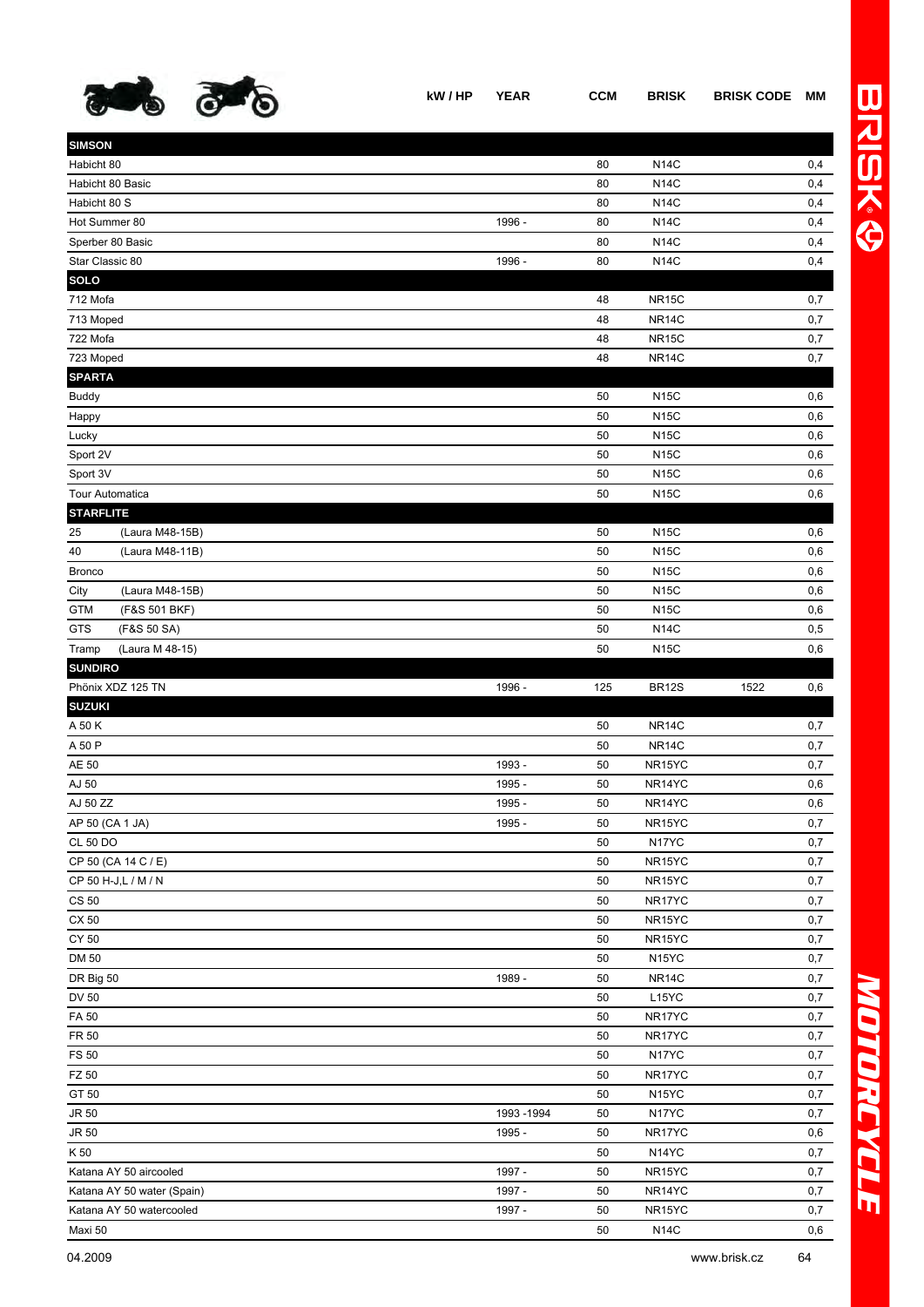

| <b>SUZUKI</b>          |             |     |                     |      |       |
|------------------------|-------------|-----|---------------------|------|-------|
| OR 50                  |             | 50  | N <sub>15</sub> YC  |      | 0,7   |
| RB 50 GAG              | 1988        | 50  | NAR15YS             | 1542 | 0,7   |
| <b>RG 50 KE</b>        |             | 50  | LR12YC              |      | 0,7   |
| <b>RG 50 W</b>         |             | 50  | LR12YC              |      | 0,8   |
| <b>RM 50</b>           | 1990 -      | 50  | <b>NR14C</b>        |      | 0,7   |
| <b>RM 50</b>           | $-1989$     | 50  | <b>N14C</b>         |      | 0,7   |
| <b>RV 50</b>           |             | 50  | N <sub>15</sub> YC  |      | 0,7   |
| Suzy                   | 1995 -      | 50  | NR <sub>15</sub> YC |      | 0,7   |
| <b>TR 50</b>           |             | 50  | N17YC               |      | 0,7   |
| TR 50 S Magic          | 1998 -      | 50  | NR <sub>15</sub> YC |      | 0,7   |
| <b>TS 50</b><br>12,7mm |             | 50  | N <sub>15</sub> YC  |      | 0,7   |
| <b>TS 50</b><br>19,0mm |             | 50  | L15YC               |      | 0,8   |
| <b>TS 50 ER</b>        |             | 50  | N <sub>15</sub> YC  |      | 0,7   |
| TS 50 XK (SA11C)       |             | 50  | L15YC               |      | 0,7   |
| ZR 50                  |             | 50  | L15YC               |      | 0,8   |
| <b>RM 65</b>           | $2004 -$    | 65  | LR10SL              | 1533 | 0,6   |
| <b>CS 80</b>           |             | 80  | NR <sub>15</sub> YC |      | 0,7   |
| <b>DS 80</b>           | 1993 - 1994 | 80  | L14C                |      | 0,7   |
| <b>DS 80</b>           | 1995 -      | 80  | L14YC               |      | 0,6   |
| FR 80                  |             | 80  | NR <sub>15</sub> YC |      | 0,7   |
| GT 80 EX / LX          |             | 80  | L14C                |      | 0,7   |
| JR 80 (K2)             | $2002 -$    | 80  | LR14C               |      | 0,8   |
| RG 80 G (D) (NC11A)    |             | 80  | L14YC               |      | 0,8   |
| RG 80 Gamma            |             | 80  | L14YC               |      | 0,8   |
| <b>RG 80 WF</b>        |             | 80  | LR14YC              |      | 0,8   |
| <b>RM 80</b>           | 1993 -      | 80  | L <sub>10</sub> SL  | 1529 | 0,8   |
| <b>RM 80 H</b>         |             | 80  | LR12C               | 1536 | 0,8   |
| <b>RM 80 X</b>         | 1991 -      | 80  | LR10SL              | 1533 | 0,7   |
| <b>RM 80 X</b>         | $-1990$     | 80  | LR12C               | 1536 | 0,8   |
| <b>TS 80 ERX</b>       |             | 80  | L14C                |      | 0,8   |
| TS 80 X (SA11A)        |             | 80  | L14YC               |      | 0,7   |
| <b>TS 80 XE-H</b>      |             | 80  | LR12YC              |      | 0,8   |
| RM 85 (K2)             |             | 85  | LR10SL              | 1533 | 0,8   |
| FM 90                  |             | 90  | NR <sub>15</sub> YC |      | 0,7   |
| <b>RV 90</b>           |             | 90  | N <sub>15</sub> YC  |      | $0,6$ |
| A 100                  | 1995 -      | 100 | N <sub>15</sub> YC  |      | 0,6   |
| FB 100 / D             | 1995 -      | 100 | <b>B12C</b>         | 1547 | 0,6   |
| GP 100                 |             | 100 | <b>N14C</b>         |      | 0,7   |
| <b>RM 100</b>          |             | 100 | L11SL               | 1531 | 0,6   |
| RM 100 X               |             | 100 | L11SL               | 1531 | 0,6   |
| TS 100 X               | 1978 -      | 100 | <b>L14C</b>         |      | 0,7   |
| TS 100 X               | $-1977$     | 100 | <b>N14C</b>         |      | 0,7   |
| DR-Z 110 (LX110A)      | $-2003$     | 111 | NAR15YS             | 1542 | 0,7   |
| 125 Van Van            | $-2003$     | 125 | AR12YS              | 1518 | 0,6   |
| <b>CS 125</b>          |             | 125 | <b>BR12S</b>        | 1522 | 0,7   |
| DR 125 SE (SF44A)      | 1995 -      | 125 | <b>BR12S</b>        | 1522 | 0,6   |
| DR 125 SJ (SF43B)      |             | 125 | <b>BR12S</b>        | 1522 | 0,7   |
| DR 125S / L-N          | 1991 -      | 125 | <b>BR12S</b>        | 1522 | 0,7   |
| <b>GN 125</b>          | 1991 -      | 125 | <b>BR12S</b>        | 1522 | 0,7   |
| GN 125 V (NF41A)       | 1997 -      | 125 | <b>BR12S</b>        | 1522 | 0,7   |
| GP 125                 |             | 125 | <b>N14C</b>         |      | 0,7   |
| GS 125 S               |             | 125 | <b>BR12S</b>        | 1522 | 0,9   |
| GS 125 S               | 1999 -      | 125 | <b>BR12S</b>        | 1522 | 0,7   |
| GT 125 / E             |             | 125 | <b>N14C</b>         |      | 0,7   |
| <b>RC 125</b>          |             | 125 | <b>N14C</b>         |      | 0,6   |
|                        |             |     |                     |      |       |

RG 125 01.85- 125 LR12C 1536 0,7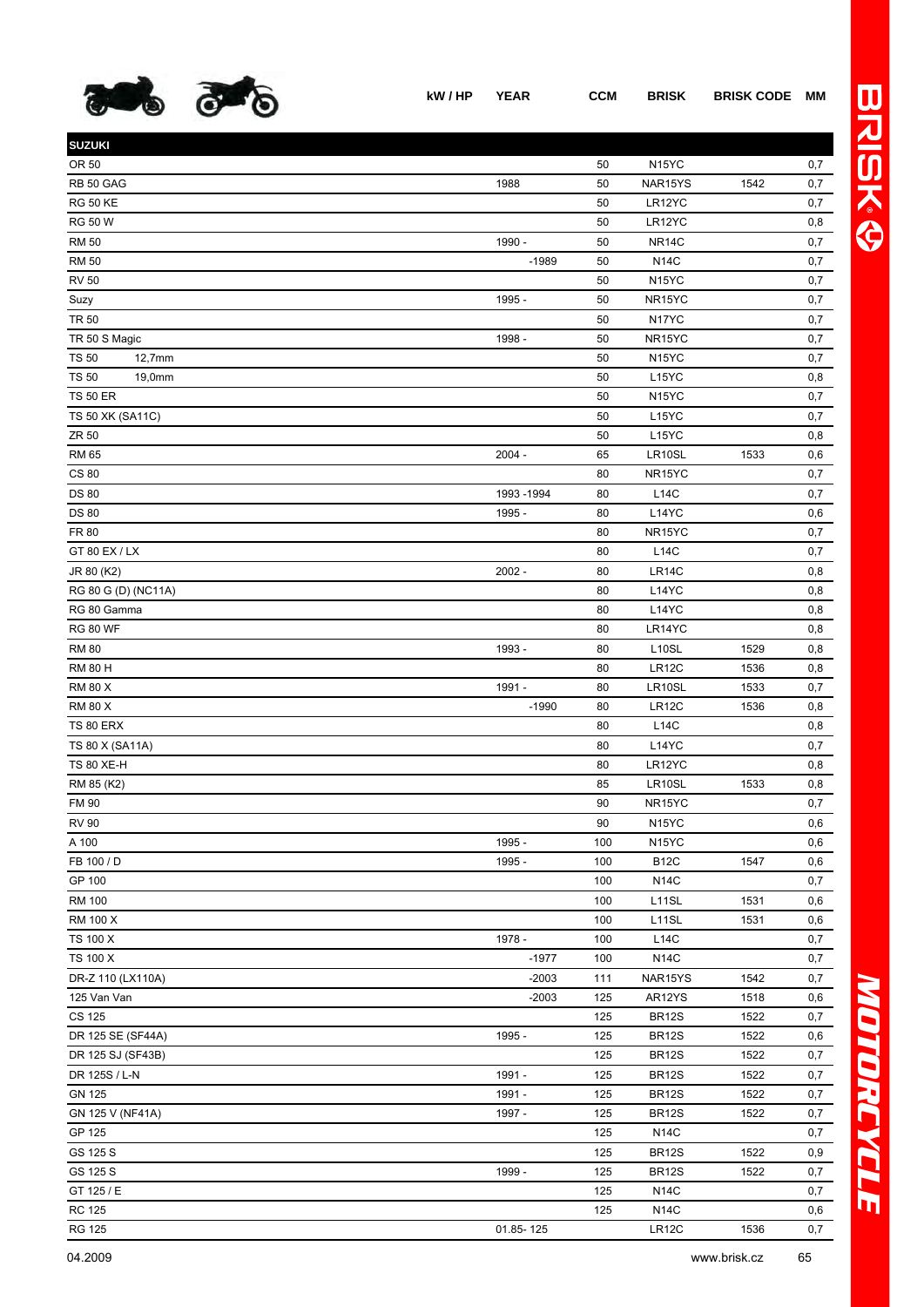

**SUZUKI**

| RM 125                      | 1996 -      | 125 | LR12SL             | 1537 | 0,6 |
|-----------------------------|-------------|-----|--------------------|------|-----|
| <b>RV 125</b>               |             | 125 | <b>N14C</b>        |      | 0,6 |
| <b>TS 125</b>               | 01.75-12.85 | 125 | LR14C              |      | 0,8 |
| <b>TS 125 R</b>             |             | 125 | LR12C              | 1536 | 0,8 |
| TS 125 RC, C2, ER           | $-1986$     | 125 | LR <sub>12</sub> C | 1536 | 0,7 |
| TS 125 X                    |             | 125 | LR14C              |      | 0,8 |
| TU 125 XT (AZ)              | 1999 -      | 125 | <b>BR12S</b>       | 1522 | 0,7 |
| <b>UE 125 C (WVBH)</b>      | $2001 -$    | 125 | AR14YS             | 1519 | 0,6 |
| VL 125 LC Intruder          | $2000 -$    | 125 | AR12YS             | 1518 | 0,6 |
| PE 175                      | 1979 -      | 175 | L <sub>10</sub> SL | 1529 | 0,6 |
| PE 175                      | 1978        | 175 | LR12SL             | 1537 | 0,6 |
| GT 185                      |             | 185 | N14C               |      | 0,7 |
| <b>TS 185 ER</b>            | 1993 -      | 185 | L14YC              |      | 0,8 |
| DR 200 SZ                   | 1995 -      | 200 | <b>BR12S</b>       | 1522 | 0,6 |
| GT 200                      |             | 200 | <b>L14C</b>        |      | 0,8 |
| <b>TS 200</b>               |             | 200 | LR12C              | 1536 | 0,8 |
| DR 250                      | 1991 -      | 250 | <b>BR10YS-9</b>    | 1521 | 0,9 |
| DR 250 S                    | 1990 -      | 250 | <b>BR10YS-9</b>    | 1521 | 0,9 |
| DR 250 S (SJ42A)            |             | 250 | <b>BR12S</b>       | 1522 | 0,7 |
| DR 250 SZ                   | 1995 -      | 250 | <b>BR10YS-9</b>    | 1521 | 0,8 |
| DR 250 SZ-H                 |             | 250 | BR <sub>12</sub> S | 1522 | 0,7 |
| GN 250 (NJ42A)              | 1998 -      | 250 | <b>BR12S</b>       | 1522 | 0,7 |
| GN 250 EZ-J                 |             | 250 | <b>BR12S</b>       | 1522 | 0,7 |
| GN 250 L-N (NJ42A)          | $-1997$     | 250 | BR <sub>12</sub> S | 1522 | 0,7 |
| <b>GNX 250</b>              | 01.82-12.84 | 250 | <b>BR12S</b>       | 1522 | 0,7 |
| GSX 250 L                   |             | 250 | <b>BR12S</b>       | 1522 | 0,7 |
| GSX 250 T / ET 1            |             | 250 | <b>BR12S</b>       | 1522 | 0,7 |
| GSX EZ (GJ53B)              |             | 250 | <b>BR12S</b>       | 1522 | 0,7 |
| GZ 250                      | 1999 -      | 250 | <b>BR12S</b>       | 1522 | 0,7 |
| PE 250                      | 1979        | 250 | L <sub>11</sub> SL | 1531 | 0,6 |
| PE 250                      | $-1978$     | 250 | LR12SL             | 1537 | 0,6 |
| PE 250                      | 1980 -      | 250 | L <sub>10</sub> SL | 1529 | 0,6 |
| <b>RG 250 G-CH</b>          |             | 250 | LR12C              | 1536 | 0,8 |
| RG 250 CH / FCH (GJ21D)     |             | 250 | LR12C              | 1536 | 0,7 |
| RG 250 WE (GJ21A)           |             | 250 | LR12C              | 1536 | 0,8 |
| RGV 250 L (VJ21A)           | 1990        | 250 | LR <sub>12</sub> C | 1536 | 0,8 |
| RGV 250 M-N (VJ22B)         | 1991 -      | 250 | LR <sub>10</sub> S | 1532 | 0,8 |
| <b>RM 250</b>               | 1993 - 2000 | 250 |                    |      |     |
| <b>RM 250</b>               | 1982 - 1992 | 250 | LR12SL             | 1537 | 0,6 |
| <b>RM 250</b>               | $-1981$     | 250 | L11SL              | 1531 | 0,6 |
| RM 250 (JS1RJ18A)           | $-2001$     | 250 | LR12SL             | 1537 | 0,6 |
| RM 250 (JS1RJ18A)(K2,K3,K4) | 2001-2003   | 250 | LR12SL             | 1537 | 0,6 |
| <b>RMX 250</b>              |             | 250 | L11SL              | 1531 | 0,6 |
| RM-Z 250                    | $-2004$     | 250 | AR12YS             | 1518 | 0,6 |
| TS 250 X G-K (SJ11D)        |             | 250 | LR12C              | 1536 | 0,8 |
| 350 Goose                   | 1993 -      | 350 | <b>AR10S</b>       | 1517 | 0,7 |
| DR 350                      | 1995 -      | 350 | <b>AR10S</b>       | 1517 | 0,6 |
| DR 350 S / L-P (SK42B)      | 1991 -      | 350 | <b>BR10YS-9</b>    | 1521 | 0,9 |
| DR 350 SH / N / S           | 1990 -      | 350 | <b>BR10YS-9</b>    | 1521 | 0,9 |
| DR 350 SZ                   | 1995 -      | 350 | <b>AR10S</b>       | 1517 | 0,6 |
| DR 400 S                    | 01.80-12.83 | 400 | <b>BR12S</b>       | 1522 | 0,7 |
| DR-Z 400 (WVBC)             | $2000 -$    | 400 | AR12YS             | 1518 | 0,6 |
| DR-Z 400 S (WVBC)           | $2000 -$    | 400 | AR12YS             | 1518 | 0,6 |
|                             |             |     |                    |      |     |

RM 125 1987 -1992 125 LR11SL 1535 0,6

RM 125 -1986 125 L11SL 1531 0,6

RM 125 125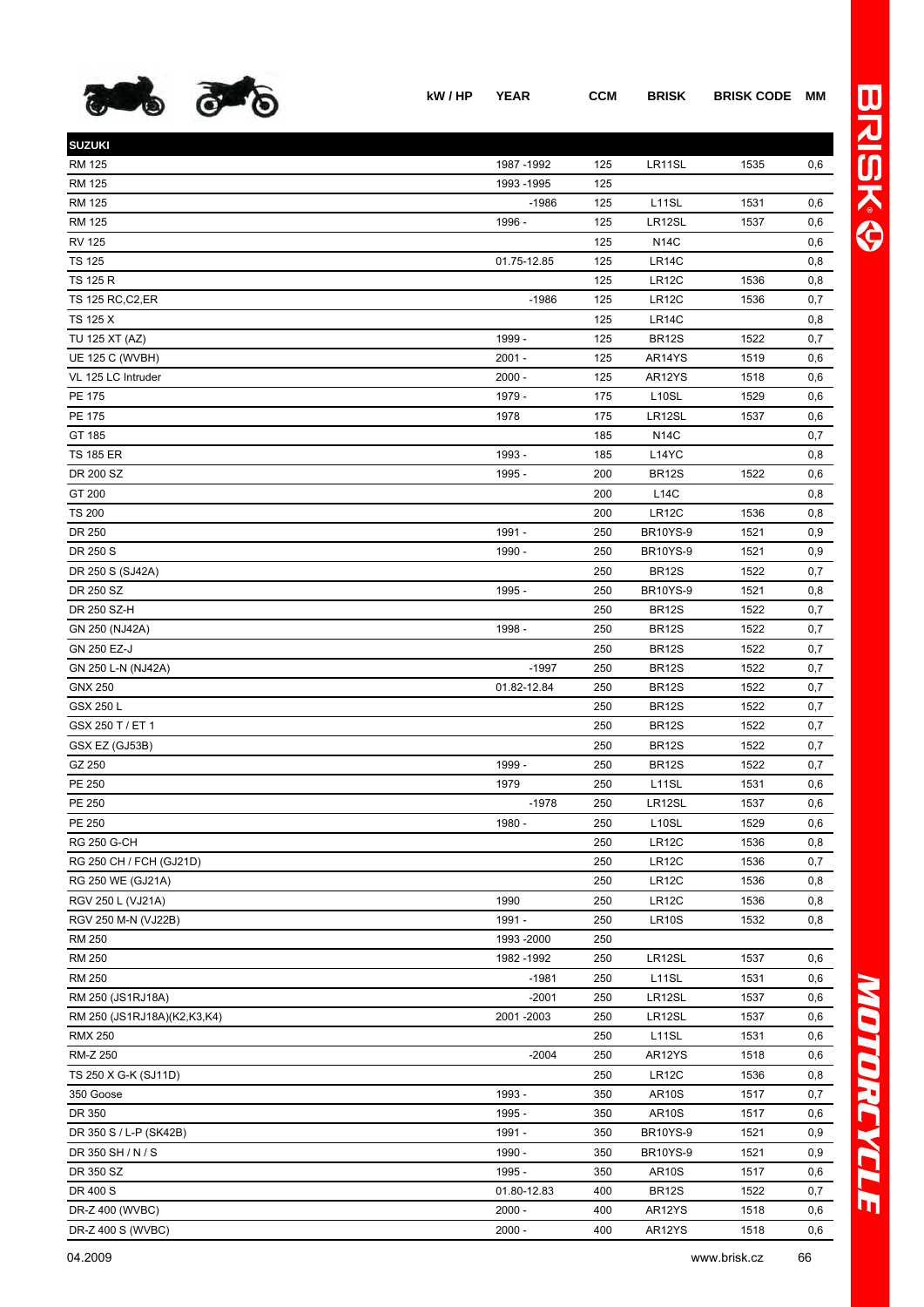

| <b>SUZUKI</b>               |             |     |                 |      |     |
|-----------------------------|-------------|-----|-----------------|------|-----|
| DR-Z 400 SM K5 (WVB8)       | $2005 -$    | 400 | AR12YS          | 1518 | 0,6 |
| <b>GN 400 TD-X</b>          |             | 400 | <b>BR12S</b>    | 1522 | 0,7 |
| GS 400 R / C / EC / N / EN  |             | 400 | L14C            |      | 0,7 |
| <b>GS 400 TX</b>            |             | 400 | L14C            |      | 0,7 |
| GSF 400 (BANDIT GK75B)      | $-1992$     | 400 | AR12YS          | 1518 | 0,7 |
| GSF 400 (BANDIT GK75B)      | 1992 -      | 400 | <b>AR10S</b>    | 1517 | 0,7 |
| GSX 400 E (GS40X)           | 01.83-      | 400 | <b>BR12S</b>    | 1522 | 0,7 |
| <b>GSX 400 FW</b>           |             | 400 | NAR12YS         | 1540 | 0,7 |
| <b>GSX 400 FX</b>           |             | 400 | <b>BR12S</b>    | 1522 | 0,6 |
| <b>GSX 400 LX</b>           |             | 400 | <b>BR12S</b>    | 1522 | 0,7 |
| GSX 400 S                   |             | 400 | <b>BR12S</b>    | 1522 | 0,6 |
| GSX 400 SE / EF (GK53C)     |             | 400 | <b>BR12S</b>    | 1522 | 0,7 |
| GSX 400 SF/ EG / SG (GK53C) |             | 400 | <b>BR12S</b>    | 1522 | 0,7 |
| GSX-R400                    |             | 400 | AR12YS          | 1518 | 0,7 |
| GSX-R400                    | 1993 -      | 400 | <b>AR10S</b>    | 1517 | 0,7 |
| <b>VS 400</b>               | 1995 -      | 400 | BR12YC          | 1523 | 0,8 |
| GS 450 E / ES (GS450)       |             | 450 | L14C            |      | 0,7 |
| GS 450 L (GL51D)            |             | 450 | <b>L14C</b>     |      | 0,7 |
| GS 450 LT / X (GS450)       |             | 450 | <b>L14C</b>     |      | 0,7 |
| GS 450 SF                   |             | 450 | <b>LR14C</b>    |      | 0,7 |
| <b>GS 450 TX</b>            |             | 450 | L14C            |      | 0,7 |
| RM-Z 450 K5 (RL41A)         | $2005 -$    | 450 | AR12YS          | 1518 | 0,9 |
| RM 495                      |             | 495 | LR12SL          | 1537 | 0,5 |
| CX 500 (I)                  |             | 500 | <b>BR12S</b>    | 1522 | 0,7 |
| DR 500 S (D)                |             | 500 | <b>BR12S</b>    | 1522 | 0,7 |
| DR 500 S (I)                |             | 500 | <b>B12C</b>     | 1547 | 0,7 |
| DR 500 SX-Z                 |             | 500 | <b>BR12S</b>    | 1522 | 0,7 |
|                             |             |     |                 |      |     |
|                             |             |     |                 |      |     |
| GS 500 E                    | $-2000$     | 500 | L14C            |      | 0,7 |
| GS 500 E (GM51B)            | 1993 - 2000 | 500 | BR12YC          | 1523 | 0,9 |
| GS 500 E / EU / L-P         | 1994 -2000  | 500 | BR12YC          | 1523 | 0,9 |
| GS 500 F                    | $2004 -$    | 500 |                 |      |     |
| GS 500 N (GS500)            |             | 500 | L14C            |      | 0,7 |
| <b>RG 500</b>               | 1987        | 500 | <b>LR12C</b>    | 1536 | 0,8 |
| RG 500 G-CH (HM31A)         |             | 500 | LR12C           | 1536 | 0,8 |
| <b>RM 500</b>               |             | 500 | LR12SL          | 1537 | 0,5 |
| GS 550 L                    |             | 550 | <b>L14C</b>     |      | 0,7 |
| GS 550 MX / LN / T          |             | 550 | <b>L14C</b>     |      | 0,7 |
| GSX 550 (GN71D)             |             | 550 | <b>BR12S</b>    | 1522 | 0,7 |
| GSX 550 EF (I)              |             | 550 | <b>BR10YS-9</b> | 1521 | 0,9 |
| GSX 550 EFE-H               |             | 550 | <b>BR12S</b>    | 1522 | 0,7 |
| GSX 550 ESD-H               |             | 550 | <b>BR12S</b>    | 1522 | 0,7 |
| GSX 550 EUF-H               |             | 550 | <b>BR12S</b>    | 1522 | 0,7 |
| GSX EF (I)                  |             | 550 | <b>BR10YS-9</b> | 1521 | 0,9 |
| GT 550                      | 01.73-12.77 | 550 | L14C            |      | 0,7 |
| DR 600                      |             | 600 | <b>BR10YS-9</b> | 1521 | 0,9 |
| DR 600 R Djebel (I)         |             | 600 | <b>BR10YS-9</b> | 1521 | 0,9 |
| DR 600 S (SN41A)            |             | 600 | <b>BR10YS-9</b> | 1521 | 0,9 |
| DR 600 S / SU / R / RU      | 1989        | 600 | BR12YC          | 1523 | 0,9 |
| DR 600 SF-K                 |             | 600 | <b>BR10YS-9</b> | 1521 | 0,9 |
| DR 600 SUF-SUK              |             | 600 | <b>BR10YS-9</b> | 1521 | 0,9 |
| GSF 600 (GN77B)             | 1995 -      | 600 | <b>AR10S</b>    | 1517 | 0,7 |
| GSF 600 (K2)                | $2002 -$    | 600 | <b>AR10S</b>    | 1517 | 0,6 |
| GSF 600 S (K2)              | $2002 -$    | 600 | <b>AR10S</b>    | 1517 | 0,6 |
| GSF 600 Y (WVA8)            | $2000 -$    | 600 | <b>AR10S</b>    | 1517 | 0,6 |

GSX 600 F (W) 1998 - 600 AR10S 1517 0,7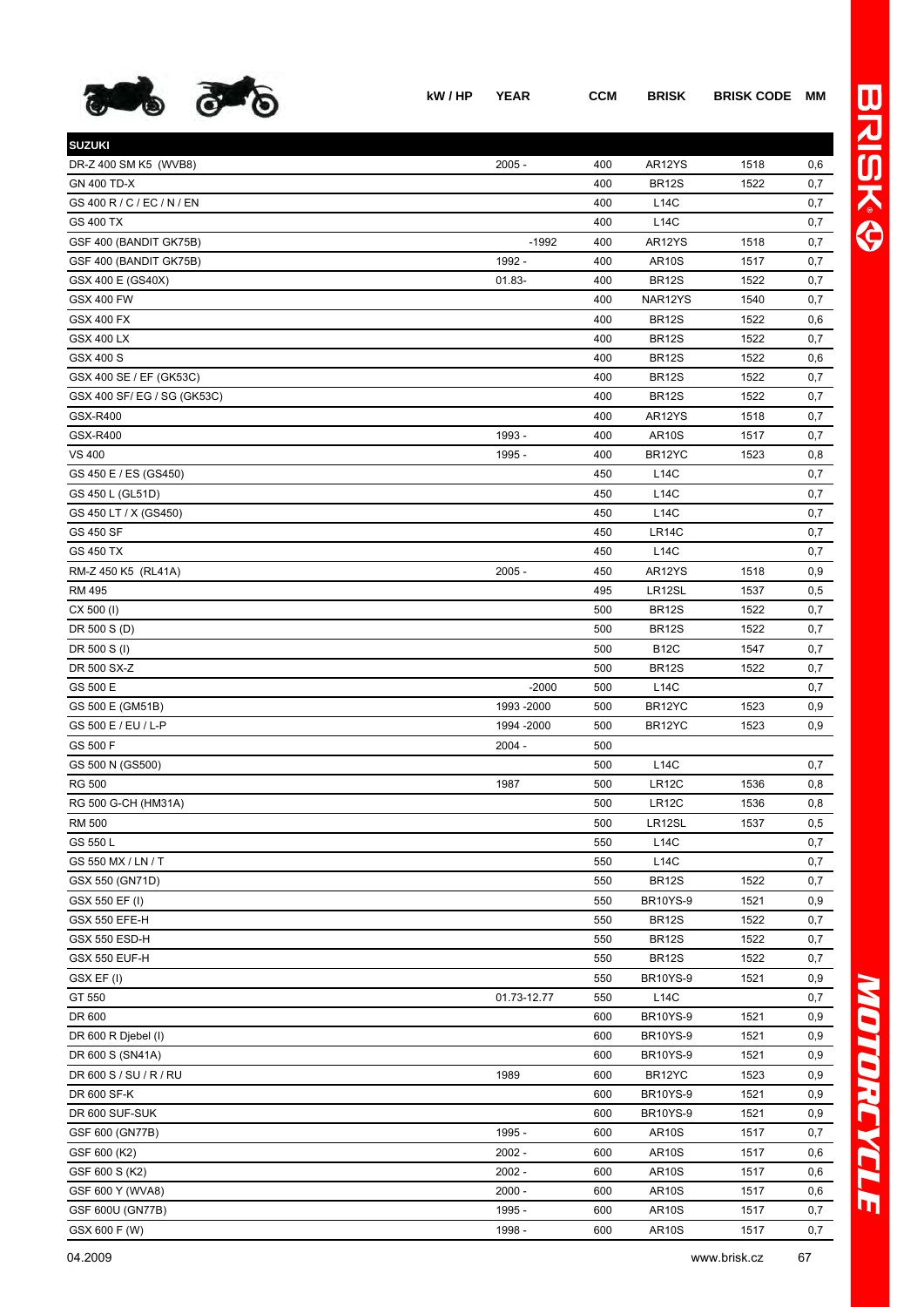

| kW/HP YEAR | CCM | <b>BRISK</b> | <b>BRISK CODE MM</b> |  |
|------------|-----|--------------|----------------------|--|
|            |     |              |                      |  |

| <b>SUZUKI</b>                  |             |     |                    |      |     |
|--------------------------------|-------------|-----|--------------------|------|-----|
| GSX 600 F / FU / FU2 (GN72B)   |             | 600 | <b>BR12S</b>       | 1522 | 0,7 |
| GSX 600 FJ-K                   |             | 600 | <b>BR12S</b>       | 1522 | 0,7 |
| GSX 600 FU 2J-K                |             | 600 | <b>BR12S</b>       | 1522 | 0,7 |
| GSX-R 600 (JS1AD)              | 1997 - 2000 | 600 | <b>AR10S</b>       | 1517 | 0,7 |
| GSX-R 600 (W)                  | 1998 -      | 600 | <b>AR10S</b>       | 1517 | 0,7 |
| GSX-R 600 (K6)                 | 2006 -      | 600 | <b>AR10S</b>       | 1517 | 0,7 |
| GSR 600 (K6)                   | $2006 -$    | 600 | <b>AR10S</b>       | 1517 | 0,7 |
| RF 600 R / RU (GN76B)          | 1993 -      | 600 | <b>AR10S</b>       | 1517 | 0,7 |
| VS 600 (VN51B)                 | 1995 -      | 600 | BR12YC             | 1523 | 0,9 |
| VS 600 GLU (VN51B)             | 1995 -      | 600 | BR12YC             | 1523 | 0,9 |
| DR 650 R / RU (SP41B)          |             | 650 | <b>BR10YS-9</b>    | 1521 | 0,9 |
| DR 650 R / RU (SP44B)          |             | 650 | <b>BR10YS-9</b>    | 1521 | 0,9 |
| DR 650 RE (SP45B)              | 1994 -      | 650 | <b>BR10YS-9</b>    | 1521 | 0,9 |
| DR 650 RS / RSU (SP42B)        | 1991 -      | 650 | <b>BR10YS-9</b>    | 1521 | 0,9 |
| DR 650 RSE / RSEU (SP43B)      | 1990 -      | 650 | <b>BR10YS-9</b>    | 1521 | 0,9 |
| DR 650 SE / RE                 | 1995 - 2000 | 650 | <b>BR10YS-9</b>    | 1521 | 0,8 |
| DR 650 SET                     | 1996 -2000  | 650 | AR <sub>10</sub> S | 1517 | 0,6 |
|                                |             | 650 |                    | 1522 |     |
| GR 650 D / XD / XF (GP51A)     |             |     | <b>BR12S</b>       |      | 0,6 |
| GS 650 G                       |             | 650 | <b>BR12S</b>       | 1522 | 0,6 |
| GSF 650 / S K5 (WVB5)          | $2005 -$    | 650 | AR12YS             | 1518 | 0,6 |
| LS 650 (NP41B)                 | $-2000$     | 650 | BR12YC             | 1523 | 0,9 |
| LS 650 FG / PD-J               | $-2000$     | 650 | BR12YC             | 1523 | 0,9 |
| SV 650 (K3)                    | $2003 -$    | 650 | AR12YS             | 1518 | 0,7 |
| SV 650 S (AV)                  | 1999 -      | 650 | <b>AR10S</b>       | 1517 | 0,6 |
| SV 650 S (K3)                  | $2003 -$    | 650 | AR12YS             | 1518 | 0,7 |
| SV 650 SU (AV)                 | 1999 -      | 650 | <b>AR10S</b>       | 1517 | 0,6 |
| XF 650 (JS1AC) Freewind        | 1997 -      | 650 | <b>AR10S</b>       | 1517 | 0,7 |
| 750 Big (I)                    |             | 750 | <b>BR10YS-9</b>    | 1521 | 0,9 |
| DR 750 S (DR BIG SR41B)        |             | 750 | <b>BR10YS-9</b>    | 1521 | 0,9 |
| DR 750 SJ-K / SUJ              |             | 750 | <b>BR10YS-9</b>    | 1521 | 0,9 |
| GS 750                         | $-1980$     | 750 | <b>L14C</b>        |      | 0,7 |
| GS 750 D / E / L               |             | 750 | <b>L14C</b>        |      | 0,7 |
| GSX 750 (W) (AK)               | 1998 -      | 750 | <b>AR10S</b>       | 1517 | 0,7 |
| GSX 750 E                      |             | 750 | <b>BR12S</b>       | 1522 | 0,6 |
| GSX 750 E (I)                  |             | 750 | <b>B12C</b>        | 1547 | 0,7 |
| <b>GSX 750 EF</b>              | $-1985$     | 750 | BR <sub>12</sub> S | 1522 | 0,7 |
| GSX 750 EF (GR72A)             | 1986 -      | 750 | <b>BR12S</b>       | 1522 | 0,7 |
| GSX 750 EFF (GR72A)            |             | 750 | <b>BR12S</b>       | 1522 | 0,6 |
| GSX 750 ES (I)                 |             | 750 | <b>B12C</b>        | 1547 | 0,7 |
| GSX 750 ES / ESD / ESE (GR72A) |             | 750 | <b>BR12S</b>       | 1522 | 0,7 |
| <b>GSX 750 EZ</b>              |             | 750 | <b>BR12S</b>       | 1522 | 0,7 |
| GSX 750 F (GR78A)              | 1989 -      | 750 | <b>BR10S</b>       | 1520 | 0,7 |
| <b>GSX 750 FK</b>              | 1989        | 750 | <b>BR10S</b>       | 1520 | 0,7 |
| <b>GSX 750 S</b>               |             | 750 | <b>BR12S</b>       | 1522 | 0,6 |
| GSX 750 S Katana (I)           |             | 750 | <b>BR12S</b>       | 1522 | 0,7 |
| <b>GSX 750 T</b>               |             | 750 | <b>BR12S</b>       | 1522 | 0,6 |
| GSX-R 750 (GR75A)              | $-1987$     | 750 | <b>BR12S</b>       | 1522 | 0,7 |
| GSX-R 750 (GR77B)              | 1988 -      | 750 | <b>BR10S</b>       | 1520 | 0,7 |
| GSX-R 750 W (GR7BB)            | $-1993$     | 750 | <b>AR10S</b>       | 1517 | 0,7 |
|                                |             |     |                    |      |     |
| GSX-R 750 (GR7AB)              | 1991 -      | 750 | <b>AR08S</b>       | 1516 | 0,7 |
| GSX-R 750 (W)                  | 1998 -      | 750 | <b>AR10S</b>       | 1517 | 0,7 |
| GSX-R 750 F                    |             | 750 | <b>BR12S</b>       | 1522 | 0,7 |
| GSX-R 750 G-H                  |             | 750 | BR <sub>12</sub> S | 1522 | 0,7 |
| GSX-R 750 J-K                  |             | 750 | <b>BR10S</b>       | 1520 | 0,7 |
| GSX-R 750 L-M                  | 1990 -      | 750 | AR08S              | 1516 | 0,7 |

*MOTORCYCLE*

MOTORCYCLE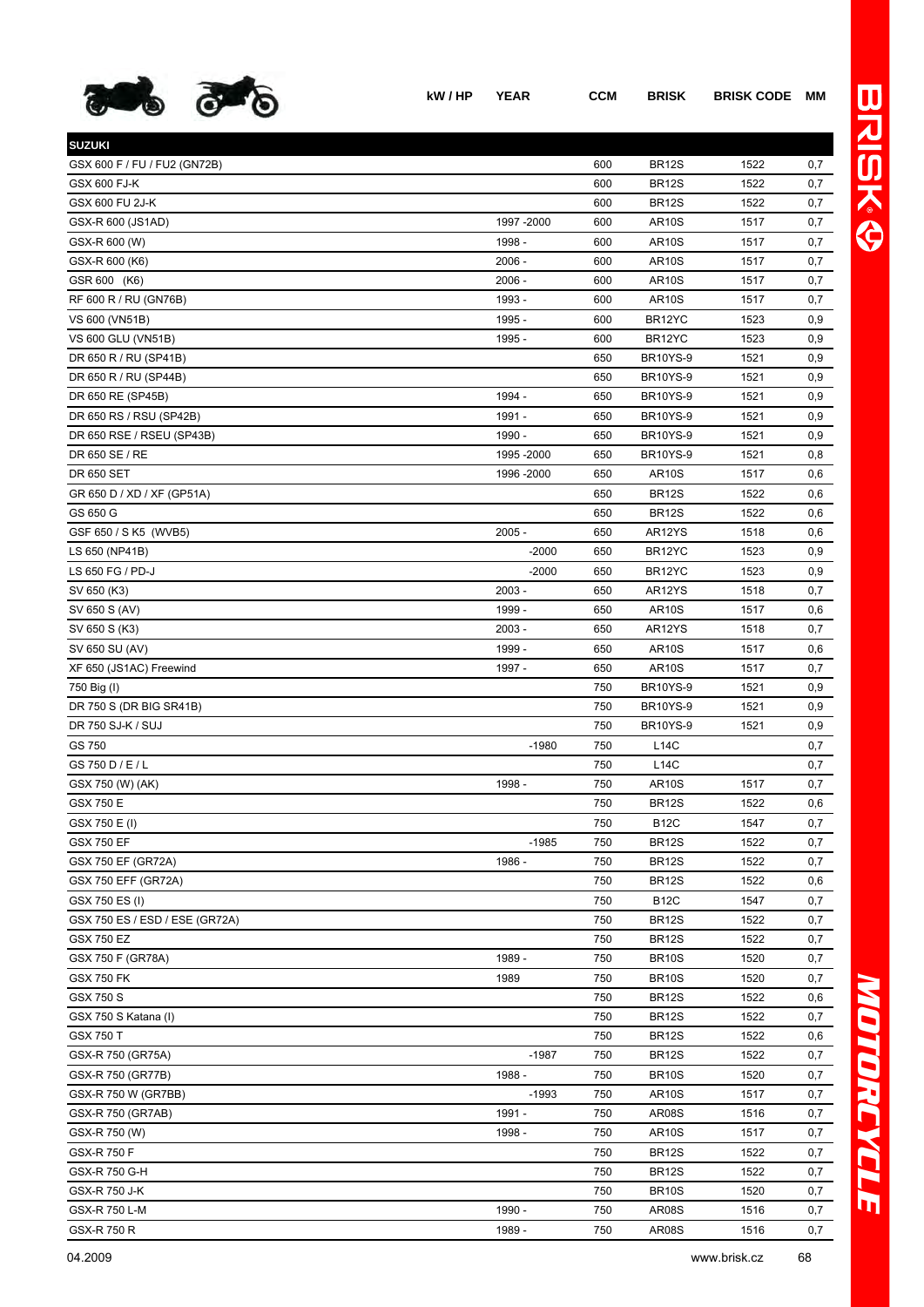

| <b>SUZUKI</b>                        |          |             |      |                     |      |     |
|--------------------------------------|----------|-------------|------|---------------------|------|-----|
| GSX-R 750 RG (GR75A)                 |          |             | 750  | <b>BR12S</b>        | 1522 | 0,7 |
| GSX-R 750 RK (GR79B)                 |          |             | 750  | <b>BR12S</b>        | 1522 | 0,7 |
| GSX-R 750 T                          |          | 1996 -      | 750  | AR <sub>10</sub> S  | 1517 | 0,6 |
| GSX-R 750 W                          |          | 1995 -      | 750  | <b>AR10S</b>        | 1517 | 0,6 |
| GSX-R 750 Y (WVBD)                   |          | $2000 -$    | 750  | <b>AR10S</b>        | 1517 | 0,7 |
| GSX-R 750 (K6)                       |          | $2006 -$    | 750  | <b>AR10S</b>        | 1517 | 0,7 |
| VS 750 GL / H / J-K                  |          |             | 750  | <b>BR10YS-9</b>     | 1521 | 0,9 |
| VS 750 GLP / GLF (VR51B)             |          |             | 750  | BR12YC              | 1523 | 0,9 |
| <b>VS 750 L-M</b>                    |          |             | 750  | BR12YC              | 1523 | 0,9 |
| DR 800 S / SU L (SR42B)              |          | 1990 -      | 773  | <b>BR10YS-9</b>     | 1521 | 0,9 |
| DR 800 S / SU M-N (SR43B)            |          |             | 800  | <b>BR10YS-9</b>     | 1521 | 0,9 |
| VL 800 (K2) (WVBM) Intruder          |          | $2001 -$    | 800  | BR14YC              | 1526 | 0,9 |
| VS 800 N-P (VS52B)                   |          | 1992 - 2000 | 800  | BR <sub>12</sub> YC | 1523 | 0,9 |
| VX 800 / U (VS51B)                   |          |             | 800  | BR12YC              | 1523 | 0,9 |
| VZ 800 (JS1AF) Marauder              |          | 1997 -      | 800  | BR12YC              | 1523 | 0,9 |
| VZ 800 / U K5 Intruder M800 (WVB4)   |          | $2005 -$    | 800  | BR <sub>14</sub> YC | 1526 | 0,9 |
| GS 850 G (GS72A)                     |          |             | 850  | <b>L14C</b>         |      | 0,7 |
| GS 850 GL                            |          |             | 850  | L14C                |      | 0,7 |
| GS 850 GT / GT-X / GTZ-D             |          |             | 850  | LR12C               | 1536 | 0,7 |
| GS 850 GT E-G (GS72A)                |          |             | 850  | LR <sub>12</sub> C  | 1536 | 0,7 |
| Ninja ZX-9R                          |          | 1998 -      | 900  | AR <sub>10</sub> S  | 1517 | 0,7 |
| RF 900 R (GT73B)                     |          | 1994 -      | 900  | <b>AR10S</b>        | 1517 | 0,7 |
| GS 1000 D / E / H / S-1980 / GL / GX |          |             | 1000 | <b>L14C</b>         |      | 0,7 |
| GSX 1000 E                           |          | 1986 -      | 1000 | <b>BR10YS-9</b>     | 1521 | 0,9 |
| <b>GSX R 1000</b>                    |          | $-1999$     | 1000 | <b>BR10S</b>        | 1520 | 0,7 |
| GSX R 1000 (K3) (WVBZ)               |          | $2003 -$    | 1000 | AR <sub>10</sub> S  | 1517 | 0,7 |
| GSX R 1000 (WVBL) Fuel Inj.          |          | 2001 -      | 1000 | AR <sub>10</sub> S  | 1517 | 0,7 |
| SV 1000 (WVBX)                       |          | $2003 -$    | 1000 | AR12YS              | 1518 | 0,7 |
| SV 1000 S (WVBX)                     |          | $2003 -$    | 1000 | AR12YS              | 1518 | 0,7 |
| TL 1000 R (W)                        |          | 1998 -      | 1000 | <b>AR10S</b>        | 1517 | 0,7 |
| TL 1000 S (JS1AG)                    |          | 1997 - 2000 | 1000 | AR12YS              | 1518 | 0,7 |
| V-Strom 1000                         |          | $2002 -$    | 1000 | AR12YS              | 1518 | 0,7 |
| GS 1100 E, GSX 1100 E                |          |             | 1100 | <b>BR12S</b>        | 1522 | 0,6 |
| GS 1100 G / GG (GU71A)               |          |             | 1100 | <b>L14C</b>         |      | 0,8 |
| GS 1100 GT                           |          |             | 1100 | <b>L14C</b>         |      | 0,7 |
| GSX 1100 EFE (I)                     |          |             | 1100 | <b>B12C</b>         | 1547 | 0,7 |
| GSX 1100 EFG / ESG / EG (GV71C)      |          |             | 1100 | <b>BR12S</b>        | 1522 | 0,7 |
| <b>GSX 1100 ESF</b>                  |          |             | 1100 | <b>BR12S</b>        | 1522 | 0,7 |
| GSX 1100 EZ / ESD (GU71B)            |          |             | 1100 | <b>BR12S</b>        | 1522 | 0,6 |
| GSX 1100 F (GV72C)                   | 72-100kW |             | 1100 | <b>BR10S</b>        | 1520 | 0,7 |
| GSX 1100 FJ / FK                     |          |             | 1100 | <b>BR10S</b>        | 1520 | 0,7 |
| GSX 1100 GL-N (GV74A)                |          |             | 1100 | <b>BR10S</b>        | 1520 | 0,7 |
| GSX 1100 S / SZ Kata.(GS110XS)       |          |             | 1100 | <b>B12C</b>         | 1547 | 0,7 |
| GSX R-1100 W (GU75C)                 |          | 1993 -      | 1100 | <b>AR10S</b>        | 1517 | 0,7 |
| GSX-K 1100 (I)                       |          |             | 1100 | BR <sub>10</sub> S  | 1520 | 0,7 |
| GSX-R 1100 (GU74C, GV73C)            |          |             | 1100 | BR <sub>10</sub> S  | 1520 | 0,7 |
| GSX-R 1100 (I)                       |          |             | 1100 | BR <sub>10</sub> S  | 1520 | 0,7 |
| GSX-R 1100 G-H / J / K               |          | 1986 - 1989 | 1100 | BR08S               |      | 0,7 |
| GS 1150 EF (NL,I)                    |          |             | 1150 | <b>B10C</b>         | 1549 | 0,7 |
| GS 1150 ES (NL,I)                    |          |             | 1150 | <b>B10C</b>         | 1549 | 0,7 |
| GSX 1150 E                           |          | $-1985$     | 1150 | <b>BR12S</b>        | 1522 | 0,7 |
| GSX 1150 E                           |          | 1986 -      | 1150 | <b>BR10YS-9</b>     | 1521 | 0,9 |
| GSX 1150 EF                          |          |             | 1150 | <b>BR12S</b>        | 1522 | 0,7 |
| <b>GSX 1150 ES</b>                   |          |             | 1150 | <b>BR12S</b>        | 1522 | 0,7 |
| GSF 1200 / S (JS1A9) (WVA9)          |          | $2001 -$    | 1200 | <b>BR10S</b>        | 1520 | 0,7 |
| GSF 1200 Bandit                      | 71kW     | 04.95-      | 1200 | BR08S               |      | 0,7 |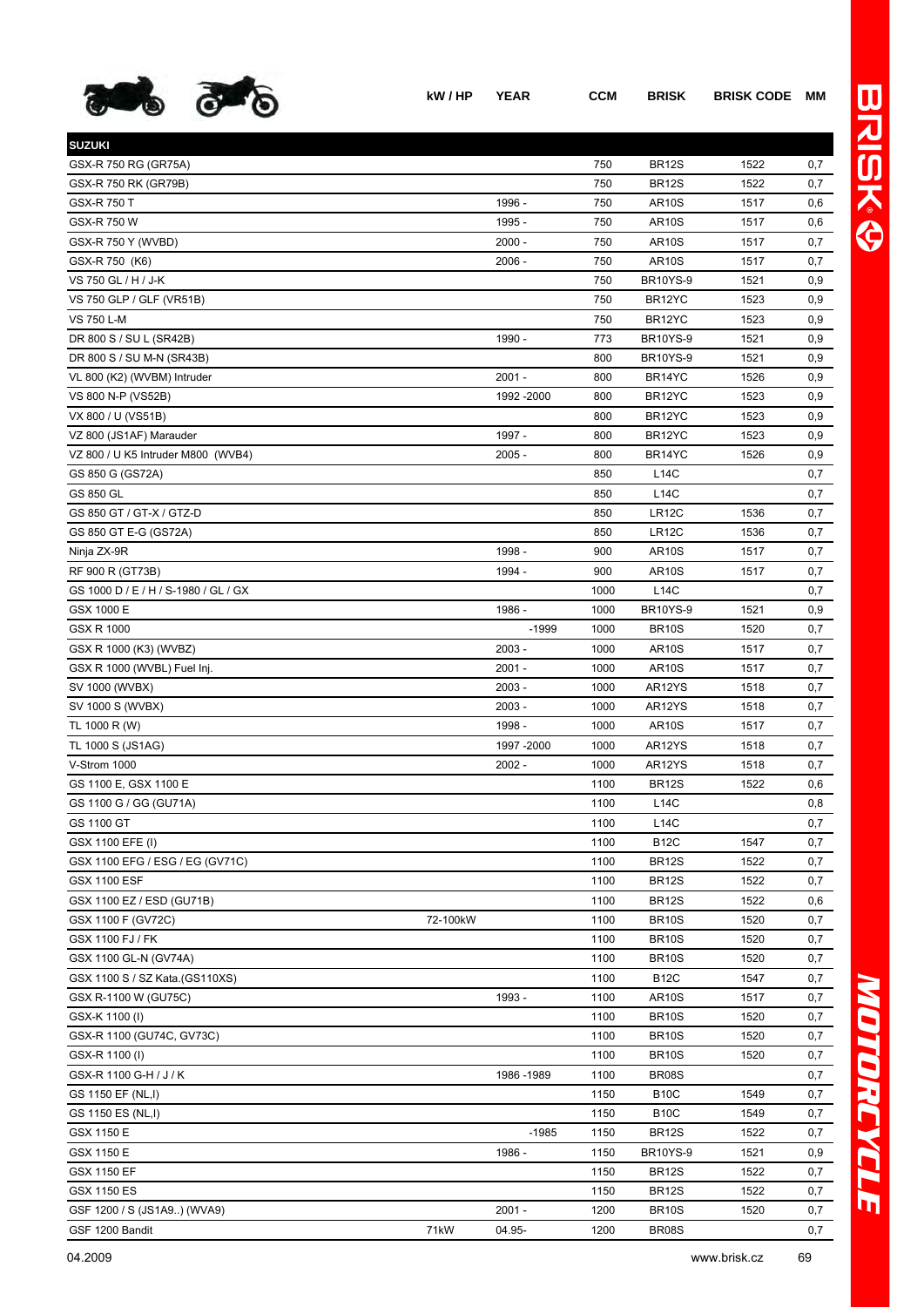

| <b>SUZUKI</b>                     |                         |       |          |      |                     |      |     |
|-----------------------------------|-------------------------|-------|----------|------|---------------------|------|-----|
| GSF 1200 / S / SA                 |                         |       | 1996 -   | 1200 | <b>BR10S</b>        | 1520 | 0,7 |
| GSF 1200 (K6)                     |                         |       | 2006 -   | 1200 | <b>BR10S</b>        | 1520 | 0,7 |
| GSX 1200                          |                         |       |          | 1200 | <b>BR12S</b>        | 1522 | 0,7 |
| GV 1200 GL                        |                         |       | 1986 -   | 1200 | <b>BR12S</b>        | 1522 | 0,7 |
| GSX 1300 R Hayabusa (WV A1)       |                         |       | 1999 -   | 1300 | <b>AR10S</b>        | 1517 | 0,7 |
| GSX 1400                          |                         |       | $2001 -$ | 1400 | AR12YS              | 1518 | 0,7 |
| VS 1400 GLP H-J (VX51L)           |                         |       |          | 1400 | BR12YC              | 1523 | 0,9 |
| VS 1400 L-P                       |                         |       |          | 1400 | BR12YC              | 1523 | 0,9 |
| VL 1500 Intruder LC               |                         |       | 1998 -   | 1500 | BR14YC              | 1526 | 0,9 |
| VL 1500 K5 (WVAL) Intruder C 1500 |                         |       | $2005 -$ | 1500 | BR14YC              | 1526 | 0,9 |
| VZ 1600 Marauder 1600             |                         |       | $2004 -$ | 1600 | BR <sub>15</sub> YC | 1527 | 0,9 |
| M 1800 R Intruder K6 (VZR1800)    |                         |       | $2006 -$ | 1800 | AR12YS              | 1518 | 0,7 |
| SV                                |                         |       |          |      |                     |      |     |
| Dakar 2/3                         |                         |       |          | 35   | <b>P18Y</b>         |      | 0,5 |
| <b>Triciclo Mini-Dakar</b>        |                         |       |          | 35   | <b>P18Y</b>         |      | 0,5 |
| <b>SWM</b>                        |                         |       |          |      |                     |      |     |
| <b>TLM 125</b>                    |                         |       |          | 125  | L17YC               |      | 0,4 |
| <b>TL 200</b>                     |                         |       |          | 200  | L17YC               |      | 0,4 |
| <b>TL 240</b>                     |                         |       |          | 240  | L17YC               |      | 0,4 |
| <b>TLM 320</b>                    |                         |       |          | 320  | L17YC               |      | 0,4 |
| TL 350                            |                         |       |          | 350  | L <sub>17</sub> YC  |      | 0,4 |
| <b>SYM</b>                        |                         |       |          |      |                     |      |     |
| Husky                             |                         |       | 1997 -   | 125  | <b>BR12S</b>        | 1522 | 0,7 |
| <b>TESTI</b>                      |                         |       |          |      |                     |      |     |
| Amico                             | (Minarelli V1)          |       |          | 50   | <b>N17C</b>         |      | 0,5 |
| Carabo                            | (Minarelli P4A)         |       |          | 50   | <b>N15C</b>         |      | 0,6 |
| Carabo                            | (Minarelli P6CS)        |       |          | 50   | <b>N15C</b>         |      | 0,6 |
| Carabo                            | (Minarelli P6RAD)       |       |          | 50   | L15C                |      | 0,7 |
| Carabo CR                         |                         | 8,5HP |          | 50   | <b>N14C</b>         |      | 0,5 |
| Confort                           | (Minarelli P3NK)        |       |          | 50   | <b>N15C</b>         |      | 0,6 |
| Confort                           | (Minarelli V1N)         |       |          | 50   | <b>N17C</b>         |      | 0,5 |
| Corsa                             |                         | 8,5HP |          | 50   | <b>N14C</b>         |      | 0,5 |
| Criket                            | (Minarelli P4A)         |       |          | 50   | <b>N15C</b>         |      | 0,6 |
| Criket                            | (Minarelli P4CS / RAD)  |       |          | 50   | L15C                |      | 0,7 |
| Criket                            | (Minarelli V1AK / NK)   |       |          | 50   | <b>N17C</b>         |      | 0,5 |
| <b>Gran Prix</b>                  | (Minarelli P4A)         |       |          | 50   | <b>N15C</b>         |      | 0,6 |
| Champion                          | (Minarelli P4 / P6RAD)  |       |          | 50   | L15C                |      | 0,7 |
| Champion                          | (Minarelli P4A / CS)    |       |          | 50   | <b>N15C</b>         |      | 0,6 |
| Champion                          | (Minarelli P6A / CS)    |       |          | 50   | <b>N15C</b>         |      | 0,6 |
| <b>Champion Special</b>           | (Minarelli P6CS)        |       |          | 50   | <b>N15C</b>         |      | 0,6 |
| <b>Champion Special</b>           | (Minarelli P6RAD)       |       |          | 50   | <b>L15C</b>         |      | 0,7 |
| IO                                | (Minarelli V1AKS)       |       |          | 50   | <b>N17C</b>         |      | 0,5 |
| Jeans                             | (Minarelli P4 / P6 RAD) |       |          | 50   | L15C                |      | 0,7 |
| Mini Criket                       | (Minarelli V1N / AK)    |       |          | 50   | <b>N17C</b>         |      | 0,5 |
| O.K.C.                            | (Minarelli C2)          |       |          | 50   | <b>N17C</b>         |      | 0,5 |
| 0.K.S.                            | (Minarelli V1N)         |       |          | 50   | <b>N17C</b>         |      | 0,5 |
| Pull                              | (Minarelli V1NK)        |       |          | 50   | <b>N17C</b>         |      | 0,5 |
| <b>Grand Touring</b>              | (Minarelli)             |       |          | 80   | <b>N14C</b>         |      | 0,5 |
| 2000 Special                      |                         |       |          | 125  | L14C                |      | 0,5 |
| Corsa                             |                         |       |          | 125  | L14C                |      | 0,5 |
| Corsa Easy Rider                  |                         |       |          | 125  | <b>L14C</b>         |      | 0,5 |
| <b>TGB</b>                        |                         |       |          |      |                     |      |     |
| 202 T                             |                         |       | 1998 -   | 50   | NR14YC              |      | 0,8 |
|                                   |                         |       | 1998 -   | 50   | NR14YC              |      | 0,8 |
| Ergon<br>202T Palio               |                         |       | 1998 -   | 125  | NAR14YS             | 1541 | 0,7 |
|                                   |                         |       |          |      |                     |      |     |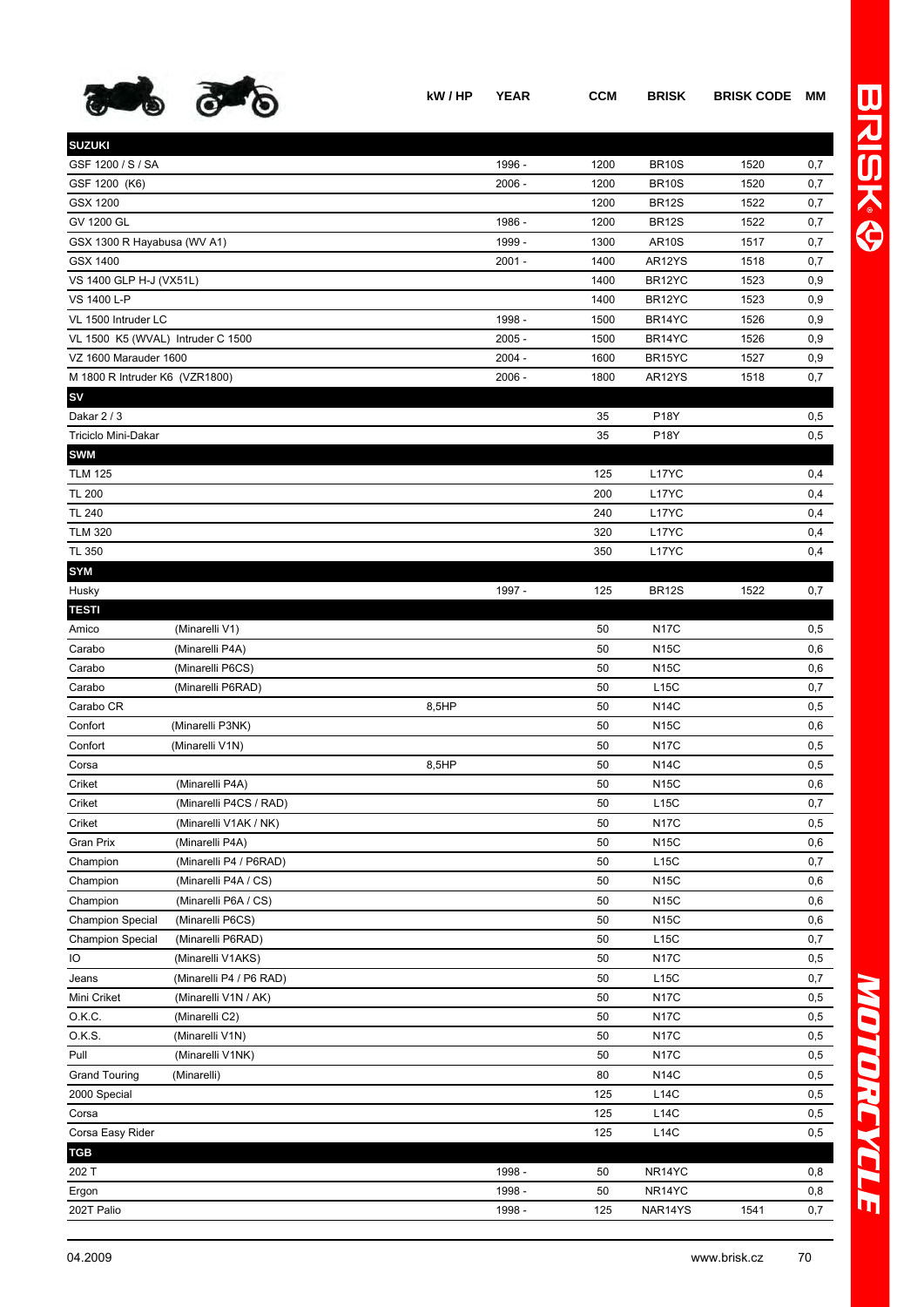

**TITAN**

**TM**

|               | 的 | kW/HP | <b>YEAR</b> | <b>CCM</b> | <b>BRISK</b>       | <b>BRISK CODE</b> | MМ  |
|---------------|---|-------|-------------|------------|--------------------|-------------------|-----|
| TITAN         |   |       |             |            |                    |                   |     |
| Coyote        |   |       | 1997 - 2003 | 1573       | LR17YC             |                   | 0,7 |
| Gecko         |   |       | 1997 - 2003 | 1573       | LR17YC             |                   | 0,7 |
| Roadrunner    |   |       | 1997 - 2003 | 1573       | LR17YC             |                   | 0,7 |
| Scorpion      |   |       | 1997 - 2003 | 1573       | LR17YC             |                   | 0,7 |
| Sidewinder    |   |       | 1997 - 2003 | 1573       | LR17YC             |                   | 0,7 |
| TM            |   |       |             |            |                    |                   |     |
| Cross, Enduro |   |       | 1994 -      | 80         | L11SL              | 1531              | 0,6 |
| Cross, Enduro |   |       | 1994 -      | 125        | L <sub>10</sub> SL | 1529              | 0,6 |
| Cross, Enduro |   |       | 1994 -      | 250        | L <sub>11</sub> SL | 1531              | 0,6 |

| <b>TOKAIDO</b>            |          |     |              |      |     |
|---------------------------|----------|-----|--------------|------|-----|
| <b>RC 25</b>              |          | 25  | <b>N17C</b>  |      | 0,8 |
| <b>TOMOS</b>              |          |     |              |      |     |
| Forza                     |          | 49  | NR12YC       |      | 0,6 |
| Quadro 25                 |          | 49  | <b>N15C</b>  |      | 0,6 |
| Tomos                     |          | 50  | <b>N14C</b>  |      | 0,5 |
| <b>Tomos Cross</b>        |          | 50  | <b>N14C</b>  |      | 0,5 |
| Tomos                     |          | 80  | <b>N14C</b>  |      | 0,5 |
| <b>TORPADO</b>            |          |     |              |      |     |
| Derby Automatic           |          | 50  | <b>N15C</b>  |      | 0,6 |
| Derby Deluxe              |          | 50  | <b>N17C</b>  |      | 0,5 |
| <b>Golf Deluxe</b>        |          | 50  | <b>N17C</b>  |      | 0,5 |
| Green                     |          | 50  | <b>N17C</b>  |      | 0,5 |
| <b>Green Deluxe</b>       |          | 50  | <b>N17C</b>  |      | 0,5 |
| <b>Squirrel Cross</b>     |          | 50  | <b>N14C</b>  |      | 0,5 |
| <b>TORROT</b>             |          |     |              |      |     |
| Ciclomatic / 2VL          |          | 50  | <b>N14C</b>  |      | 0,5 |
| City / L / 2V / 2V-TT     |          | 50  | <b>N15C</b>  |      | 0,5 |
| City CX / N / SL / X      |          | 50  | <b>N14C</b>  |      | 0,5 |
| Cycloscooter S50 / HL     |          | 50  | <b>N15C</b>  |      | 0,5 |
| Gran Cross, Maxi, Mini    |          | 50  | <b>N17C</b>  |      | 0,5 |
| Mustang, Panther, Tiburon |          | 50  | <b>N17C</b>  |      | 0,5 |
| Sport Sachs TX50, TT50    |          | 50  | <b>N14C</b>  |      | 0,5 |
| Super Cross / Rally Sachs |          | 50  | <b>N14C</b>  |      | 0,5 |
| Trial, Turismo            |          | 50  | <b>N17C</b>  |      | 0,5 |
| <b>TRIUMPH</b>            |          |     |              |      |     |
| Daytona 600               | $2003 -$ | 600 | <b>AR10S</b> | 1517 | 0,7 |
| Speed Four                | $2002 -$ | 600 | <b>AR10S</b> | 1517 | 0,7 |
| TT 600 (806AD)            | $2000 -$ | 600 | <b>AR10S</b> | 1517 | 0,7 |
| Bonneville T120, R, V     |          | 650 | L14C         |      | 0,5 |
| Daytona 650               | $2005 -$ | 650 | <b>AR10S</b> | 1517 | 0,7 |
| Tiger, Trophy Sport TR6C  |          | 650 | L14C         |      | 0,5 |

Trophy TR6 --> Nr. 029363 0.5 Trophy TR6 Nr. 029363 --> 0.5 Daytona 675 2006 - 675 AR10S 1517 0,7 Daytona 675 RR 2006 - 675 AR10S 1517 0,7 Bonneville T140D / E 6.5 C 2.5 C 2.5 C 2.5 C 2.5 C 2.5 C 2.5 C 2.5 C 2.5 C 2.5 C 2.5 C 2.5 C 2.5 C 2.5 C 2.5 C 2.5 C 2.5 C 2.5 C 2.5 C 2.5 C 2.5 C 2.5 C 2.5 C 2.5 C 2.5 C 2.5 C 2.5 C 2.5 C 2.5 C 2.5 C 2.5 C 2.5 C 2.5 C 2.5 Bonneville T140V 0,5 Daytona 750 1991 - 750 BR12YC 1523 0,9 Hurricane TRX75 2002 114C 2012 12:00 12:00 12:00 12:00 12:00 12:00 12:00 12:00 12:00 12:00 12:00 13:00 14:00 1 Speed Triple 750 1997 - 750 BR12YC 1523 0,9 Sprint RS 1999 - 750 BR12YC 1523 0,9 Tiger TR7RV, TR7V 8 0,5 Trident 750 1991 - 750 BR12YC 1523 0,9 Trident T150V, T160 2.5 (2012) 2.5 (2014) 2.5 (2014) 2.5 (2014) 2.5 (2014) 2.5 (2014) 2.5 (2014) 2.5 (2014) 2.5 (2014) 2.5 (2014) 2.5 (2014) 2.5 (2014) 2.5 (2014) 2.5 (2014) 2.5 (2014) 2.5 (2014) 2.5 (2014) 2.5 (2014) 2.5 America 2005 - 790 BR12YC 1523 0,9

Cross, Enduro 300 L11SL 1531 0,6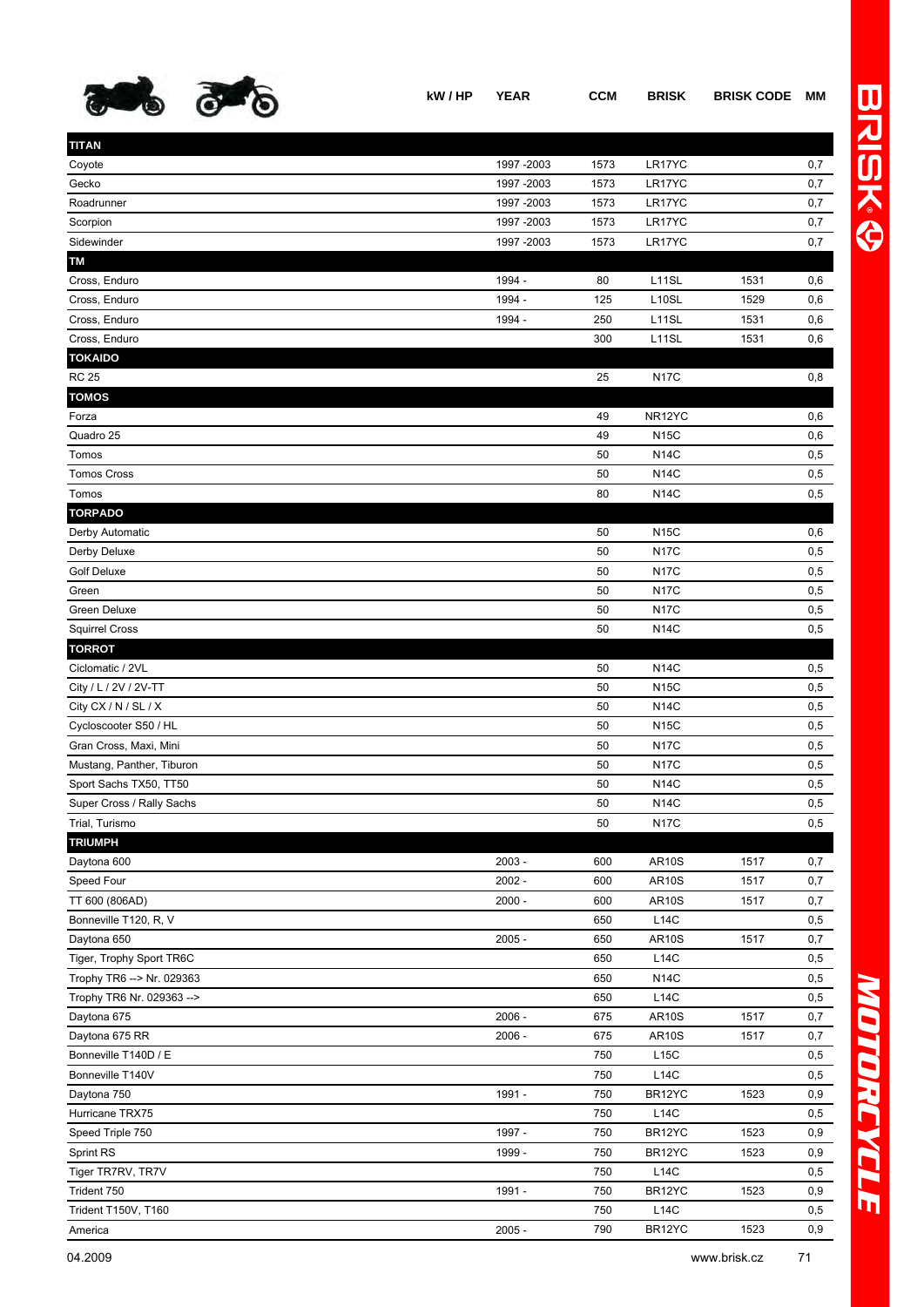

| <b>TRIUMPH</b>                    |      |             |      |                     |      |     |
|-----------------------------------|------|-------------|------|---------------------|------|-----|
| Bonneville (908MD)                |      | $2000 -$    | 790  | BR12YC              | 1523 | 0,9 |
| Bonneville America (908M)         |      | $2002 -$    | 790  | BR12YC              | 1523 | 0,9 |
| Bonneville T100                   |      | $2002 -$    | 790  | BR12YC              | 1523 | 0,9 |
| Speedmaster                       |      | $2002 -$    | 790  | BR12YC              | 1523 | 0,9 |
| Scrambler 900                     |      | $2006 -$    | 865  | BR12YC              | 1523 | 0,9 |
| Thruxton 900                      |      | $2004 -$    | 865  | BR12YC              | 1523 | 0,9 |
| Adventurer                        |      | 1996 -      | 885  | BR12YC              | 1523 | 0,9 |
| Daytona 900                       |      | 1993 - 1996 | 885  | BR12YC              | 1523 | 0,9 |
| Daytona Super III                 |      | 1994 -      | 885  | BR12YC              | 1523 | 0,9 |
| Legend TT                         |      | 1998 -      | 885  | <b>BR10YS-9</b>     | 1521 | 0,9 |
| <b>Speed Triple</b>               |      | 1994 - 1996 | 885  | BR12YC              | 1523 | 0,9 |
| Speed Triple T509                 |      | 1997 -      | 885  | BR12YC              | 1523 | 0,9 |
| Sport                             |      | 1998 -      | 885  | BR12YC              | 1523 | 0,9 |
| Sport Sprint 900                  |      | 1997 -      | 885  | BR12YC              | 1523 | 0,9 |
| Sprint                            |      | 1995 -      | 885  | BR12YC              | 1523 | 0,9 |
| Sprint 900                        |      | 1993 -      | 885  | BR12YC              | 1523 | 0,9 |
| <b>Sprint Executive</b>           |      | 1998 -      | 885  | BR12YC              | 1523 | 0,9 |
| Sprint ST                         |      | 1999 -      | 885  | BR12YC              | 1523 | 0,9 |
| Thunderbird (T309RT)              |      | 1995 -      | 885  | BR12YC              | 1523 | 0,9 |
| <b>Thunderbird Sport</b>          |      | 1998 - 2000 | 885  | BR12YC              | 1523 | 0,9 |
| Tiger                             |      | 1999 -      | 885  | BR12YC              | 1523 | 0,9 |
| Tiger 900 T400                    |      | 1993 - 1998 | 885  | BR12YC              | 1523 | 0,9 |
| Trident 900                       |      | 1991 -      | 885  | BR12YC              | 1523 | 0,9 |
| Trophy 900                        |      | 1991 - 1995 | 885  | BR12YC              | 1523 | 0,9 |
| Trophy 900                        |      | 1996 -      | 885  | BR12YC              | 1523 | 0,9 |
| Daytona 955i                      | 94kW | 1999 - 2001 | 955  | BR12YC              | 1523 | 0,9 |
| Daytona 955i                      | 72kW | 1999 - 2000 | 955  | BR12YC              | 1523 | 0,9 |
| Daytona 955i (595N)               |      | $2002 -$    | 955  | <b>AR10S</b>        | 1517 | 0,6 |
| Daytona Centennial Edition (595N) |      | $2002 -$    | 955  | <b>AR10S</b>        | 1517 | 0,6 |
| Speed Triple (595N)               |      | $2002 -$    | 955  | <b>AR10S</b>        | 1517 | 0,6 |
| Sprint RS (695AC)                 |      | $2002 -$    | 955  | <b>AR10S</b>        | 1517 | 0,6 |
| Sprint ST (695AB)                 |      | $2002 -$    | 955  | <b>AR10S</b>        | 1517 | 0,6 |
| Tiger 955i (709EN)                | 72kW | $2001 -$    | 955  | BR12YC              | 1523 | 0,9 |
| Daytona T595                      |      | 1997 -      | 956  | BR12YC              | 1523 | 0,9 |
| <b>Speed Triple</b>               |      | 1999 - 2001 | 956  | BR <sub>12</sub> YC | 1523 | 0,9 |
| Sprint ST                         |      | 1999 - 2001 | 956  | BR12YC              | 1523 | 0,9 |
| Daytona 1000                      |      | 1991 - 1992 | 1000 | BR12YC              | 1523 | 0,9 |
| Speed Triple 1050                 |      | $2005 -$    | 1050 | BR12YC              | 1523 | 0,9 |
| Sprint ST 1050                    |      | $2005 -$    | 1050 | BR12YC              | 1523 | 0,9 |
| <b>Tiger 1050</b>                 |      | $2006 -$    | 1050 | BR12YC              | 1523 | 0,9 |
| Trophy 1200                       |      | 1991 - 1995 | 1180 | BR12YC              | 1523 | 0,9 |
| Trophy 1200 (T300E)               |      | 1996 -      | 1180 | BR12YC              | 1523 | 0,9 |
| Daytona 1200                      |      | 1993 -      | 1200 | BR12YC              | 1523 | 0,9 |
| <b>URAL</b>                       |      |             |      |                     |      |     |
| Deco Cruiser                      |      | 1998 -      | 648  | N <sub>14</sub> YC  |      | 0,6 |
| Italia Cruiser                    |      | 1998 -      | 648  | N <sub>14</sub> YC  |      | 0,6 |
| Solo Cruiser                      |      | 1998 -      | 648  | N <sub>14</sub> YC  |      | 0,6 |
| Sportsman Classic                 |      | 1997 -      | 648  | N <sub>14</sub> YC  |      | 0,6 |
| <b>Tourist Classic</b>            |      | 1997 -      | 648  | N <sub>14</sub> YC  |      | 0,6 |
| <b>IMZ-10</b>                     |      |             | 650  | N <sub>15</sub> YC  |      | 0,6 |
| <b>IMZ-40</b>                     |      |             | 650  | N <sub>15</sub> YC  |      | 0,6 |
| <b>IMZ-50</b>                     |      |             | 650  | N <sub>15</sub> YC  |      | 0,6 |
| Solo Single                       |      | 1994 - 1996 | 650  | N <sub>14</sub> YC  |      | 0,6 |
| Sportsman                         |      | 1994 - 1996 | 650  | N <sub>14</sub> YC  |      | 0,6 |
| <b>Tourist Sidecar</b>            |      | 1994 - 1996 | 650  | N <sub>14</sub> YC  |      | 0,6 |
|                                   |      |             |      |                     |      |     |

Tourist 750 N14C 0,5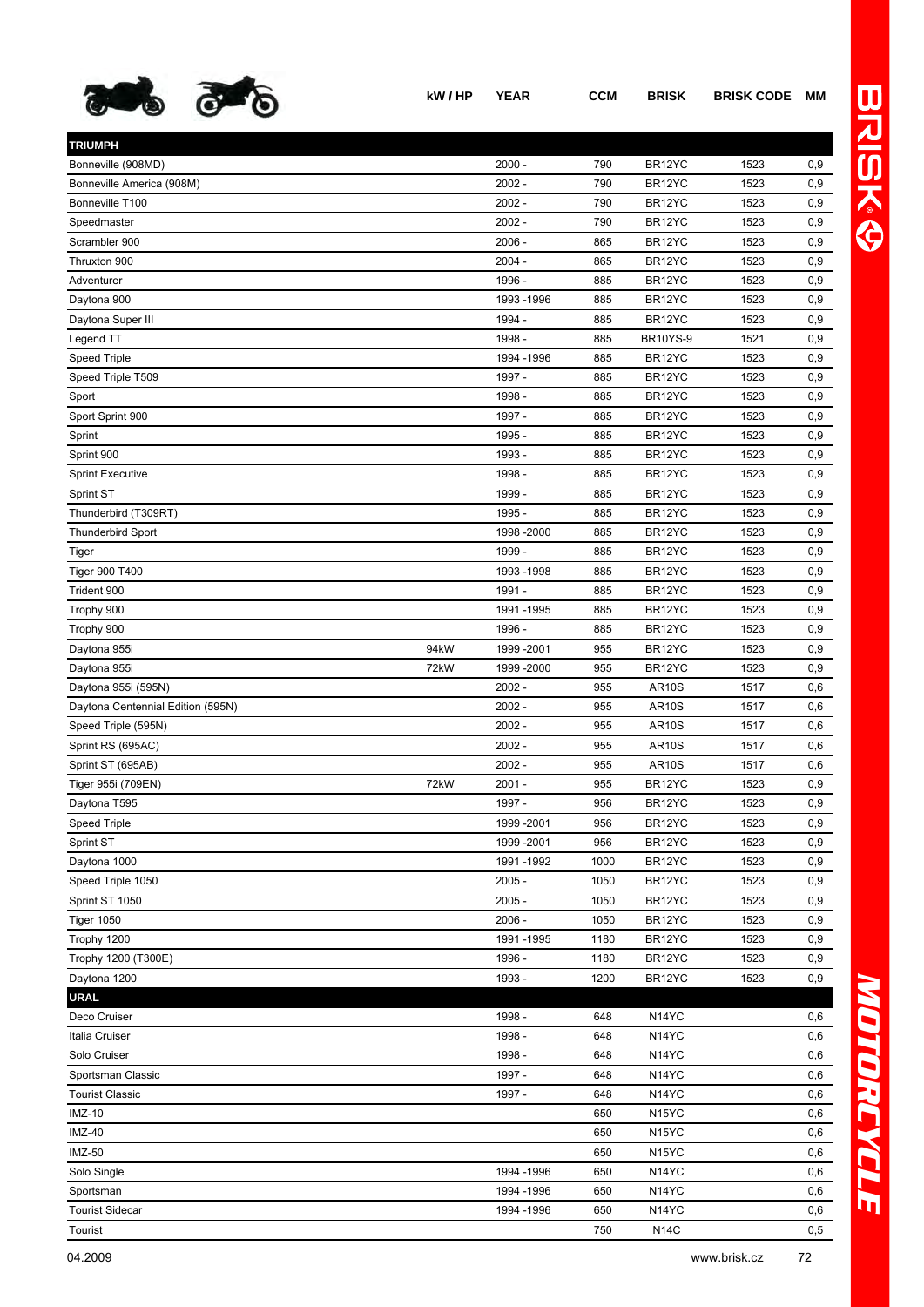

**URAL AMERICA**

| Bavarian Classic                 | 1999 -      | 650  | N <sub>12</sub> YC  |      | 0,7 |
|----------------------------------|-------------|------|---------------------|------|-----|
| Deco Classic                     | 1997 - 1998 | 650  | N14YC               |      | 0,7 |
| Deco Classic                     | 1999 -      | 650  | N <sub>12</sub> YC  |      | 0,7 |
| Deco Cruiser                     | 1998 -      | 650  | N <sub>14</sub> YC  |      | 0,7 |
| Italia Cruiser                   | 1994 - 1997 | 650  | N <sub>14</sub> YC  |      | 0,7 |
| Italia Cruiser II                | 1998 -      | 650  | N <sub>14</sub> YC  |      | 0,7 |
| Patrol Classic                   | 1999 -      | 650  | N <sub>12</sub> YC  |      | 0,7 |
| Solo Classic                     | 1999 -      | 650  | N <sub>12</sub> YC  |      | 0,7 |
| Solo Cruiser                     | 1998 -      | 650  | N <sub>14</sub> YC  |      | 0,7 |
| Solo Single                      | 1994 - 1997 | 650  | N <sub>14</sub> YC  |      | 0,7 |
| Sportsman                        | 1994 - 1996 | 650  | N <sub>14</sub> YC  |      | 0,7 |
| Sportsman Classic                | 1997 - 1998 | 650  | N <sub>14</sub> YC  |      | 0,7 |
| <b>Tourist Classic</b>           | 1997 - 1998 | 650  | N <sub>14</sub> YC  |      | 0,7 |
| Tourist Classic                  | 1999 -      | 650  | N <sub>12</sub> YC  |      | 0,7 |
| Tourist Sidecar                  | 1994 - 1997 | 650  | N <sub>14</sub> YC  |      | 0,7 |
| <b>VALENTI</b>                   |             |      |                     |      |     |
| CR 80W Cross (Yamaha / Valent)   |             | 80   | L <sub>10</sub> SL  | 1529 | 0,5 |
| <b>VELOSOLEX</b>                 |             |      |                     |      |     |
| 2200                             |             | 50   | <b>N19C</b>         |      | 0,5 |
| 3300 / 3800                      |             | 50   | N <sub>19</sub> C   |      | 0,5 |
| 5000                             |             | 50   | N <sub>19</sub> C   |      | 0,5 |
| 6000                             |             | 50   | <b>N19C</b>         |      | 0,5 |
| 8000 / 8000 GS Ténor             |             | 50   | <b>N15C</b>         |      | 0,6 |
| <b>GL Ténor</b>                  |             | 50   | <b>N15C</b>         |      | 0,6 |
| GR Ténor                         |             | 50   | <b>N15C</b>         |      | 0,6 |
| L / R / S Ténor                  |             | 50   | L <sub>15</sub> C   |      | 0,7 |
| Micron                           |             | 50   | N <sub>19</sub> C   |      | 0,5 |
| Pli-solex                        |             | 50   | <b>N19C</b>         |      | 0,5 |
| <b>VERTEMATI</b>                 |             |      |                     |      |     |
| E 450                            |             | 503  | <b>AR10S</b>        | 1517 | 0,7 |
| E 450 E                          |             | 503  | <b>AR10S</b>        | 1517 | 0,7 |
| E 501                            |             | 503  | <b>AR10S</b>        | 1517 | 0,7 |
| E 501 E                          |             | 503  | <b>AR10S</b>        | 1517 | 0,7 |
| E 570                            |             | 503  | <b>AR10S</b>        | 1517 | 0,7 |
| E 570 E                          |             | 503  | AR10S               | 1517 | 0,7 |
| VOR                              |             |      |                     |      |     |
| <b>EN Enduro</b>                 | $2000 -$    | 400  | AR14YS              | 1519 | 0,6 |
| MX Cross                         | $2000 -$    | 400  | AR14YS              | 1519 | 0,6 |
| <b>SM Super Moto</b>             | $2000 -$    | 400  | AR14YS              | 1519 | 0,6 |
| <b>SM Super Moto Competition</b> | $2000 -$    | 400  | AR14YS              | 1519 | 0,6 |
| EN Enduro                        | 1999 -      | 503  | AR14YS              | 1519 | 0,6 |
| MX Cross                         | 1999 -      | 503  | AR14YS              | 1519 | 0,6 |
| <b>SM Super Moto</b>             | 1999 -      | 503  | AR14YS              | 1519 | 0,6 |
| SM Super Moto Competition        | 1999 -      | 503  | AR14YS              | 1519 | 0,6 |
| VOXAN                            |             |      |                     |      |     |
| Cafe Racer V 1000                | 1999 -      | 1000 |                     |      |     |
| Roadster V 1000                  | 1999 -      | 1000 |                     |      |     |
| YAMAHA                           |             |      |                     |      |     |
| Golf Car G2A / G9A               | 1992 -      |      | <b>L17C</b>         |      | 0,7 |
| CA 50 (4T)                       | 1983 - 1987 | 50   | NR <sub>15</sub> YC |      | 0,7 |
| CE 50 E                          |             | 50   | N <sub>15</sub> YC  |      | 0,9 |
| CR 50 Z / SS                     | 1993 -      | 50   | N <sub>14</sub> YC  |      | 0,9 |
| CV 50                            |             | 50   | NR <sub>15</sub> YC |      | 0,7 |
| CW 50                            | 1991 - 1993 | 50   | <b>NR14C</b>        |      | 0,8 |
|                                  |             |      |                     |      |     |

CW 50 (4BX) 1994 - 50 NR14YC 0,7 CY 50 N14YC 0,7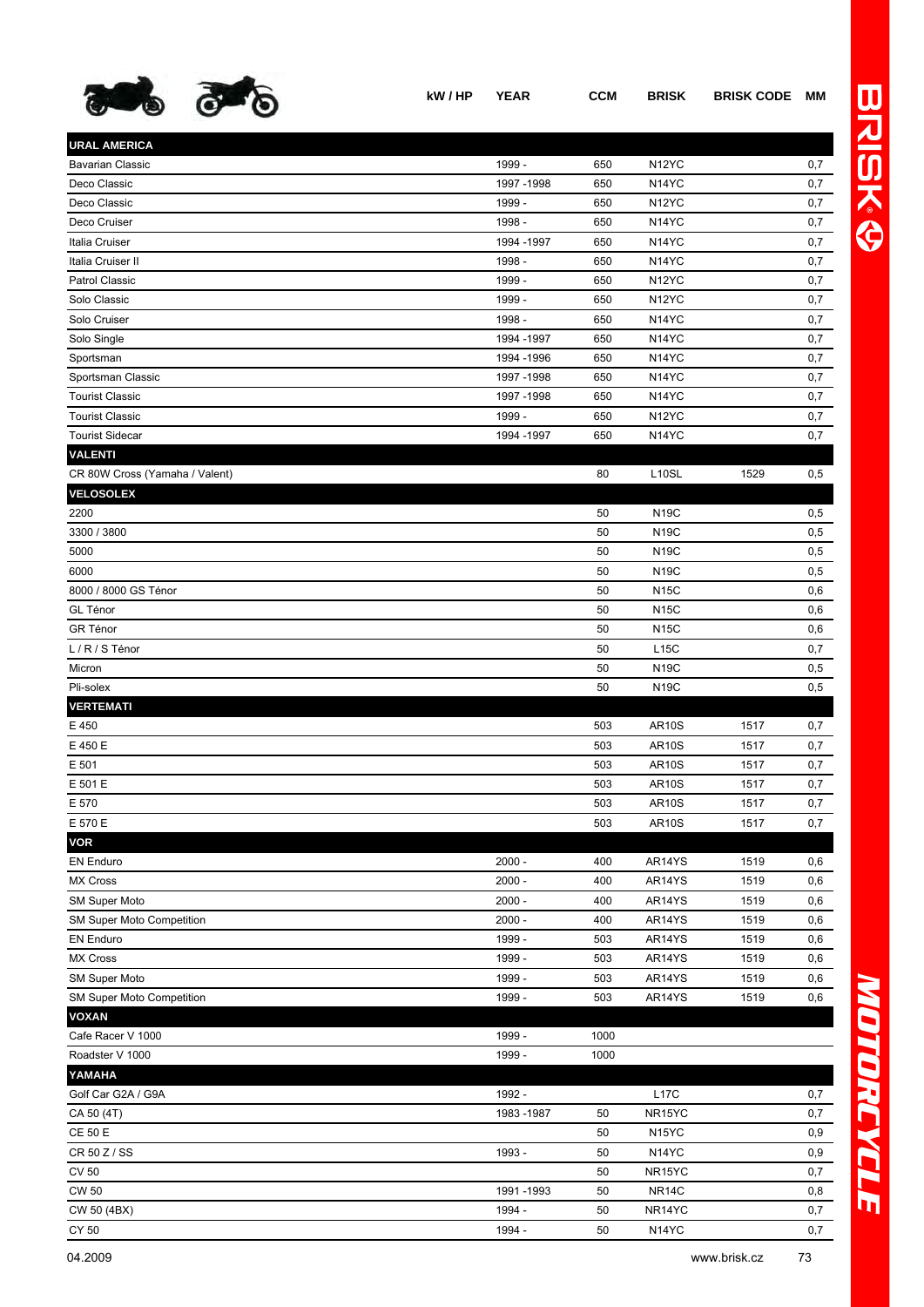

| YAMAHA                         |              |    |                    |      |     |
|--------------------------------|--------------|----|--------------------|------|-----|
| CY 50 E                        | 1993 -       | 50 | N <sub>14</sub> YC |      | 0,7 |
| CY 50 F                        | 1994 -       | 50 | NR14YC             |      | 0,7 |
| DT 50                          |              | 50 | <b>N14C</b>        |      | 0,8 |
| DT 50 / Supermotard            | $2003 -$     | 50 | LR12C              | 1536 | 0,8 |
| DT 50 A (F)                    |              | 50 | NR15C              |      | 0,7 |
| DT 50 E                        | 1993 -       | 50 | LR14C              |      | 0,7 |
| DT 50 F                        | 1994 -       | 50 | LR14C              |      | 0,8 |
| DT 50 M (2M4)                  | 78-81        | 50 | <b>N15C</b>        |      | 0,7 |
| DT 50 M $(A)$ $(B)$            | 1986 -       | 50 | <b>N14C</b>        |      | 0,7 |
| DT 50 M (D)                    | 1986 -       | 50 | <b>NR14C</b>       |      | 0,7 |
| DT 50 M (NL)                   | 1986 -       | 50 | <b>N15C</b>        |      | 0,7 |
| DT 50 M (S)                    | 1986 -       | 50 | <b>NR15C</b>       |      | 0,7 |
| DT 50 MX (1NN)                 | 01.86-12.89  | 50 | <b>NR15C</b>       |      | 0,7 |
| DT 50 R (3MN)                  | 1990 -       | 50 | <b>NR14C</b>       |      | 0,7 |
| <b>ES 50</b>                   |              | 50 | <b>N14C</b>        |      | 0,7 |
| Fizz (4RC)                     | 1995 -       | 50 | NR14C              |      | 0,7 |
| FS 1 DX (3F2)                  | 1979 - 1980  | 50 | NR15C              |      | 0,7 |
| FS <sub>1E</sub>               |              | 50 | <b>N14C</b>        |      | 0,6 |
| FS3M                           |              | 50 | <b>N14C</b>        |      | 0,7 |
| GT 50 B                        |              | 50 | <b>N14C</b>        |      | 0,7 |
| GT 50 D (FT1)                  | 1973 - 1975  | 50 | <b>N14C</b>        |      | 0,7 |
| <b>CH 50</b>                   |              | 50 | NR14YC             |      | 0,7 |
| Jog 50                         | 1990 -       | 50 | NR15YC             |      | 0,7 |
| LB <sub>2</sub>                |              | 50 | <b>N14C</b>        |      | 0,7 |
| LB 2 80                        | 1981 -       | 50 | N <sub>15</sub> YC |      | 0,7 |
| LB 280                         | $-1980$      | 50 | <b>N15C</b>        |      | 0,7 |
| LB <sub>2</sub> M              | 1981 -       | 50 | N <sub>15</sub> YC |      | 0,7 |
| LB 2 M (551)                   | 1975 - 1980  | 50 | <b>N15C</b>        |      | 0,7 |
| LB 380                         |              | 50 | <b>N15C</b>        |      | 0,7 |
| LB 3 M                         |              | 50 | N <sub>15</sub> YC |      | 0,7 |
| <b>LC 50</b>                   |              | 50 | N17YC              |      | 0,7 |
| LC 50 H                        |              | 50 | N17YC              |      | 0,7 |
| <b>LC 50 M</b>                 |              | 50 | N17YC              |      | 0,7 |
| MA 50                          |              | 50 | N <sub>17</sub> YC |      | 0,7 |
| MA 50 M                        |              | 50 | N17YC              |      | 0,7 |
| <b>MBK Magnum</b>              | 1990 -       | 50 | L14C               |      | 0,6 |
| MR 50                          |              | 50 | <b>N14C</b>        |      | 0,7 |
| MR 50 H                        |              | 50 | N14C               |      | 0,7 |
| PW 50 (3PT)                    | $01.87 - 50$ |    | N17YC              |      | 0,6 |
| <b>PW 50 E</b>                 | 1993 -       | 50 | NR17YC             |      | 0,8 |
| PW 50 H / F                    |              | 50 | N17YC              |      | 0,7 |
| QT 50                          |              | 50 | N17YC              |      | 0,7 |
| QT 50 H                        |              | 50 | N17YC              |      | 0,7 |
| RD 50 DX (353)                 | 1973 - 1975  | 50 | <b>N14C</b>        |      | 0,7 |
| <b>RD 50 H</b>                 |              | 50 | <b>N14C</b>        |      | 0,7 |
| RD 50 MX (2EO)                 | 1977-1981    | 50 | <b>N15C</b>        |      | 0,7 |
| <b>SA 50</b>                   |              | 50 | N17YC              |      | 0,7 |
| SA 50 H                        |              | 50 | N17YC              |      | 0,7 |
| <b>SA 50 M</b>                 |              | 50 | N17YC              |      | 0,7 |
| SG 50 (34N)                    | 1984 - 1985  | 50 | NR15YC             |      | 0,7 |
| SH 50 / F                      |              | 50 | NR15YC             |      | 0,9 |
| SH 50 E / ED / MF              | 1993 -       | 50 | N <sub>15</sub> YC |      | 0,9 |
|                                |              |    |                    |      |     |
| T 50                           | 1977-1980    | 50 | NAR15YS            | 1542 | 0,7 |
| TY 50 M (1G3)<br><b>TZR 50</b> |              | 50 | <b>N15C</b>        |      | 0,7 |
|                                | $2003 -$     | 50 | LR12C              | 1536 | 0,8 |

V 50 N15C  $0,6$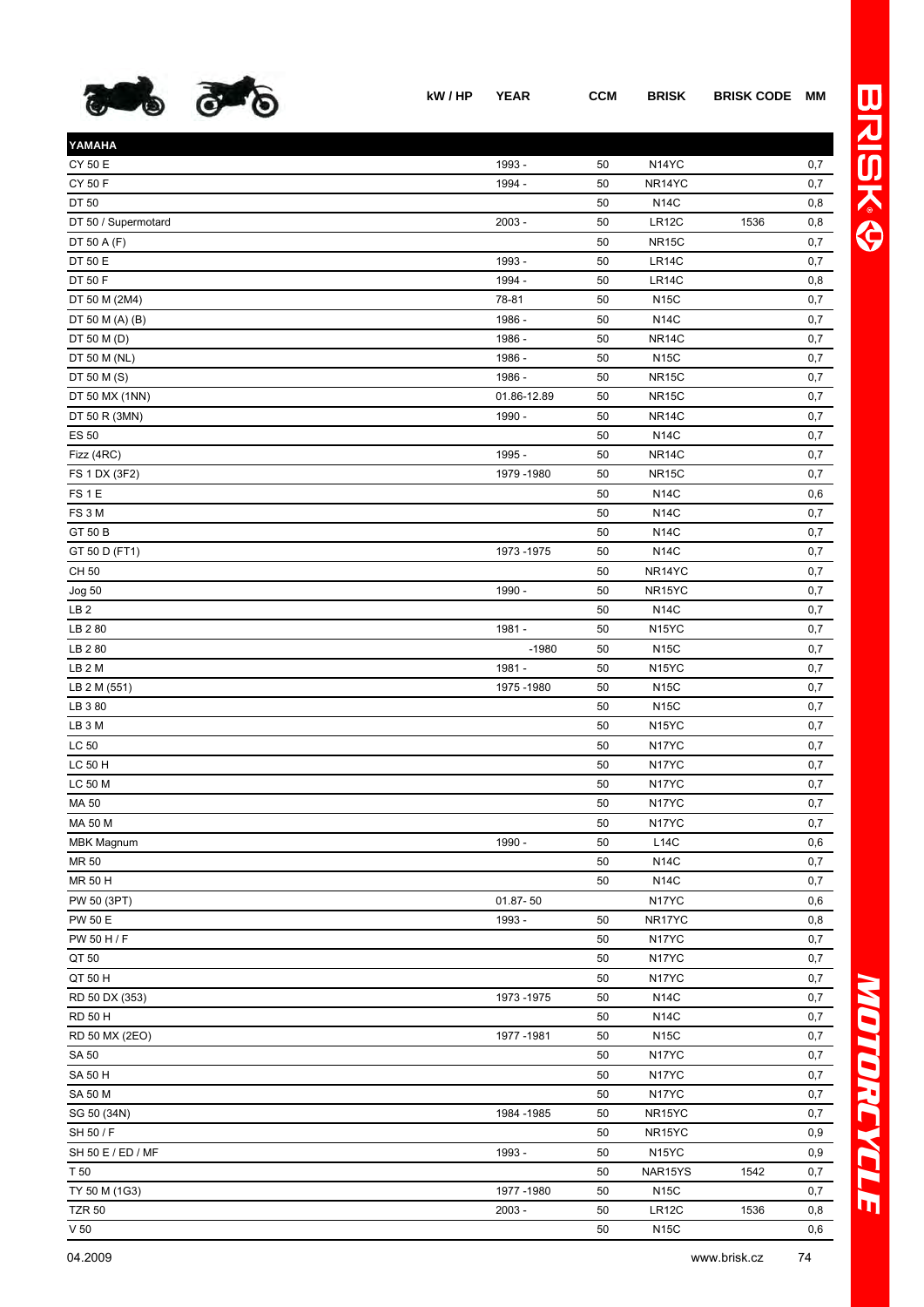

| YAMAHA             |             |    |                    |      |     |
|--------------------|-------------|----|--------------------|------|-----|
| V 50 D             | 1993 -      | 50 | <b>N14C</b>        |      | 0,7 |
| V 50 E             |             | 50 | <b>N14C</b>        |      | 0,7 |
| V 50 M             | 1984 -      | 50 | LR15C              |      | 0,8 |
| V 50 M             | 1981-1983   | 50 | N <sub>15</sub> YC |      | 0,7 |
| V 50 M             | $-1980$     | 50 | <b>N15C</b>        |      | 0,7 |
| YA 50 (5AK)        | 1997 -      | 50 | NR14C              |      | 0,7 |
| <b>YB 50 S</b>     |             | 50 | <b>N14C</b>        |      | 0,7 |
| <b>YE 50</b>       | 1993 -      | 50 | NR14C              |      | 0,7 |
| <b>YZ 50</b>       |             | 50 | LR12C              | 1536 | 0,8 |
| YZ 50 H            |             | 50 | <b>LR12C</b>       | 1536 | 0,8 |
| <b>CW 65</b>       | 1994 -      | 60 | NR14C              |      | 0,7 |
| <b>RD 60 B</b>     |             | 60 | <b>N14C</b>        |      | 0,7 |
| <b>YB 60</b>       |             | 60 | <b>N14C</b>        |      | 0,7 |
| YZ 60 H            |             | 60 | L14C               |      | 0,8 |
|                    |             |    | NR14YC             |      |     |
| Active 80          | 1990 -      | 80 |                    |      | 0,7 |
| <b>CV 80</b>       |             | 80 | NR14YC             |      | 0,7 |
| DT 80 LC-I (37A)   | 1983 - 1986 | 80 | LR14C              |      | 0,8 |
| DT 80 LC-II (53V)  | 1984 -      | 80 | LR12C              | 1536 | 0,8 |
| DT 80 MX (5J1)     | 1981 - 1984 | 80 | <b>N14C</b>        |      | 0,7 |
| DT 80 MX-S (5T8)   | 1983 - 1986 | 80 | NR14C              |      | 0,7 |
| <b>FS 80</b>       |             | 80 | <b>N14C</b>        |      | 0,7 |
| FS 80 SE (5A7)     | 1981-1982   | 80 | <b>N14C</b>        |      | 0,7 |
| GT 80 (477)        | 1974 - 1975 | 80 | <b>N14C</b>        |      | 0,7 |
| GT 80 D            |             | 80 | <b>N14C</b>        |      | 0,7 |
| GT 80 E            |             | 80 | <b>N14C</b>        |      | 0,7 |
| <b>CH 80</b>       |             | 80 | <b>NR14C</b>       |      | 0,7 |
| LB 80              |             | 80 | N <sub>15</sub> YC |      | 0,7 |
| LB 80 2A           |             | 80 | <b>N15C</b>        |      | 0,7 |
| LB 80 2AC          |             | 80 | <b>N15C</b>        |      | 0,7 |
| LB 80 2AD          |             | 80 | <b>N15C</b>        |      | 0,7 |
| LB 80 2H           |             | 80 | <b>N15C</b>        |      | 0,7 |
| LB 80 2HD          |             | 80 | <b>N14C</b>        |      | 0,7 |
| LB 80 3 (1M9)      | 1978 - 1979 | 80 | <b>N15C</b>        |      | 0,7 |
| LB 80 3D           |             | 80 | <b>N15C</b>        |      | 0,7 |
| MX 80              |             | 80 | <b>N14C</b>        |      | 0,7 |
| MX 80 H            |             | 80 | <b>N14C</b>        |      | 0,7 |
| PW 80 (21W)        | 1983 - 1990 | 80 | NR15YC             |      | 0,7 |
| PW 80 E / F (4BC)  | 1993 -      | 80 | N <sub>15</sub> YC |      | 0,7 |
| RD 80 LC-II (30W)  | 1983 - 1987 | 80 | LR14C              |      | 0,8 |
| RD 80 MX (5G1)     | 1981-1982   | 80 | <b>N14C</b>        |      | 0,7 |
| RX 80 SE (12N)     | 1982 - 1983 | 80 | <b>N14C</b>        |      | 0,7 |
| T 80               |             | 80 | NAR14YS            | 1541 | 0,7 |
| <b>TY 80</b>       |             | 80 | <b>N14C</b>        |      | 0,7 |
| V80                |             | 80 | N <sub>15</sub> YC |      | 0,7 |
| V 80 H / D         |             | 80 | N <sub>15</sub> YC |      | 0,7 |
| Y 80               |             | 80 | N <sub>15</sub> YC |      | 0,7 |
| Y 80 E             |             | 80 | N <sub>15</sub> YC |      | 0,7 |
| YB 80              |             | 80 | <b>N14C</b>        |      | 0,7 |
| YE 80 (4MU)        | 1994 -      | 80 | NR14C              |      | 0,7 |
| <b>YZ 80</b>       | 1984 - 1985 | 80 | L11SL              | 1531 | 0,6 |
| <b>YZ 80 (1LR)</b> | 1986 -      | 80 | LR11SL             | 1535 | 0,6 |
| YZ 80 (4GT)        | 1995 -      | 80 | L10SL              | 1529 | 0,7 |
|                    |             |    |                    |      |     |
| <b>YZ 80 B</b>     |             | 80 | <b>N14C</b>        |      | 0,7 |
| <b>YZ 80 C</b>     |             | 80 | <b>L14C</b>        |      | 0,8 |
| <b>YZ 80 D</b>     |             | 80 | L14C               |      | 0,8 |
| YZ 80 E            | $-1992$     | 80 | L14C               |      | 0,8 |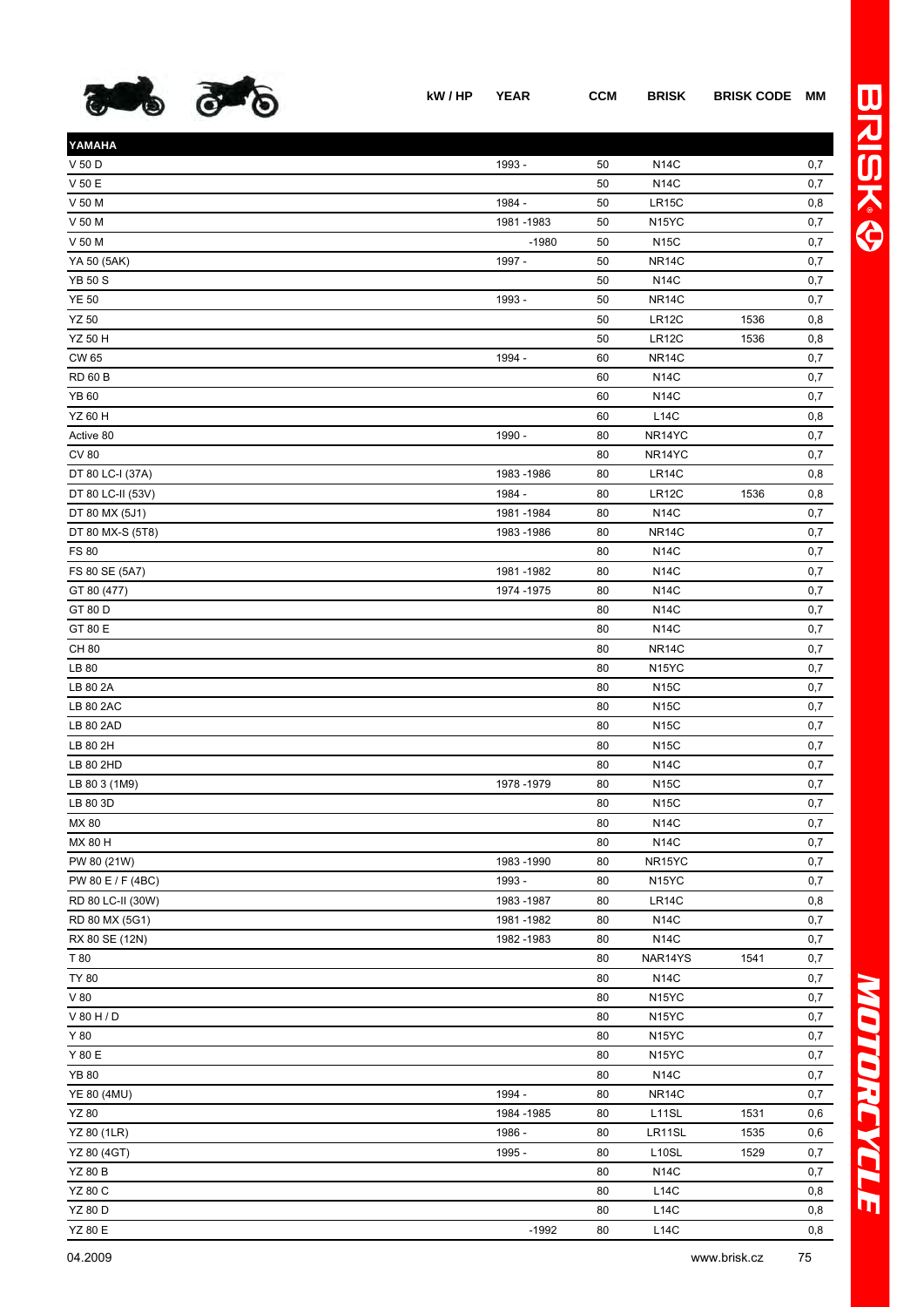

**YAMAHA**

| YZ 80 E / F / LW (4LB) / LWF | 1993 -      | 80  | L <sub>10</sub> SL | 1529 | 0,6 |
|------------------------------|-------------|-----|--------------------|------|-----|
| <b>YZ 80 H</b>               | $-1983$     | 80  | <b>L14C</b>        |      | 0,8 |
| YZ 80 H.R.                   |             | 80  | <b>N14C</b>        |      | 0,7 |
| YZ 80 L.R.                   |             | 80  | L14C               |      | 0,8 |
| YA 90 E / F                  | 1993 -      | 90  | <b>NR14C</b>       |      | 0,7 |
| AG 100                       |             | 100 | <b>N14C</b>        |      | 0,7 |
| AG 100 H / E / F             |             | 100 | L14C               |      | 0,8 |
| DT 100                       |             | 100 | L14C               |      | 0,8 |
| DT 100 B                     |             | 100 | N14C               |      | 0,7 |
| DT 100 C                     |             | 100 | L14C               |      | 0,8 |
| DT 100 D                     |             | 100 | <b>L14C</b>        |      | 0,8 |
| DT 100 E                     |             | 100 | <b>L14C</b>        |      | 0,8 |
| DT 100 H                     |             | 100 | <b>L14C</b>        |      | 0,8 |
| DT 100 SD                    |             | 100 | L14C               |      | 0,8 |
| DT 100 X                     |             | 100 | <b>L14C</b>        |      | 0,8 |
| DX 100                       |             | 100 | <b>N14C</b>        |      | 0,7 |
| DX 100 H                     |             | 100 | <b>N14C</b>        |      | 0,7 |
| MX 100                       | 1979 -      | 100 | <b>L14C</b>        |      | 0,8 |
| <b>MX 100 B</b>              |             | 100 | LR12SL             | 1537 | 0,6 |
| MX 100 H                     |             | 100 | L14C               |      | 0,8 |
| <b>RS 100 B</b>              |             | 100 | <b>N14C</b>        |      | 0,7 |
| RS 100 DX (1Y8)              | 1976 - 1981 | 100 | <b>N14C</b>        |      | 0,7 |
| <b>RS 100 P</b>              |             | 100 | N <sub>15</sub> YC |      | 0,7 |
| <b>RS 100 S</b>              |             | 100 | N14C               |      | 0,7 |
| <b>RS 100 X</b>              |             | 100 | <b>N14C</b>        |      | 0,7 |
| RT 100 E / F                 | 1993 -      | 100 | <b>L14C</b>        |      | 0,8 |
| <b>RX 100</b><br>12,7mm      |             | 100 | <b>N14C</b>        |      | 0,7 |
| <b>RX 100</b><br>19,0mm      |             | 100 | <b>L14C</b>        |      | 0,8 |
| <b>RXS 100</b>               |             | 100 | <b>NR14C</b>       |      | 0,7 |
| RX-ZD                        | 1993 -      | 100 | LR12YC             |      | 0,8 |
| V 100 / E / S / SH           | 1993 -      | 100 | N <sub>14</sub> YC |      | 0,9 |
| <b>YB 100</b>                | 1994 -      | 100 | N <sub>15</sub> YC |      | 0,7 |
| YB 100 M                     |             | 100 | <b>N14C</b>        |      | 0,7 |
| <b>YB 100 P</b>              |             | 100 | <b>N14C</b>        |      | 0,7 |
| <b>YZ 100</b>                | $-1983$     | 100 | L <sub>10</sub> SL | 1529 | 0,6 |
| YZ 100 E                     |             | 100 | L <sub>10</sub> SL | 1529 | 0,6 |
| YZ 100 H                     |             | 100 | L <sub>10</sub> SL | 1529 | 0,6 |
| V 110 E                      | 1993 -      | 110 | N <sub>14</sub> YC |      | 0,9 |
| <b>RX 115</b>                | 1993 -      | 115 | NR12YC             |      | 0,7 |
| V 120 JR / ZR                | 1994 -      | 120 | LR12YC             |      | 0,8 |
| BL 125 (50W)                 | 1985-1989   | 125 | NR12YC             |      | 0,7 |
| DT 125                       | 1994 -      | 125 | L14C               |      | 0,8 |
| DT 125 E (1GO)               | 1977-1979   | 125 | <b>LR12C</b>       | 1536 | 0,8 |
| DT 125 E (AT2)               | 1973 - 1976 | 125 | <b>L14C</b>        |      | 0,8 |
| DT 125 ED                    |             | 125 | L14C               |      | 0,8 |
| DT 125 F                     |             | 125 | L14C               |      | 0,8 |
| DT 125 H                     |             | 125 | L14C               |      | 0,8 |
| DT 125 LC                    | 1986 -      | 125 | LR12C              | 1536 | 0,8 |
| DT 125 LC (10V)              | 1982 - 1985 | 125 | LR14C              |      | 0,8 |
| DT 125 MX                    |             | 125 | L14C               |      | 0,8 |
| DT 125 R (4BL) / RE (3RM)    | 1991 -      | 125 | LR12C              | 1536 | 0,8 |
| DT 125 RE                    | $2004 -$    | 125 | LR14C              |      | 0,8 |
| DT 125 Tenere (I)            |             | 125 | LR12C              | 1536 | 0,8 |
| DT 125 X                     | $2005 -$    | 125 | LR14C              |      | 0,5 |
| IT 125                       |             | 125 | L11SL              | 1531 | 0,6 |

IT 125 H 125 L11SL 1531 0,6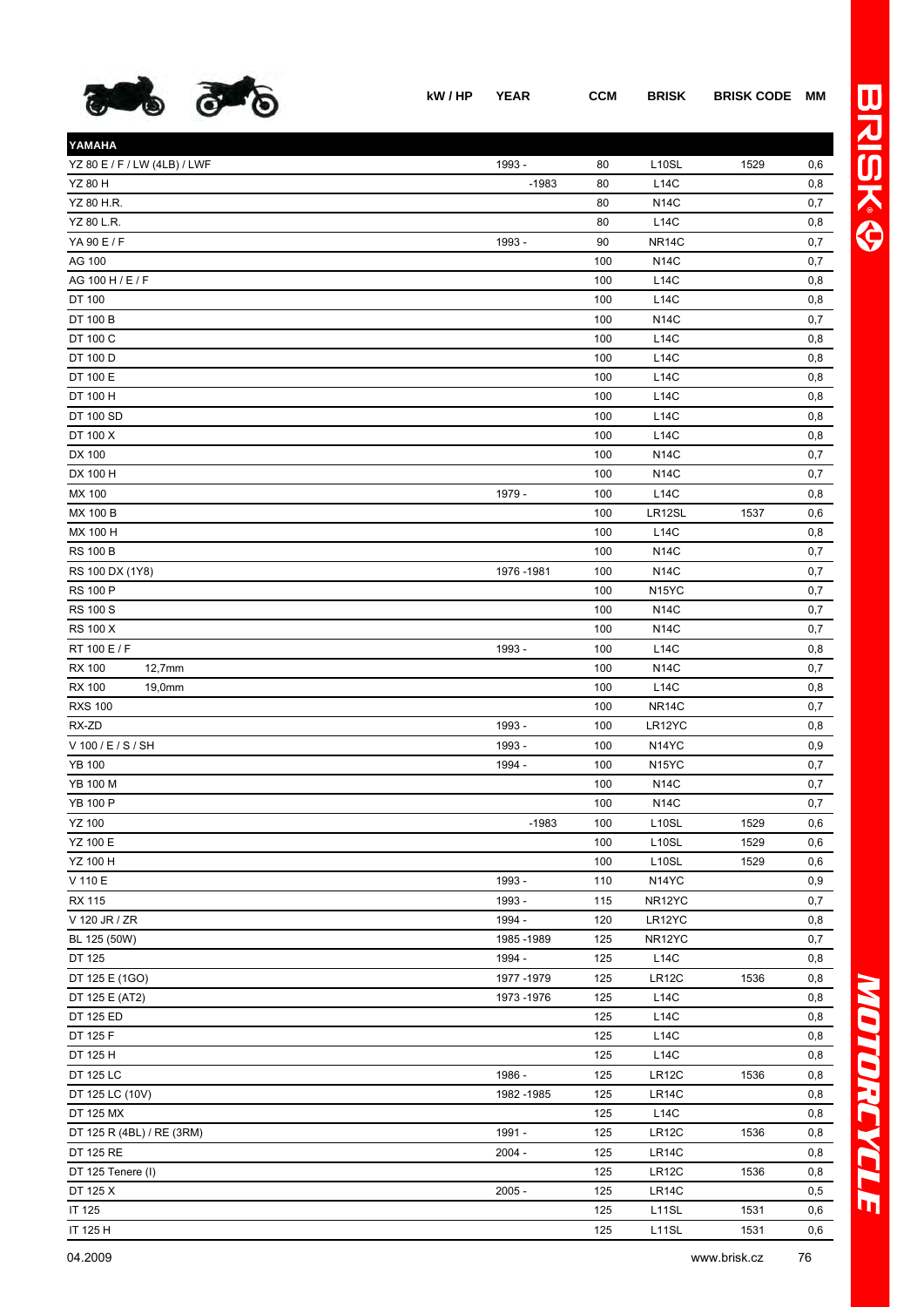

BRISK®

| YAMAHA                  |             |     |                    |      |     |
|-------------------------|-------------|-----|--------------------|------|-----|
| MX 125                  |             | 125 | L <sub>11</sub> SL | 1531 | 0,6 |
| R 125 SE                |             | 125 | N <sub>14</sub> YC |      | 0,7 |
| <b>RD 125</b><br>12,7mm |             | 125 | <b>N14C</b>        |      | 0,7 |
| <b>RD 125</b><br>19,0mm |             | 125 | <b>L14C</b>        |      | 0,8 |
| RD 125 C                |             | 125 | L14C               |      | 0,8 |
| RD 125 C-DX             |             | 125 | L14C               |      | 0,8 |
| <b>RD 125 D</b>         |             | 125 | L14C               |      | 0,8 |
| RD 125 D-DX (A53)       | 1973 - 1975 | 125 | <b>N14C</b>        |      | 0,7 |
| <b>RD 125 LC</b>        | 1984 -      | 125 | LR14C              |      | 0,8 |
| RD 125 LC (10W)         | 1982 - 1983 | 125 | LR12C              | 1536 | 0,8 |
| <b>RS 125 DX</b>        |             | 125 | <b>N14C</b>        |      | 0,7 |
| RS 125 E                |             | 125 | <b>N14C</b>        |      | 0,7 |
| <b>RS 125 P</b>         |             | 125 | N <sub>14</sub> YC |      | 0,7 |
| RS 125 Z                |             | 125 | <b>N14C</b>        |      | 0,7 |
| <b>RX 125</b><br>12,7mm |             | 125 | <b>N14C</b>        |      | 0,7 |
| <b>RX 125</b><br>19,0mm |             | 125 | <b>L14C</b>        |      | 0,8 |
|                         |             |     |                    |      |     |
| RX 125 H                |             | 125 | <b>N14C</b>        |      | 0,7 |
| SR 125                  |             | 125 | <b>B12C</b>        | 1547 | 0,7 |
| SR 125 (10F)            | 1997 -      | 125 | <b>BR12S</b>       | 1522 | 0,7 |
| SR 125 Z                | 1993 -      | 125 | <b>BR12S</b>       | 1522 | 0,7 |
| TA 125 (400)            | 1973 - 1975 | 125 | L <sub>10</sub> SL | 1529 | 0,6 |
| TA 125 A                | 125         |     | L <sub>10</sub> SL | 1529 | 0,6 |
| TDR 125 (4GW)           | 1992 -      | 125 | LR12C              | 1536 | 0,9 |
| TDR 125 (5AN)           | 1997 -      | 125 | LR14C              |      | 0,8 |
| TW 125 (DE011/012)      | 1999 -      | 125 | <b>BR12S</b>       | 1522 | 0,6 |
| TY 125 (1K6)            | 1977-1981   | 125 | L14C               |      | 0,7 |
| TZ 125 (3V3)            | 1980 -      | 125 | L <sub>10</sub> SL | 1529 | 0,6 |
| TZ 125 (4JT)            | 1995 -      | 125 | L <sub>10</sub> SL | 1529 | 0,6 |
| TZ 125 / F              | 1994 -      | 125 | L <sub>10</sub> SL | 1529 | 0,6 |
| TZ 125 H                |             | 125 | L <sub>10</sub> SL | 1529 | 0,6 |
| <b>TZR 125</b>          | 1993 -      | 125 | <b>LR10S</b>       | 1532 | 0,8 |
| <b>TZR 125</b>          | $-1992$     | 125 | <b>LR12C</b>       | 1536 | 0,8 |
| XT 125                  |             | 125 | <b>B12C</b>        | 1547 | 0,7 |
| XT 125 R                | $2005 -$    | 125 | NAR14YS            | 1541 | 0,8 |
| XT 125 X                | $2005 -$    | 125 | NAR14YS            | 1541 | 0,8 |
| XV 125 (5AJ)            | 1997 -      | 125 | NAR15YS            | 1542 | 0,7 |
| XV 125 S Virago (5AJ)   | 1999 -      | 125 | NAR15YS            | 1542 | 0,7 |
| XVS 125 (VP05)          | $2000 -$    | 125 | NAR14YS            | 1541 | 0,6 |
| <b>YB 125</b>           |             | 125 | <b>N14C</b>        |      | 0,7 |
| <b>YBR 125</b>          | $2005 -$    | 125 | NAR15YS            | 1542 | 0,7 |
| <b>YS 125</b>           |             | 125 | L <sub>11</sub> SL | 1531 | 0,6 |
| <b>YZ 125</b>           |             | 125 | L <sub>11</sub> SL | 1531 | 0,6 |
| <b>YZ 125 B</b>         |             | 125 | L <sub>11</sub> SL | 1531 | 0,6 |
| YZ 125 C                |             | 125 | L11SL              | 1531 | 0,6 |
| YZ 125 E                |             | 125 | L11SL              | 1531 | 0,6 |
| YZ 125 E / E1 / F       | 1993 -      | 125 | LR11SL             | 1535 | 0,6 |
|                         |             |     |                    |      |     |
| YZ 125 H                |             | 125 | L11SL              | 1531 | 0,6 |
| YZ 125 X                |             | 125 | L <sub>11</sub> SL | 1531 | 0,6 |
| FZ 150                  | 1994 -      | 150 | NAR14YS            | 1541 | 0,7 |
| <b>FZR 150</b>          | 1994 -      | 150 | NAR14YS            | 1541 | 0,7 |
| <b>RX 150</b>           | 1993 -      | 150 | LR12YC             |      | 0,8 |
| SR 150                  | 1993 -      | 150 | <b>B12C</b>        | 1547 | 0,7 |
| DT 165 R                | 1991 -      | 165 | LR14C              |      | 0,8 |
| AG 175                  |             | 175 | L14C               |      | 0,8 |
| AG 175 H                |             | 175 | L14C               |      | 0,8 |
| DT 175 (CT1)            | 1974 - 1975 | 175 | L14C               |      | 0,8 |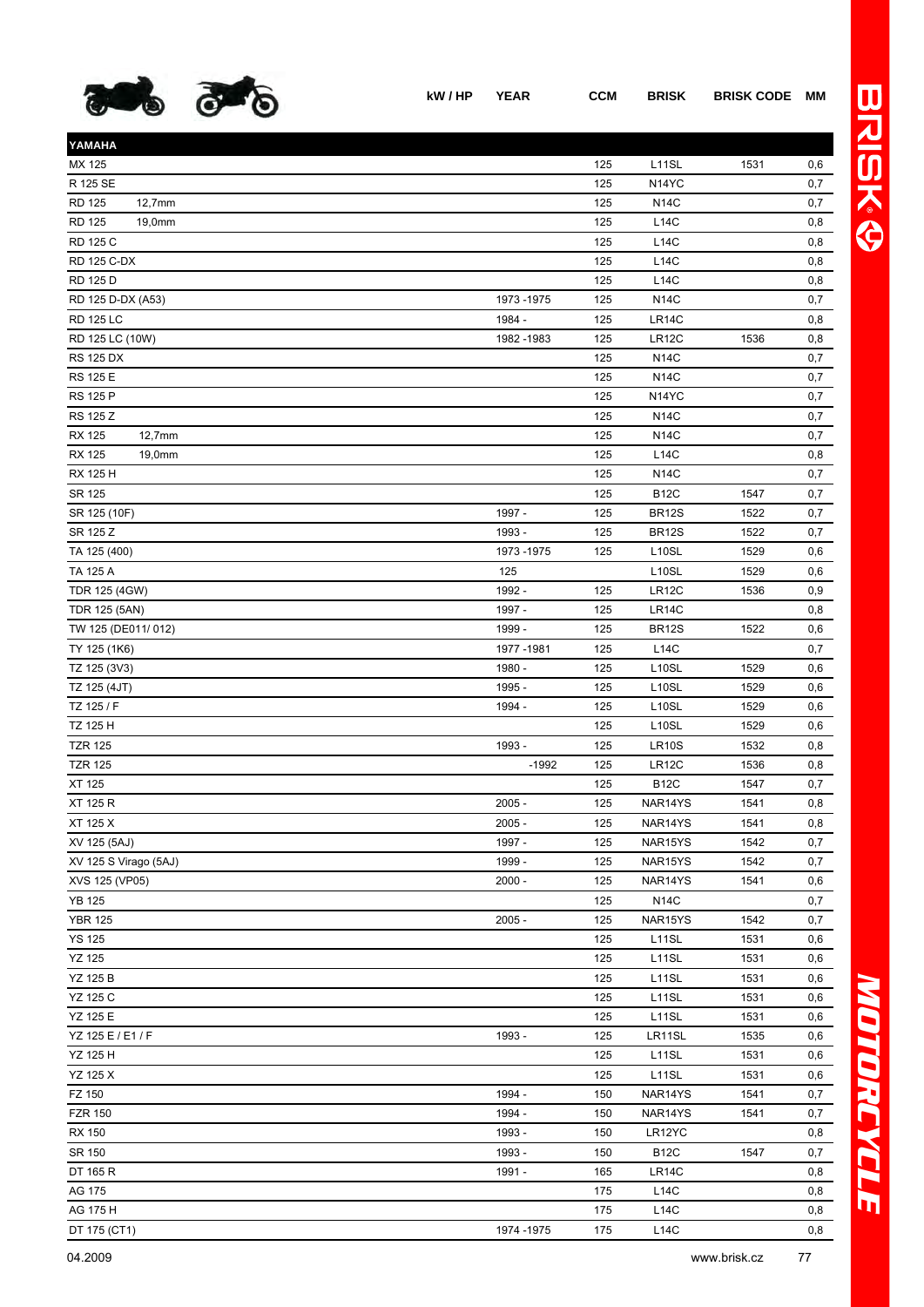

| YAMAHA                        |             |     |                    |      |     |
|-------------------------------|-------------|-----|--------------------|------|-----|
| DT 175 E / F                  |             | 175 | <b>L14C</b>        |      | 0,8 |
| DT 175 H                      |             | 175 | LR12C              | 1536 | 0,8 |
| DT 175 MX (2K4)               | 09.78-12.81 | 175 | <b>L14C</b>        |      | 0,8 |
| IT 175 (5YO)                  | 1983 - 1984 | 175 | L11SL              | 1531 | 0,6 |
| IT 175 E                      |             | 175 | L <sub>10</sub> SL | 1529 | 0,6 |
| IT 175 H                      |             | 175 | L11SL              | 1531 | 0,6 |
| MX 175                        |             | 175 | L14C               |      | 0,8 |
| MX 175 B                      |             | 175 | LR12SL             | 1537 | 0,6 |
| MX 175 H                      |             | 175 | <b>L14C</b>        |      | 0,8 |
| <b>TY 175</b>                 |             | 175 | L14C               |      | 0,8 |
| TY 175 E                      |             | 175 | L14C               |      | 0,8 |
| TY 175 J                      |             | 175 | <b>L14C</b>        |      | 0,8 |
| <b>YZ 175</b>                 |             | 175 | L <sub>10</sub> SL | 1529 | 0,6 |
| RT 180 E                      | 1993 -      | 180 | L14C               |      | 0,8 |
| XC 180 (32H)                  | 1983 - 1984 | 180 | BR12YC             | 1523 | 0,9 |
| SH 185 H                      |             | 185 | <b>B14C</b>        | 1548 | 0,7 |
| <b>RS 195</b>                 |             | 195 | <b>L14C</b>        |      | 0,8 |
| AG 200 E / F                  | 1993 -      | 200 | <b>B12C</b>        | 1547 | 0,7 |
| <b>BW 200</b>                 |             | 200 | <b>B12C</b>        | 1547 | 0,7 |
| DT 200 LC / RE / RF           | 1993 -      | 200 | LR12C              | 1536 | 0,8 |
| DT 200 R                      |             | 200 | LR12C              | 1536 | 0,8 |
| IT 200 S                      |             | 200 | LR11SL             | 1535 | 0,6 |
| <b>NR 200</b>                 |             | 200 | <b>L14C</b>        |      | 0,8 |
| <b>RD 200</b><br>12,7mm       |             | 200 | <b>N14C</b>        |      | 0,7 |
| <b>RD 200</b><br>19,0mm (397) |             | 200 | <b>L14C</b>        |      | 0,7 |
| RD 200 C                      |             | 200 | <b>L14C</b>        |      | 0,8 |
| RD 200 C-DX                   |             | 200 | <b>L14C</b>        |      | 0,8 |
| RD 200 D                      |             | 200 | L14C               |      | 0,8 |
| RD 200 D-DX (1E8)             | 1977-1980   | 200 | <b>L14C</b>        |      | 0,8 |
| <b>RS 200</b>                 |             | 200 | <b>L14C</b>        |      | 0,8 |
| <b>TW 200</b>                 | 01.87-200   |     | <b>BR12S</b>       | 1522 | 0,7 |
| TW 200 E / EC / F             | 1993 -      | 200 | <b>BR12S</b>       | 1522 | 0,7 |
| <b>TW 200 FC</b>              | 1994 -      | 200 | <b>B12C</b>        | 1547 | 0,7 |
| WR 200 R / RE / RF            | 1993 -      | 200 | LR12C              | 1536 | 0,8 |
| XT 225 E / EC / F / FC        | 1993 -      | 225 | <b>BR12S</b>       | 1522 | 0,7 |
| <b>TDR 240</b>                |             | 240 | LR12C              | 1536 | 0,8 |
| XV 240                        |             | 240 | NAR15YS            | 1542 | 0,7 |
| DT 250 (512)                  | 1975 - 1976 | 250 | L14C               |      | 0,8 |
| DT 250 E                      |             | 250 | L14C               |      | 0,8 |
| DT 250 H                      |             | 250 | L14C               |      | 0,8 |
| DT 250 MX (1R7)               | 1977-1981   | 250 | L14C               |      | 0,8 |
| IT 250 (45J)                  | 1985 -      | 250 | L11SL              | 1531 | 0,6 |
| IT 250 (4V5)                  | 1981 -      | 250 | LR12SL             | 1537 | 0,6 |
| IT 250 J                      |             | 250 | L11SL              | 1531 | 0,6 |
| IT 250 K                      |             | 250 | L11SL              | 1531 | 0,6 |
| IT 250 N                      |             | 250 | LR11SL             | 1535 | 0,6 |
| MX 250                        |             | 250 | LR12SL             | 1537 | 0,6 |
| $R1-Z$                        | 1993 -      | 250 | LR12C              | 1536 | 0,8 |
| RD 250 (522)                  | 1975 -      | 250 | L14C               |      | 0,8 |
| RD 250 D                      |             | 250 | L14C               |      | 0,8 |
| RD 250 LC (4L1)               | 1980 - 1983 | 250 | L14C               |      | 0,8 |
| SE 250 (I)                    |             | 250 | LR14YC             |      | 0,8 |
| SR 250 (I)                    |             | 250 | LR14YC             |      | 0,8 |
| SR 250 H / F                  |             | 250 | L14YC              |      | 0,8 |
| SR 250 SE (3Y8)               | 1980 - 1982 | 250 | L14YC              |      | 0,8 |
|                               |             |     |                    |      |     |

 $S$ R 250 TH  $0,8$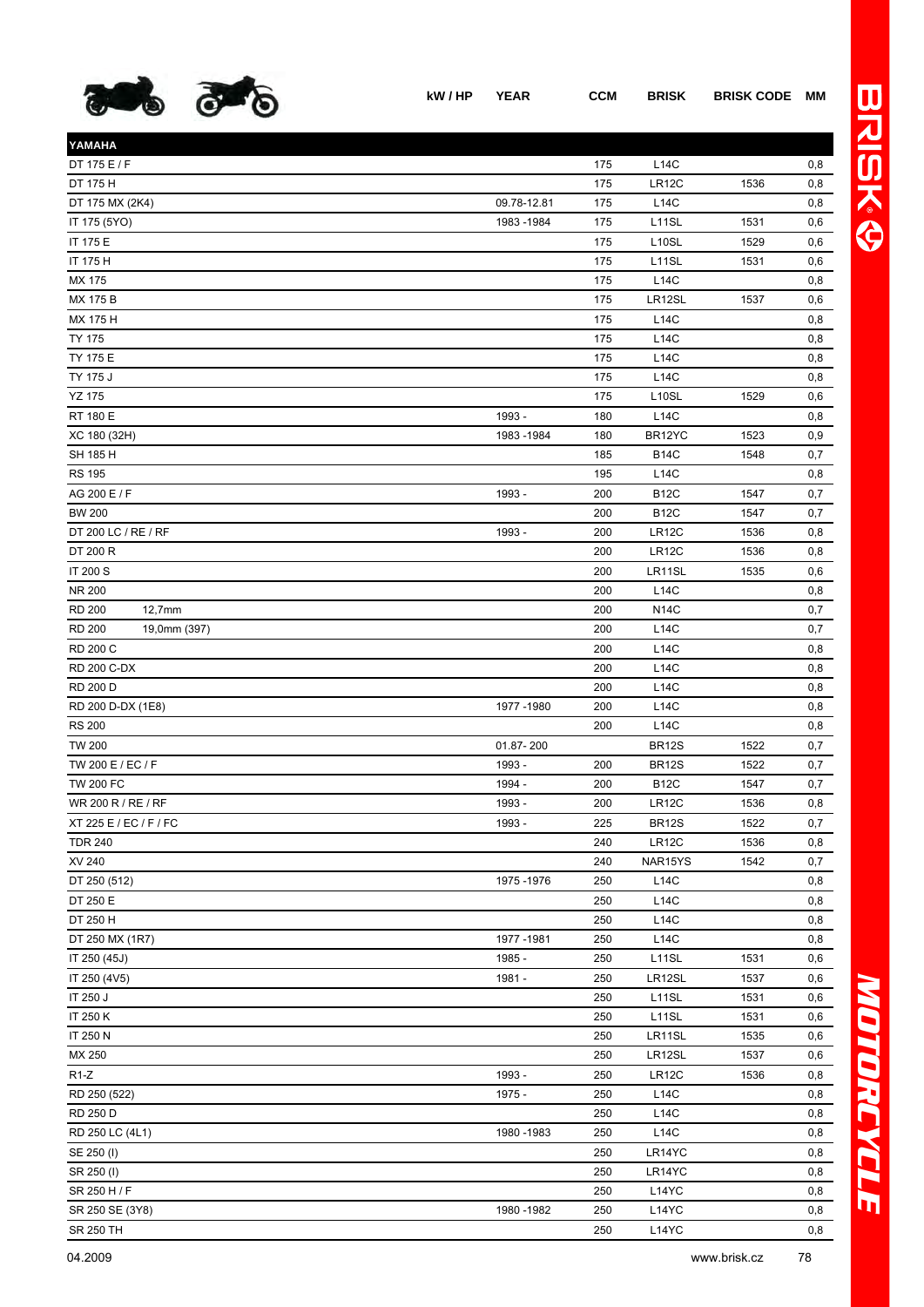

| YAMAHA                      |             |     |                    |      |     |
|-----------------------------|-------------|-----|--------------------|------|-----|
| TDR 250 (3CK)               | 1988 - 1989 | 250 | <b>LR12C</b>       | 1536 | 0,8 |
| TRD 250 (I)                 |             | 250 | LR12C              | 1536 | 0,7 |
| Tricker XG 250              | $2005 -$    | 250 | <b>BR14S</b>       | 1525 | 0,7 |
| <b>TT 250</b>               |             | 250 | <b>B12C</b>        | 1547 | 0,7 |
| TT 250 R / RF               | 1994 -      | 250 | <b>AR10S</b>       | 1517 | 0,7 |
| TY 250 (38V)                | 1984 - 1987 | 250 | LR <sub>15</sub> C |      | 0,8 |
| TY 250 (3BA)                | 1988 - 1990 | 250 | L14C               |      | 0,8 |
| TY 250 (S16)                | 1975 - 1979 | 250 | L14C               |      | 0,8 |
| TY 250 Z (4GG)              | 1994 - 1996 | 250 | 4                  |      | 0,6 |
| <b>TZ 250</b>               | 1984 -      | 250 | L <sub>10</sub> SL | 1529 | 0,5 |
| <b>TZ 250</b>               | $-1983$     | 250 | L <sub>10</sub> SL | 1529 | 0,6 |
| TZ 250 (4DP)                | 1995 -      | 250 | <b>L10S</b>        | 1528 | 0,6 |
| TZ 250 / F                  | 1994 -      | 250 | <b>L10S</b>        | 1528 | 0,6 |
| TZ 250 E                    | $-1983$     | 250 | L <sub>10</sub> SL | 1529 | 0,6 |
| TZ 250 E / E1               | 1993 -      | 250 |                    |      |     |
| TZ 250 H                    | $-1983$     | 250 | L <sub>10</sub> SL | 1529 | 0,6 |
| TZR 250 "V2"                | 1991 - 1995 | 250 | <b>LR10S</b>       | 1532 | 0,6 |
| TZR 250 (2MA)               | 1987 - 1989 | 250 | LR <sub>12</sub> C | 1536 | 0,8 |
| TZR 250R / RS / RSP         | 1993 -      | 250 | <b>LR10S</b>       | 1532 | 0,8 |
| <b>WR 250 F</b>             | $2001 -$    | 250 | AR12YS             | 1518 | 0,7 |
| WR 250 Z / ZE / ZF (4JW)    | 1993 -      | 250 | LR12SL             | 1537 | 0,6 |
| XS 250 (1V5)                | 1978 - 1979 | 250 | L14YC              |      | 0,8 |
| <b>XS 250 C</b>             |             | 250 | L14YC              |      | 0,8 |
| <b>XS 250 H</b>             |             | 250 | L14YC              |      | 0,8 |
| <b>XS 250 RH</b>            | $-1983$     | 250 | L14YC              |      | 0,8 |
| <b>XS 250 SE</b>            |             | 250 | L <sub>14</sub> YC |      | 0,8 |
| <b>XS 250 SH</b>            |             | 250 | L14YC              |      | 0,8 |
| XT 250 H                    | $-1984$     | 250 | L14YC              |      | 0,8 |
| XV 250                      | 1994 -      | 250 | NAR15YS            | 1542 | 0,7 |
| XV 250 (3LS, 3LW)           | 1989 -      | 250 | NAR15YS            | 1542 | 0,7 |
| XV 250 F                    | 1994 -      | 250 | NAR15YS            | 1542 | 0,7 |
| XV 250 S (3LW)              | 1995 -      | 250 | NAR15YS            | 1542 | 0,7 |
| XVS 250 (VG031)             | $2001 -$    | 250 | NAR15YS            | 1542 | 0,7 |
| XZ 205 (3Y3)                | 1980 - 1982 | 250 | <b>BR12S</b>       | 1522 | 0,6 |
| YZ 250 (2VM, 3JE, 3SP, 3XK) | 1988-1991   | 250 | LR12SL             | 1537 | 0,6 |
| YZ 250 (39X,56A,1LU,2HH)    | 1984 - 1987 | 250 | LR12SL             | 1537 | 0,6 |
| YZ 250 (4DA,4EW)            | 1992 -      | 250 | LR12SL             | 1537 | 0,6 |
| YZ 250 (4MX)                | 1995 -      | 250 | LR12SL             | 1537 | 0,7 |
| YZ 250 (5X5,24Y)            | 1982 - 1983 | 250 | L <sub>11</sub> SL | 1531 | 0,6 |
| YZ 250 F                    | 1994 -      | 250 | LR12SL             | 1537 | 0,6 |
| YZ 250 F (CG10C)            | $2001 -$    | 250 | AR12YS             | 1518 | 0,7 |
| XVZ 13 (3JS)                | 1989 - 1992 | 300 | BR12YC             | 1523 | 0,9 |
| <b>BW 350</b>               |             | 350 | BR <sub>12</sub> S | 1522 | 0,9 |
| DT 360 (RT2)                | 01.73-12.75 | 350 | LR12C              | 1536 | 0,8 |
| MX 360                      |             | 350 | LR12SL             | 1537 | 0,6 |
| <b>RD 350</b>               | 1987 -      | 350 | LR12C              | 1536 | 0,8 |
| <b>RD 350</b><br>12,7mm     |             | 350 | <b>N14C</b>        |      | 0,7 |
| <b>RD 350</b><br>19,0mm     |             | 350 | <b>L14C</b>        |      | 0,8 |
| RD 350 C                    |             | 350 | L14C               |      | 0,8 |
| RD 350 H<br>12,7mm (351)    | 1973 - 1974 | 350 | <b>N14C</b>        |      | 0,7 |
| RD 350 H<br>19,0mm (521)    | 1975 -      | 350 | L14C               |      | 0,8 |
| RD 350 J                    |             | 350 | L14C               |      | 0,8 |
| <b>RD 350 LC</b>            | $-1985$     | 350 | LR14C              |      | 0,8 |
| RD 350 LC (1WX, 1WW)        | 1986 - 1989 | 350 | LR12C              | 1536 | 0,8 |
| <b>RD 350 LCF</b>           | 1986 -      | 350 | LR12C              | 1536 | 0,8 |
| TT 350 (1TJ)                | 1986 - 1989 | 350 | <b>B12C</b>        | 1547 | 0,7 |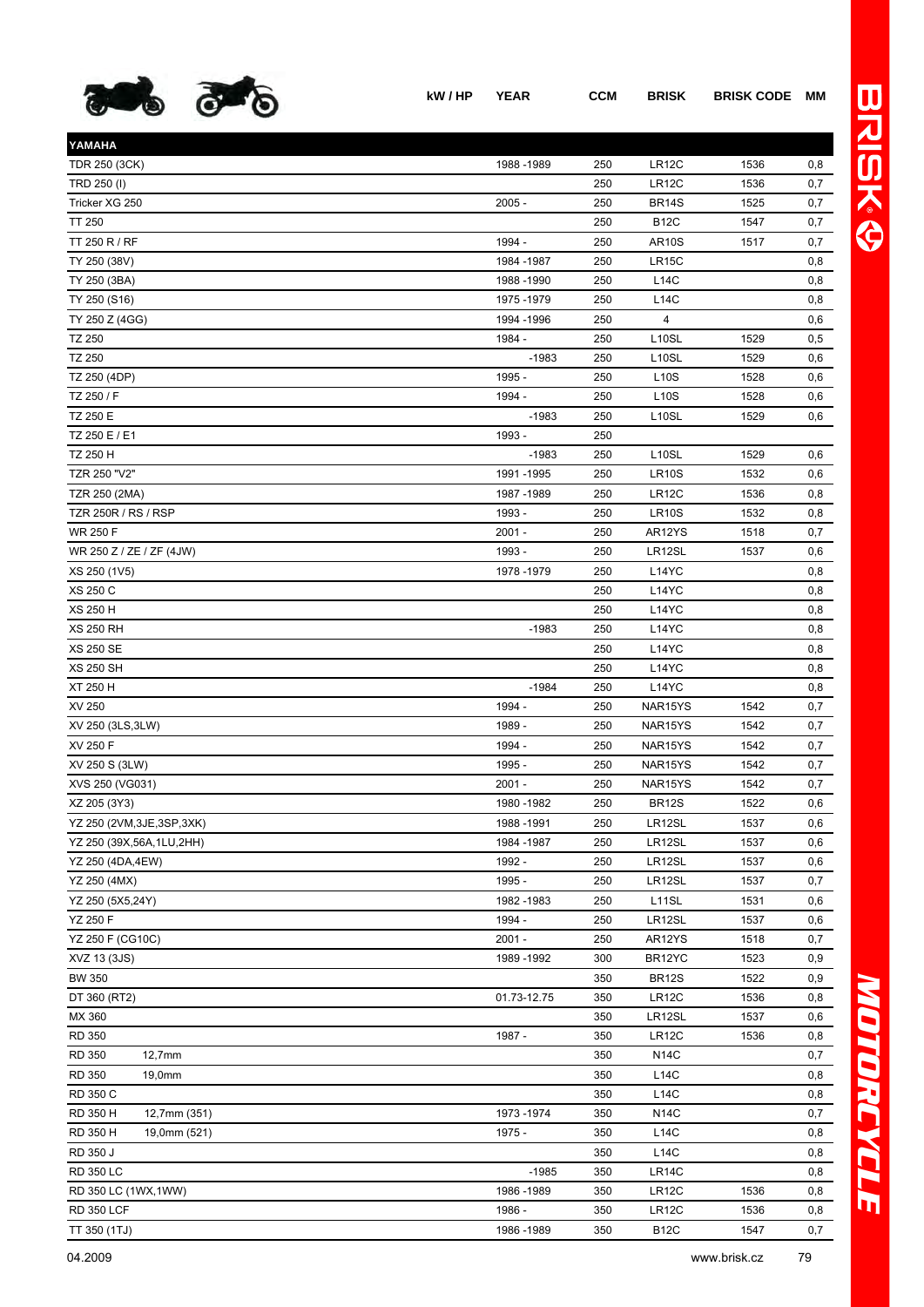

| YAMAHA           |                   |     |                    |      |     |
|------------------|-------------------|-----|--------------------|------|-----|
| TT 350 E / F     | 1993 -            | 350 | <b>B12C</b>        | 1547 | 0,7 |
| TZ 350 B         |                   | 350 | L <sub>10</sub> SL | 1529 | 0,6 |
| TZ 350 H         |                   | 350 | L <sub>10</sub> SL | 1529 | 0,6 |
| XS 360 (1V4)     | 01.77-12.78       | 350 | L15YC              |      | 0,8 |
| XT 350 (3YT)     | 1991 -            | 350 | <b>BR12S</b>       | 1522 | 0,6 |
| XT 350 (55V)     | 1985 - 1990       | 350 | <b>BR12S</b>       | 1522 | 0,7 |
| XT 350 E / F     | 1993 -            | 350 | <b>B12C</b>        | 1547 | 0,7 |
| <b>YZ 360</b>    |                   | 350 | LR12SL             | 1537 | 0,6 |
| DT 400 (513)     | 11.75-12.76       | 400 | L14C               |      | 0,8 |
| DT 400 E         |                   | 400 | LR12C              | 1536 | 0,8 |
| DT 400 H         |                   | 400 | <b>L14C</b>        |      | 0,8 |
| DT 400 MX (1R6)  | 1977-1980         | 400 | L14C               |      | 0,8 |
| <b>FZR 400</b>   | 04.87-400         |     | AR12YS             | 1518 | 0,7 |
| <b>IT 400</b>    |                   | 400 | <b>L14C</b>        |      | 0,8 |
| IT 400 E         |                   | 400 | LR12SL             | 1537 | 0,6 |
| MX 400           |                   | 400 | LR12SL             | 1537 | 0,6 |
| RD 400 (1A3)     | 1976 - 1979       | 400 | L14C               |      | 0,8 |
| RD 400 E         |                   | 400 | L14C               |      | 0,8 |
| SR 400           |                   | 400 | L14YC              |      | 0,8 |
| <b>TT 400 C</b>  |                   | 400 | LR12SL             | 1537 | 0,6 |
| <b>WR 400 F</b>  | 1998 -            | 400 | AR12YS             | 1518 | 0,7 |
| XJ 400           |                   | 400 | <b>B12C</b>        | 1547 | 0,7 |
| XS 400 (12E)     | 1982 - 1989       | 400 | <b>BR12S</b>       | 1522 | 0,7 |
| XS 400 (2A2)     | 1978 - 1982       | 400 | L14YC              |      | 0,8 |
|                  | 1980 - 1982       | 400 | L14YC              |      | 0,8 |
| XS 400 SE (465)  |                   |     |                    |      |     |
| XT 400           | 1984 -<br>$-1983$ | 400 | <b>BR14S</b>       | 1525 | 0,7 |
| <b>XT 400</b>    |                   | 400 | L14YC              |      | 0,8 |
| XV 400 SE        |                   | 400 | LR14YC             | 1519 | 0,8 |
| YP 400 Majesty   | $2005 -$          | 400 | AR14YS             |      | 0,6 |
| <b>YZ 400</b>    |                   | 400 | LR12SL             | 1537 | 0,6 |
| <b>YZ 400 C</b>  |                   | 400 | LR12SL             | 1537 | 0,6 |
| YZ 400 E         |                   | 400 | LR12SL             | 1537 | 0,6 |
| <b>YZ 400 F</b>  | 12.97-400         |     | AR12YS             | 1518 | 0,7 |
| IT 425           |                   | 425 | L14C               |      | 0,8 |
| WR 426 F (CJ02W) | $2001 -$          | 426 | AR12YS             | 1518 | 0,7 |
| <b>YZF 426 F</b> | $2001 -$          | 426 | AR12YS             | 1518 | 0,6 |
| <b>WR 450 F</b>  | $2003 -$          | 450 | AR12YS             | 1518 | 0,7 |
| <b>YFZ 450</b>   | $2004 -$          | 450 | AR12YS             | 1518 | 0,7 |
| <b>YZ 450 F</b>  | $2003 -$          | 450 | AR12YS             | 1518 | 0,7 |
| IT 465 (4V6)     | 1981 -            | 465 | L14C               |      | 0,8 |
| IT 465 H         |                   | 465 | L14C               |      | 0,8 |
| <b>YZ 465</b>    |                   | 465 | L14C               |      | 0,8 |
| YZ 465 H         |                   | 465 | L14C               |      | 0,8 |
| IT 490 (29W)     | 1983 - 1985       | 490 | LR14C              |      | 0,6 |
| <b>YZ 490</b>    |                   | 490 | LR11SL             | 1535 | 0,6 |
| IT 500           |                   | 500 | L14YC              |      | 0,7 |
| MX 500           |                   | 500 | LR12SL             | 1537 | 0,6 |
| RD 500 LC (1GE)  | 1985 - 1986       | 500 | NR <sub>14</sub> C |      | 0,7 |
| RD 500 LC (47X)  | $-1984$           | 500 | NR14C              |      | 0,7 |
| SR 500 (2J4,48T) | 01.79-1996        | 500 | L14YC              |      | 0,8 |
| SR 500 (3EB)     | 1995 -            | 500 | LR14YC             |      | 0,6 |
| SR 500 (48T)     | 1997 -            | 500 | LR14YC             |      | 0,8 |
| SR 500 E         |                   | 500 | L14YC              |      | 0,8 |
| SR 500 H         |                   | 500 | L14YC              |      | 0,8 |
| TT 500 (1T1)     | 1978-1979         | 500 | L14YC              |      | 0,8 |
| TT 500 C         |                   | 500 | L14YC              |      | 0,8 |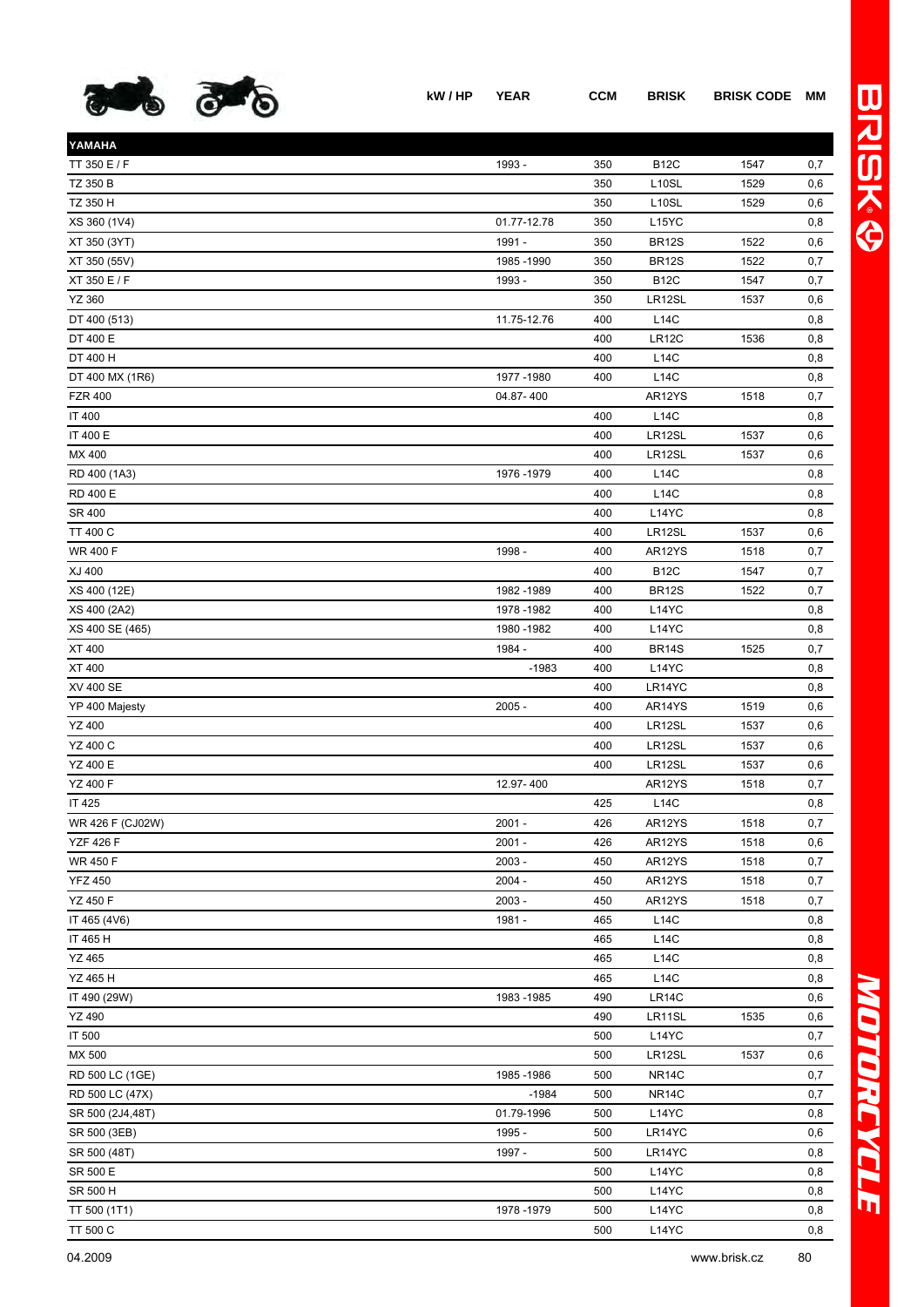

| YAMAHA                      |             |     |                    |      |     |
|-----------------------------|-------------|-----|--------------------|------|-----|
| TT 500 E                    |             | 500 | L <sub>14</sub> YC |      | 0,8 |
| TT 500 H                    |             | 500 | L14YC              |      | 0,8 |
| <b>TZ 500</b>               |             | 500 | L <sub>10</sub> SL | 1529 | 0,6 |
| TZ 500 H                    |             | 500 | L <sub>10</sub> SL | 1529 | 0,6 |
| XJ 500                      |             | 500 | <b>B12C</b>        | 1547 | 0,7 |
| XS 500 (1H2)                | 1977-1979   | 500 | <b>B12C</b>        | 1547 | 0,7 |
| XS 500 E                    |             | 500 | <b>B12C</b>        | 1547 | 0,7 |
| XT 500 (1E6,1V6)            | 1976 - 1989 | 500 | L14YC              |      | 0,8 |
| XT 500 C                    |             | 500 | L14YC              |      | 0,8 |
| XT 500 E                    | 1993 -      | 500 | BR12YC             | 1523 | 0,9 |
| XT 500 E                    | $-1992$     | 500 | L <sub>14</sub> YC |      | 0,8 |
| XT 500 H                    |             | 500 | L14YC              |      | 0,8 |
| XT 500 T                    |             | 500 | BR12YC             | 1523 | 0,9 |
| XT 500 Z                    |             | 500 | BR12YC             | 1523 | 0,9 |
| XV 500 (I)                  |             | 500 | LR14YC             |      | 0,8 |
| XV 500 SE (26R)             | 1983 - 1987 | 500 | LR14YC             |      | 0,8 |
| YP 500 T-Max ABS            | $2005 -$    | 500 | AR14YS             | 1519 | 0,6 |
| XV 535 (2YL, 3BR)           | 1988 - 1996 | 535 | LR14YC             |      | 0,8 |
| XV 535 (4KU,4MC)            | 1995 -      | 535 | LR14YC             |      | 0,8 |
| XV 535 DX (H) VJ011<br>32kW | $2000 -$    | 535 | LR15YC             |      | 0,8 |
| 25kW<br>XV 535 DX (N) VJ012 | $2000 -$    | 535 | LR15YC             |      | 0,8 |
| XV 535 S / SP (2YL, 3BR)    | 1993 - 1996 | 535 | LR14YC             |      | 0,8 |
| XV 535 / S(h) (2YL)         | 1997 - 1999 | 535 | LR15YC             |      | 0,8 |
| XV 535 / S(n) (3BR)         | 1997 - 1999 | 535 | LR15YC             |      | 0,8 |
| <b>YV 535 FC</b>            | 1994 -      | 535 | L14YC              |      | 0,8 |
| XJ 550 (4V8)                | 1981-1983   | 550 | <b>B12C</b>        | 1547 | 0,6 |
| XJ 550 H                    |             | 550 | <b>B12C</b>        | 1547 | 0,6 |
| XJ 550 RH                   |             | 550 | <b>B12C</b>        | 1547 | 0,6 |
| XT 550 (5Y3)                | 1982 - 1983 | 550 | <b>BR14S</b>       | 1525 | 0,6 |
| XZ 550 (11V)                | 1982 - 1984 | 550 | <b>BR12S</b>       | 1522 | 0,6 |
| XZ 550 S (11V)              | 1983 - 1984 | 550 | <b>BR12S</b>       | 1522 | 0,7 |
| FZ 6 Fazer                  | $2004 -$    | 600 | <b>AR10S</b>       | 1517 | 0,7 |
| FZ 600, -U                  |             | 600 | <b>BR12S</b>       | 1522 | 0,7 |
| FZR 600 (3HE, 3RG, 3RH)     | 1989 - 1993 | 600 | <b>AR10S</b>       | 1517 | 0,7 |
| FZR 600 F / R / RF / RFC    | 1994 -      | 600 | <b>AR10S</b>       | 1517 | 0,7 |
| 72kW<br>FZR 600 R (4JH)     | 1994 -      | 600 | AR <sub>10</sub> S | 1517 | 0,7 |
| 25kW<br>FZR 600 R (4MH)     | 1994 -      | 600 | <b>AR10S</b>       | 1517 | 0,7 |
| FZS 600 Fazer               | 2003 - 2004 | 600 | <b>AR10S</b>       | 1517 | 0,7 |
| FZS 600 Fazer (RJ021) (5DM) | 1998 - 2002 | 600 | <b>AR10S</b>       | 1517 | 0,7 |
| FZS 600 Fazer (RJ022)       | 1998 - 2002 | 600 | AR12YS             | 1518 | 0,7 |
| SRX 600 (1XM, 1XN)          | 1986 - 1989 | 600 | BR14YC             | 1526 | 0,9 |
| <b>TT 600</b>               | 1986 -      | 600 | BR14YC             | 1526 | 0,9 |
| TT 600 (36A)                | 1983 - 1985 | 600 | <b>B14C</b>        | 1548 | 0,6 |
| TT 600 E (4LW)              | 1993 -      | 600 | BR12YC             | 1523 | 0,9 |
| TT 600 R (DJ011)            | 1998 -      | 600 | <b>BR10YS-9</b>    | 1521 | 0,9 |
| TT 600 RE (DJ012)           | $2003 -$    | 600 | BR12YC             | 1523 | 0,9 |
| TT 600 S (4LW)              | 1993 -      | 600 | BR12YC             | 1523 | 0,9 |
| TT 600 S (59X) (I)          | 1985 - 1989 | 600 | BR14YC             | 1526 | 0,9 |
| XJ 600 (51J,3KM,3KN)        | 1984 - 1990 | 600 | <b>BR12S</b>       | 1522 | 0,7 |
| XJ 600 N (4KA)              | 1995 -      | 600 | AR12YS             | 1518 | 0,6 |
| XJ 600 N (4MB)              | 1995 -      | 600 | AR12YS             | 1518 | 0,6 |
| XJ 600 N (h) (4BR)          | 1997 -      | 600 | AR12YS             | 1518 | 0,6 |
| XJ 600 N (h) (4LX)          | 1997 -      | 600 | AR14YS             | 1519 | 0,6 |
| XJ 600 S (4BR,4BRA,4BRB)    | 1991 - 1996 | 600 | AR12YS             | 1518 | 0,7 |
| XJ 600 S (4EB /4LX)         | 1995 - 1996 | 600 | AR12YS             | 1518 | 0,6 |

XJ 600 S (h) (4BR) 1997 - 600 AR12YS 1518 0,6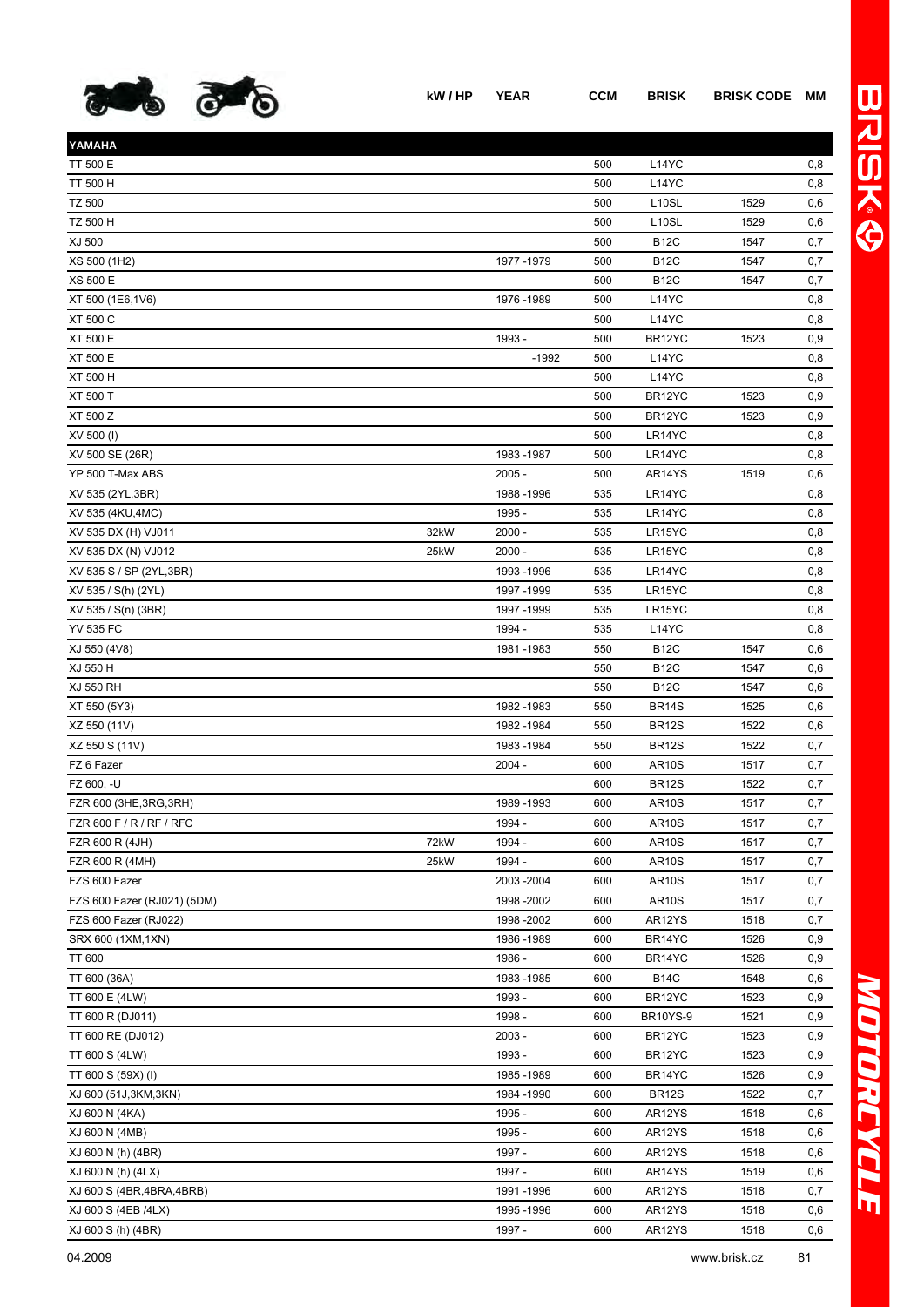

| YAMAHA                            |             |     |                    |      |              |
|-----------------------------------|-------------|-----|--------------------|------|--------------|
| XJ 600 S (h) (4LX)                | 1997 -      | 600 | AR14YS             | 1519 | 0,7          |
| XJ 600 S / N (4LX)                | 1994 - 1996 | 600 | <b>AR10S</b>       | 1517 | 0,7          |
| XT 600 (2KF, 2NF)                 | 1987-1990   | 600 | BR12YC             | 1523 | 0,9          |
| XT 600 (43F)                      | 1984 - 1987 | 600 | <b>BR14S</b>       | 1525 | 0,6          |
| XT 600 E (4PT /4SK)               | 1995 -      | 600 | BR12YC             | 1523 | 0,9          |
| XT 600 E / EF / EFC               | 1994 -      | 600 | BR12YC             | 1523 | 0,9          |
| XT 600 E (h) (3TB)                | 1997 -      | 600 | BR12YC             | 1523 | 0,9          |
| XT 600 E (n) (3UW)                | 1997 -      | 600 | BR12YC             | 1523 | 0,9          |
| XT 600 E / K (3TB/3UW)            | 1990 - 1994 | 600 | BR12YC             | 1523 | 0,9          |
| <b>XT 600 S</b>                   | 1986        | 600 | BR12YC             | 1523 | 0,9          |
| XT 600 Z (34L,55W)                | 1983 - 1985 | 600 | <b>BR14S</b>       | 1525 | 0,6          |
| XT 600 Z Tenere (1VJ,3AJ)         | 1986 -      | 600 | BR14YC             | 1526 | 0,9          |
| YX 600                            |             | 600 | <b>BR12S</b>       | 1522 | 0,7          |
| YZF 600 R (4TV)                   | 1996 -      | 600 | <b>AR10S</b>       | 1517 | 0,8          |
| YZF 600 R (4WD)                   | 1996 -      | 600 | <b>AR10S</b>       | 1517 | 0,8          |
| YZF-R6                            | 2003 - 2005 | 600 | <b>AR08S</b>       | 1516 | 0,6          |
| YZF-R6 (RJ031/032)                | 1999 -      | 600 | <b>AR08S</b>       | 1516 | 0,6          |
| YZF-R6                            | $2006 -$    | 600 | <b>AR08S</b>       | 1516 | 0,6          |
| Drag Star (4VR/4XR)               | 1997 -      | 650 | BR14YC             | 1526 | 0,9          |
| <b>TS 650</b>                     |             | 650 | <b>L14C</b>        |      | 0,6          |
| XJ 650 (4K0)                      | 1980 - 1983 | 650 | L14YC              |      | 0,7          |
| XJ 650 H                          |             | 650 | L14YC              |      | 0,7          |
| XJ 650 LH                         |             | 650 | L14YC              |      | 0,7          |
| XJ 650 SH                         |             | 650 | L14YC              |      | 0,7          |
| XJ 650 T (Turbo) (11T)            | 1982 -      | 650 | LR12YC             |      | 0,7          |
| XS 650 (447)                      | 1976 - 1983 | 650 | LR12YC             |      | 0,7          |
| XS 650 (I)                        |             | 650 | L14YC              |      | 0,7          |
| XS 650 E                          |             | 650 | L <sub>14</sub> YC |      | 0,7          |
| XS 650 H                          |             | 650 | L14YC              |      | 0,7          |
| XS 650 II                         |             | 650 | L14YC              |      | 0,7          |
| XS 650 S                          |             | 650 | L14YC              |      | 0,7          |
| XS 650 SE (3L1)                   | 1979 - 1981 | 650 | L14YC              |      | 0,7          |
| XS 650 SH                         |             | 650 | L14YC              |      | 0,7          |
| XVS 650 (4VR)                     | 1997 -      | 650 | BR14YC             | 1526 | 0,9          |
| XVS 650 (4XR)                     | 1997 -      | 650 | BR14YC             | 1526 | $_{\rm 0,9}$ |
| XVS 650 Drag Star Classic (VM022) | 1998 -      | 650 | BR14YC             | 1526 | 0,9          |
| XVS 650 Drag Star Classic (VM025) | 1998 -      | 650 | BR14YC             | 1526 | 0,9          |
| MT 03                             | $2006 -$    | 660 | AR14YS             | 1519 | 0,6          |
| SZR 660 (4SU)                     | 1996        | 660 | <b>BR10YS-9</b>    | 1521 | 0,9          |
| SZR 660 (4SU)                     | 1997 -      | 660 | BR12YC             | 1523 | 0,9          |
| XT 660 R                          | $2004 -$    | 660 | AR14YS             | 1519 | 0,6          |
| XT 660 X                          | $2004 -$    | 660 | AR14YS             | 1519 | 0,6          |
| XTZ 660 (3YF)                     | 1997 -      | 660 | BR12YC             | 1523 | 0,9          |
| XTZ 660 (3YF)                     | 1991-1993   | 660 | <b>BR10YS-9</b>    | 1521 | 0,9          |
| XTZ 660 (4MD)                     | 1994 -      | 660 | <b>BR12S</b>       | 1522 | 0,9          |
| 750 Laguna Seca (11M)             | 1982 -      | 750 | L14YC              |      | 0,7          |
| FZ 750 (1FN)                      | 1985 - 1986 | 750 | <b>BR12S</b>       | 1522 | 0,7          |
| FZ 750 (3KT)                      | 1991 -      | 750 | <b>BR12S</b>       | 1522 | 0,6          |
| FZ 750 Genesis (2KK)              | 1987-1990   | 750 | <b>BR12S</b>       | 1522 | 0,6          |
| FZR 750 (2JE)                     | 1987-1989   | 750 | <b>BR12S</b>       | 1522 | 0,6          |
| FZR 750 R (3PJ,3CV)               | 1988 - 1992 | 750 | <b>BR12S</b>       | 1522 | 0,7          |
| FZX 750 Phaser (I)                |             | 750 | <b>BR12S</b>       | 1522 | 0,7          |
| <b>TZ 750</b>                     |             | 750 | L <sub>10</sub> SL | 1529 | 0,5          |
| TZ 750 D                          |             | 750 | L <sub>10</sub> SL | 1529 | 0,6          |
| XJ 750                            | $-1983$     | 750 | L14C               |      | 0,7          |
| XJ 750 (41Y)                      | 1984 - 1985 | 750 | LR12YC             |      | 0,7          |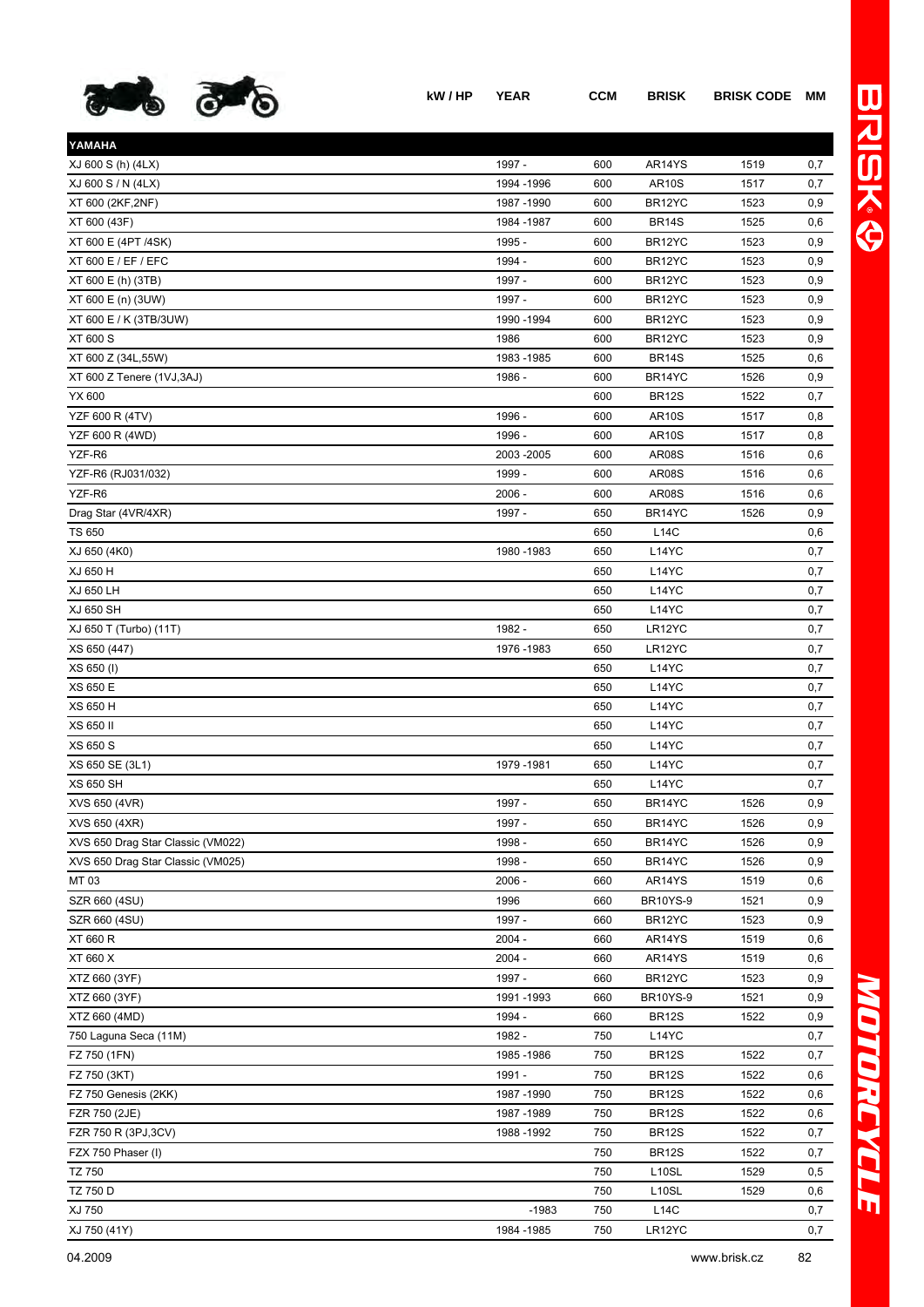

| YAMAHA                      |             |      |                 |      |        |
|-----------------------------|-------------|------|-----------------|------|--------|
| XJ 750 RH                   |             | 750  | <b>L14C</b>     |      | 0,7    |
| XS 750 (1T5)                | 1977-1979   | 750  | <b>L14C</b>     |      | 0,7    |
| <b>XS 750 C</b>             |             | 750  | <b>L14C</b>     |      | 0,7    |
| <b>XS 750 D</b>             |             | 750  | L14C            |      | 0,7    |
| <b>XS 750 E</b>             |             | 750  | <b>L14C</b>     |      | 0,7    |
| <b>XS 750 S</b>             |             | 750  | <b>L14C</b>     |      | 0,7    |
| <b>XS 750 SE</b>            |             | 750  | <b>L14C</b>     |      | 0,7    |
| <b>XS 750 T</b>             |             | 750  | <b>L14C</b>     |      | 0,7    |
| <b>XTS 750 SE</b>           |             | 750  | <b>L14C</b>     |      | 0,7    |
| XTZ 750 (3LD, 3WM)          | 1994 -      | 750  | BR12YC          | 1523 | 0,9    |
| XTZ 750 S.Tenere (3LD, 3WM) | 1989 -      | 750  | BR12YC          | 1523 | 0,9    |
| XV 750                      | $-1983$     | 750  | L14C            |      | 0,7    |
| XV 750 (4PW)                | 1995 -      | 750  | LR14YC          |      | 0,8    |
| XV 750 F / FC               | 1984 -      | 750  | LR14YC          |      | 0,7    |
| XV 750 SE (5G5)             | 1981 - 1982 | 750  | <b>L14C</b>     |      | 0,7    |
| XV 750 SE (I)               |             | 750  | L14YC           |      | 0,7    |
| YZF 750 R / RF / RFC (4HN)  | 1993 -      | 750  | <b>AR10S</b>    | 1517 | 0,9    |
| YZF 750 SP / SPF (4HT)      | 1993 -      | 750  | <b>AR10S</b>    | 1517 | 0,8    |
| <b>YZF-R7 (RM011)</b>       | $2001 -$    | 750  |                 |      |        |
| TDM 850 (3VD)               | 1997 -      | 850  | BR12YC          | 1523 | 0,9    |
| TDM 850 (4TX)               | 1996        | 850  | <b>BR10YS-9</b> | 1521 | 0,9    |
| TDM 850 (4TX)               | 1997 -      | 850  | BR12YC          | 1523 | 0,9    |
| TDM 850 F (3VD)             | 1991 - 1995 | 850  | BR12YC          | 1523 | 0,9    |
| <b>TRX 850</b>              | 1995        | 850  | BR12YC          | 1523 | 0,9    |
| TRX 850 (4UN)               | 1996        | 850  | <b>BR10YS-9</b> | 1521 | 0,9    |
| TRX 850 (4UN)               | 1997 -      | 850  | BR12YC          | 1523 | 0,9    |
| XS 850 (4E2)                | 1980 - 1981 | 850  | L14YC           |      | 0,7    |
| XS 850 H                    |             | 850  | L14YC           |      | 0,7    |
| <b>XS 850 LH</b>            |             | 850  | L14YC           |      | 0,7    |
| <b>XS 850 SH</b>            |             | 850  | L14YC           |      | 0,7    |
| <b>TDM 900</b>              | $2002 -$    | 900  | BR12YC          | 1523 | 0,9    |
| XJ 900 (31A)                | 1983-1984   | 900  | LR12YC          |      | 0,7    |
| XJ 900 (4BB)                | 1991 -      | 900  | LR12YC          |      | 0,7    |
| XJ 900 (58L)                | 1985 - 1990 | 900  | LR12YC          |      | 0,7    |
| XJ 900 S (4KM)              | 1995 -      | 900  | BR12YC          | 1523 | 0,9    |
| XV 920 RH                   |             | 920  | L14YC           |      | 0,7    |
| FZ <sub>1</sub>             | $2006 -$    | 1000 | <b>AR10S</b>    | 1517 | 0,7    |
| FZ 1 Fazer                  | 2006 -      | 1000 | <b>AR10S</b>    | 1517 | 0,7    |
| FZR 1000 EXUP (I)           |             | 1000 | <b>BR12S</b>    | 1522 | 0,7    |
| FZR 1000 F                  | 1994 -      | 1000 | BR12YC          | 1523 | 0,9    |
| FZR 1000 FC (3LE)           | 1994 -      | 1000 | <b>BR12S</b>    | 1522 | 0,7    |
| FZR 1000 U                  |             | 1000 | <b>BR12S</b>    | 1522 | 0,7    |
| FZS 1000 Fazer (RN064)      | $2001 -$    | 1000 | <b>AR10S</b>    | 1517 | 0,7    |
| GTS 1000 (4BH)              | 1992 -      | 1000 | BR12YC          | 1523 | 0,9    |
| GTS 1000 A / AF / AFC (4BH) | 1992 -      | 1000 | BR12YC          | 1523 | 0,9    |
| TR1 (578)                   | 1981 - 1982 | 1000 | LR14YC          |      | 0,7    |
| XV 1000 F / FC              |             | 1000 | LR14YC          |      | 0,7    |
| XV 1000 SE (23W, 2AE)       | 1983 - 1988 | 1000 | LR14YC          |      | 0,7    |
| XV 1000 SH                  |             | 1000 | LR14YC          |      | 0,7    |
| YZF 1000 (4VD)              | 1996 -      | 1000 | <b>BR12S</b>    | 1522 | 0,7    |
| YZF 1000 R (4VD)            | 1997 -      | 1000 | BR12YC          | 1523 | 0,9    |
| YZF <sub>R1</sub>           | 2002 - 2003 | 1000 |                 |      |        |
| YZF R1                      | $2004 -$    | 1000 | <b>AR10S</b>    | 1517 | 0,7    |
| YZF <sub>R1</sub>           | $2002 -$    | 1000 | <b>AR10S</b>    | 1517 | $\sim$ |
| YZF R1 (RN012) (RN04)       | 1998 - 2001 | 1000 | <b>AR10S</b>    | 1517 | 0,7    |
| BT 1100 Bulldog             | $2002 -$    | 1100 | LR14YC          |      | 0,6    |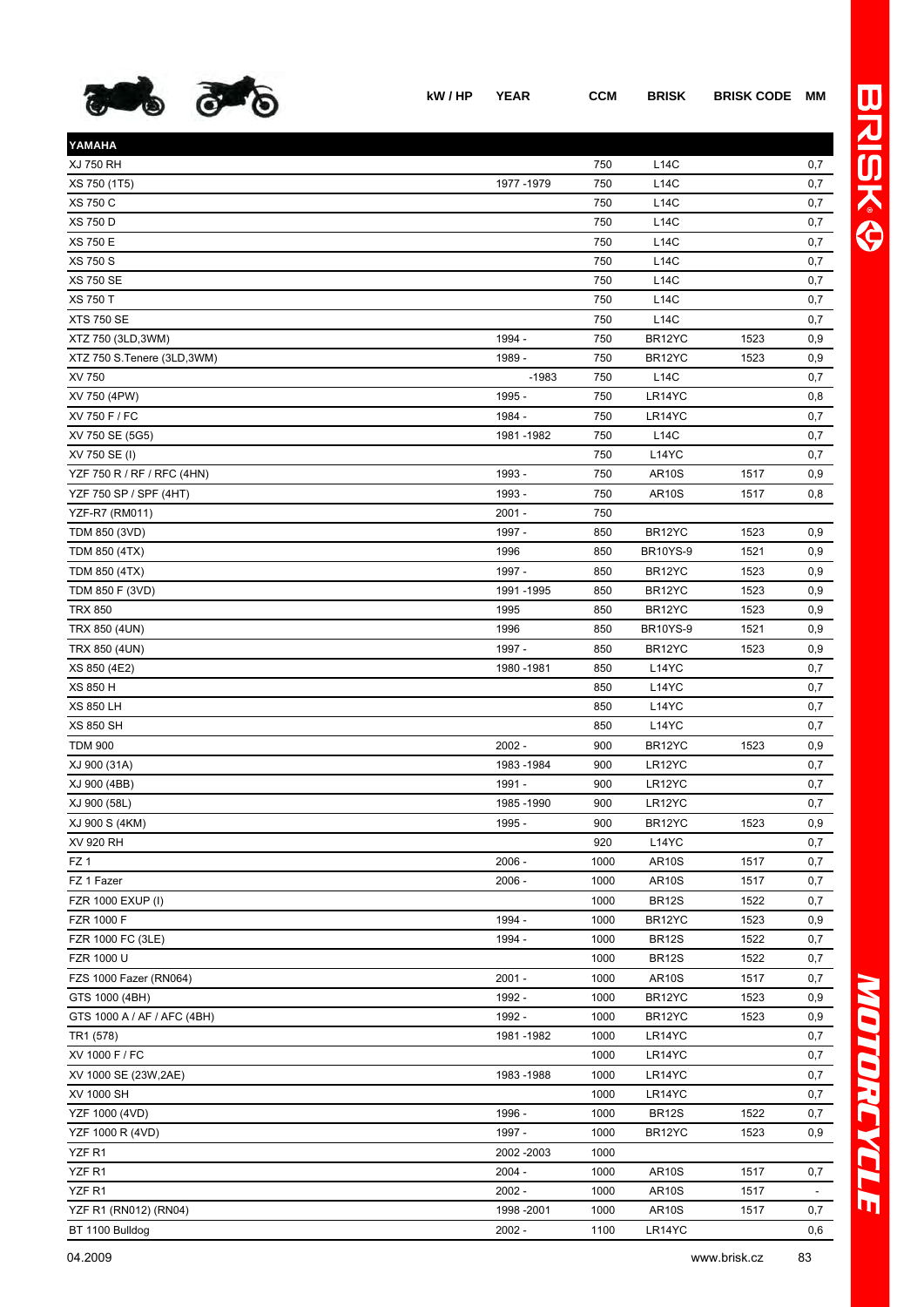

| YAMAHA                                      |                 |             |            |                                          |      |            |
|---------------------------------------------|-----------------|-------------|------------|------------------------------------------|------|------------|
| FJ 1100 (47E)                               |                 | 1984 - 1985 | 1100       | BR12YC                                   | 1523 | 0,9        |
| XS 1100 (2H9)                               |                 | 1978 - 1982 | 1100       | L15YC                                    |      | 0,7        |
| <b>XS 1100 E</b>                            |                 |             | 1100       | L <sub>15</sub> YC                       |      | 0,7        |
| XS 1100 H                                   |                 |             | 1100       | L <sub>15</sub> YC                       |      | 0,7        |
| <b>XS 1100 LH</b>                           |                 |             | 1100       | L <sub>15</sub> YC                       |      | 0,7        |
| <b>XS 1100 RH</b>                           |                 |             | 1100       | L <sub>15</sub> YC                       |      | 0,7        |
| XS 1100 S (5K7)                             |                 | 1981-1982   | 1100       | L <sub>15</sub> YC                       |      | 0,7        |
| <b>XS 1100 SH</b>                           |                 |             | 1100       | L <sub>15</sub> YC                       |      | 0,7        |
| XV 1100 (3LP)                               |                 | 1995 -      | 1100       | LR14YC                                   |      | 0,8        |
| XV 1100 SC                                  |                 |             | 1100       | LR14YC                                   |      | 0,8        |
| XVS 1100 Drag Star (VP05)                   |                 | 1999 -      | 1100       | LR14YC                                   |      | 0,7        |
| FJ 1200 (1XJ)                               |                 | 1986 - 1987 | 1200       | BR12YC                                   | 1523 | 0,9        |
| FJ 1200 (3CW)                               |                 | 1988 - 1990 | 1200       | BR12YC                                   | 1523 | 0,9        |
| FJ 1200 (3YA)                               |                 | 1991 -      | 1200       | BR12YC                                   | 1523 | 0,9        |
| FJ 1200 AE / AEC / E / F                    |                 | 1993 -      | 1200       | BR12YC                                   | 1523 | 0,9        |
| VMAX 1200 (2EN)                             |                 | 1997 -      | 1200       | BR12YC                                   | 1523 | 0,9        |
| VMAX 1200 (2EN) (I)                         |                 |             | 1200       | BR <sub>12</sub> YC                      | 1523 | 0,9        |
| <b>VMX 1200 F /FC</b>                       |                 |             | 1200       | BR12YC                                   | 1523 | 0,9        |
| XJR 1200 (4PU)                              |                 | 1995 -      | 1200       | BR <sub>12</sub> YC                      | 1523 | 0,9        |
| XJR 1200 (4PU)                              |                 | 1997 -      | 1200       | BR <sub>12</sub> YC                      | 1523 | 0,9        |
| XVZ 1200 TD                                 |                 |             | 1200       | BR12YC                                   | 1523 | 0,9        |
| XVZ 12T (47G)                               |                 | 1984 - 1987 | 1200       | BR12YC                                   | 1523 | 0,9        |
| FJR 1300                                    |                 | $2001 -$    | 1300       | AR12YS                                   | 1518 | 0,7        |
| FJR 1300 A                                  |                 | $2003 -$    | 1300       | AR12YS                                   | 1518 | 0,7        |
| Royal Star (4YP)                            |                 | 1997 -      | 1300       | BR <sub>14</sub> YC                      | 1526 | 0,9        |
| XJR 1300                                    |                 | 1998 -      | 1300       | BR12YC                                   | 1523 | 0,9        |
| XJR 1300 (RP022)                            |                 | 1999 -      | 1300       | BR12YC                                   | 1523 | 0,9        |
| XJR 1300 SP (RP022)                         |                 | 1999 -      | 1300       | BR12YC                                   | 1523 | 0,9        |
| XVZ 13 A (4NK)                              |                 | 1997 -      | 1300       | BR14YC                                   | 1526 | 0,9        |
| XVZ 13 A (4YP)                              |                 | 1997 -      | 1300       | BR14YC                                   | 1526 | 0,9        |
| XVZ 13DE                                    |                 | 1993 -      | 1300       | BR12YC                                   | 1523 | 0,9        |
| XV 1600 Wild Star (VP981)                   |                 | 03.99-      | 1600       | BR14YC                                   | 1526 | 0,9        |
| MT 01                                       |                 | $2005 -$    | 1670       | BR14YC                                   | 1526 | 0,9        |
| XU 1700 Road Star Warrior                   |                 | $2003 -$    | 1670       | BR14YC                                   | 1526 | 0,9        |
| XV 1900                                     |                 | 2006 -      | 1900       | BR12YC                                   | 1523 | 0,9        |
| <b>ZID</b>                                  |                 |             |            |                                          |      |            |
| Woshod 124.000-2001 -900                    | 7,7kW           |             | 175        | N <sub>14</sub> YC                       |      | 0,7        |
| Woshod 128.000-2001 -900                    | 10,3kW          |             | 175        | N <sub>14</sub> YC                       |      | 0,7<br>0,7 |
| Woshod 144.000-2001 -900<br>Fermer 3DK5.904 | 9,9kW           |             | 175        | N <sub>14</sub> YC                       |      |            |
|                                             | 9,6kW<br>11,1kW |             | 197        | N <sub>14</sub> YC                       |      | 0,7        |
| Zid-200 3DK5.104                            | 11kW            |             | 197<br>200 | N <sub>14</sub> YC<br>N <sub>14</sub> YC |      | 0,7<br>0,7 |
| Sova<br><b>ZÜNDAPP</b>                      |                 |             |            |                                          |      |            |
| 12,7mm Gewindelänge<br><b>KS 50</b>         |                 |             | 50         | <b>N14C</b>                              |      |            |
| <b>KS 50</b><br>19,0mm Gewindelänge         |                 |             | 50         | <b>L14C</b>                              |      | 0,5<br>0,5 |
| KS 50 Cross / Sport 517                     |                 |             | 50         | <b>N14C</b>                              |      | 0,5        |
| KS 50 Sport / Super Sport                   |                 |             | 50         | <b>N14C</b>                              |      | 0,5        |
| <b>KS 50 TT / WK</b>                        |                 |             | 50         | <b>L14C</b>                              |      | 0,5        |
| K 80                                        |                 |             | 80         | <b>L14C</b>                              |      | 0,5        |
| <b>KS 80</b>                                |                 |             | 80         | <b>L14C</b>                              |      | 0,5        |
| KS 80 Super                                 |                 |             | 80         | <b>L14C</b>                              |      | 0,5        |
| KS 80 Touring                               |                 |             | 80         | <b>L14C</b>                              |      | 0,5        |
| <b>KS 125</b>                               |                 |             | 125        | <b>N14C</b>                              |      | 0,5        |
| <b>KS 125 GS</b>                            |                 |             | 125        | <b>N14C</b>                              |      | 0,5        |
| <b>KS 125 MC</b>                            |                 |             | 125        | <b>N14C</b>                              |      | 0,5        |
| KS 125 Sport                                |                 |             | 125        | <b>N14C</b>                              |      | 0,5        |
|                                             |                 |             |            |                                          |      |            |